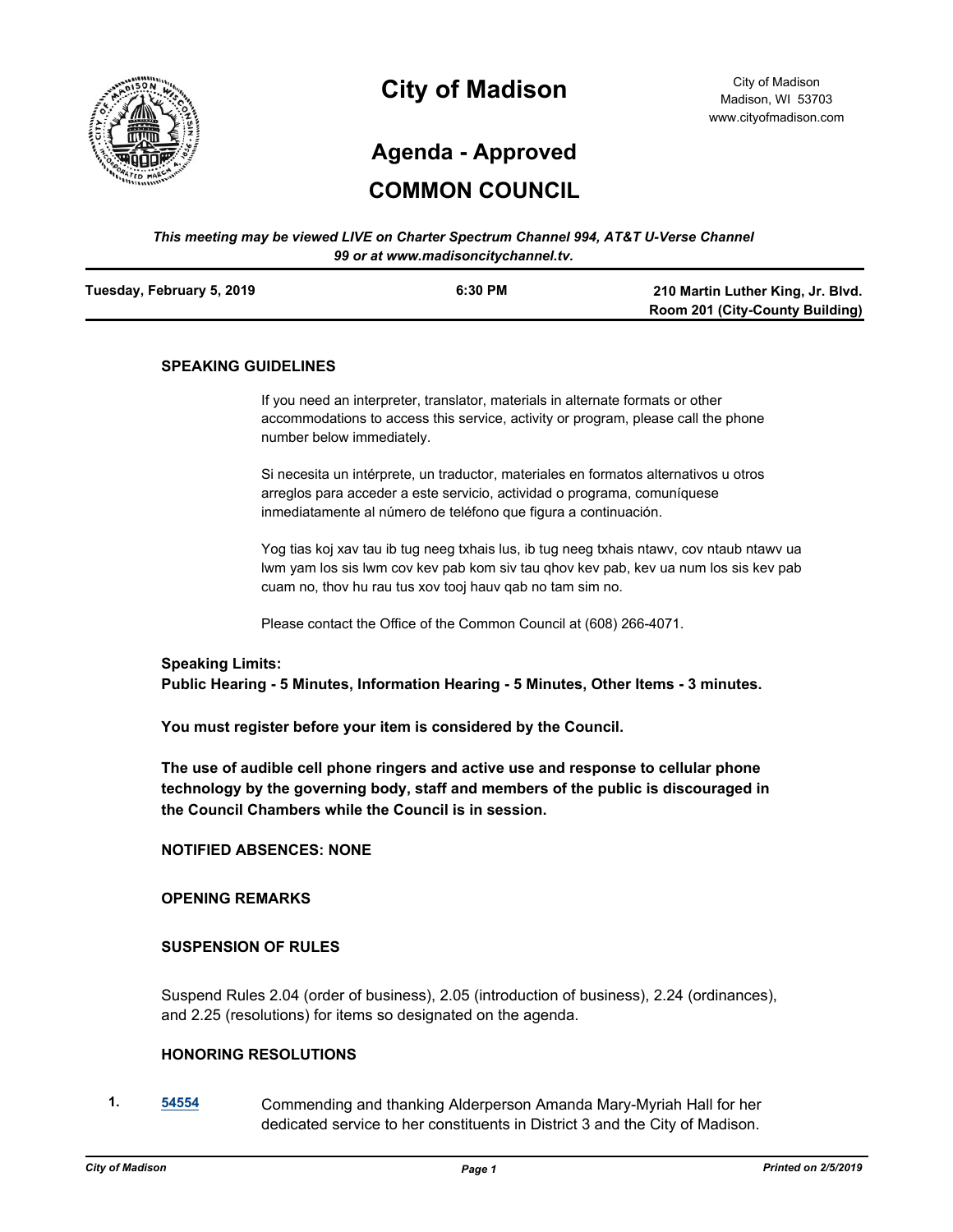|    |                     | <b>Sponsors:</b>           | Tierney, Michael E. Verveer, Zach Wood and Ledell Zellers | Paul R. Soglin, Samba Baldeh, Sheri Carter, David Ahrens, Allen A.<br>Arntsen, Shiva Bidar-Sielaff, Maurice S. Cheeks, Keith Furman, Barbara<br>Harrington-McKinney, Rebecca Kemble, Steve King, Arvina Martin, Larry<br>Palm, Matthew J. Phair, Marsha A. Rummel, Paul E. Skidmore, Michael J.                                                                   |
|----|---------------------|----------------------------|-----------------------------------------------------------|-------------------------------------------------------------------------------------------------------------------------------------------------------------------------------------------------------------------------------------------------------------------------------------------------------------------------------------------------------------------|
|    |                     | <b>Legislative History</b> |                                                           |                                                                                                                                                                                                                                                                                                                                                                   |
|    |                     | 1/30/19                    | <b>Council Office</b>                                     | RECOMMEND TO COUNCIL TO ADOPT<br>UNDER SUSPENSION OF RULES 2.04,<br>2.05, 2.24, & 2.25 - MISC. ITEMS                                                                                                                                                                                                                                                              |
| 2. | 54570               |                            |                                                           | Recognizing February 2019 as Black History Month in the City of Madison.                                                                                                                                                                                                                                                                                          |
|    |                     | <u>Sponsors:</u>           | <b>Zellers</b>                                            | Samba Baldeh, Sheri Carter, Paul R. Soglin, David Ahrens, Allen A.<br>Arntsen, Shiva Bidar-Sielaff, Maurice S. Cheeks, Keith Furman, Amanda<br>Hall, Barbara Harrington-McKinney, Rebecca Kemble, Steve King, Arvina<br>Martin, Larry Palm, Matthew J. Phair, Marsha A. Rummel, Paul E.<br>Skidmore, Michael J. Tierney, Michael E. Verveer, Zach Wood and Ledell |
|    |                     | <b>Legislative History</b> |                                                           |                                                                                                                                                                                                                                                                                                                                                                   |
|    |                     | 2/1/19                     | <b>Council Office</b>                                     | RECOMMEND TO COUNCIL TO ADOPT<br>UNDER SUSPENSION OF RULES 2.04,<br>2.05, 2.24, & 2.25 - MISC. ITEMS                                                                                                                                                                                                                                                              |
| 3. | 54381               |                            | including solar in recent downtown developments.          | Recognizing Stone House Development, Inc. and T. Wall Enterprises for                                                                                                                                                                                                                                                                                             |
|    |                     | <b>Sponsors:</b>           | <b>Ledell Zellers</b>                                     |                                                                                                                                                                                                                                                                                                                                                                   |
|    |                     | <b>Legislative History</b> |                                                           |                                                                                                                                                                                                                                                                                                                                                                   |
|    |                     | 1/14/19                    | <b>Engineering Division</b>                               | RECOMMEND TO COUNCIL TO ADOPT<br>UNDER SUSPENSION OF RULES 2.04,<br>2.05, 2.24, & 2.25 - MISC. ITEMS                                                                                                                                                                                                                                                              |
|    | <b>PRESENTATION</b> |                            |                                                           |                                                                                                                                                                                                                                                                                                                                                                   |
| 4. | 54439               |                            |                                                           | Presentation: Poetry Recitation by Charles E. Payne - "Madison Flood Prose"                                                                                                                                                                                                                                                                                       |
|    |                     | <b>Attachments:</b>        | <b>Madison Flood Prose.pdf</b>                            |                                                                                                                                                                                                                                                                                                                                                                   |
|    |                     | <b>Legislative History</b> |                                                           |                                                                                                                                                                                                                                                                                                                                                                   |
|    |                     | 1/16/19                    | Council Office                                            | Refer to the COMMON COUNCIL                                                                                                                                                                                                                                                                                                                                       |

## **EARLY PUBLIC COMMENT**

## **SPECIAL ORDER OF BUSINESS AT 6:45 PM**

## **PRESENTATION OF CONSENT AGENDA**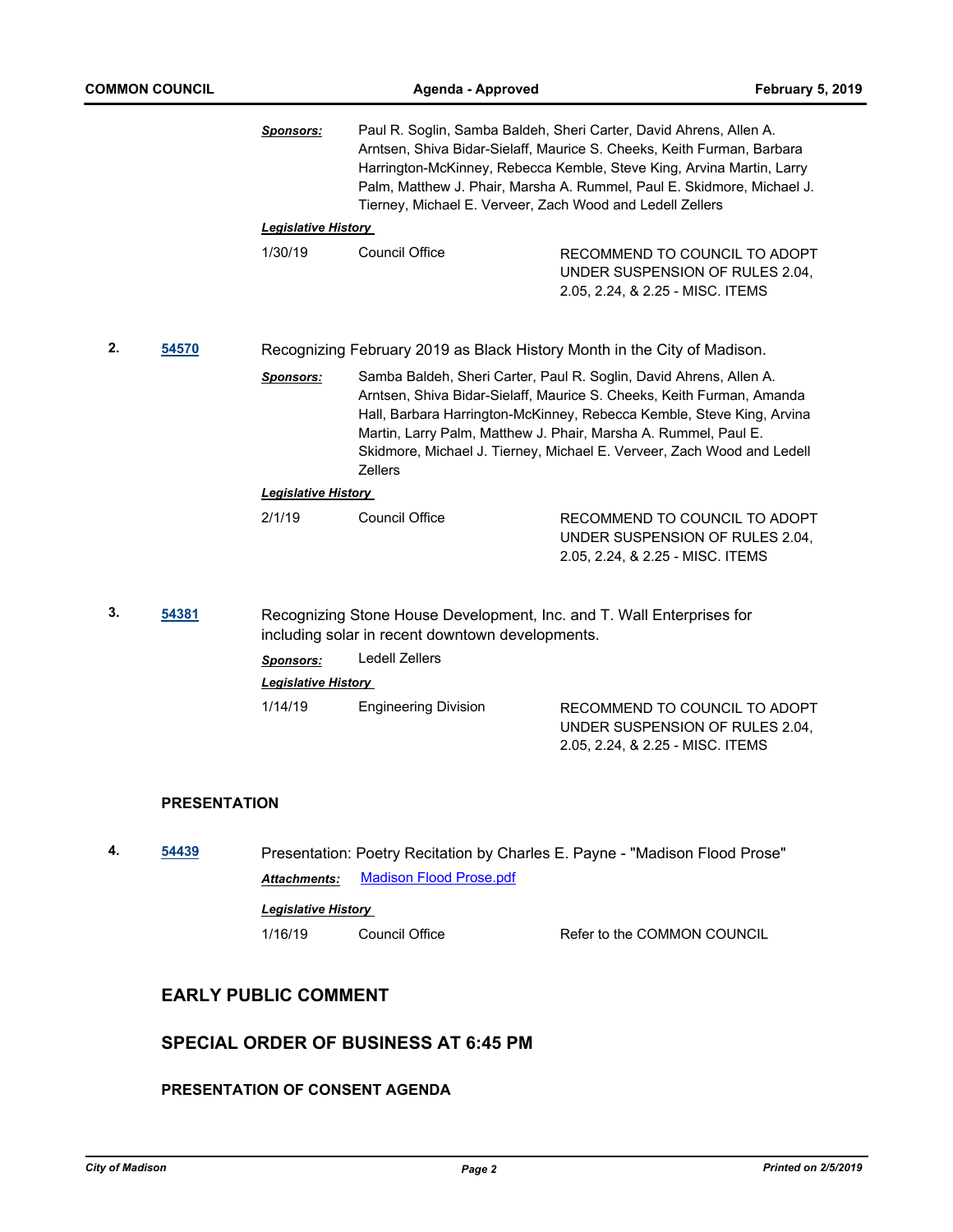At this time, a consent agenda will be moved with the recommended action listed for each item EXCEPT:

1) items which have registrants wishing to speak. 2) items which require an extraordinary (roll call) vote and are not included on the consent agenda by unanimous consent. 3) items which alderperson(s) have separated out for discussion/debate purposes.

### **PUBLIC HEARINGS - BEGIN AT 6:45 PM**

#### **REPORT OF ALCOHOL LICENSE REVIEW COMMITTEE**

**5. [54156](http://madison.legistar.com/gateway.aspx?m=l&id=/matter.aspx?key=63700)** Public Hearing - New License Palette Grill LLC • dba Palette Bar and Grill 901 E Washington Ave • Agent: Matt Robert • Estimated Capacity: 255 Class B Combination Liquor & Beer • 25% alcohol, 75% food Aldermanic District 6 (Alder Rummel) • Police Sector 408

| <b>Attachments:</b> | LICLIB-2018-01255 App.pdf                                           |
|---------------------|---------------------------------------------------------------------|
|                     | LICLIB-2018-01255 Supplemental.pdf                                  |
|                     | 901 E Washington Ave map.pdf                                        |
|                     | Recommendation from Marquette Neighborhood Association for ALRC.pdf |

#### *Legislative History*

|    |       | 12/18/18                   | Clerk's Office<br>Alcohol License Review Committee Public Hearing                                                                                                                                                                                              | Referred for Introduction                                                                                                                             |
|----|-------|----------------------------|----------------------------------------------------------------------------------------------------------------------------------------------------------------------------------------------------------------------------------------------------------------|-------------------------------------------------------------------------------------------------------------------------------------------------------|
|    |       | 1/8/19                     | <b>COMMON COUNCIL</b>                                                                                                                                                                                                                                          | Refer For Public Hearing to the ALCOHOL<br>LICENSE REVIEW COMMITTEE                                                                                   |
|    |       | 1/16/19                    | ALCOHOL LICENSE<br><b>REVIEW COMMITTEE</b><br>The condition is:<br>Saturday.                                                                                                                                                                                   | RECOMMEND TO COUNCIL TO GRANT<br>WITH CONDITIONS - PUBLIC HEARING<br>1. Outdoor patio must close by midnight Sunday - Thursday and 1:00 am Friday and |
| 6. | 54157 |                            | Public Hearing - New License<br>Forage Kitchen LLC · dba Forage Kitchen<br>715 Hilldale Way • Agent: Henry Aschauer • Estimated Capacity: 75<br>Class B Beer, Class C Wine • 5% alcohol, 95% food<br>Aldermanic District 11 (Alder Martin) • Police Sector 108 |                                                                                                                                                       |
|    |       | <b>Attachments:</b>        | LICLIB-2018-01272 App.pdf                                                                                                                                                                                                                                      |                                                                                                                                                       |
|    |       |                            | LICLIB-2018-01272 Supplemental.pdf                                                                                                                                                                                                                             |                                                                                                                                                       |
|    |       |                            | 715 Hilldale Way map.pdf                                                                                                                                                                                                                                       |                                                                                                                                                       |
|    |       | <b>Legislative History</b> |                                                                                                                                                                                                                                                                |                                                                                                                                                       |
|    |       | 12/18/18                   | Clerk's Office<br>Alcohol License Review Committee Public Hearing                                                                                                                                                                                              | Referred for Introduction                                                                                                                             |
|    |       | 1/8/19                     | <b>COMMON COUNCIL</b>                                                                                                                                                                                                                                          | Refer For Public Hearing to the ALCOHOL<br>LICENSE REVIEW COMMITTEE                                                                                   |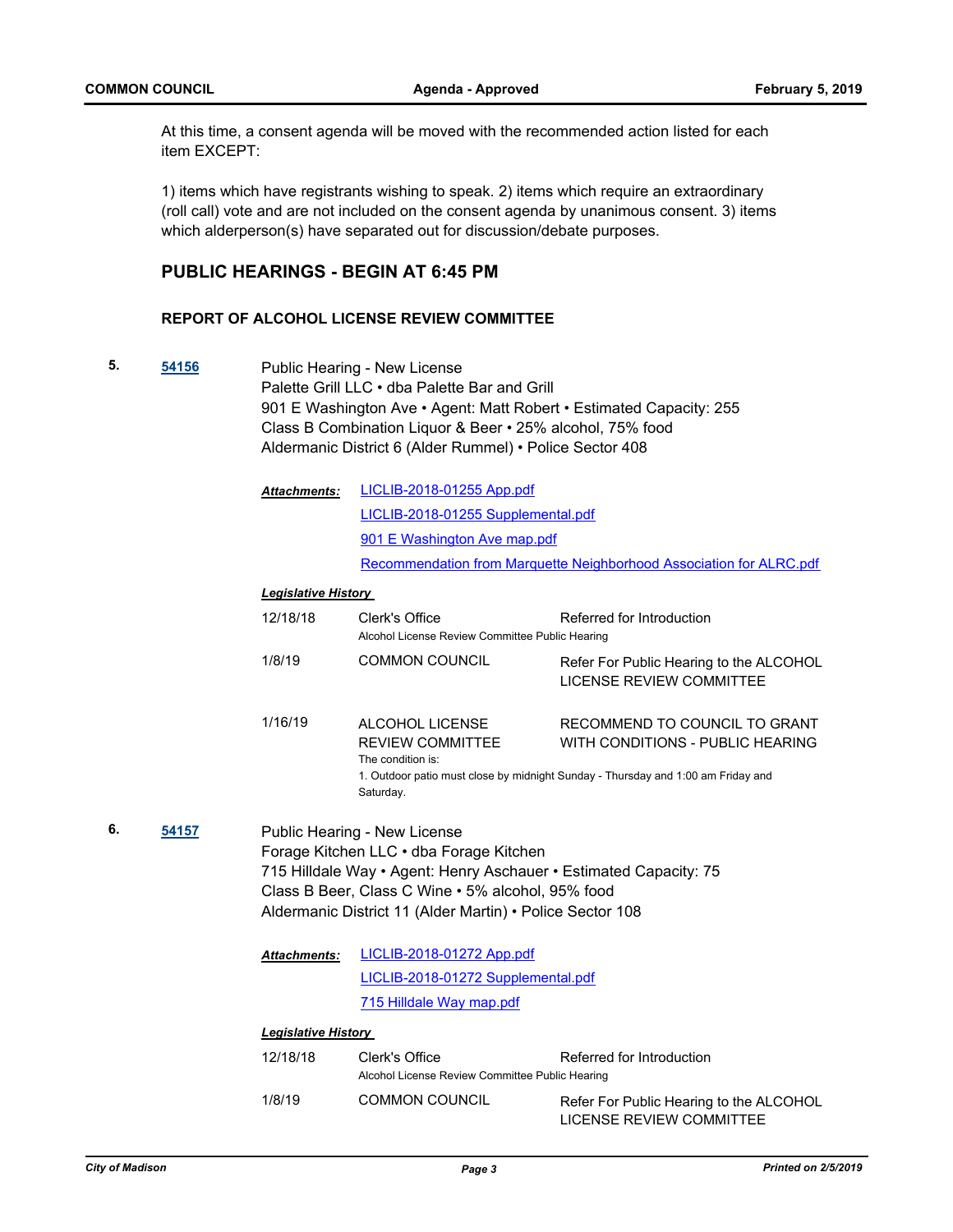|    |       | 1/16/19                     | ALCOHOL LICENSE<br><b>REVIEW COMMITTEE</b>                                                                                                                                                                                                                                                             | RECOMMEND TO COUNCIL TO GRANT -<br><b>PUBLIC HEARING</b>            |
|----|-------|-----------------------------|--------------------------------------------------------------------------------------------------------------------------------------------------------------------------------------------------------------------------------------------------------------------------------------------------------|---------------------------------------------------------------------|
| 7. | 54158 |                             | Public Hearing - New License<br>Garcis LLC • dba Senor Machetes<br>121 E Main St · Agent: Ofelia Garcia Anchondo<br>Estimated Capacity (in/out): 62/16<br>Class B Combination Liquor & Beer • 20% alcohol, 80% food<br>Aldermanic District 4 (Alder Verveer) • Police Sector 406                       |                                                                     |
|    |       | Attachments:                | <b>LICLIB-2018-01276 App.pdf</b>                                                                                                                                                                                                                                                                       |                                                                     |
|    |       |                             | LICLIB-2018-01276 Supplemental.pdf                                                                                                                                                                                                                                                                     |                                                                     |
|    |       |                             | 121 E Main St map.pdf                                                                                                                                                                                                                                                                                  |                                                                     |
|    |       | <b>Legislative History</b>  |                                                                                                                                                                                                                                                                                                        |                                                                     |
|    |       | 12/18/18                    | Clerk's Office<br>Alcohol License Review Committee Public Hearing                                                                                                                                                                                                                                      | Referred for Introduction                                           |
|    |       | 1/8/19                      | <b>COMMON COUNCIL</b>                                                                                                                                                                                                                                                                                  | Refer For Public Hearing to the ALCOHOL<br>LICENSE REVIEW COMMITTEE |
|    |       | 1/16/19                     | ALCOHOL LICENSE<br><b>REVIEW COMMITTEE</b>                                                                                                                                                                                                                                                             | RECOMMEND TO COUNCIL TO GRANT -<br>PUBLIC HEARING                   |
| 8. | 54159 |                             | Public Hearing - New License<br>Frey Street Beverage LLC . dba SpringHill Suites - Madison<br>4601 Frey Street • Agent: Lisa Steinhauer • Estimated Capacity: 2048<br>Class B Combination Liquor & Beer • 10% alcohol, 5% food, 85% other<br>Aldermanic District 11 (Alder Martin) • Police Sector 108 |                                                                     |
|    |       | Attachments:                | LICLIB-2018-01214 App.pdf                                                                                                                                                                                                                                                                              |                                                                     |
|    |       |                             | LICLIB-2018-01214 Supplemental.pdf                                                                                                                                                                                                                                                                     |                                                                     |
|    |       |                             | 4601 Frey St map.pdf                                                                                                                                                                                                                                                                                   |                                                                     |
|    |       | <u> Legislative History</u> |                                                                                                                                                                                                                                                                                                        |                                                                     |
|    |       | 12/19/18                    | Clerk's Office<br>Alcohol License Review Committee Public Hearing                                                                                                                                                                                                                                      | Referred for Introduction                                           |
|    |       | 1/8/19                      | COMMON COUNCIL                                                                                                                                                                                                                                                                                         | Refer For Public Hearing to the ALCOHOL<br>LICENSE REVIEW COMMITTEE |
|    |       | 1/16/19                     | ALCOHOL LICENSE<br><b>REVIEW COMMITTEE</b>                                                                                                                                                                                                                                                             | RECOMMEND TO COUNCIL TO GRANT -<br>PUBLIC HEARING                   |
|    |       |                             | <b>REPORT OF BOARD OF PUBLIC WORKS</b>                                                                                                                                                                                                                                                                 |                                                                     |

**9. [54172](http://madison.legistar.com/gateway.aspx?m=l&id=/matter.aspx?key=63716)** Approving Plans, Specifications, And Schedule Of Assessments For Williamson Street and East Wilson Street Assessment District - 2019. (6th AD) *Sponsors:* BOARD OF PUBLIC WORKS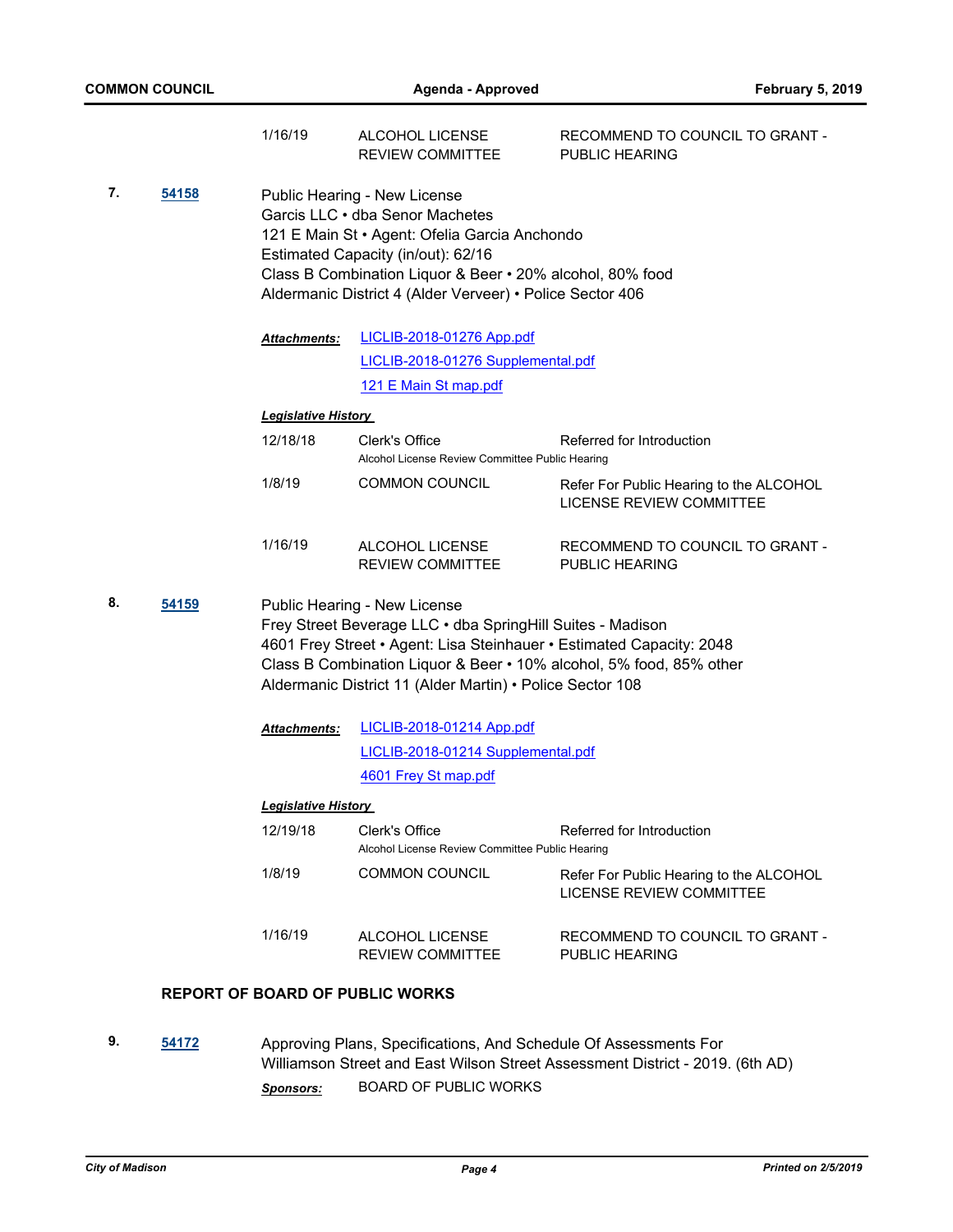|     |       | <b>Attachments:</b>                                                                                                   |                                                                                                                          | Williamson Street and East Wilson Street Assessment District 2019.pdf                                  |  |
|-----|-------|-----------------------------------------------------------------------------------------------------------------------|--------------------------------------------------------------------------------------------------------------------------|--------------------------------------------------------------------------------------------------------|--|
|     |       |                                                                                                                       | Williamson-Wilson-Blount BPW Notes.pdf                                                                                   |                                                                                                        |  |
|     |       |                                                                                                                       | 11944EN-UltimateGeom.pdf                                                                                                 |                                                                                                        |  |
|     |       |                                                                                                                       | 11944BPW aerial.pdf                                                                                                      |                                                                                                        |  |
|     |       | 11944BPW Lanes-Materials.pdf                                                                                          |                                                                                                                          |                                                                                                        |  |
|     |       |                                                                                                                       | 11944BPW.pdf                                                                                                             |                                                                                                        |  |
|     |       |                                                                                                                       | 11944 Wilson&Williamson Assess REV.pdf                                                                                   |                                                                                                        |  |
|     |       |                                                                                                                       |                                                                                                                          | <b>CC Hearing Notice Williamson and East Wilson Street Assessment District 2019</b>                    |  |
|     |       |                                                                                                                       | CC Hearing Notice February 5 2019.pdf                                                                                    |                                                                                                        |  |
|     |       | <b>Legislative History</b>                                                                                            |                                                                                                                          |                                                                                                        |  |
|     |       | 12/19/18                                                                                                              | <b>Engineering Division</b>                                                                                              | Refer to the BOARD OF PUBLIC WORKS                                                                     |  |
|     |       | 1/9/19                                                                                                                | <b>BOARD OF PUBLIC</b><br><b>WORKS</b>                                                                                   | RECOMMEND TO COUNCIL TO ADOPT<br>UNDER SUSPENSION OF RULES 2.04,<br>2.05, 2.24 & 2.25 - PUBLIC HEARING |  |
| 10. | 54173 | Approving Plans, Specifications, And Schedule Of Assessments For Bridge<br>Road Assessment District - 2019. (14th AD) |                                                                                                                          |                                                                                                        |  |
|     |       | <b>Sponsors:</b>                                                                                                      | <b>BOARD OF PUBLIC WORKS</b>                                                                                             |                                                                                                        |  |
|     |       | <b>Attachments:</b>                                                                                                   | <b>Bridge Road Assessment District - 2019.pdf</b>                                                                        |                                                                                                        |  |
|     |       |                                                                                                                       | <b>Bridge Road Reconstruction 2019.pdf</b>                                                                               |                                                                                                        |  |
|     |       |                                                                                                                       | 10877 Bridge Rd.pdf                                                                                                      |                                                                                                        |  |
|     |       |                                                                                                                       |                                                                                                                          | CC Hearing Notice Bridge Road Assessment District 2019.pdf                                             |  |
|     |       |                                                                                                                       |                                                                                                                          | CC Hearing Notice Bridge Road Assessment February 5 2019.pdf                                           |  |
|     |       | <b>Legislative History</b>                                                                                            |                                                                                                                          |                                                                                                        |  |
|     |       | 12/19/18                                                                                                              | <b>Engineering Division</b>                                                                                              | Refer to the BOARD OF PUBLIC WORKS                                                                     |  |
|     |       | 1/9/19                                                                                                                | <b>BOARD OF PUBLIC</b><br><b>WORKS</b>                                                                                   | RECOMMEND TO COUNCIL TO ADOPT<br>UNDER SUSPENSION OF RULES 2.04,<br>2.05, 2.24 & 2.25 - PUBLIC HEARING |  |
| 11. | 54174 |                                                                                                                       | Approving Plans, Specifications, And Schedule Of Assessments For<br>Resurfacing 2019 - Assessment District. (Various AD) |                                                                                                        |  |
|     |       | <b>Sponsors:</b>                                                                                                      | <b>BOARD OF PUBLIC WORKS</b>                                                                                             |                                                                                                        |  |
|     |       | Attachments:                                                                                                          | Resurfacing 2019.pdf                                                                                                     |                                                                                                        |  |
|     |       |                                                                                                                       | bpw presentation 2019.pdf                                                                                                |                                                                                                        |  |
|     |       |                                                                                                                       | storm map revised.pdf                                                                                                    |                                                                                                        |  |
|     |       |                                                                                                                       | street list for mailing.pdf                                                                                              |                                                                                                        |  |
|     |       |                                                                                                                       | 2019 resurf powerpoint presentation.pdf                                                                                  |                                                                                                        |  |
|     |       | <b>Legislative History</b>                                                                                            |                                                                                                                          |                                                                                                        |  |
|     |       | 12/19/18                                                                                                              | <b>Engineering Division</b>                                                                                              | Refer to the BOARD OF PUBLIC WORKS                                                                     |  |
|     |       |                                                                                                                       |                                                                                                                          |                                                                                                        |  |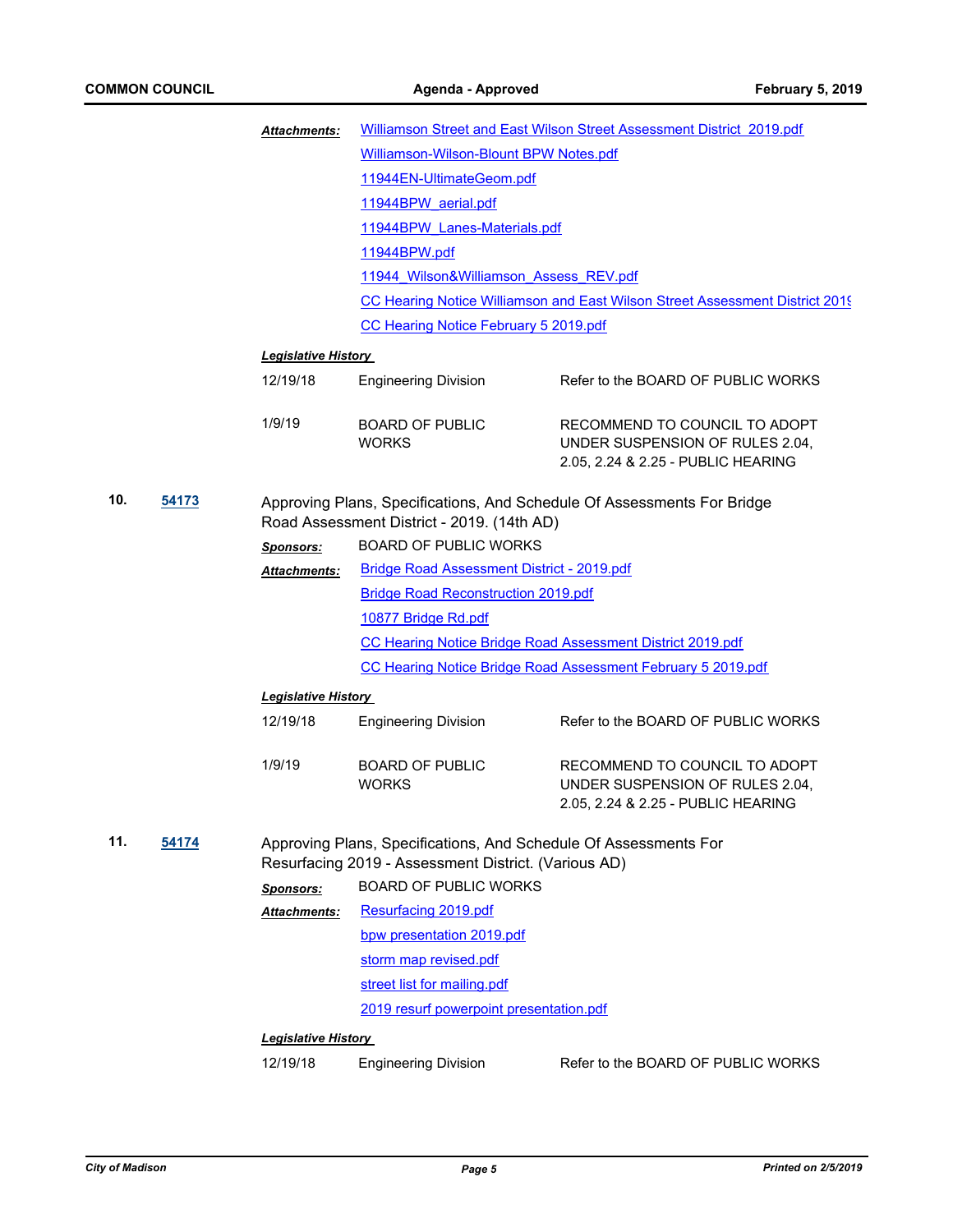|     | <b>COMMON COUNCIL</b> |                            | Agenda - Approved                                    | <b>February 5, 2019</b>                                                                                                                            |
|-----|-----------------------|----------------------------|------------------------------------------------------|----------------------------------------------------------------------------------------------------------------------------------------------------|
|     |                       | 1/9/19                     | <b>BOARD OF PUBLIC</b><br><b>WORKS</b>               | RECOMMEND TO COUNCIL TO ADOPT<br>UNDER SUSPENSION OF RULES 2.04,<br>2.05, 2.24 & 2.25 - PUBLIC HEARING                                             |
| 12. | 54325                 |                            | Terrace Assessment District - 2019. (16th AD)        | Approving Plans, Specifications, And Schedule Of Assessments For Groveland                                                                         |
|     |                       | <b>Sponsors:</b>           | <b>BOARD OF PUBLIC WORKS</b>                         |                                                                                                                                                    |
|     |                       | <b>Attachments:</b>        |                                                      | <b>BPW Hearing Notice Groveland Terrace Assessment District 2019.pdf</b>                                                                           |
|     |                       |                            | <b>Groveland Terrace BPW Exhibit.pdf</b>             |                                                                                                                                                    |
|     |                       |                            | <b>Groveland Terrace Schedule of Assessments.pdf</b> |                                                                                                                                                    |
|     |                       | <b>Legislative History</b> |                                                      |                                                                                                                                                    |
|     |                       | 1/9/19                     | <b>Engineering Division</b>                          | Refer to the BOARD OF PUBLIC WORKS                                                                                                                 |
|     |                       | 1/23/19                    | <b>BOARD OF PUBLIC</b><br><b>WORKS</b>               | RECOMMEND TO COUNCIL TO ADOPT<br>UNDER SUSPENSION OF RULES 2.04,<br>2.05, 2.24, & 2.25 - REPORT OF OFFICER                                         |
| 13. | 54349                 |                            |                                                      | Approving Plans, Specifications, And Schedule Of Assessments For Reetz<br>Road and Altem Circle Resurfacing Assessment Dristrict - 2019. (10th AD) |
|     |                       | <b>Sponsors:</b>           | <b>BOARD OF PUBLIC WORKS</b>                         |                                                                                                                                                    |
|     |                       | Attachments:               |                                                      | BPW Hearing Notice Reetz Rd Altem Cir Resurfacing Assessment District - 201                                                                        |
|     |                       |                            | <b>REETZ BPW DISPLAY (002).pdf</b>                   |                                                                                                                                                    |
|     |                       |                            | <b>BPW Notes Reetz (002).pdf</b>                     |                                                                                                                                                    |
|     |                       |                            | 11963 Reetz Assessments.pdf                          |                                                                                                                                                    |
|     |                       | <b>Legislative History</b> |                                                      |                                                                                                                                                    |
|     |                       | 1/9/19                     | <b>Engineering Division</b>                          | Refer to the BOARD OF PUBLIC WORKS                                                                                                                 |
|     |                       | 1/23/19                    | <b>BOARD OF PUBLIC</b><br><b>WORKS</b>               | RECOMMEND TO COUNCIL TO ADOPT<br>UNDER SUSPENSION OF RULES 2.04,<br>2.05, 2.24 & 2.25 - PUBLIC HEARING                                             |

## **REPORT OF PLAN COMMISSION**

**14. [53953](http://madison.legistar.com/gateway.aspx?m=l&id=/matter.aspx?key=62510)** Creating Section 28.022 - 00354 and Section 28.022 - 00355 of the Madison General Ordinances to amend a Planned Development District to approve an Amended General Development Plan and Specific Implementation Plan at properties located at 1004-1032 S. Park Street, 13th Aldermanic District. *Sponsors:* Planning Division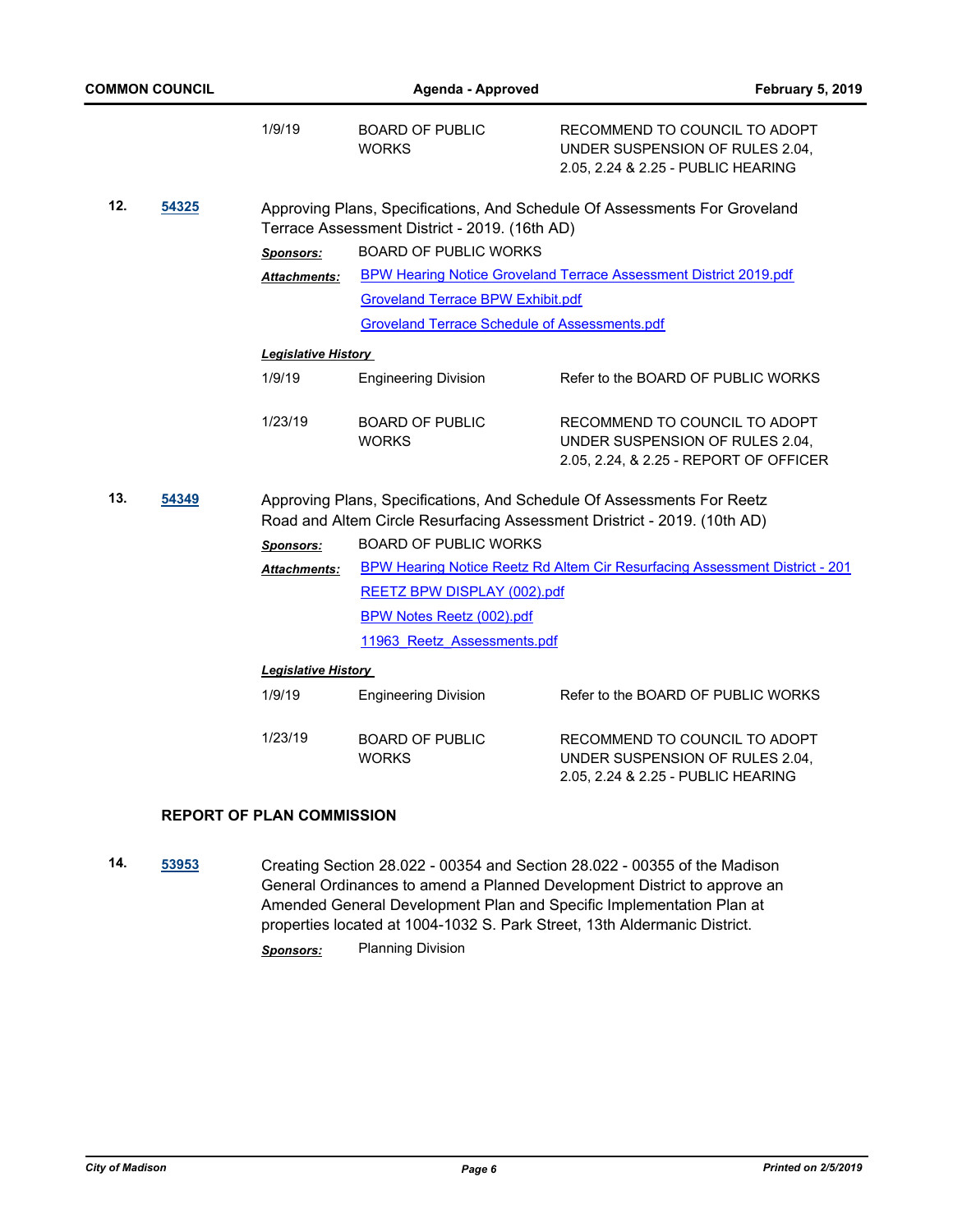| <b>Attachments:</b>        | <b>Locator Maps.pdf</b>                   |                                                                                                                    |  |  |
|----------------------------|-------------------------------------------|--------------------------------------------------------------------------------------------------------------------|--|--|
|                            | <b>Application.pdf</b>                    |                                                                                                                    |  |  |
|                            | Letter of Intent.pdf                      |                                                                                                                    |  |  |
|                            | <b>Amended Site Plan.pdf</b>              |                                                                                                                    |  |  |
|                            | Peloton Revised Cover Letter 01-02-19.pdf |                                                                                                                    |  |  |
|                            | <b>Peloton Zoning Text.pdf</b>            |                                                                                                                    |  |  |
|                            | UDC Bay Creek letter 12.2018.pdf          |                                                                                                                    |  |  |
|                            | Shutvet Comments 12-31-18.pdf             |                                                                                                                    |  |  |
|                            | Alder Comments December 26 2018.pdf       |                                                                                                                    |  |  |
|                            |                                           | Shutvet comments 01-04-19.pdf                                                                                      |  |  |
|                            | <b>Staff Comments.pdf</b>                 |                                                                                                                    |  |  |
|                            | Rothburd Comments 01-11-19.pdf            |                                                                                                                    |  |  |
|                            | Bay Creek NA Letter 12-27-18.pdf          |                                                                                                                    |  |  |
|                            | Robinson Comments 01-12-19.pdf            |                                                                                                                    |  |  |
|                            | Beeman Comments 01-13-19.pdf              |                                                                                                                    |  |  |
|                            | Davis Comments 01-14-19.pdf               |                                                                                                                    |  |  |
|                            | Sanudo Comments 01-12-19.pdf              |                                                                                                                    |  |  |
|                            | <b>Shutvet Comments 01-13-19.pdf</b>      |                                                                                                                    |  |  |
|                            | Stevens Comments 01-13-19.pdf             |                                                                                                                    |  |  |
|                            | Ulrich Comments 01-14-19.pdf              |                                                                                                                    |  |  |
|                            | Bay Creek NA Letter 011419.pdf            |                                                                                                                    |  |  |
|                            | Thurs Daniel Letter 011819 D13.pdf        |                                                                                                                    |  |  |
|                            | Rothburd Carrie Letter 011819 D13.pdf     |                                                                                                                    |  |  |
|                            | Shutvet Ron Letter 011819 D13.pdf         |                                                                                                                    |  |  |
|                            | Bay Creek NA Letter 011519.pdf            |                                                                                                                    |  |  |
|                            | Davis Steven Letter 013119 D13.pdf        |                                                                                                                    |  |  |
|                            | Kitchel Lisie Letter 012919 D13.pdf       |                                                                                                                    |  |  |
| <b>Legislative History</b> |                                           |                                                                                                                    |  |  |
| 11/28/18                   | Attorney's Office                         | Referred for Introduction<br>Plan Commission; Public Hearings: Plan Commission (1/14/19), Common Council (1/22/19) |  |  |
| 12/4/18                    | <b>COMMON COUNCIL</b>                     | Referred for Public Hearing to the PLAN<br><b>COMMISSION</b>                                                       |  |  |

Plan Commission (1/14/19), Common Council (1/22/19)

| 1/14/19 | <b>PLAN COMMISSION</b> | RECOMMEND TO COUNCIL TO ADOPT -                                                     |
|---------|------------------------|-------------------------------------------------------------------------------------|
|         |                        | PUBLIC HEARING                                                                      |
|         |                        | On a motion by Cantrell, seconded by Rewey, the Plan Commission found the standards |

met and recommended approval of the planned development amendment subject to the comments and conditions contained in the Plan Commission materials and the following condition:

- That the zoning text for the project be revised to change the conditional use section to say "reviewed and approved;" strike the word "nightly;" and add "reception hall" as a listed conditional use.

The motion to recommend approval with conditions passed on the following 7-1 vote: AYE: Ald. Carter, Ald. King, Ald. Zellers, Cantrell, Oeth, Polewski, Rewey; NAY: Berger;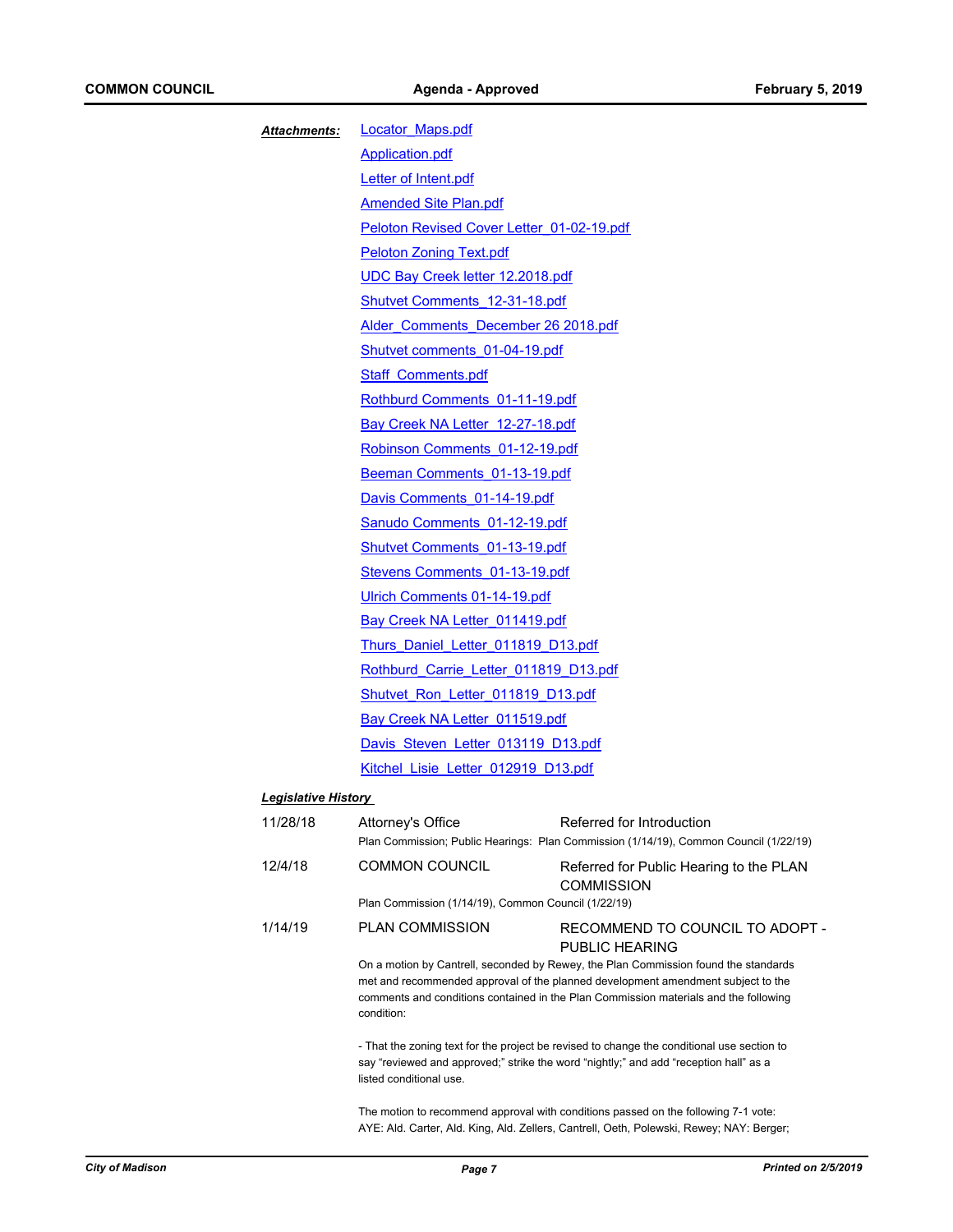NON-VOTING: Hagenow, Opin; EXCUSED: Statz.

**15. [54248](http://madison.legistar.com/gateway.aspx?m=l&id=/matter.aspx?key=63781)** Creating Section 28.022 -- 00359 of the Madison General Ordinances to change the zoning of property located at 10024 Valley View Road, 9th Aldermanic District, from A (Agricultural), TR-P (Traditional Residential - Planned) and TR-C3 (Traditional Residential - Consistent 3) Districts to TR-P (Traditional Residential - Planned) District. *Sponsors:* Planning Division Link Reso 54018 [Link\\_Demo\\_Permit\\_54456](https://madison.legistar.com/LegislationDetail.aspx?ID=3840829&GUID=7B618AF7-F529-4747-97F5-8F9D5FDC29D7&Options=ID|Text|&Search=54456) *Attachments: Legislative History*  1/2/19 Attorney's Office Referred for Introduction Plan Commission; Public Hearings: Plan Commission (1/28/19), Common Council (2/5/19) 1/8/19 COMMON COUNCIL Refer For Public Hearing to the PLAN **COMMISSION** 1/28/19 PLAN COMMISSION RECOMMEND TO COUNCIL TO RE-REFER - PUBLIC HEARING to the PLAN **COMMISSION** On a motion by Cantrell, seconded by Rewey, the Plan Commission voted to recommend this item be referred to a future Plan Commission meeting, at the request of the applicant. That motion passed by voice vote / other. **16. [54249](http://madison.legistar.com/gateway.aspx?m=l&id=/matter.aspx?key=63782)** Creating Section 28.022 -- 00358 of the Madison General Ordinances to change the zoning of properties located at 1936 and1938 Atwood Avenue, 6th Aldermanic District, from PD (Planned Development) District to TSS (Traditional Shopping Street) District. *Sponsors:* Planning Division *Attachments:* [Link\\_Cond\\_Use 54038](https://madison.legistar.com/LegislationDetail.aspx?ID=3769799&GUID=DDA2C8B4-459D-435D-9B80-3BA2830720AD&Options=ID|Text|&Search=54038) *Legislative History*  1/2/19 Attorney's Office Referred for Introduction Plan Commission; Public Hearings: Plan Commission (1/28/19), Common Council (2/5/19) 1/8/19 COMMON COUNCIL Refer For Public Hearing to the PLAN **COMMISSION** 1/28/19 PLAN COMMISSION RECOMMEND TO COUNCIL TO ADOPT - PUBLIC HEARING On a motion by Cantrell, seconded by Rewey, the Plan Commission found that the standards were met and recommended approval of the zoning map amendment (ID 54249) and approved the demolition permit and conditional uses (ID 54038) subject to the comments and conditions contained in the Plan Commission materials and the following additional condition: - That the bicycle parking stalls currently shown in the street terrace be relocated to the alcoves along Atwood Avenue. The motion passed by voice vote / other. **17. [54250](http://madison.legistar.com/gateway.aspx?m=l&id=/matter.aspx?key=63783)** Creating Section 28.022 - 00356 and Section 28.022 - 00357 of the Madison

General Ordinances to amend a Planned Development District to approve an Amended General Development Plan and Specific Implementation Plan at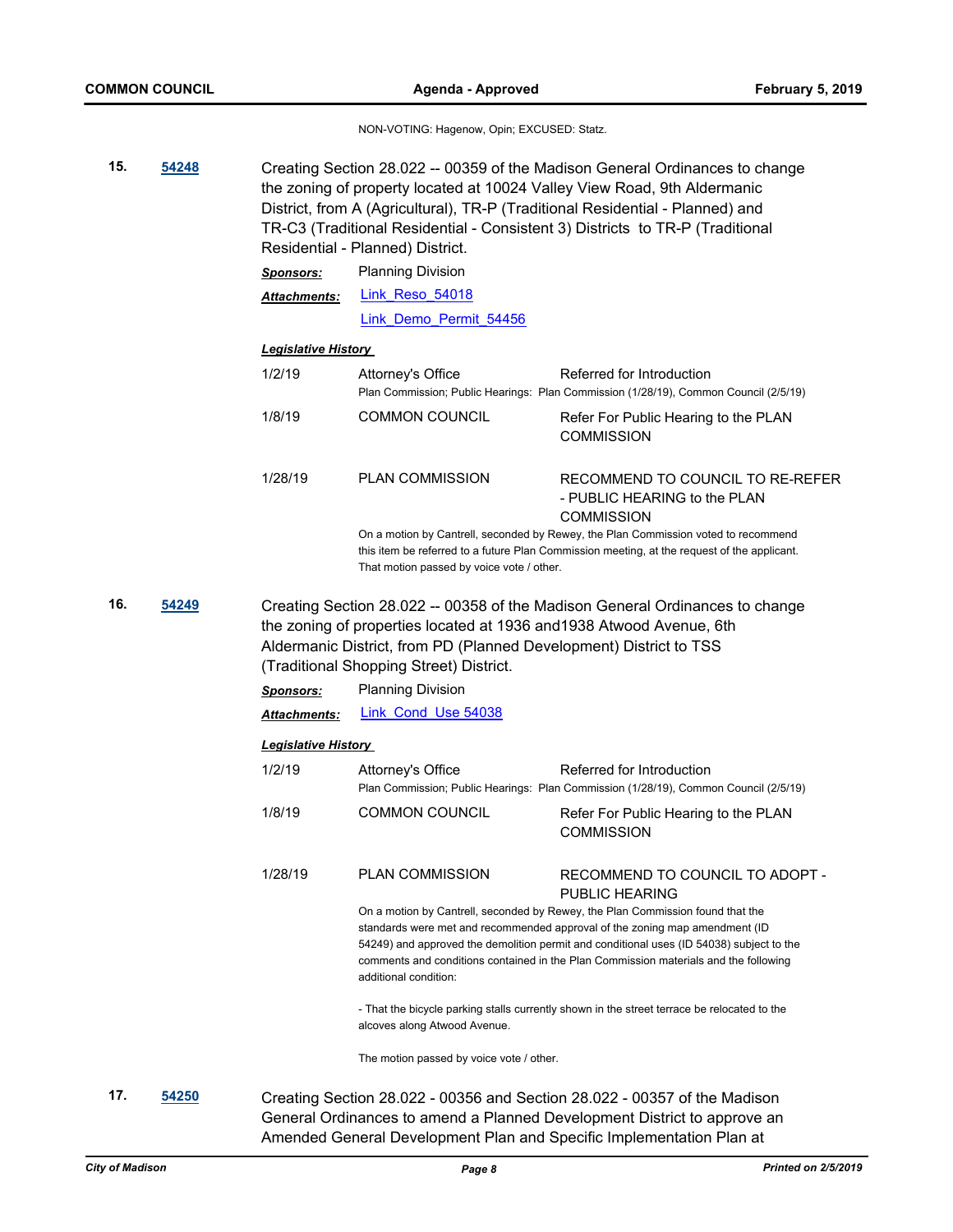property located at 1848 Waldorf Boulevard, 1st Aldermanic District.

| Sponsors:           | <b>Planning Division</b>    |
|---------------------|-----------------------------|
| <b>Attachments:</b> | Locator Map.pdf             |
|                     | 1848wb app.pdf              |
|                     | 1848wb loi.pdf              |
|                     | LOI Revised 2019-01-03.pdf  |
|                     | LOI rev 2019-01-07.pdf      |
|                     | 1848wb site.pdf             |
|                     | Site Revised 2019-01-03.pdf |
|                     | Site rev 2019-01-07.pdf     |
|                     | Comments.pdf                |
|                     | UDC comments .pdf           |
|                     | Staff comments.pdf          |

#### *Legislative History*

| 1/2/19  | Attorney's Office      | Referred for Introduction<br>Plan Commission; Public Hearings: Plan Commission (1/28/19), Common Council (2/5/19)                                                                                                                                      |
|---------|------------------------|--------------------------------------------------------------------------------------------------------------------------------------------------------------------------------------------------------------------------------------------------------|
| 1/8/19  | <b>COMMON COUNCIL</b>  | Refer For Public Hearing to the PLAN<br><b>COMMISSION</b>                                                                                                                                                                                              |
| 1/28/19 | <b>PLAN COMMISSION</b> | RECOMMEND TO COUNCIL TO ADOPT -<br>PUBLIC HEARING                                                                                                                                                                                                      |
|         |                        | On a motion by Cantrell, seconded by Rewey, the Plan Commission found the standards<br>met and recommended approval of the planned development to the Common Council<br>subject to comments and conditions contained in the Plan Commission materials. |

The motion to recommend approval with conditions passed by voice vote/ other.

**18. [54255](http://madison.legistar.com/gateway.aspx?m=l&id=/matter.aspx?key=63786)** Creating Sections 28.022 - 00360 and 28.022 - 00361 of the Madison General Ordinances to amend a Planned Development District to approve an Amended General Development Plan and Specific Implementation Plan, at 6502 Milwaukee Street and 6501 Town Center Drive, 3rd Aldermanic District

| <b>Sponsors:</b>    | <b>Planning Division</b>                                |
|---------------------|---------------------------------------------------------|
| <b>Attachments:</b> | Locator maps.pdf                                        |
|                     | App.pdf                                                 |
|                     | 6501tcd loi.pdf                                         |
|                     | 6501tcd_site-compressed.pdf                             |
|                     | Email alder neigh.pdf                                   |
|                     | Site add.pdf                                            |
|                     | Staff comments.pdf                                      |
|                     | UDC comments.pdf                                        |
|                     | 6501tcd public comment 2019-01-28 ALL.pdf               |
|                     | 6501tcd updated site & landscaping plans 2019-01-17.pdf |
|                     | 042302 GDP Metrotech.pdf                                |

*Legislative History* 

1/2/19 Attorney's Office Referred for Introduction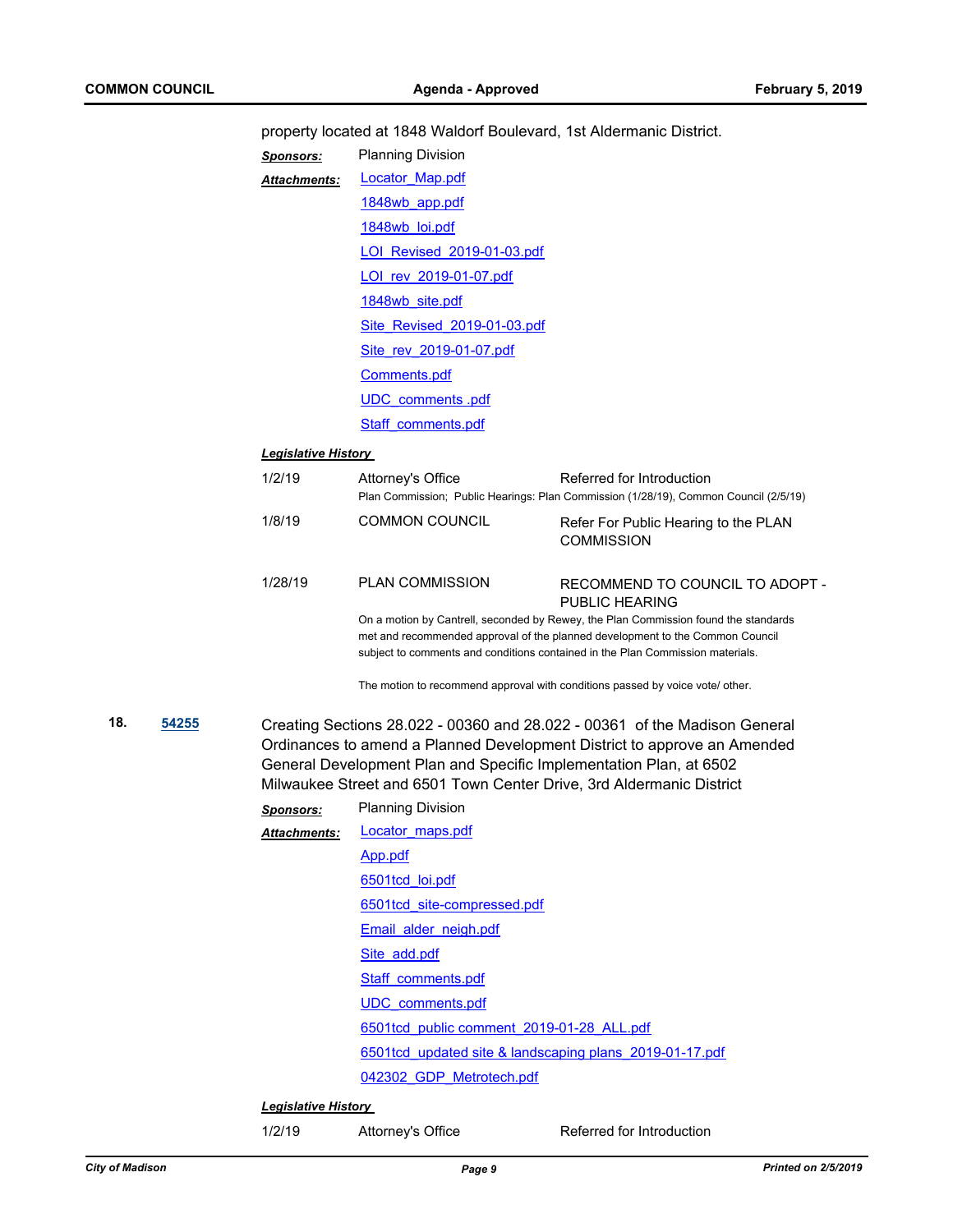Plan Commission; Public Hearings: Plan Commission (1/28/18), Common Council (2/5/19)

| 1/8/19  | <b>COMMON COUNCIL</b>                                                                                                                                                                             | Refer For Public Hearing to the PLAN<br><b>COMMISSION</b>                               |  |  |
|---------|---------------------------------------------------------------------------------------------------------------------------------------------------------------------------------------------------|-----------------------------------------------------------------------------------------|--|--|
| 1/28/19 | <b>PLAN COMMISSION</b>                                                                                                                                                                            | RECOMMEND TO COUNCIL TO ADOPT -<br>PUBLIC HEARING                                       |  |  |
|         | On a motion by Cantrell, seconded by Rewey, the Plan Commission found the standards<br>met and recommended approval of the planned development to the Common Council<br>subject to the following: |                                                                                         |  |  |
|         | on site; and                                                                                                                                                                                      | - The applicant work with Planning Staff to reduce the number of surface parking stalls |  |  |
|         | - The applicant work with Planning Staff to examine the quality of the usable open space                                                                                                          |                                                                                         |  |  |

proposed on site to verify that is reasonable and actually usable.

The motion to recommend approval with conditions passed by voice vote/ other.

## **END OF PUBLIC HEARINGS**

## **BUSINESS PRESENTED BY THE MAYOR**

#### **ORDINANCE**

**19. [53818](http://madison.legistar.com/gateway.aspx?m=l&id=/matter.aspx?key=62376)** Creating Section 10.056(2)(f), amending Sections 10.056(6)(a), (b), (d), (i), (o), 10.056(11), and 10.056(12)(a) of the Madison General Ordinances creating and modifying the standards of issuance for street use permits, creating the Downtown Zone and authorizing policies for permits in that zone, and allowing a permit to be cancelled prior to an event in case of emergency.

| <b>Sponsors:</b>    | Paul R. Soglin, Michael E. Verveer and Ledell Zellers |  |  |
|---------------------|-------------------------------------------------------|--|--|
| <b>Attachments:</b> | <b>GMVCB letter 11-19-2108.pdf</b>                    |  |  |
|                     | Staff answers to GMVCB letter for DCC 11-29-18.pdf    |  |  |
|                     | MNA-street-use-letter-2.pdf                           |  |  |

#### *Legislative History*

| 11/13/18 | Attorney's Office/Approval<br>Group<br>Street Use Staff Commission, Downtown Coordinating Committee | Referred for Introduction                              |
|----------|-----------------------------------------------------------------------------------------------------|--------------------------------------------------------|
| 11/20/18 | <b>COMMON COUNCIL</b><br>Addtional referral to Downtown Coordinating Committee                      | Refer to the STREET USE STAFF<br><b>COMMISSION</b>     |
| 11/20/18 | STREET USE STAFF<br><b>COMMISSION</b>                                                               | Refer to the DOWNTOWN COORDINATING<br><b>COMMITTEE</b> |
| 11/29/18 | <b>DOWNTOWN</b><br><b>COORDINATING</b><br><b>COMMITTEE</b>                                          | Re-refer to the DOWNTOWN<br>COORDINATING COMMITTEE     |
| 12/20/18 | <b>DOWNTOWN</b><br><b>COORDINATING</b><br><b>COMMITTEE</b>                                          | Re-refer to the DOWNTOWN<br>COORDINATING COMMITTEE     |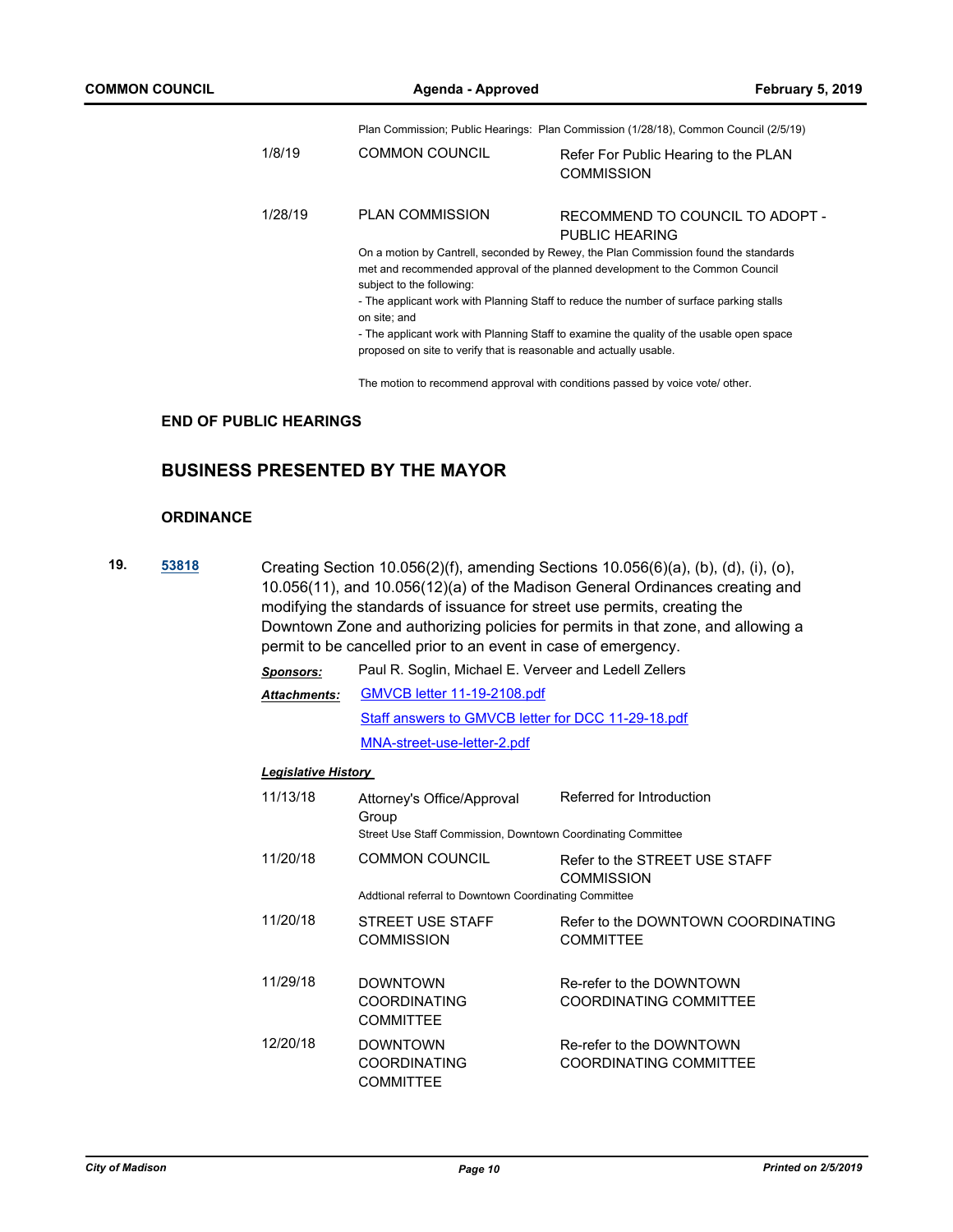|     |                   | 1/17/19                    | <b>DOWNTOWN</b><br><b>COORDINATING</b><br><b>COMMITTEE</b><br>under Legistar Item # 53818. | Referred to the DOWNTOWN<br><b>COORDINATING COMMITTEE</b><br>The Committee discussed the most recent policy ideas with City Staff and<br>heard from the public. Notes form the testimony and discussion were taken up |
|-----|-------------------|----------------------------|--------------------------------------------------------------------------------------------|-----------------------------------------------------------------------------------------------------------------------------------------------------------------------------------------------------------------------|
|     |                   |                            | <b>TRANSPORTATION POLICY &amp; PLANNING BOARD</b>                                          | Legislative File No. 53818 - RECOMMENDED ACTION: ADDITIONAL REFERRAL TO                                                                                                                                               |
|     | <b>RESOLUTION</b> |                            |                                                                                            |                                                                                                                                                                                                                       |
| 20. | 53941             | Feasibility Study.         |                                                                                            | BY TITLE ONLY - Accepting selected bid for Food Terminal Cross-Dock Facility                                                                                                                                          |
|     |                   | <b>Sponsors:</b>           | <b>Baldeh and Steve King</b>                                                               | Paul R. Soglin, Rebecca Kemble, Arvina Martin, Amanda Hall, Shiva<br>Bidar-Sielaff, Ledell Zellers, Matthew J. Phair, Marsha A. Rummel, Samba                                                                         |
|     |                   | <b>Legislative History</b> |                                                                                            |                                                                                                                                                                                                                       |
|     |                   | 11/27/18                   | Mayor's Office<br>Madison Food Policy Council, Finance Committee                           | Referred for Introduction                                                                                                                                                                                             |
|     |                   | 12/4/18                    | <b>COMMON COUNCIL</b>                                                                      | Referred to the MADISON FOOD POLICY<br><b>COUNCIL</b>                                                                                                                                                                 |
|     |                   | 12/5/18                    | <b>MADISON FOOD POLICY</b><br><b>COUNCIL</b>                                               | Refer to the FINANCE COMMITTEE                                                                                                                                                                                        |
|     |                   | 1/22/19                    | Mayor's Office                                                                             | RECOMMEND TO COUNCIL TO PLACE ON<br>FILE - REPORT OF OFFICER                                                                                                                                                          |
|     |                   |                            | placed on file without prejudice.                                                          | George Reistad, Food Policy Coordinator requests that the by title only resolution be                                                                                                                                 |

## **Legislative File No. 53941 - RECOMMENDED ACTION: PLACE ON FILE WITHOUT PREJUDICE**

**21. [54218](http://madison.legistar.com/gateway.aspx?m=l&id=/matter.aspx?key=63751)** Authorizing the provision of \$50,000 to launch Kiva Madison by supporting the staffing and administrative costs to create the Kiva Madison Lead Position, which will be based at the Wisconsin Women's Businesses Initiative Corporation (WWBIC). Kiva Madison will provide zero interest loans that will help to make entrepreneurship more inclusive to women, people of color, immigrants, veterans, and lower income entrepreneurs and business owners.

#### *Sponsors:* Paul R. Soglin, Samba Baldeh, Shiva Bidar-Sielaff and Rebecca Kemble

#### *Legislative History*

| 12/27/18 | Economic Development<br>Division<br><b>Finance Committee</b> | Referred for Introduction      |
|----------|--------------------------------------------------------------|--------------------------------|
| 1/8/19   | <b>COMMON COUNCIL</b>                                        | Refer to the FINANCE COMMITTEE |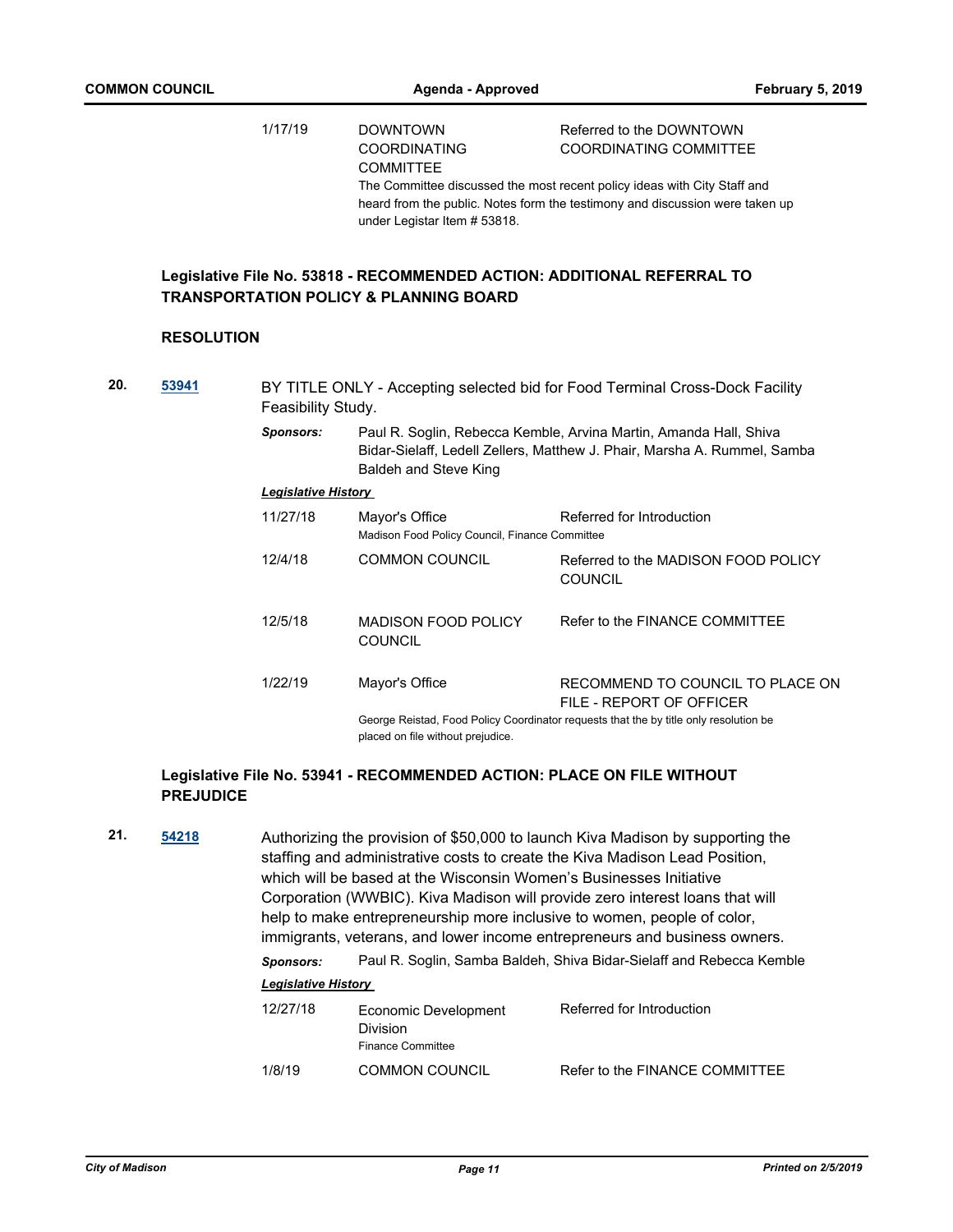## **Legislative File No. 54218 - RECOMMENDED ACTION: PLACE ON FILE (Note: Finance Director now approves authorizations \$50,000 and under)**

#### **APPOINTMENTS**

| 22. | 54224         |                            | Report of the Mayor submitting resident committee appointments (introduction<br>1/8/2019; action 1/22/2019). |                                                                                          |  |
|-----|---------------|----------------------------|--------------------------------------------------------------------------------------------------------------|------------------------------------------------------------------------------------------|--|
|     |               | <b>Sponsors:</b>           | Paul R. Soglin                                                                                               |                                                                                          |  |
|     |               | <b>Legislative History</b> |                                                                                                              |                                                                                          |  |
|     |               | 12/28/18                   | Mayor's Office<br>Confirm 2/5/19                                                                             | Referred for Introduction                                                                |  |
|     |               | 1/8/19                     | <b>COMMON COUNCIL</b>                                                                                        | Refer to a future Meeting to Confirm to the<br><b>COMMON COUNCIL</b>                     |  |
|     |               |                            | Confirm 1/22/19                                                                                              |                                                                                          |  |
| 23. | 54438         |                            | 1/22/2019; action 2/5/2019).                                                                                 | Report of the Mayor submitting resident committee appointments (introduction             |  |
|     |               | <b>Sponsors:</b>           | Paul R. Soglin                                                                                               |                                                                                          |  |
|     |               | <b>Legislative History</b> |                                                                                                              |                                                                                          |  |
|     |               | 1/16/19                    | Mayor's Office                                                                                               | RECOMMEND TO COUNCIL TO CONFIRM<br>UNDER SUSPENSION OF RULES 2.04,<br>2.05, 2.24, & 2.25 |  |
|     |               |                            | Confirm 2/5/19                                                                                               |                                                                                          |  |
| 24. | 54515         |                            | Report of the Mayor submitting an alder committee appointment.                                               |                                                                                          |  |
|     |               | Sponsors:                  | Paul R. Soglin                                                                                               |                                                                                          |  |
|     |               | <b>Legislative History</b> |                                                                                                              |                                                                                          |  |
|     |               | 1/29/19                    | Mayor's Office<br>Confirm 2/5/19                                                                             | RECOMMEND TO COUNCIL TO CONFIRM                                                          |  |
| 25. | 54533         |                            | 2/5/2019; action 2/26/2019).                                                                                 | Report of the Mayor submitting resident committee appointments (introduction             |  |
|     |               | <b>Sponsors:</b>           | Paul R. Soglin                                                                                               |                                                                                          |  |
|     |               | <b>Legislative History</b> |                                                                                                              |                                                                                          |  |
|     |               | 1/29/19                    | Mayor's Office<br>Confirm 2/26/19                                                                            | Referred for Introduction                                                                |  |
|     |               |                            |                                                                                                              | <b>BUSINESS PRESENTED BY THE PRESIDENT OF THE COMMON COUNCIL</b>                         |  |
|     | <b>UPDATE</b> |                            |                                                                                                              |                                                                                          |  |
| 26. | 54455         | Department                 |                                                                                                              | Chief of Police 4th Quarter Update: Chief Mike Koval, Madison Police                     |  |
|     |               | Attachments:               | Chief Koval's Quarterly Update 2018 4Q.pdf                                                                   |                                                                                          |  |
|     |               | <b>Legislative History</b> |                                                                                                              |                                                                                          |  |
|     |               | 1/18/19                    | Council Office                                                                                               | Refer to the COMMON COUNCIL                                                              |  |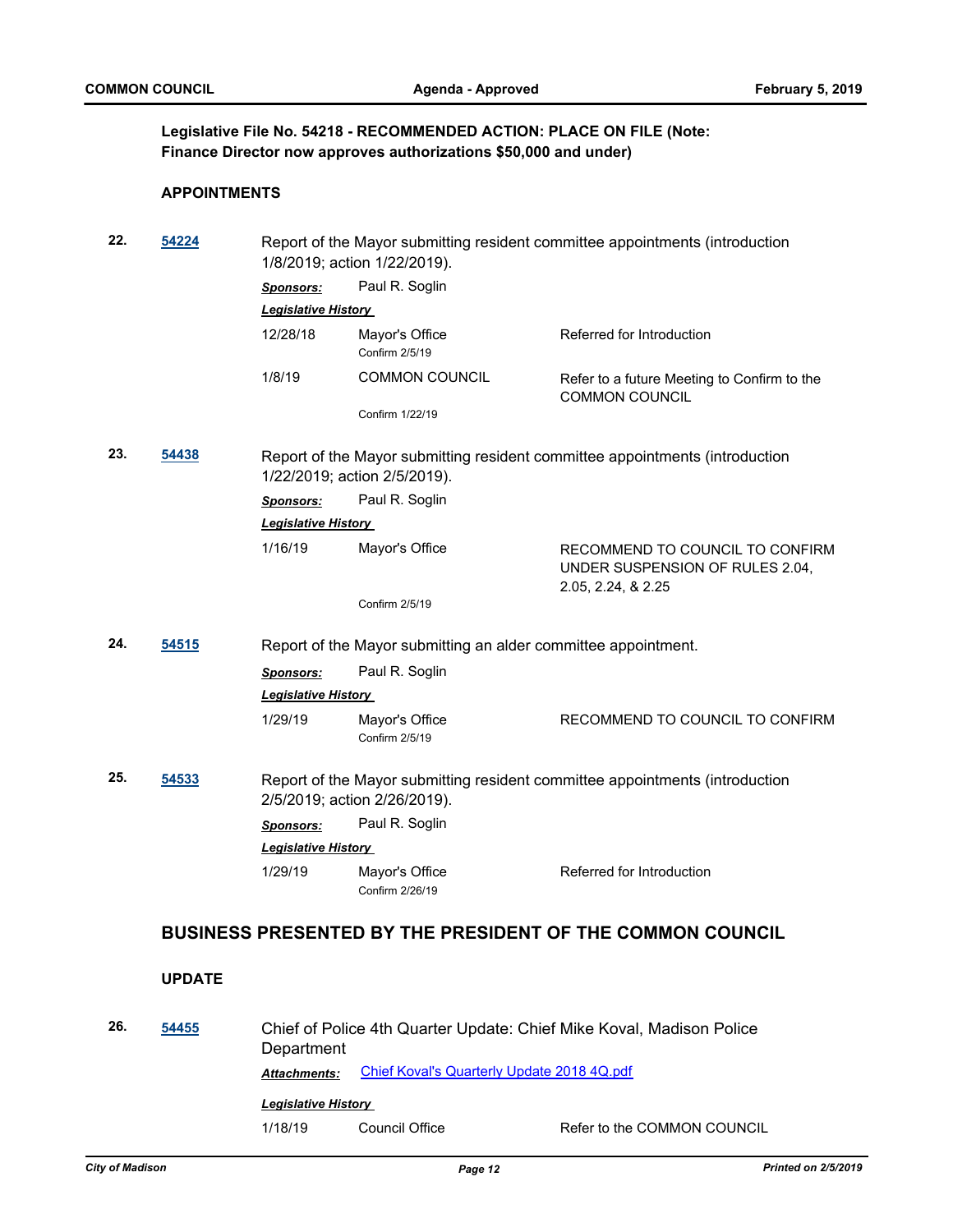#### **APPOINTMENT**

**27. [54497](http://madison.legistar.com/gateway.aspx?m=l&id=/matter.aspx?key=65015)** Report of the Common Council President submitting alder committee appointment to Ad Hoc Landmarks Ordinance Review Committee. *Legislative History*  1/27/19 Council Office RECOMMEND TO COUNCIL TO CONFIRM UNDER SUSPENSION OF RULES 2.04, 2.05, 2.24, & 2.25

#### **RESOLUTION**

**28. [40092](http://madison.legistar.com/gateway.aspx?m=l&id=/matter.aspx?key=43632)** Approving the Redevelopment Plan and District Boundary for the Judge Doyle Square Redevelopment District. *Sponsors:* Michael E. Verveer [10837 - JDS Redevelopment Plan.pdf](http://madison.legistar.com/gateway.aspx?M=F&ID=38f9b4e9-8027-4661-9dfb-1fcd5f3d9a84.pdf) [10837 11220003 Municipal Bldg & Ramp\\_RedevelopmentDistrict\\_blight study.p](http://madison.legistar.com/gateway.aspx?M=F&ID=cfc76625-fb4a-492e-90fd-d5410224a5a1.pdf) [JDS TIA COMMENTS 08.21.15.pdf](http://madison.legistar.com/gateway.aspx?M=F&ID=3f666b6b-e0e1-4ed7-bc93-d2136a60223b.pdf) *Attachments: Legislative History*  9/9/15 Economic Development Division Referred for Introduction Plan Commission 9/15/15 COMMON COUNCIL Refer to the PLAN COMMISSION 9/21/15 PLAN COMMISSION RECOMMEND TO COUNCIL TO ADOPT - REPORT OF OFFICER NOTE: 14 VOTES REQUIRED TO ADOPT 40092 11/3/15 COMMON COUNCIL Re-refer to the Department of Planning and

## **Legislative File No. 40092 - RECOMMENDED ACTION: PLACE ON FILE (Request of City Attorney)**

## **REPORTS OF OFFICERS**

#### **REPORT OF ALCOHOL LICENSE REVIEW COMMITTEE**

**29. [53506](http://madison.legistar.com/gateway.aspx?m=l&id=/matter.aspx?key=62080)** Operator License Application Paul Lema - Establishment where employed: Chuch Key

*Attachments:* [LEMA ALRC OPR APPEARANCE.pdf](http://madison.legistar.com/gateway.aspx?M=F&ID=e39a56c3-7119-40c0-be2d-e23ace4ffd6e.pdf)

#### *Legislative History*

10/17/18 ALCOHOL LICENSE REVIEW COMMITTEE

Refer to the ALCOHOL LICENSE REVIEW **COMMITTEE** 

Community and Economic Development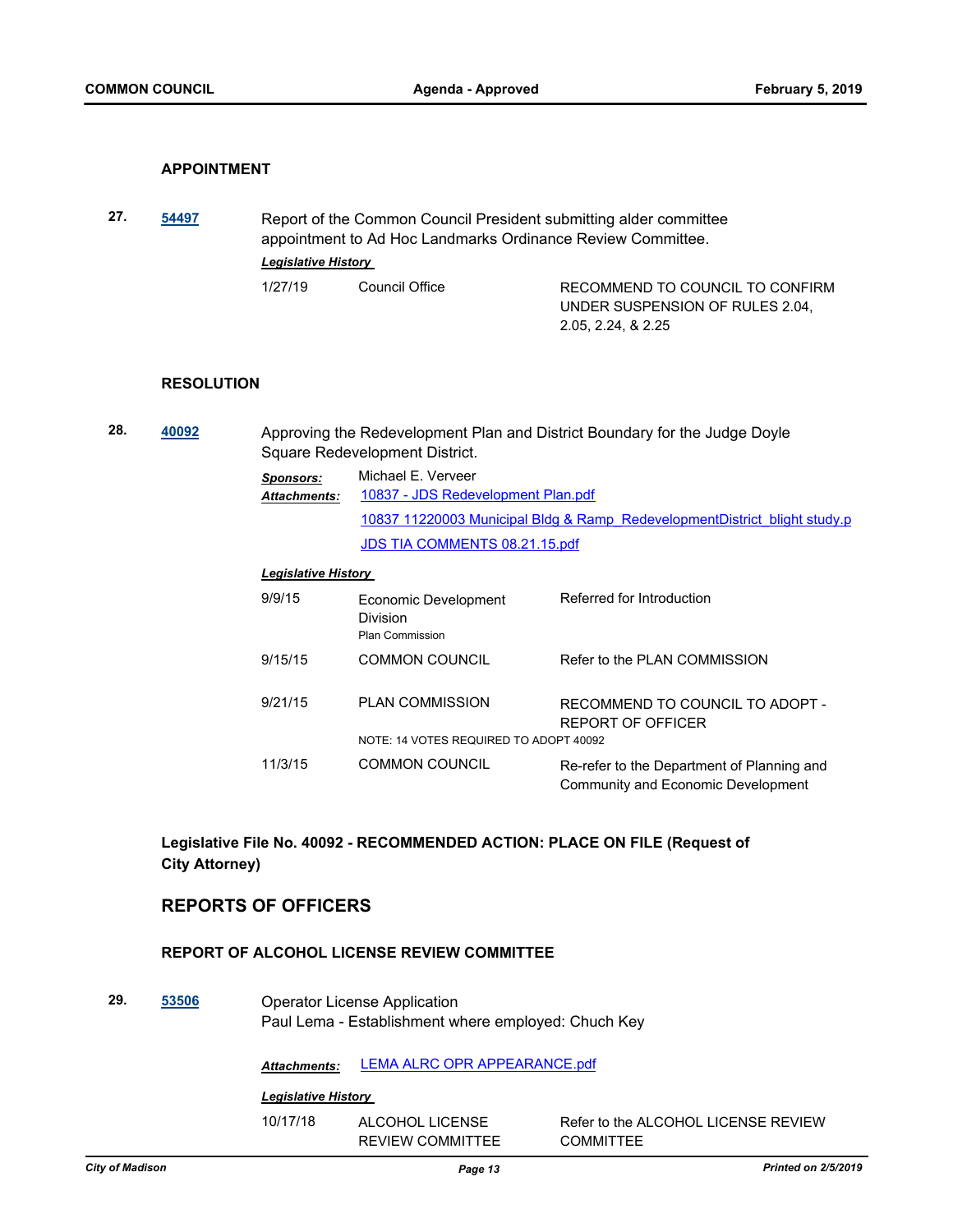|     |       | 11/21/18                   | ALCOHOL LICENSE<br><b>REVIEW COMMITTEE</b>                                                                                                                                                                                                                    | Refer to the ALCOHOL LICENSE REVIEW<br><b>COMMITTEE</b>                                  |
|-----|-------|----------------------------|---------------------------------------------------------------------------------------------------------------------------------------------------------------------------------------------------------------------------------------------------------------|------------------------------------------------------------------------------------------|
|     |       | 12/19/18                   | ALCOHOL LICENSE<br><b>REVIEW COMMITTEE</b>                                                                                                                                                                                                                    | Table                                                                                    |
|     |       | 12/19/18                   | ALCOHOL LICENSE<br><b>REVIEW COMMITTEE</b>                                                                                                                                                                                                                    | Take Off The Table                                                                       |
|     |       | 12/19/18                   | ALCOHOL LICENSE<br><b>REVIEW COMMITTEE</b>                                                                                                                                                                                                                    | Refer to the ALCOHOL LICENSE REVIEW<br><b>COMMITTEE</b>                                  |
|     |       | 1/16/19                    | ALCOHOL LICENSE<br><b>REVIEW COMMITTEE</b>                                                                                                                                                                                                                    | RECOMMEND TO COUNCIL TO PLACE ON<br>FILE WITHOUT PREJUDICE - REPORT OF<br><b>OFFICER</b> |
| 30. | 54103 |                            | <b>Operator License Application</b><br>Geraldine Perry - Establishment where employed: Stop-N-Go                                                                                                                                                              |                                                                                          |
|     |       | Attachments:               | <b>Perry ALRC Appearance.pdf</b>                                                                                                                                                                                                                              |                                                                                          |
|     |       | <b>Legislative History</b> |                                                                                                                                                                                                                                                               |                                                                                          |
|     |       | 12/19/18                   | ALCOHOL LICENSE<br><b>REVIEW COMMITTEE</b>                                                                                                                                                                                                                    | Refer to the ALCOHOL LICENSE REVIEW<br><b>COMMITTEE</b>                                  |
|     |       | 1/16/19                    | ALCOHOL LICENSE<br><b>REVIEW COMMITTEE</b>                                                                                                                                                                                                                    | RECOMMEND TO COUNCIL TO PLACE ON<br>FILE WITHOUT PREJUDICE - REPORT OF<br><b>OFFICER</b> |
| 31. | 54166 |                            | 21+ Entertainment License<br>Oasis Cafe LLC · dba Paul's Pelmeni · Capacity: 80<br>414 Gilman St · Agent: Paul Schwoerer<br>Class B Combination Liquor & Beer . 30% alcohol, 70% food<br>Aldermanic District 4 (Alder Verveer) • Police Sector 403            |                                                                                          |
|     |       | <b>Attachments:</b>        | <b>LICENT-2018-01278 App.pdf</b>                                                                                                                                                                                                                              |                                                                                          |
|     |       | <b>Legislative History</b> |                                                                                                                                                                                                                                                               |                                                                                          |
|     |       | 1/16/19                    | ALCOHOL LICENSE<br><b>REVIEW COMMITTEE</b>                                                                                                                                                                                                                    | RECOMMEND TO COUNCIL TO GRANT<br>WITH CONDITIONS - REPORT OF<br><b>OFFICER</b>           |
|     |       |                            | The condition is:<br>1. All entertainment shall cease by midnight.                                                                                                                                                                                            |                                                                                          |
| 32. | 54168 |                            | <b>Change of Licensed Conditions</b><br>Oasis Cafe LLC · dba Paul's Pelmeni · Capacity: 80<br>414 Gilman St • Agent: Paul Schwoerer<br>Class B Combination Liquor & Beer • 30% alcohol, 70% food<br>Aldermanic District 4 (Alder Verveer) • Police Sector 403 | Request to change condition three to allow for alcohol service until 2:00am on           |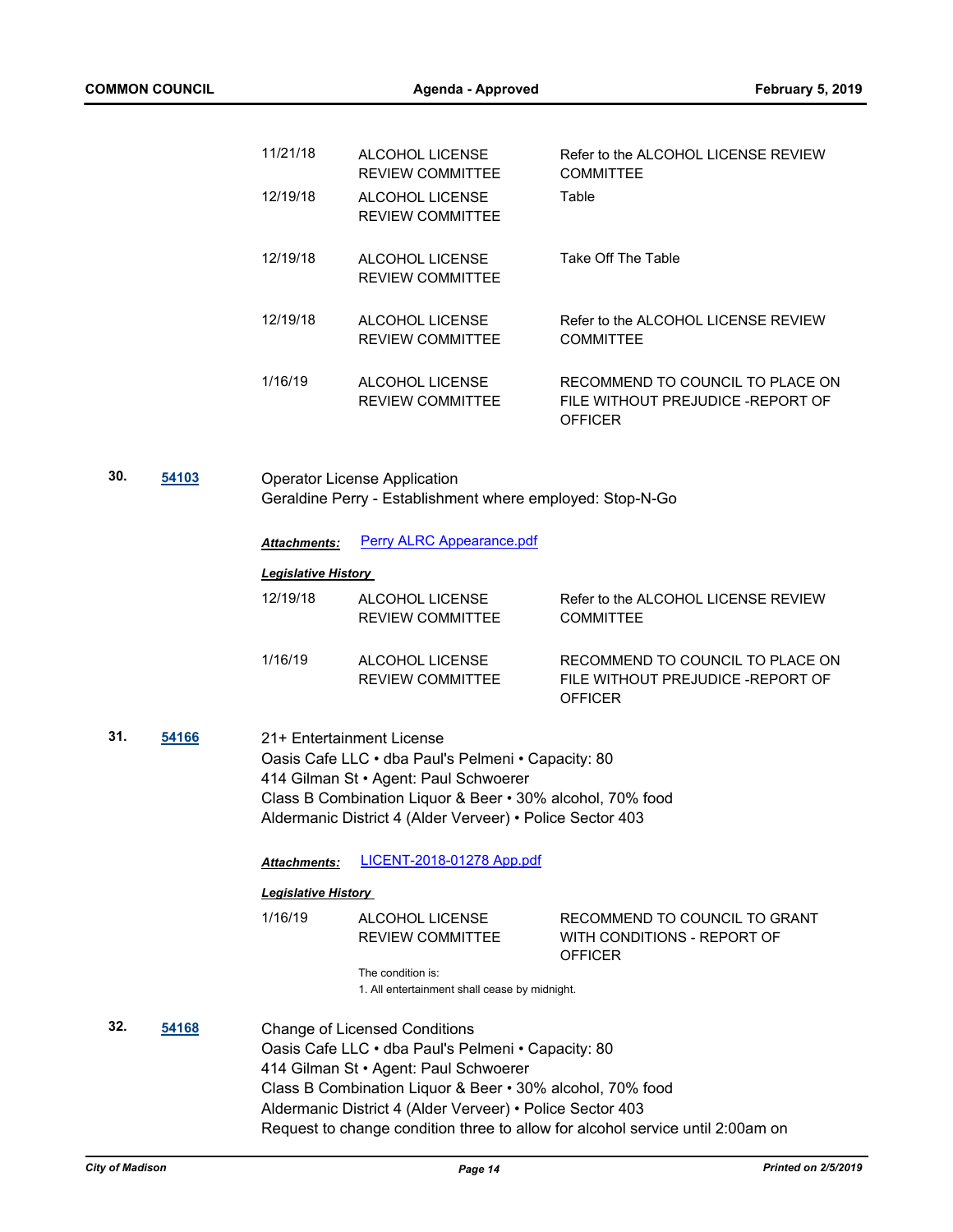Thursday, Friday, and Saturday.

|     |       | Attachments:                      | <b>LICPCH-2018-01277 App.pdf</b>                                                                                                                                                                                                                                                                                                                                                 |                                                                                          |
|-----|-------|-----------------------------------|----------------------------------------------------------------------------------------------------------------------------------------------------------------------------------------------------------------------------------------------------------------------------------------------------------------------------------------------------------------------------------|------------------------------------------------------------------------------------------|
|     |       | <b>Legislative History</b>        |                                                                                                                                                                                                                                                                                                                                                                                  |                                                                                          |
|     |       | 1/16/19                           | ALCOHOL LICENSE<br><b>REVIEW COMMITTEE</b>                                                                                                                                                                                                                                                                                                                                       | RECOMMEND TO COUNCIL TO PLACE ON<br>FILE WITHOUT PREJUDICE - REPORT OF<br><b>OFFICER</b> |
| 33. | 54329 | Change of Agent<br>1602 S Park St | New Agent: James H Bennett Jr<br>Class B Combination Liquor & Beer<br>Aldermanic District 13 (Alder Arntsen)                                                                                                                                                                                                                                                                     | Madison Labor Temple Association • dba Madison Labor Temple Association                  |
|     |       | Attachments:                      | 1268-792 Agent Change BENNETT App.pdf                                                                                                                                                                                                                                                                                                                                            |                                                                                          |
|     |       | <b>Legislative History</b>        |                                                                                                                                                                                                                                                                                                                                                                                  |                                                                                          |
|     |       | 1/16/19                           | ALCOHOL LICENSE<br><b>REVIEW COMMITTEE</b>                                                                                                                                                                                                                                                                                                                                       | RECOMMEND TO COUNCIL TO GRANT -<br><b>REPORT OF OFFICER</b>                              |
| 34. | 54330 | Change of Agent                   | Kwik Trip Inc · dba Kwik Trip 958 · 4741 Lien Rd<br>New Agent: Lauren M Davis<br>Class A Beer, Class A Cider<br>Aldermanic District 17 (Alder Baldeh)                                                                                                                                                                                                                            |                                                                                          |
|     |       | Attachments:                      | LICLIA-2017-00829 Agent Change DAVIS App.pdf                                                                                                                                                                                                                                                                                                                                     |                                                                                          |
|     |       | <b>Legislative History</b>        |                                                                                                                                                                                                                                                                                                                                                                                  |                                                                                          |
|     |       | 1/16/19                           | ALCOHOL LICENSE<br><b>REVIEW COMMITTEE</b>                                                                                                                                                                                                                                                                                                                                       | RECOMMEND TO COUNCIL TO GRANT -<br><b>REPORT OF OFFICER</b>                              |
| 35. | 54365 | Attachments:                      | Public Hearing - New License<br>Frameshift Arts Cafe LLC . dba The Winnebago Arts Cafe<br>2262 Winnebago St. • Agent: John DeHaven • Estimated Capacity: 99<br>Class B Combination Liquor & Beer • 40% alcohol, 57% food<br>Aldermanic District 6 (Alder Rummel) • Police Sector 410<br>Alcohol License Extension - Winnebago Arts Cafe.pdf<br>Winnebago Arts Cafe Extension.pdf | Request to extend license issuance beyond the 90 day limit under MGO 38.05               |
|     |       | <b>Legislative History</b>        |                                                                                                                                                                                                                                                                                                                                                                                  |                                                                                          |
|     |       | 1/16/19                           | ALCOHOL LICENSE<br>REVIEW COMMITTEE                                                                                                                                                                                                                                                                                                                                              | RECOMMEND TO COUNCIL TO GRANT -<br><b>REPORT OF OFFICER</b>                              |
| 36. | 54374 |                                   |                                                                                                                                                                                                                                                                                                                                                                                  | Request to extend license issuance beyond the 90 day limit under MGO 38.05               |

Cider Farm Brands LLC • dba The Cider Farm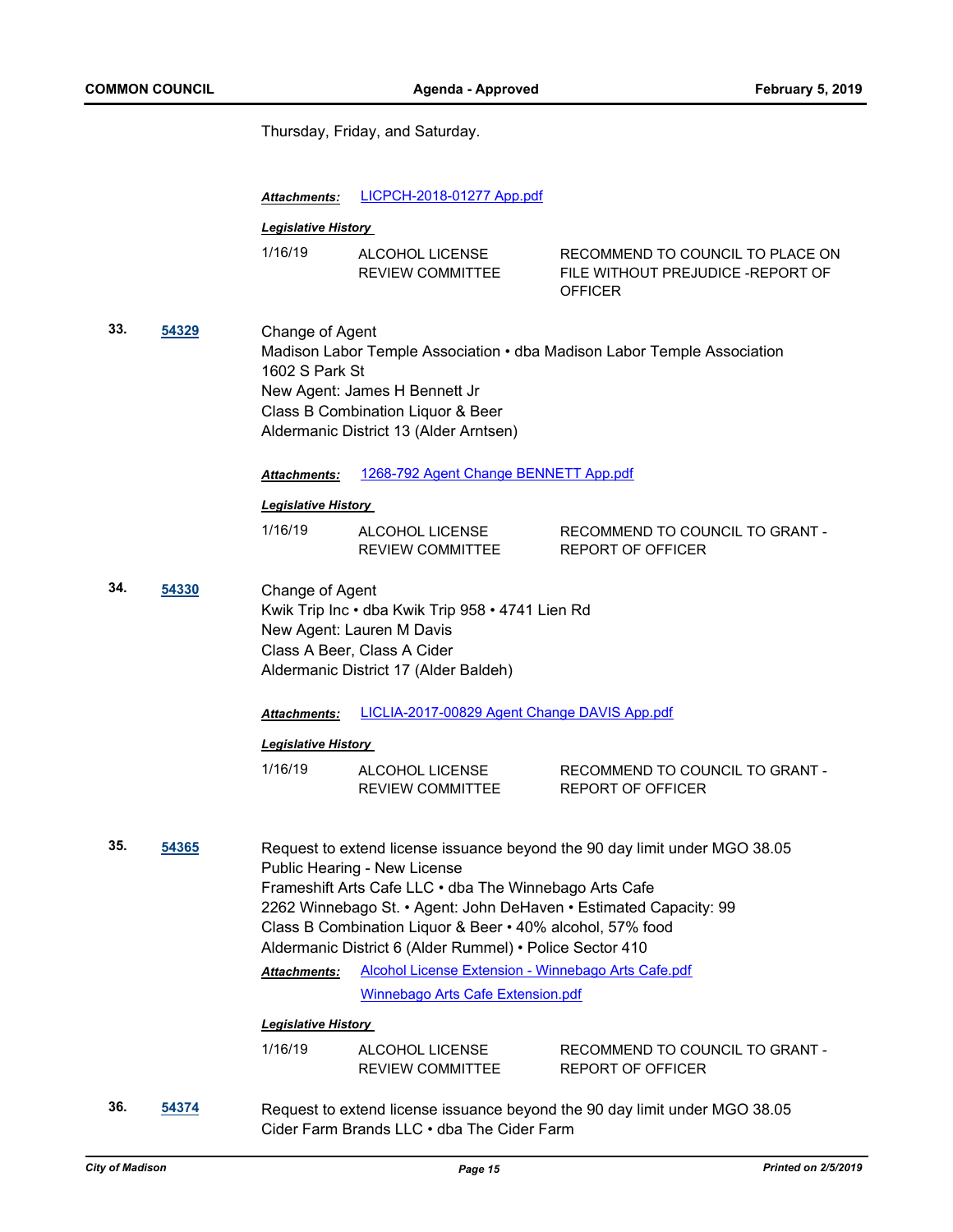8210 Watts Rd • Agent: John Biondi • Estimated Capacity: 50 in/25 out Class B Combination Liquor & Beer • 45% alcohol, 55% food Aldermanic District 9 (Alder Skidmore) • Police Sector 129

Re Alcohol License Statement of Intent Deadline Approaching - Cider Farm Brands Lucense Statement of Intentional Approaching - Cider Farm Brands *Attachments:*

[01102019 Cider Farms.pdf](http://madison.legistar.com/gateway.aspx?M=F&ID=55744e13-998a-412e-999b-49626297a79d.pdf)

## *Legislative History*

| 1/16/19 | ALCOHOL LICENSE         | RECOMMEND TO COUNCIL TO GRANT - |
|---------|-------------------------|---------------------------------|
|         | <b>REVIEW COMMITTEE</b> | REPORT OF OFFICER               |

**37. [54375](http://madison.legistar.com/gateway.aspx?m=l&id=/matter.aspx?key=64896)** Change of License Conditions MCNZ Maktabi LLC • dba Dubai • Capacity: 60 419 State St. • Agent: Samant Schuette Class B Combination Liquor & Beer • 30% alcohol, 70% food Aldermanic District 4 (Alder Verveer) • Police Sector 403 Review all conditions and alcohol sales numbers.

[LICLIB-2018-00323 License.pdf](http://madison.legistar.com/gateway.aspx?M=F&ID=f3f0284e-40e6-4f48-a2ad-620dcf23ddcd.pdf) *Attachments:*

Dubai alcohol sale for the last 3 month.pdf

#### *Legislative History*

1/16/19 ALCOHOL LICENSE REVIEW COMMITTEE RECOMMEND TO COUNCIL TO GRANT WITH CONDITIONS - REPORT OF **OFFICER** 

Condition one shall be changed to read:

1. Alcohol service must end by 11:00pm with the exception of up to eight private events per month with a minimum of 72 hours advance notification and consultation with the Central Police District.

#### **REPORT OF BOARD OF PUBLIC WORKS**

**38. [53940](http://madison.legistar.com/gateway.aspx?m=l&id=/matter.aspx?key=62497)** Authorizing the City of Madison to enter into a Public Sanitary Sewer Access Easement Agreement with Dane County, and to accept two Public Sanitary Sewer Access Easements from Dane County, to allow access to existing public sanitary sewer facilities across the properties located at 1650, 1702, and 1802 Pankratz Street. (12th A.D.)

| Sponsors:           | Larry Palm                  |  |
|---------------------|-----------------------------|--|
| <b>Attachments:</b> | 11678 Easement Exhibits.pdf |  |
|                     | Locator Map.pdf             |  |

#### *Legislative History*

| 11/27/18 | Economic Development<br><b>Division</b><br>Board of Public Works, Plan Commission. | Referred for Introduction                       |
|----------|------------------------------------------------------------------------------------|-------------------------------------------------|
| 12/4/18  | <b>COMMON COUNCIL</b>                                                              | Referred to the BOARD OF PUBLIC<br><b>WORKS</b> |
| 12/5/18  | <b>BOARD OF PUBLIC</b><br>WORKS                                                    | Refer to the PLAN COMMISSION                    |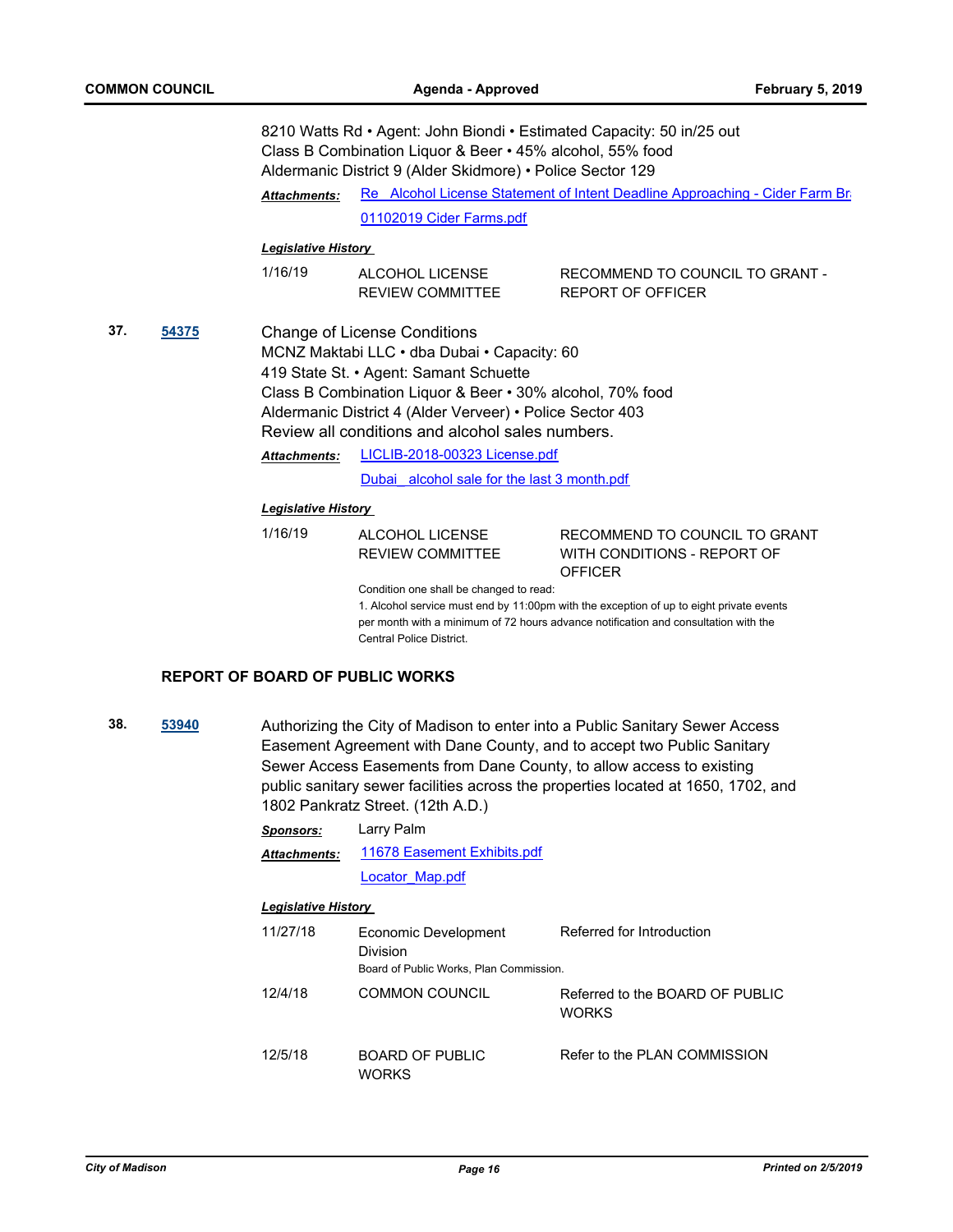| <b>COMMON COUNCIL</b> |       | <b>Agenda - Approved</b>   |                                                 | <b>February 5, 2019</b>                                                                                                                                           |
|-----------------------|-------|----------------------------|-------------------------------------------------|-------------------------------------------------------------------------------------------------------------------------------------------------------------------|
|                       |       | 12/17/18                   | <b>PLAN COMMISSION</b>                          | Return to Lead with the Recommendation for<br>Approval to the BOARD OF PUBLIC<br><b>WORKS</b>                                                                     |
|                       |       | 1/9/19                     | <b>BOARD OF PUBLIC</b><br><b>WORKS</b>          | RECOMMEND TO COUNCIL TO ADOPT -<br><b>REPORT OF OFFICER</b>                                                                                                       |
| 39.                   | 54154 |                            |                                                 | Accepting street and terrace improvements constructed by Private Contract for<br>802-854 E Washington Avenue - Galaxie, Private Contract No. 2371. (2nd AD)       |
|                       |       | Sponsors:                  | <b>BOARD OF PUBLIC WORKS</b>                    |                                                                                                                                                                   |
|                       |       | <b>Attachments:</b>        | 2371 Storm Schedule A Unit Cost.pdf             |                                                                                                                                                                   |
|                       |       | <b>Legislative History</b> |                                                 |                                                                                                                                                                   |
|                       |       | 12/18/18                   | <b>Engineering Division</b>                     | Refer to the BOARD OF PUBLIC WORKS                                                                                                                                |
|                       |       | 1/9/19                     | <b>BOARD OF PUBLIC</b><br><b>WORKS</b>          | RECOMMEND TO COUNCIL TO ADOPT<br>UNDER SUSPENSION OF RULES 2.04,<br>2.05, 2.24, & 2.25 - REPORT OF OFFICER                                                        |
| 40.                   | 54163 | (6th AD)                   |                                                 | Accepting sanitary sewer and storm sewer improvements constructed by<br>Private Contract at 1801 E Washington Avenue, Private Contract No. 7671.                  |
|                       |       | <b>Sponsors:</b>           | <b>BOARD OF PUBLIC WORKS</b>                    |                                                                                                                                                                   |
|                       |       | <b>Attachments:</b>        | 7671 Sanitary Schedule A Unit Cost.pdf          |                                                                                                                                                                   |
|                       |       |                            | 7671 Storm Schedule A Unit Cost.pdf             |                                                                                                                                                                   |
|                       |       | <b>Legislative History</b> |                                                 |                                                                                                                                                                   |
|                       |       | 12/20/18                   | <b>Engineering Division</b>                     | Refer to the BOARD OF PUBLIC WORKS                                                                                                                                |
|                       |       | 1/9/19                     | <b>BOARD OF PUBLIC</b><br><b>WORKS</b>          | RECOMMEND TO COUNCIL TO ADOPT<br>UNDER SUSPENSION OF RULES 2.04,<br>2.05, 2.24, & 2.25 - REPORT OF OFFICER                                                        |
| 41.<br>54164          |       |                            | Utilities Assessment District - 2019. (12th AD) | Awarding Public Works Contract No. 8124, Darwin Road Resurfacing with                                                                                             |
|                       |       | <b>Sponsors:</b>           | <b>BOARD OF PUBLIC WORKS</b>                    |                                                                                                                                                                   |
|                       |       | <b>Attachments:</b>        | Contract 8124.pdf                               |                                                                                                                                                                   |
|                       |       | <b>Legislative History</b> |                                                 |                                                                                                                                                                   |
|                       |       | 12/19/18                   | <b>Engineering Division</b>                     | Refer to the BOARD OF PUBLIC WORKS                                                                                                                                |
|                       |       | 1/9/19                     | <b>BOARD OF PUBLIC</b><br><b>WORKS</b>          | RECOMMEND TO COUNCIL TO ADOPT<br>UNDER SUSPENSION OF RULES 2.04,<br>2.05, 2.24, & 2.25 - REPORT OF OFFICER                                                        |
| 42.                   | 54195 |                            | Building Roof Replacement. (14th AD)            | Approving plans and specifications and authorizing the Board of Public Works<br>to advertise and receive bids for Madison Water Utility Olin Ave. Vehicle Storage |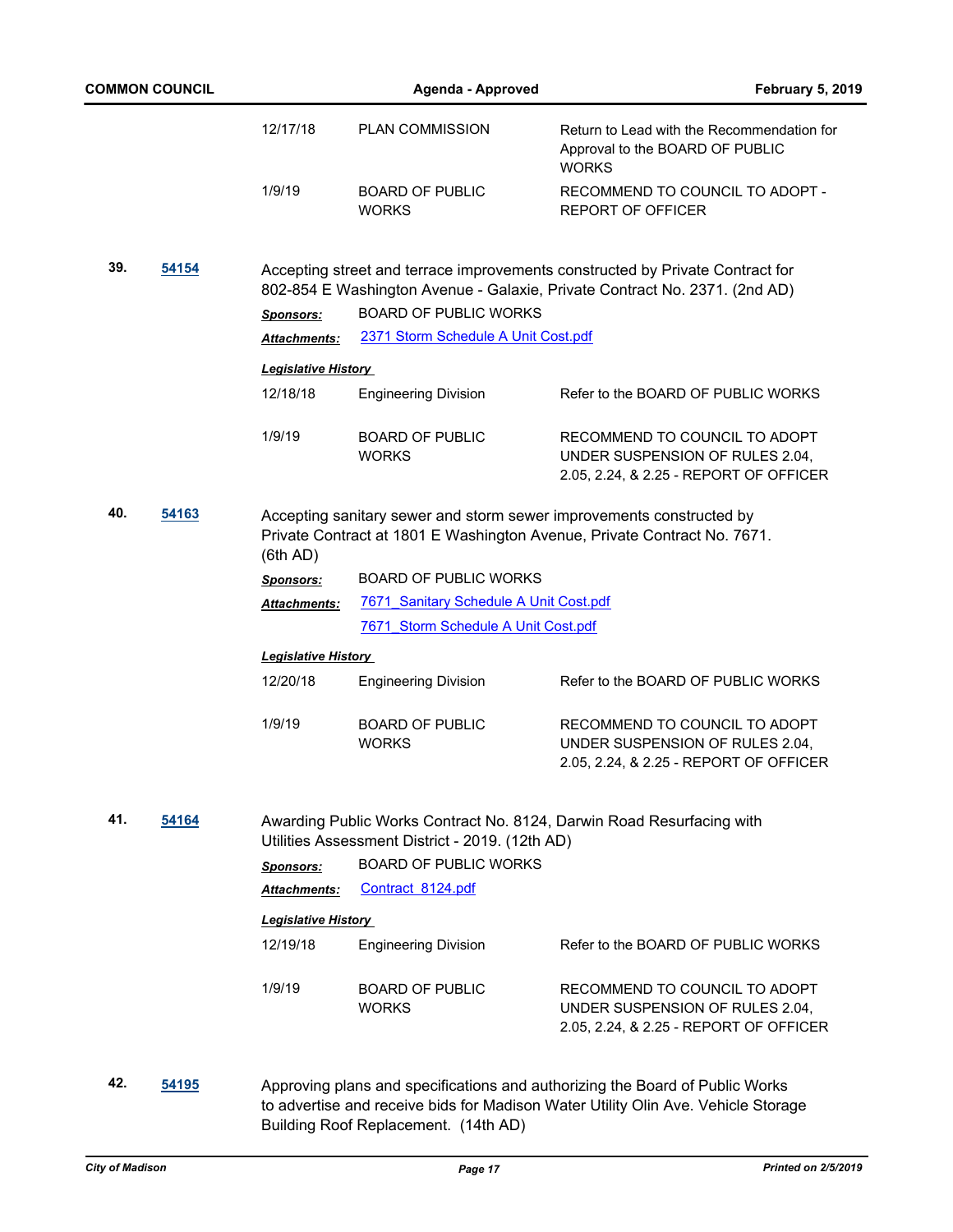|     |       | <u>Sponsors:</u>           | <b>BOARD OF PUBLIC WORKS</b>                                                                                           |                                                                                                                                                                                                                                                                                                             |
|-----|-------|----------------------------|------------------------------------------------------------------------------------------------------------------------|-------------------------------------------------------------------------------------------------------------------------------------------------------------------------------------------------------------------------------------------------------------------------------------------------------------|
|     |       | Attachments:               | <b>Exhibit.pdf</b>                                                                                                     |                                                                                                                                                                                                                                                                                                             |
|     |       | <b>Legislative History</b> |                                                                                                                        |                                                                                                                                                                                                                                                                                                             |
|     |       | 12/20/18                   | <b>Engineering Division</b>                                                                                            | Refer to the BOARD OF PUBLIC WORKS                                                                                                                                                                                                                                                                          |
|     |       | 1/9/19                     | <b>BOARD OF PUBLIC</b><br><b>WORKS</b>                                                                                 | RECOMMEND TO COUNCIL TO ADOPT<br>UNDER SUSPENSION OF RULES 2.04,<br>2.05, 2.24, & 2.25 - REPORT OF OFFICER                                                                                                                                                                                                  |
| 43. | 54213 |                            | and City Clerk to execute this agreement with the State of Wisconsin<br>and State design review costs. (4th & 6th ADs) | Approving State / Municipal Financial Agreement for Project I.D. 5400-00-02/72<br>for the S. Blair Street/John Nolen Drive Intersection and authorizing the Mayor<br>Department of Transportation for construction cost sharing, plan development                                                           |
|     |       | <b>Sponsors:</b>           | Marsha A. Rummel and Michael E. Verveer                                                                                |                                                                                                                                                                                                                                                                                                             |
|     |       | <b>Legislative History</b> |                                                                                                                        |                                                                                                                                                                                                                                                                                                             |
|     |       | 12/26/18                   | <b>Engineering Division</b><br>Board of Public Works (1/9/19)                                                          | Referred for Introduction                                                                                                                                                                                                                                                                                   |
|     |       | 1/8/19                     | <b>COMMON COUNCIL</b>                                                                                                  | Refer to the BOARD OF PUBLIC WORKS                                                                                                                                                                                                                                                                          |
|     |       | 1/9/19                     | <b>BOARD OF PUBLIC</b><br><b>WORKS</b>                                                                                 | RECOMMEND TO COUNCIL TO ADOPT -<br><b>REPORT OF OFFICER</b>                                                                                                                                                                                                                                                 |
| 44. | 54239 | costs. (9th & 19th ADs)    |                                                                                                                        | Authorizing the Mayor and City Clerk to execute a revised State/Municipal<br>Agreement with the State of Wisconsin Department of Transportation for<br>Project I.D. 5992-10-30/31/32/33: Gammon Road and West Towne Path<br>project for construction cost sharing, plan development and State design review |
|     |       | <b>Sponsors:</b>           | Paul E. Skidmore and Keith Furman                                                                                      |                                                                                                                                                                                                                                                                                                             |
|     |       | <b>Legislative History</b> |                                                                                                                        |                                                                                                                                                                                                                                                                                                             |
|     |       | 1/2/19                     | <b>Engineering Division</b><br>Board of Public Works (1/9/19)                                                          | Referred for Introduction                                                                                                                                                                                                                                                                                   |
|     |       | 1/8/19                     | <b>COMMON COUNCIL</b>                                                                                                  | Refer to the BOARD OF PUBLIC WORKS                                                                                                                                                                                                                                                                          |
|     |       | 1/9/19                     | <b>BOARD OF PUBLIC</b><br><b>WORKS</b>                                                                                 | RECOMMEND TO COUNCIL TO ADOPT -<br><b>REPORT OF OFFICER</b>                                                                                                                                                                                                                                                 |
| 45. | 54258 |                            | Engineer to sign the required Wisconsin Department of Transportation<br>State/Municipal agreement. (9th AD)            | Amending the 2019 Engineering-Major Streets Budget to allow for federal<br>reimbursement for the reconstruction of Deming Way and authorizing the City                                                                                                                                                      |
|     |       | <b>Sponsors:</b>           | Paul E. Skidmore                                                                                                       |                                                                                                                                                                                                                                                                                                             |
|     |       | <b>Legislative History</b> |                                                                                                                        |                                                                                                                                                                                                                                                                                                             |
|     |       | 1/2/19                     | <b>Engineering Division</b><br>Board of Public Works (1/9/19)                                                          | Referred for Introduction                                                                                                                                                                                                                                                                                   |
|     |       | 1/8/19                     | <b>COMMON COUNCIL</b>                                                                                                  | Refer to the BOARD OF PUBLIC WORKS                                                                                                                                                                                                                                                                          |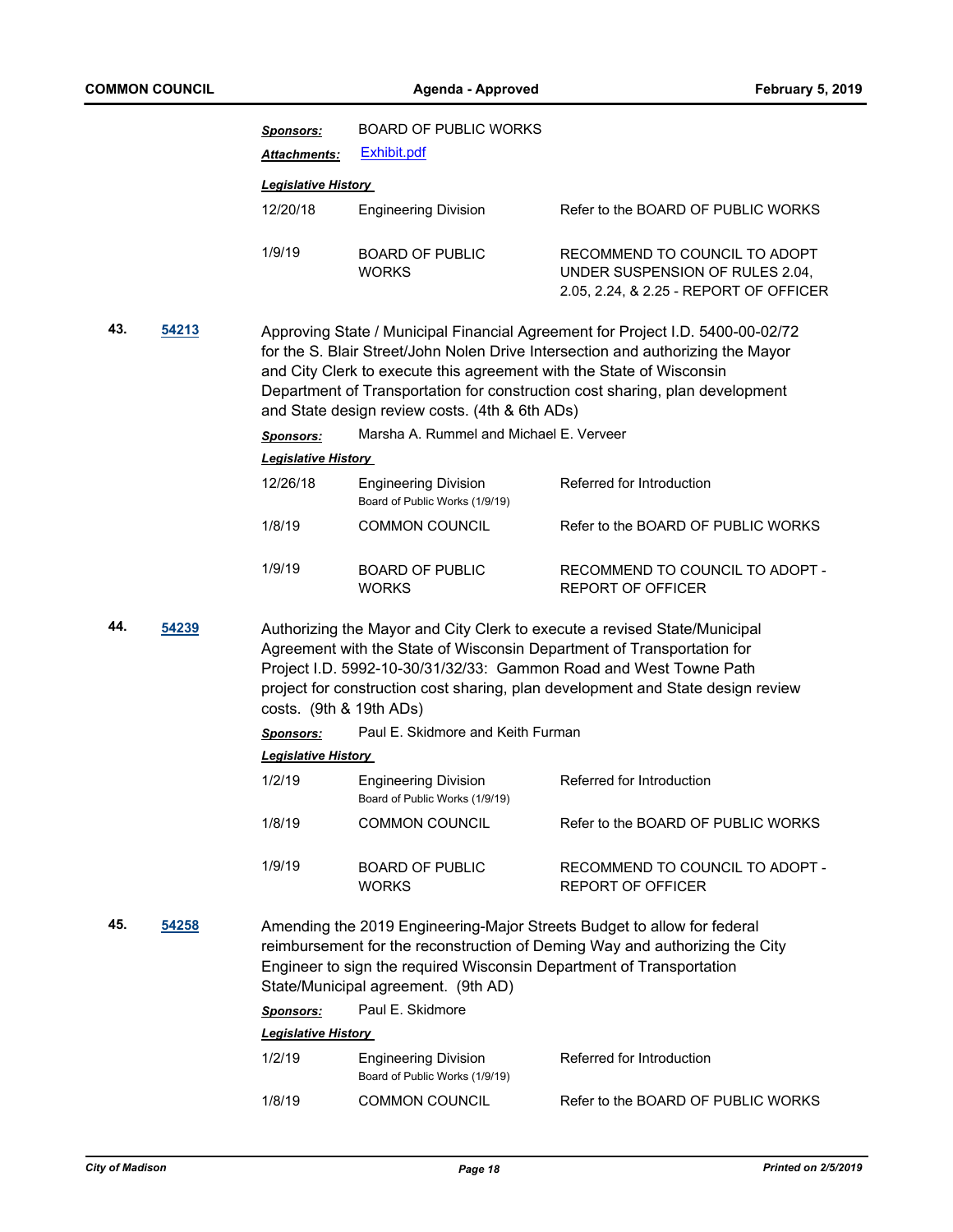|     |       | 1/9/19                     | <b>BOARD OF PUBLIC</b><br><b>WORKS</b>                        | RECOMMEND TO COUNCIL TO ADOPT -<br><b>REPORT OF OFFICER</b>                                                                                                                                                                      |
|-----|-------|----------------------------|---------------------------------------------------------------|----------------------------------------------------------------------------------------------------------------------------------------------------------------------------------------------------------------------------------|
| 46. | 54259 | 2017. (17th AD)            |                                                               | Approving the use of Safe Routes Grants funding for the installation of new<br>sidewalk on project #11985: American Parkway Sidewalk Assessment District -                                                                       |
|     |       | <b>Sponsors:</b>           | Samba Baldeh                                                  |                                                                                                                                                                                                                                  |
|     |       | <b>Legislative History</b> |                                                               |                                                                                                                                                                                                                                  |
|     |       | 1/2/19                     | <b>Engineering Division</b><br>Board of Public Works (1/9/19) | Referred for Introduction                                                                                                                                                                                                        |
|     |       | 1/8/19                     | <b>COMMON COUNCIL</b>                                         | Refer to the BOARD OF PUBLIC WORKS                                                                                                                                                                                               |
|     |       | 1/9/19                     | <b>BOARD OF PUBLIC</b><br><b>WORKS</b>                        | RECOMMEND TO COUNCIL TO ADOPT -<br><b>REPORT OF OFFICER</b>                                                                                                                                                                      |
| 47. | 54279 | ADs).                      |                                                               | Approving plans and specifications and authorizing the Board of Public Works<br>to advertise and receive bids for 2019 Parks Division Landscaping (Various                                                                       |
|     |       | Sponsors:                  | <b>BOARD OF PUBLIC WORKS</b>                                  |                                                                                                                                                                                                                                  |
|     |       | Attachments:               | 8288 PlansCombined.pdf                                        |                                                                                                                                                                                                                                  |
|     |       | <b>Legislative History</b> |                                                               |                                                                                                                                                                                                                                  |
|     |       | 1/3/19                     | <b>Engineering Division</b>                                   | Refer to the BOARD OF PUBLIC WORKS                                                                                                                                                                                               |
|     |       | 1/9/19                     | <b>BOARD OF PUBLIC</b><br><b>WORKS</b>                        | RECOMMEND TO COUNCIL TO ADOPT<br>UNDER SUSPENSION OF RULES 2.04,<br>2.05, 2.24, & 2.25 - REPORT OF OFFICER                                                                                                                       |
| 48. | 54290 | project. (6th AD)          |                                                               | Reapproving Plans, Specifications, And Schedule Of Assessments For S.<br>Bryan Street, Daley Drive, James Street and Thorp Street Reconstruction<br>District 2018 for the purpose of adding shoreline protection to the proposed |
|     |       | <b>Sponsors:</b>           | <b>BOARD OF PUBLIC WORKS</b>                                  |                                                                                                                                                                                                                                  |
|     |       | Attachments:               | Exhibits11749 StarkweatherStreambank.pdf                      |                                                                                                                                                                                                                                  |
|     |       |                            | StreetReconstructionArea WithoutStreambank.pdf                |                                                                                                                                                                                                                                  |
|     |       |                            | 54290 v2.pdf                                                  |                                                                                                                                                                                                                                  |
|     |       | <b>Legislative History</b> |                                                               |                                                                                                                                                                                                                                  |
|     |       | 1/3/19                     | <b>Engineering Division</b>                                   | Refer to the BOARD OF PUBLIC WORKS                                                                                                                                                                                               |
|     |       | 1/9/19                     | <b>BOARD OF PUBLIC</b><br><b>WORKS</b>                        | RECOMMEND TO COUNCIL TO ADOPT<br>UNDER SUSPENSION OF RULES 2.04,<br>2.05, 2.24, & 2.25 - REPORT OF OFFICER                                                                                                                       |

**49. [54317](http://madison.legistar.com/gateway.aspx?m=l&id=/matter.aspx?key=64844)** Awarding Public Works Contract No. 8292, Hammersley Avenue Assessment District - 2019. (11th AD)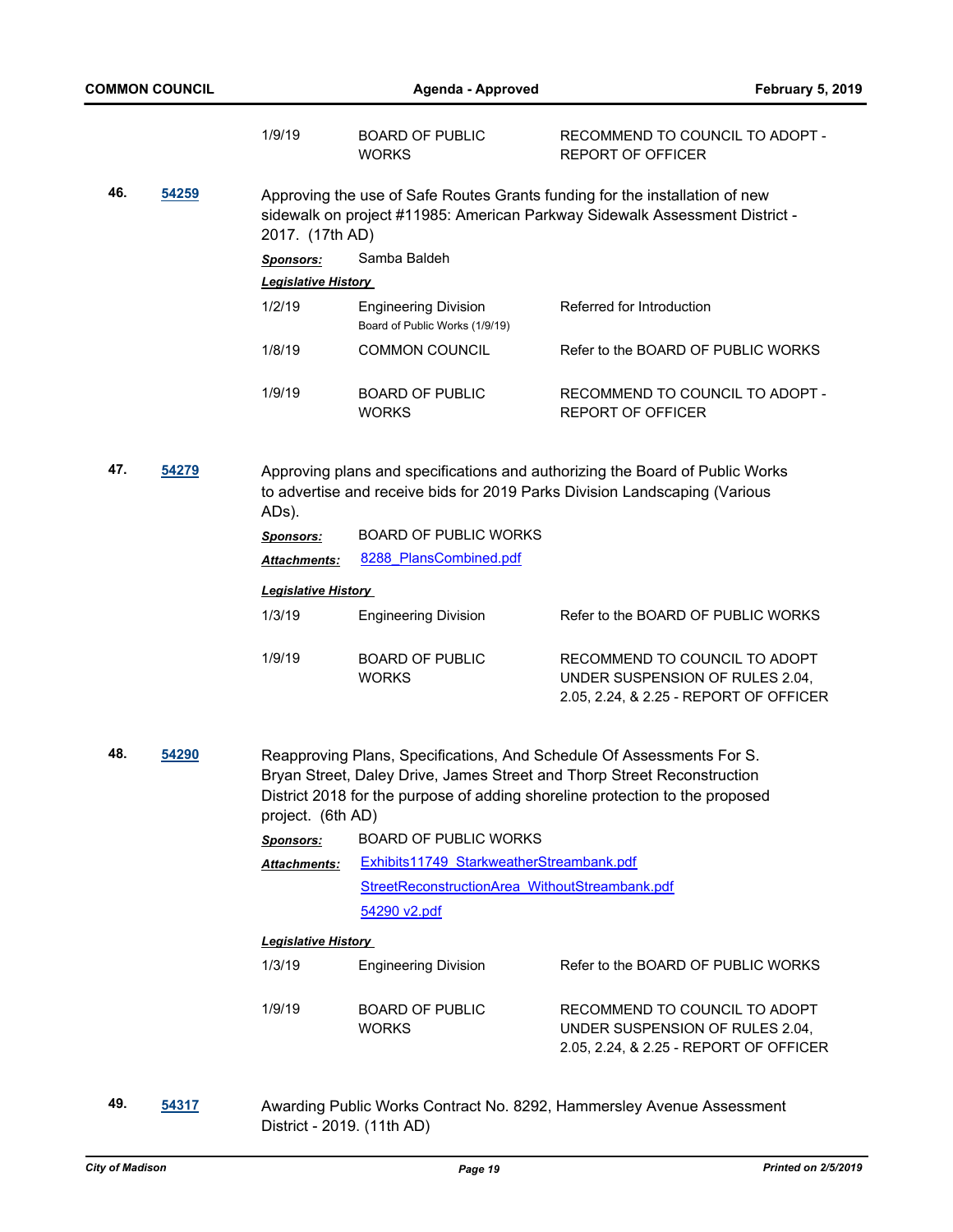|     |       | <b>Sponsors:</b>           | BOARD OF PUBLIC WORKS                                                   |                                                                                                                                                                 |
|-----|-------|----------------------------|-------------------------------------------------------------------------|-----------------------------------------------------------------------------------------------------------------------------------------------------------------|
|     |       | Attachments:               | Contract 8292.pdf                                                       |                                                                                                                                                                 |
|     |       | <b>Legislative History</b> |                                                                         |                                                                                                                                                                 |
|     |       | 1/7/19                     | <b>Engineering Division</b>                                             | Refer to the BOARD OF PUBLIC WORKS                                                                                                                              |
|     |       | 1/23/19                    | <b>BOARD OF PUBLIC</b><br><b>WORKS</b>                                  | RECOMMEND TO COUNCIL TO ADOPT<br>UNDER SUSPENSION OF RULES 2.04,<br>2.05, 2.24, & 2.25 - REPORT OF OFFICER                                                      |
| 50. | 54319 | (15th AD)                  |                                                                         | Approving plans and specifications and authorizing the Board of Public Works<br>to advertise and receive bids for Nakoosa Trail Fleet/Fire/Radio Shop Facility. |
|     |       | <b>Sponsors:</b>           | <b>BOARD OF PUBLIC WORKS</b>                                            |                                                                                                                                                                 |
|     |       | Attachments:               | Nakoosa CD-90 Arch progress 20181210.pdf                                |                                                                                                                                                                 |
|     |       | <b>Legislative History</b> |                                                                         |                                                                                                                                                                 |
|     |       | 1/7/19                     | <b>Engineering Division</b>                                             | Refer to the BOARD OF PUBLIC WORKS                                                                                                                              |
|     |       |                            |                                                                         |                                                                                                                                                                 |
|     |       | 1/23/19                    | <b>BOARD OF PUBLIC</b><br><b>WORKS</b>                                  | RECOMMEND TO COUNCIL TO ADOPT<br>UNDER SUSPENSION OF RULES 2.04,<br>2.05, 2.24, & 2.25 - REPORT OF OFFICER                                                      |
| 51. | 54327 | (13th AD)                  |                                                                         | Approving plans and specifications and authorizing the Board of Public Works<br>to advertise and receive bids for Forest Hill Cemetery Improvements 2019.       |
|     |       | <b>Sponsors:</b>           | <b>BOARD OF PUBLIC WORKS</b>                                            |                                                                                                                                                                 |
|     |       | Attachments:               | <b>BPW Display Forest Hill.pdf</b>                                      |                                                                                                                                                                 |
|     |       | <b>Legislative History</b> |                                                                         |                                                                                                                                                                 |
|     |       | 1/8/19                     | <b>Engineering Division</b>                                             | Refer to the BOARD OF PUBLIC WORKS                                                                                                                              |
|     |       | 1/23/19                    | <b>BOARD OF PUBLIC</b><br><b>WORKS</b>                                  | RECOMMEND TO COUNCIL TO ADOPT<br>UNDER SUSPENSION OF RULES 2.04,<br>2.05, 2.24, & 2.25 - REPORT OF OFFICER                                                      |
| 52. | 54368 | (13th AD)                  | Declaring the City of Madison's intention to exercise its police powers | establishing the Vilas Avenue and Campbell Street Assessment District - 2019.                                                                                   |
|     |       | <b>Sponsors:</b>           | Allen A. Arntsen                                                        |                                                                                                                                                                 |
|     |       | <b>Legislative History</b> |                                                                         |                                                                                                                                                                 |
|     |       | 1/11/19                    | <b>Engineering Division</b>                                             | Refer to the BOARD OF PUBLIC WORKS                                                                                                                              |
|     |       | 1/23/19                    | <b>BOARD OF PUBLIC</b><br><b>WORKS</b>                                  | RECOMMEND TO COUNCIL TO ADOPT<br>UNDER SUSPENSION OF RULES 2.04,<br>2.05, 2.24, & 2.25 - REPORT OF OFFICER                                                      |

- 
- **53. [54369](http://madison.legistar.com/gateway.aspx?m=l&id=/matter.aspx?key=64890)** Declaring the City of Madison's intention to exercise its police powers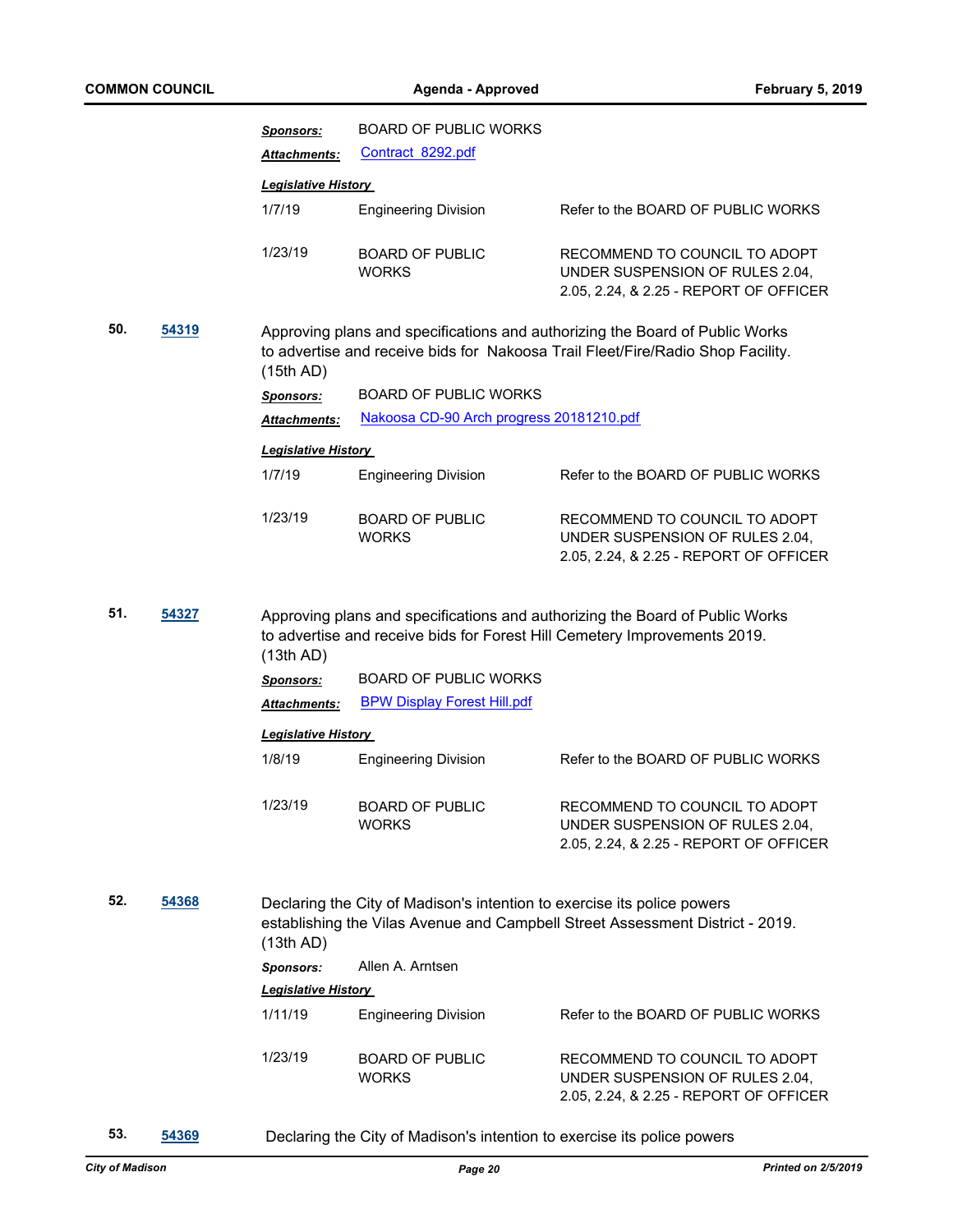|     |       |                            | Street Assessment District - 2019 (11th AD)                           | establishing the Toepfer Avenue, Holly Avenue, Euclid Avenue, and St Clair                                                                                   |
|-----|-------|----------------------------|-----------------------------------------------------------------------|--------------------------------------------------------------------------------------------------------------------------------------------------------------|
|     |       | <b>Sponsors:</b>           | Arvina Martin                                                         |                                                                                                                                                              |
|     |       | Legislative History        |                                                                       |                                                                                                                                                              |
|     |       | 1/11/19                    | <b>Engineering Division</b>                                           | Refer to the BOARD OF PUBLIC WORKS                                                                                                                           |
|     |       | 1/23/19                    | <b>BOARD OF PUBLIC</b><br><b>WORKS</b>                                | RECOMMEND TO COUNCIL TO ADOPT<br>UNDER SUSPENSION OF RULES 2.04,<br>2.05, 2.24, & 2.25 - REPORT OF OFFICER                                                   |
| 54. | 54370 | 8036 (19th AD)             |                                                                       | Approving Addendum No. 4 to 601 Rayovac Drive Redevelopment, Contract No.                                                                                    |
|     |       | <b>Sponsors:</b>           | <b>BOARD OF PUBLIC WORKS</b>                                          |                                                                                                                                                              |
|     |       | Attachments:               | 8036 Addendum 4.pdf                                                   |                                                                                                                                                              |
|     |       |                            | <b>Bus Shelter Exhibit.pdf</b>                                        |                                                                                                                                                              |
|     |       | <b>Legislative History</b> |                                                                       |                                                                                                                                                              |
|     |       | 1/11/19                    | <b>Engineering Division</b>                                           | Refer to the BOARD OF PUBLIC WORKS                                                                                                                           |
|     |       | 1/23/19                    | <b>BOARD OF PUBLIC</b><br><b>WORKS</b>                                | RECOMMEND TO COUNCIL TO ADOPT<br>UNDER SUSPENSION OF RULES 2.04,<br>2.05, 2.24, & 2.25 - REPORT OF OFFICER                                                   |
| 55. | 54380 |                            | undertaken by the Developer, Private Contract No. 8323 (14th AD)      | Approving plans and specifications for public improvements necessary for the<br>project known as 2402 West Broadway and authorizing construction to be       |
|     |       | <b>Sponsors:</b>           | <b>BOARD OF PUBLIC WORKS</b>                                          |                                                                                                                                                              |
|     |       | <b>Attachments:</b>        | 2402 W Broadway Exhibits.pdf                                          |                                                                                                                                                              |
|     |       | <b>Legislative History</b> |                                                                       |                                                                                                                                                              |
|     |       | 1/14/19                    | <b>Engineering Division</b>                                           | Refer to the BOARD OF PUBLIC WORKS                                                                                                                           |
|     |       | 1/23/19                    | <b>BOARD OF PUBLIC</b><br><b>WORKS</b>                                | RECOMMEND TO COUNCIL TO ADOPT<br>UNDER SUSPENSION OF RULES 2.04,<br>2.05, 2.24, & 2.25 - REPORT OF OFFICER                                                   |
| 56. | 54382 |                            | to be undertaken by the Developer, Private Contract No. 8338 (9th AD) | Approving plans and specifications for public improvements required to serve<br>Phase 2 of the Subdivision known as Eagle Trace and authorizing construction |
|     |       | <b>Sponsors:</b>           | <b>BOARD OF PUBLIC WORKS</b>                                          |                                                                                                                                                              |
|     |       | Attachments:               | <b>Eagle Trace Ph 2 Exhibits.pdf</b>                                  |                                                                                                                                                              |
|     |       | <b>Legislative History</b> |                                                                       |                                                                                                                                                              |
|     |       | 1/14/19                    | <b>Engineering Division</b>                                           | Refer to the BOARD OF PUBLIC WORKS                                                                                                                           |
|     |       | 1/23/19                    | <b>BOARD OF PUBLIC</b><br><b>WORKS</b>                                | RECOMMEND TO COUNCIL TO ADOPT<br>UNDER SUSPENSION OF RULES 2.04,                                                                                             |

2.05, 2.24, & 2.25 - REPORT OF OFFICER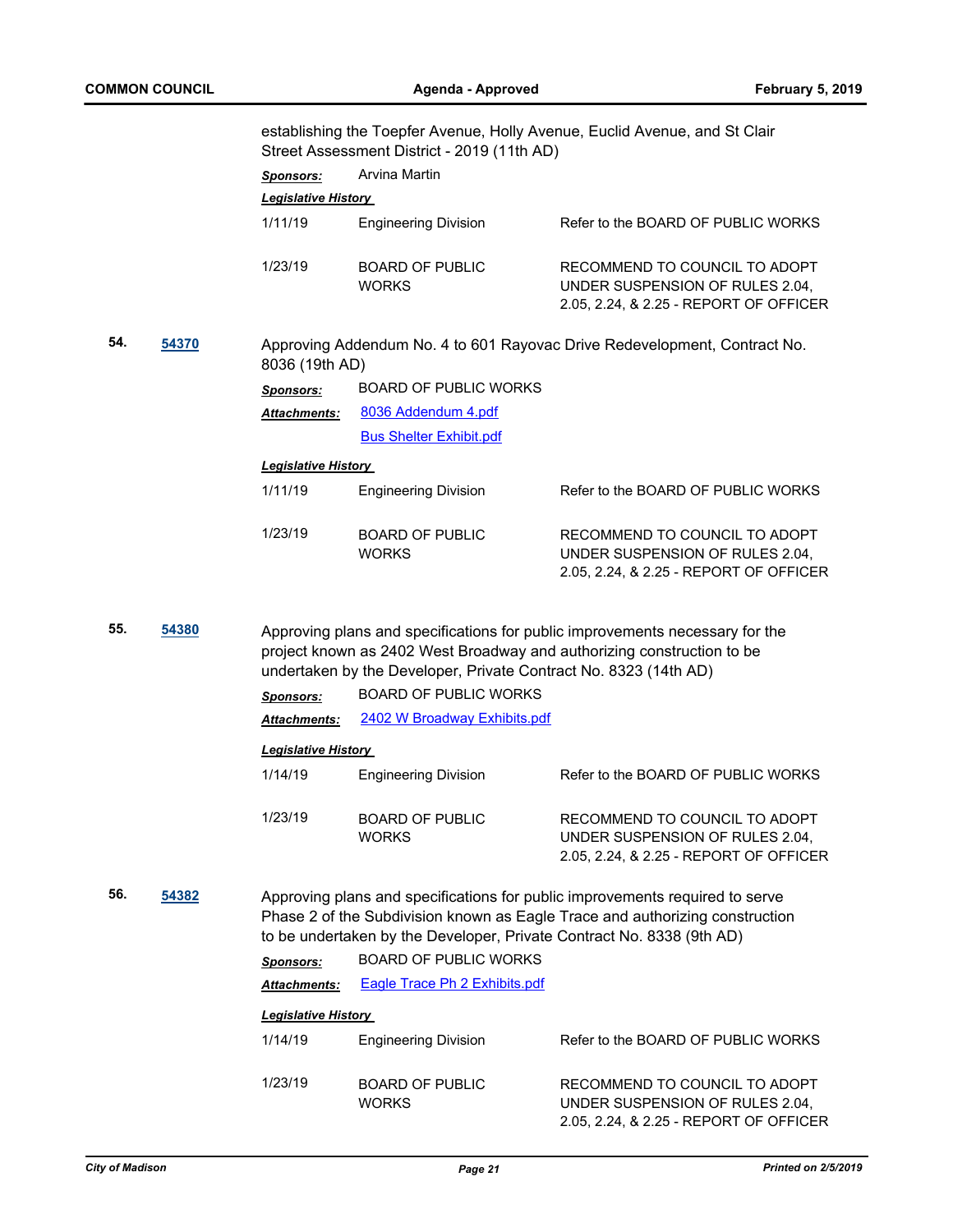| 57. | 54389        |                                                       | E Washington Avenue - AC Hotel, Private Contract No. 2405. (2nd AD)                                                          | Accepting storm sewer improvements constructed by Private Contract for 202                                                                                                                                                                |
|-----|--------------|-------------------------------------------------------|------------------------------------------------------------------------------------------------------------------------------|-------------------------------------------------------------------------------------------------------------------------------------------------------------------------------------------------------------------------------------------|
|     |              | <b>Sponsors:</b>                                      | <b>BOARD OF PUBLIC WORKS</b>                                                                                                 |                                                                                                                                                                                                                                           |
|     |              | <b>Attachments:</b>                                   | 2405 Storm Schedule A Unit Cost.pdf                                                                                          |                                                                                                                                                                                                                                           |
|     |              | <b>Legislative History</b>                            |                                                                                                                              |                                                                                                                                                                                                                                           |
|     |              | 1/14/19                                               | <b>Engineering Division</b>                                                                                                  | Refer to the BOARD OF PUBLIC WORKS                                                                                                                                                                                                        |
|     |              | 1/23/19                                               | <b>BOARD OF PUBLIC</b><br><b>WORKS</b>                                                                                       | RECOMMEND TO COUNCIL TO ADOPT<br>UNDER SUSPENSION OF RULES 2.04,<br>2.05, 2.24, & 2.25 - REPORT OF OFFICER                                                                                                                                |
| 58. | <u>54391</u> | AD)                                                   |                                                                                                                              | Approving Addendum No. 1 to Eagle Trace - Phase 1, Contract No. 8179 (9th                                                                                                                                                                 |
|     |              | <b>Sponsors:</b>                                      | <b>BOARD OF PUBLIC WORKS</b>                                                                                                 |                                                                                                                                                                                                                                           |
|     |              | Attachments:                                          | 8179 Addendum 1.pdf                                                                                                          |                                                                                                                                                                                                                                           |
|     |              |                                                       | <b>DRAFT Collateral Assignment of Development Agreement.pdf</b>                                                              |                                                                                                                                                                                                                                           |
|     |              |                                                       |                                                                                                                              |                                                                                                                                                                                                                                           |
|     |              | <b>Legislative History</b>                            |                                                                                                                              |                                                                                                                                                                                                                                           |
|     |              | 1/14/19                                               | <b>Engineering Division</b>                                                                                                  | Refer to the BOARD OF PUBLIC WORKS                                                                                                                                                                                                        |
|     |              | 1/23/19                                               | <b>BOARD OF PUBLIC</b><br><b>WORKS</b>                                                                                       | RECOMMEND TO COUNCIL TO ADOPT<br>UNDER SUSPENSION OF RULES 2.04,<br>2.05, 2.24, & 2.25 - REPORT OF OFFICER                                                                                                                                |
| 59. | 54392        | No. 8336 (9th AD)<br><b>Sponsors:</b><br>Attachments: | Phase 7 of the Subdivision known as First Addition to 1000 Oaks and<br><b>BOARD OF PUBLIC WORKS</b><br>1000 Oaks Phase 7.pdf | Approving plans and specifications for public improvements required to serve<br>authorizing construction to be undertaken by the Developer, Private Contract                                                                              |
|     |              |                                                       |                                                                                                                              |                                                                                                                                                                                                                                           |
|     |              | <b>Legislative History</b><br>1/14/19                 | <b>Engineering Division</b>                                                                                                  | Refer to the BOARD OF PUBLIC WORKS                                                                                                                                                                                                        |
|     |              | 1/23/19                                               | <b>BOARD OF PUBLIC</b><br><b>WORKS</b>                                                                                       | RECOMMEND TO COUNCIL TO ADOPT<br>UNDER SUSPENSION OF RULES 2.04.<br>2.05, 2.24, & 2.25 - REPORT OF OFFICER                                                                                                                                |
| 60. | 54394        | (1st, 7th and 9th ADs)                                |                                                                                                                              | Approving plans and specifications and authorizing the Board of Public Works<br>to advertise and receive bids for the Annual Construction and Reconstruction of<br>Concrete Sidewalk and Incidental Concrete Curb and Gutter Work Ordered |
|     |              | <b>Sponsors:</b>                                      | Barbara Harrington-McKinney and Steve King                                                                                   |                                                                                                                                                                                                                                           |
|     |              | <b>Attachments:</b>                                   | Ald Dist 1 Map Include w Ordered Repairs.pdf                                                                                 |                                                                                                                                                                                                                                           |
|     |              |                                                       | Ald Dist 7 Map Include w Ordered Repairs.pdf                                                                                 |                                                                                                                                                                                                                                           |
|     |              |                                                       | Ald Dist 9 Map Include w Ordered Repairs.pdf                                                                                 |                                                                                                                                                                                                                                           |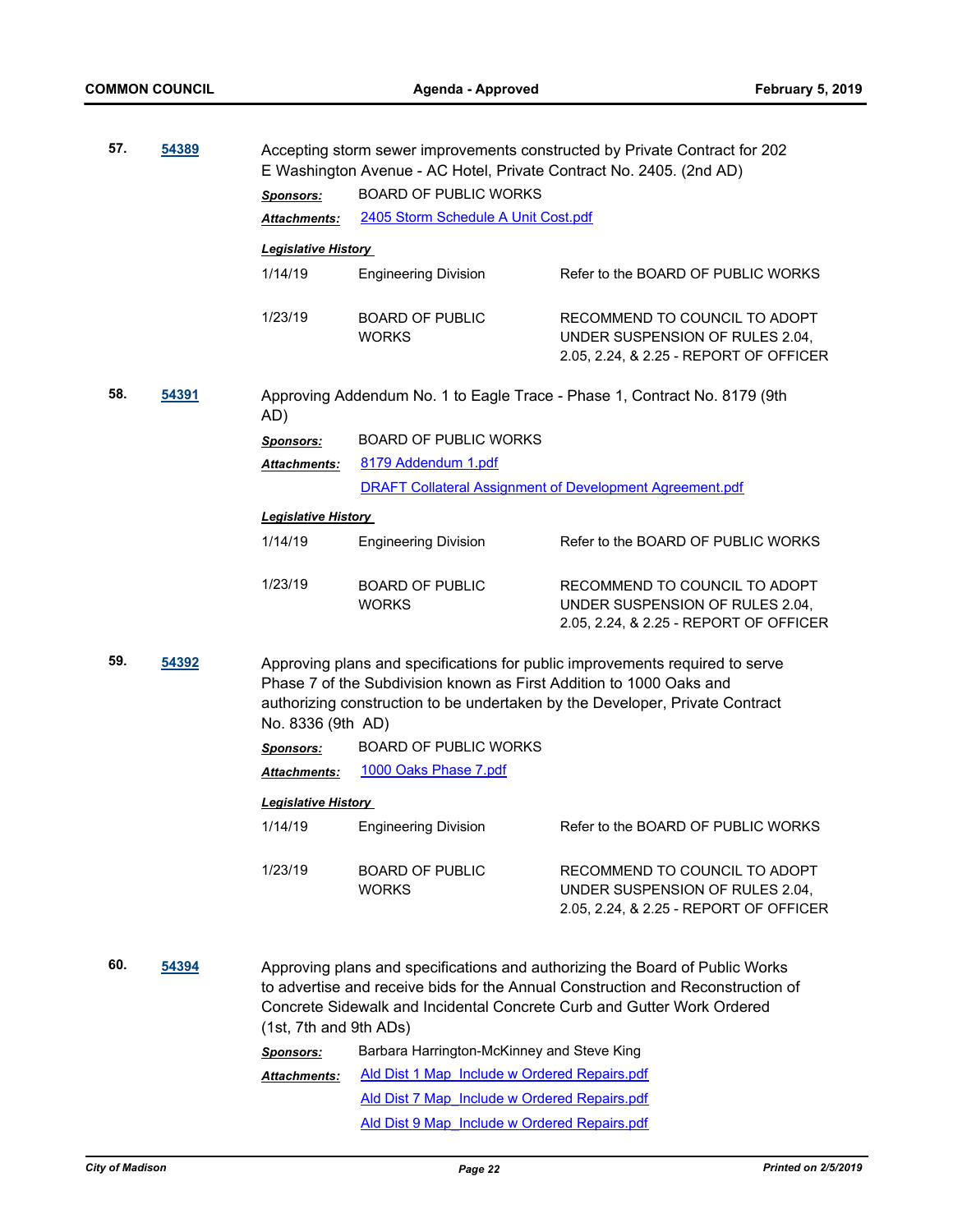|     |       | <b>Legislative History</b> |                                                                      |                                                                                                                                                                                                                                             |
|-----|-------|----------------------------|----------------------------------------------------------------------|---------------------------------------------------------------------------------------------------------------------------------------------------------------------------------------------------------------------------------------------|
|     |       | 1/15/19                    | <b>Engineering Division</b>                                          | Refer to the BOARD OF PUBLIC WORKS                                                                                                                                                                                                          |
|     |       | 1/23/19                    | <b>BOARD OF PUBLIC</b><br><b>WORKS</b>                               | RECOMMEND TO COUNCIL TO ADOPT<br>UNDER SUSPENSION OF RULES 2.04,<br>2.05, 2.24, & 2.25 - REPORT OF OFFICER                                                                                                                                  |
| 61. | 54399 | ADs)                       |                                                                      | Approving plans and specifications and authorizing the Board of Public Works<br>to advertise and receive bids for Annual Horizontal Sawcutting of Concrete<br>Sidewalk and Incidental Work (Districts 1,7, and 9) - 2019. (1st, 7th and 9th |
|     |       | <b>Sponsors:</b>           | Barbara Harrington-McKinney and Steve King                           |                                                                                                                                                                                                                                             |
|     |       | Attachments:               | Ald Dist 1 Map include w sawcutting.pdf                              |                                                                                                                                                                                                                                             |
|     |       |                            | Ald Dist 7 Map include w sawcutting.pdf                              |                                                                                                                                                                                                                                             |
|     |       |                            | Ald Dist 9 Map include w sawcutting.pdf                              |                                                                                                                                                                                                                                             |
|     |       | <b>Legislative History</b> |                                                                      |                                                                                                                                                                                                                                             |
|     |       | 1/15/19                    | <b>Engineering Division</b>                                          | Refer to the BOARD OF PUBLIC WORKS                                                                                                                                                                                                          |
|     |       | 1/23/19                    | <b>BOARD OF PUBLIC</b><br><b>WORKS</b>                               | RECOMMEND TO COUNCIL TO ADOPT<br>UNDER SUSPENSION OF RULES 2.04,<br>2.05, 2.24, & 2.25 - REPORT OF OFFICER                                                                                                                                  |
| 62. | 54402 | No. 8198 (9th AD)          |                                                                      | Approving Addendum No. 1 to First Addition to 1000 Oaks - Phase 6, Contract                                                                                                                                                                 |
|     |       | <b>Sponsors:</b>           | <b>BOARD OF PUBLIC WORKS</b>                                         |                                                                                                                                                                                                                                             |
|     |       | <b>Attachments:</b>        | 8198 Addendum 1.pdf                                                  |                                                                                                                                                                                                                                             |
|     |       |                            | 1000 Oaks Phase 6 Map.pdf                                            |                                                                                                                                                                                                                                             |
|     |       |                            | 1000 Oaks Ph 6 Streets.pdf                                           |                                                                                                                                                                                                                                             |
|     |       | <b>Legislative History</b> |                                                                      |                                                                                                                                                                                                                                             |
|     |       | 1/15/19                    | <b>Engineering Division</b>                                          | Refer to the BOARD OF PUBLIC WORKS                                                                                                                                                                                                          |
|     |       | 1/23/19                    | <b>BOARD OF PUBLIC</b><br><b>WORKS</b>                               | RECOMMEND TO COUNCIL TO ADOPT<br>UNDER SUSPENSION OF RULES 2.04,<br>2.05, 2.24, & 2.25 - REPORT OF OFFICER                                                                                                                                  |
| 63. | 54408 | Aldermanic Districts.      | Replace Substandard and Defective Sidewalks in the 1st, 7th, and 9th | Authorizing the Board of Public Works to Order Property Owners to Repair or                                                                                                                                                                 |
|     |       | <b>Sponsors:</b>           | <b>BOARD OF PUBLIC WORKS</b>                                         |                                                                                                                                                                                                                                             |
|     |       | Attachments:               | Ald Dist 1 Map Include w Ordered Repairs.pdf                         |                                                                                                                                                                                                                                             |
|     |       |                            | Ald Dist 7 Map Include w Ordered Repairs.pdf                         |                                                                                                                                                                                                                                             |
|     |       |                            | Ald Dist 9 Map Include w Ordered Repairs.pdf                         |                                                                                                                                                                                                                                             |
|     |       | <b>Legislative History</b> |                                                                      |                                                                                                                                                                                                                                             |
|     |       |                            |                                                                      |                                                                                                                                                                                                                                             |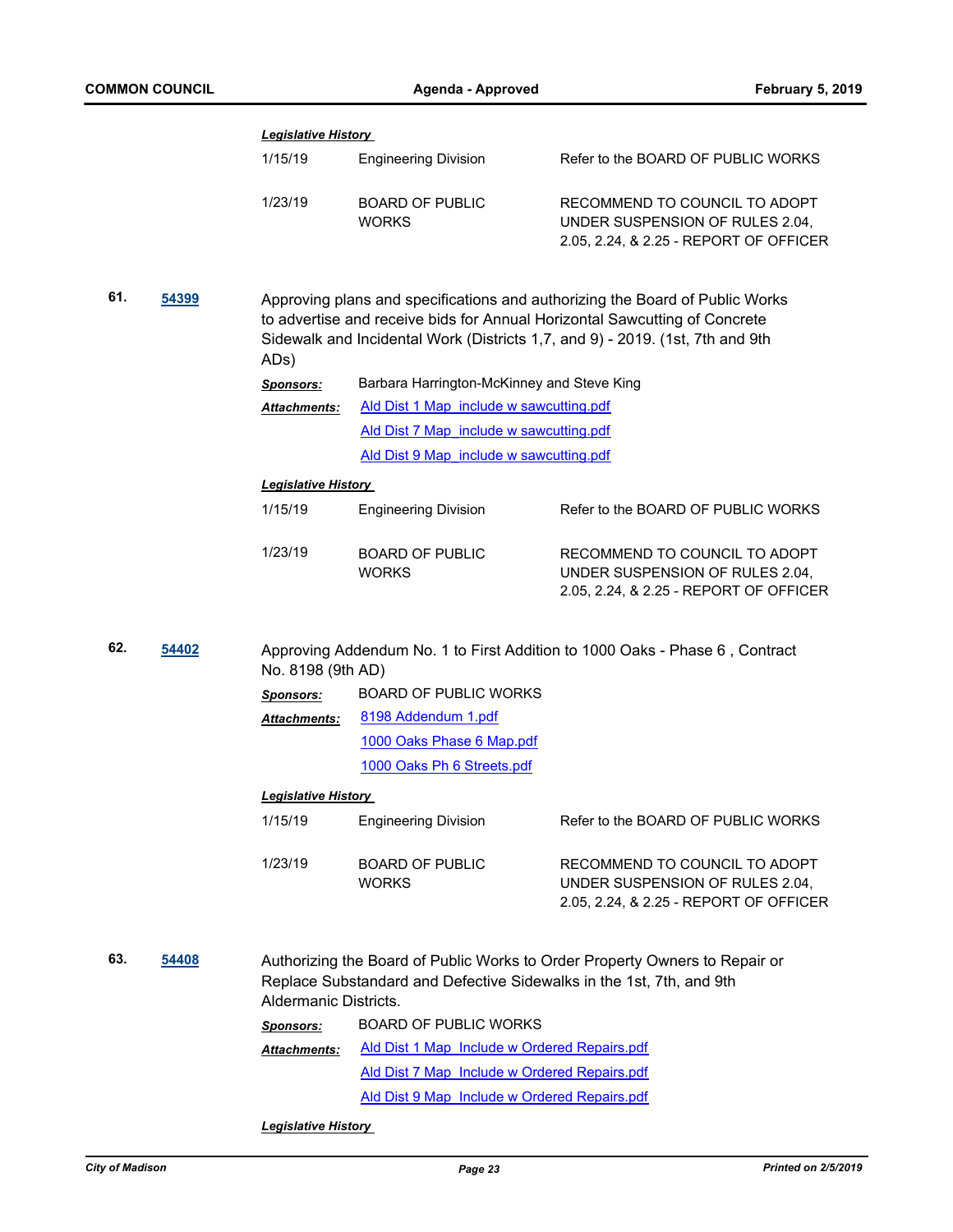|     | <b>COMMON COUNCIL</b> |                            | <b>Agenda - Approved</b>                                 | <b>February 5, 2019</b>                                                                                                                                                                                                                         |
|-----|-----------------------|----------------------------|----------------------------------------------------------|-------------------------------------------------------------------------------------------------------------------------------------------------------------------------------------------------------------------------------------------------|
|     |                       | 1/22/19                    | <b>Engineering Division</b>                              | Refer to the BOARD OF PUBLIC WORKS                                                                                                                                                                                                              |
|     |                       | 1/23/19                    | <b>BOARD OF PUBLIC</b><br><b>WORKS</b>                   | RECOMMEND TO COUNCIL TO ADOPT<br>UNDER SUSPENSION OF RULES 2.04,<br>2.05, 2.24, & 2.25 - REPORT OF OFFICER                                                                                                                                      |
| 64. | 54411                 | No. 8373 (12th AD)         |                                                          | Approving plans and specifications for public improvements necessary for the<br>project known as 3201 Anderson Street - Straubel St. Improvements and<br>authorizing construction to be undertaken by the Developer, Private Contract           |
|     |                       | <b>Sponsors:</b>           | <b>BOARD OF PUBLIC WORKS</b>                             |                                                                                                                                                                                                                                                 |
|     |                       | <b>Attachments:</b>        |                                                          | 8373 Madison College Straubel Street Concept Plan.pdf                                                                                                                                                                                           |
|     |                       | <b>Legislative History</b> |                                                          |                                                                                                                                                                                                                                                 |
|     |                       | 1/15/19                    | <b>Engineering Division</b>                              | Refer to the BOARD OF PUBLIC WORKS                                                                                                                                                                                                              |
|     |                       | 1/23/19                    | <b>BOARD OF PUBLIC</b><br><b>WORKS</b>                   | RECOMMEND TO COUNCIL TO ADOPT<br>UNDER SUSPENSION OF RULES 2.04,<br>2.05, 2.24, & 2.25 - REPORT OF OFFICER                                                                                                                                      |
| 65. | 54414                 |                            |                                                          | Declaring the City of Madison's intention to exercise its police powers<br>establishing the Davidson Street, Dempsey Road, Maher Avenue, Park Court,<br>Drexel Avenue and Lake Edge Boulevard Assessment District - 2019. (14th AD)             |
|     |                       | <b>Sponsors:</b>           | David Ahrens                                             |                                                                                                                                                                                                                                                 |
|     |                       | <b>Legislative History</b> |                                                          |                                                                                                                                                                                                                                                 |
|     |                       | 1/15/19                    | <b>Engineering Division</b>                              | Refer to the BOARD OF PUBLIC WORKS                                                                                                                                                                                                              |
|     |                       | 1/23/19                    | <b>BOARD OF PUBLIC</b><br><b>WORKS</b>                   | RECOMMEND TO COUNCIL TO ADOPT<br>UNDER SUSPENSION OF RULES 2.04,<br>2.05, 2.24, & 2.25 - REPORT OF OFFICER                                                                                                                                      |
| 66. | 54427                 |                            | Services, Inc. for the Vilas Park Master Plan. (13th AD) | Authorizing the Mayor and City Clerk to enter into a Purchase of Services<br>contract (Design Professionals) on behalf of the City with MSA Professional                                                                                        |
|     |                       | <b>Sponsors:</b>           | Allen A. Arntsen and Samba Baldeh                        |                                                                                                                                                                                                                                                 |
|     |                       | <b>Legislative History</b> |                                                          |                                                                                                                                                                                                                                                 |
|     |                       | 1/15/19                    | Parks Division                                           | Refer to the BOARD OF PUBLIC WORKS                                                                                                                                                                                                              |
|     |                       | 1/23/19                    | <b>BOARD OF PUBLIC</b><br><b>WORKS</b>                   | RECOMMEND TO COUNCIL TO PLACE ON<br>FILE - REPORT OF OFFICER                                                                                                                                                                                    |
| 67. | 54431                 |                            | Private Contract No. 8384 (17th AD)                      | Authorizing the Mayor and City Clerk to execute a Contract For the Construction<br>of Public Improvements for public improvements required to serve a Certified<br>Survey Map of property located at 4202-4210 Hoepker Road with the Developer, |
|     |                       | <b>Sponsors:</b>           | <b>BOARD OF PUBLIC WORKS</b>                             |                                                                                                                                                                                                                                                 |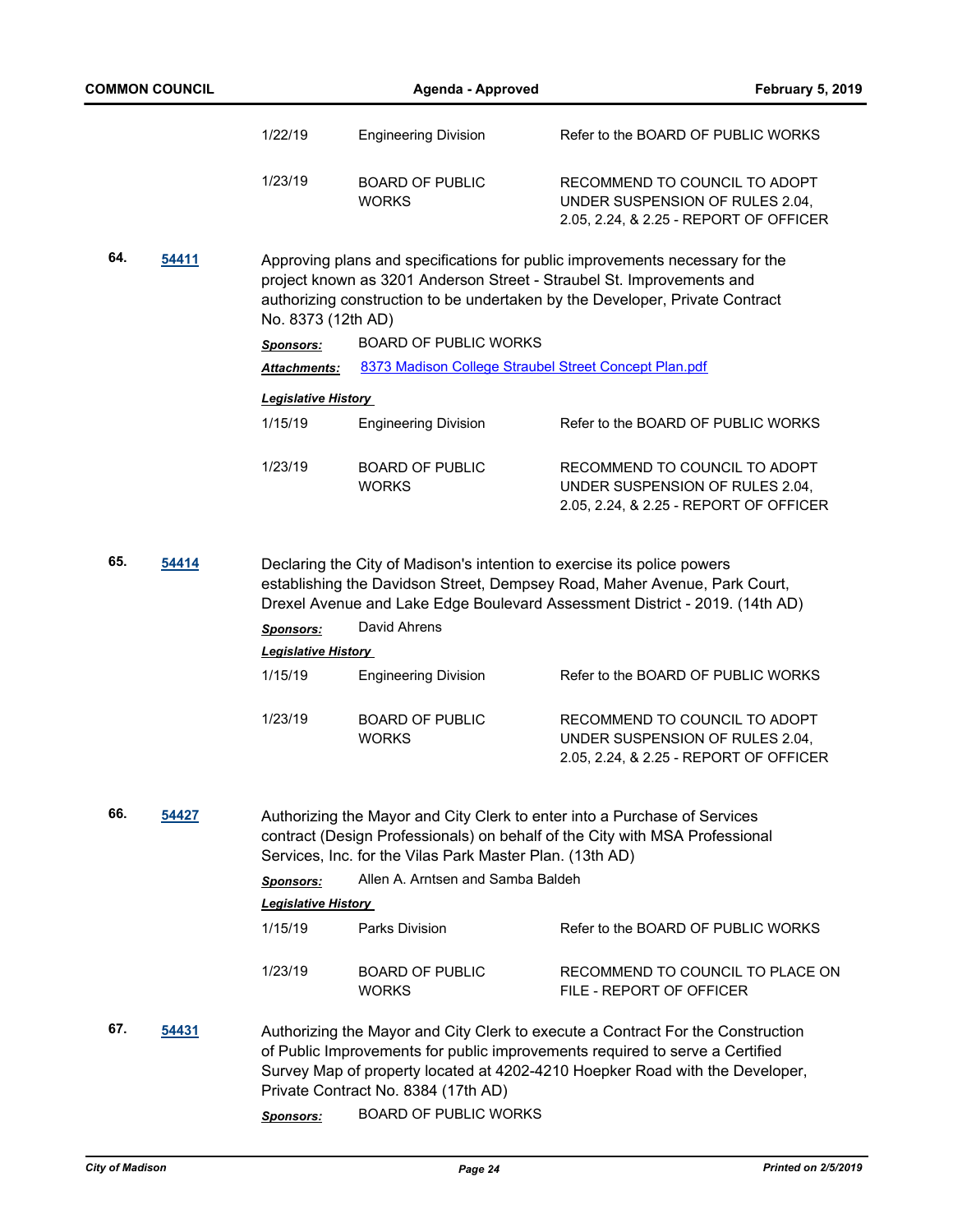| <b>Attachments:</b>        | 8384 CSM .pdf                   |                                                                                                            |
|----------------------------|---------------------------------|------------------------------------------------------------------------------------------------------------|
| <b>Legislative History</b> |                                 |                                                                                                            |
| 1/15/19                    | <b>Engineering Division</b>     | Refer to the BOARD OF PUBLIC WORKS                                                                         |
| 1/23/19                    | <b>BOARD OF PUBLIC</b><br>WORKS | RECOMMEND TO COUNCIL TO ADOPT<br>UNDER SUSPENSION OF RULES 2.04.<br>2.05, 2.24, & 2.25 - REPORT OF OFFICER |

#### **REPORT OF CITY CLERK**

- **68. [37239](http://madison.legistar.com/gateway.aspx?m=l&id=/matter.aspx?key=40059)** Report of Operator License Applications February 5, 2019. See attached report for list of operators. **Attachments: [New Operators](http://madison.legistar.com/gateway.aspx?M=F&ID=7299b958-da87-499b-8a87-a065302fc173.pdf)** *Legislative History*  11/26/18 Clerk's Office RECOMMEND TO COUNCIL TO GRANT - REPORT OF OFFICER
- **69. [54500](http://madison.legistar.com/gateway.aspx?m=l&id=/matter.aspx?key=65018)** Report dated February 5, 2019 re: Board, Committee, Commission, Ad Hoc Committee and Subcommittee Members who have not filed the Statement of Interests Form.

*Legislative History* 

1/28/19 Clerk's Office RECOMMEND TO COUNCIL WITH THE FOLLOWING RECOMMENDATIONS - REPORT OF OFFICER RECOMMENDED ACTION: REFER TO 3/5/19 COMMON COUNCIL MEETING TO ACCEPT

#### **REPORT OF CITY ENGINEER**

**70. [54415](http://madison.legistar.com/gateway.aspx?m=l&id=/matter.aspx?key=64936)** Approving Memorandum of Understanding between Dane County and the City of Madison for County occupancy of vacant city space in the City-County Building.

*Sponsors:* Paul R. Soglin

*Legislative History* 

1/15/19 Engineering Division RECOMMEND TO COUNCIL TO ADOPT

UNDER SUSPENSION OF RULES 2.04, 2.05, 2.24, & 2.25 - REPORT OF OFFICER

## **REPORT OF DEPARTMENT OF PLANNING AND COMMUNITY AND ECONOMIC DEVELOPMENT**

**71. [53871](http://madison.legistar.com/gateway.aspx?m=l&id=/matter.aspx?key=62429)** Approving a Certified Survey Map of property owned by 1000 North, LLC located at 1032-1050 E. Washington Avenue; 2nd Ald. Dist.

*Sponsors:* Planning Division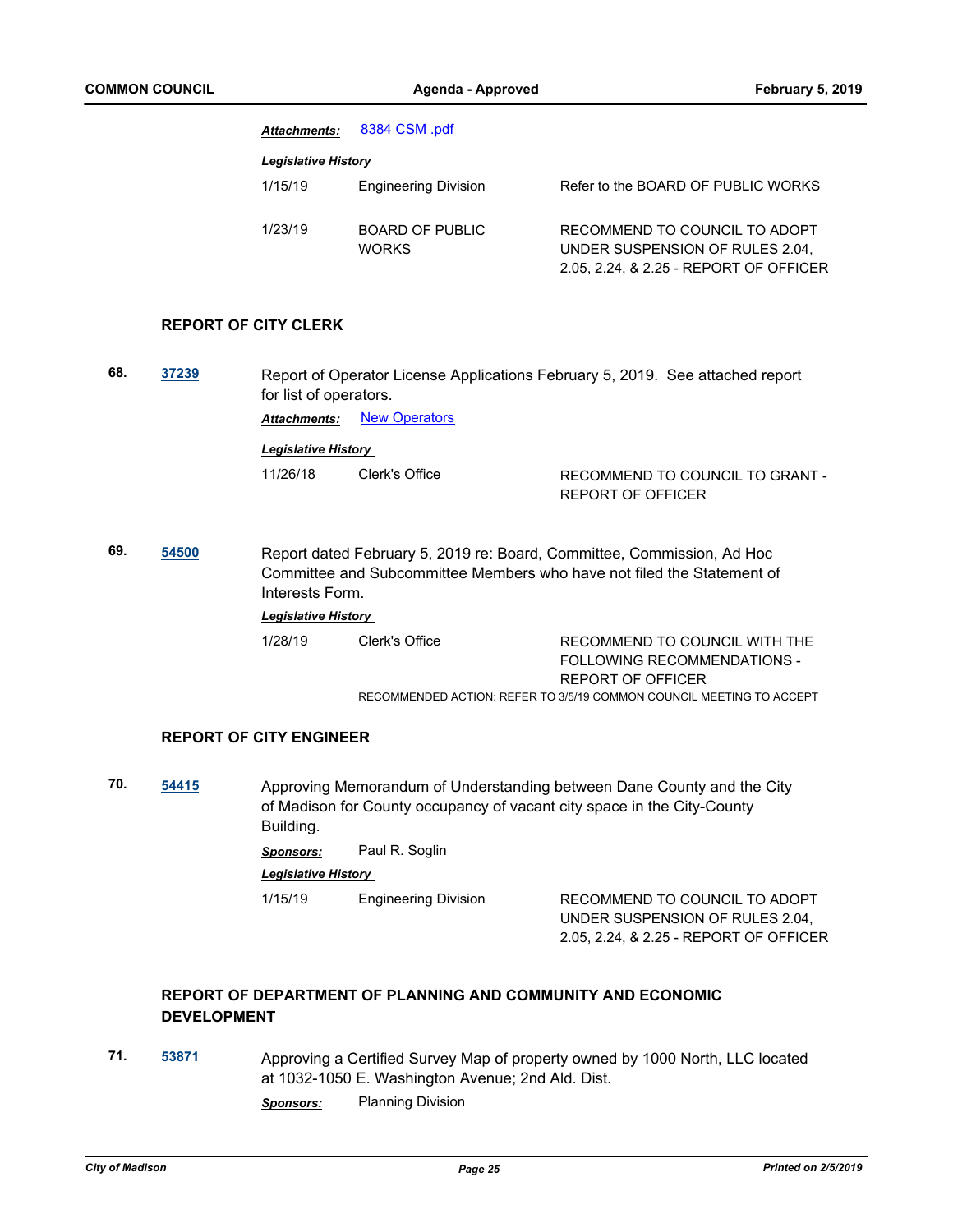|     |       | <b>Attachments:</b>                | 1050 E Washington Ave CSM.pdf                                                                            |                                                                                                                                                             |
|-----|-------|------------------------------------|----------------------------------------------------------------------------------------------------------|-------------------------------------------------------------------------------------------------------------------------------------------------------------|
|     |       |                                    | CSM Letter 01-22-19.pdf                                                                                  |                                                                                                                                                             |
|     |       | <b>Legislative History</b>         |                                                                                                          |                                                                                                                                                             |
|     |       | 1/16/19                            | Department of Planning and<br><b>Community and Economic</b><br>Development                               | RECOMMEND TO COUNCIL TO ADOPT<br>UNDER SUSPENSION OF RULES 2.04,<br>2.05, 2.24, & 2.25 - REPORT OF OFFICER                                                  |
| 72. | 54039 |                                    | LLC located at 1936-1938 Atwood Avenue; 6th Ald. Dist.                                                   | Approving a Certified Survey Map of property owned by 1938 Atwood Avenue,                                                                                   |
|     |       | <b>Sponsors:</b>                   | <b>Planning Division</b>                                                                                 |                                                                                                                                                             |
|     |       | Attachments:                       | 1936-38 Atwood Ave CSM.pdf                                                                               |                                                                                                                                                             |
|     |       |                                    | <b>CSMLetter.pdf</b>                                                                                     |                                                                                                                                                             |
|     |       | <b>Legislative History</b>         |                                                                                                          |                                                                                                                                                             |
|     |       | 1/29/19                            | Department of Planning and<br>Community and Economic<br>Development                                      | RECOMMEND TO COUNCIL TO ADOPT<br>UNDER SUSPENSION OF RULES 2.04,<br>2.05, 2.24, & 2.25 - REPORT OF OFFICER                                                  |
| 73. | 54132 |                                    |                                                                                                          | Approving a Certified Survey Map of property owned by HHI, Inc. and Jerome J.<br>and Bonnie A. Thiel located at 810 and 814 W. Olin Avenue; 13th Ald. Dist. |
|     |       | <b>Sponsors:</b>                   | <b>Planning Division</b>                                                                                 |                                                                                                                                                             |
|     |       | Attachments:                       | 810 W Olin Ave CSM.pdf                                                                                   |                                                                                                                                                             |
|     |       |                                    | <b>CSM Letter.pdf</b>                                                                                    |                                                                                                                                                             |
|     |       | <b>Legislative History</b>         |                                                                                                          |                                                                                                                                                             |
|     |       | 1/29/19                            | Department of Planning and<br>Community and Economic<br>Development                                      | RECOMMEND TO COUNCIL TO ADOPT<br>UNDER SUSPENSION OF RULES 2.04,<br>2.05, 2.24, & 2.25 - REPORT OF OFFICER                                                  |
|     |       | <b>REPORT OF FINANCE COMMITTEE</b> |                                                                                                          |                                                                                                                                                             |
| 74. | 53911 |                                    | Create a 1.0 FTE LTE Librarian 1 position in the Library budget.                                         |                                                                                                                                                             |
|     |       | <b>Sponsors:</b>                   | Paul R. Soglin                                                                                           |                                                                                                                                                             |
|     |       | <b>Attachments:</b>                | <b>FinComm Memo Librarian 1 LTE.pdf</b>                                                                  |                                                                                                                                                             |
|     |       | <b>Legislative History</b>         |                                                                                                          |                                                                                                                                                             |
|     |       | 11/26/18                           | Human Resources<br>Department<br>Finance Committee (January 14, 2019), Common Council (January 22, 2019) | Referred for Introduction                                                                                                                                   |
|     |       | 12/4/18                            | <b>COMMON COUNCIL</b><br>Finance Committee (1/14/19), Common Council (1/22/19)                           | Referred to the FINANCE COMMITTEE                                                                                                                           |
|     |       | 1/14/19                            | <b>FINANCE COMMITTEE</b>                                                                                 | RECOMMEND TO COUNCIL TO ADOPT -<br>REPORT OF OFFICER                                                                                                        |

**75. [53915](http://madison.legistar.com/gateway.aspx?m=l&id=/matter.aspx?key=62473)** Authorizing the execution of a First Amendment to the Lease for office space at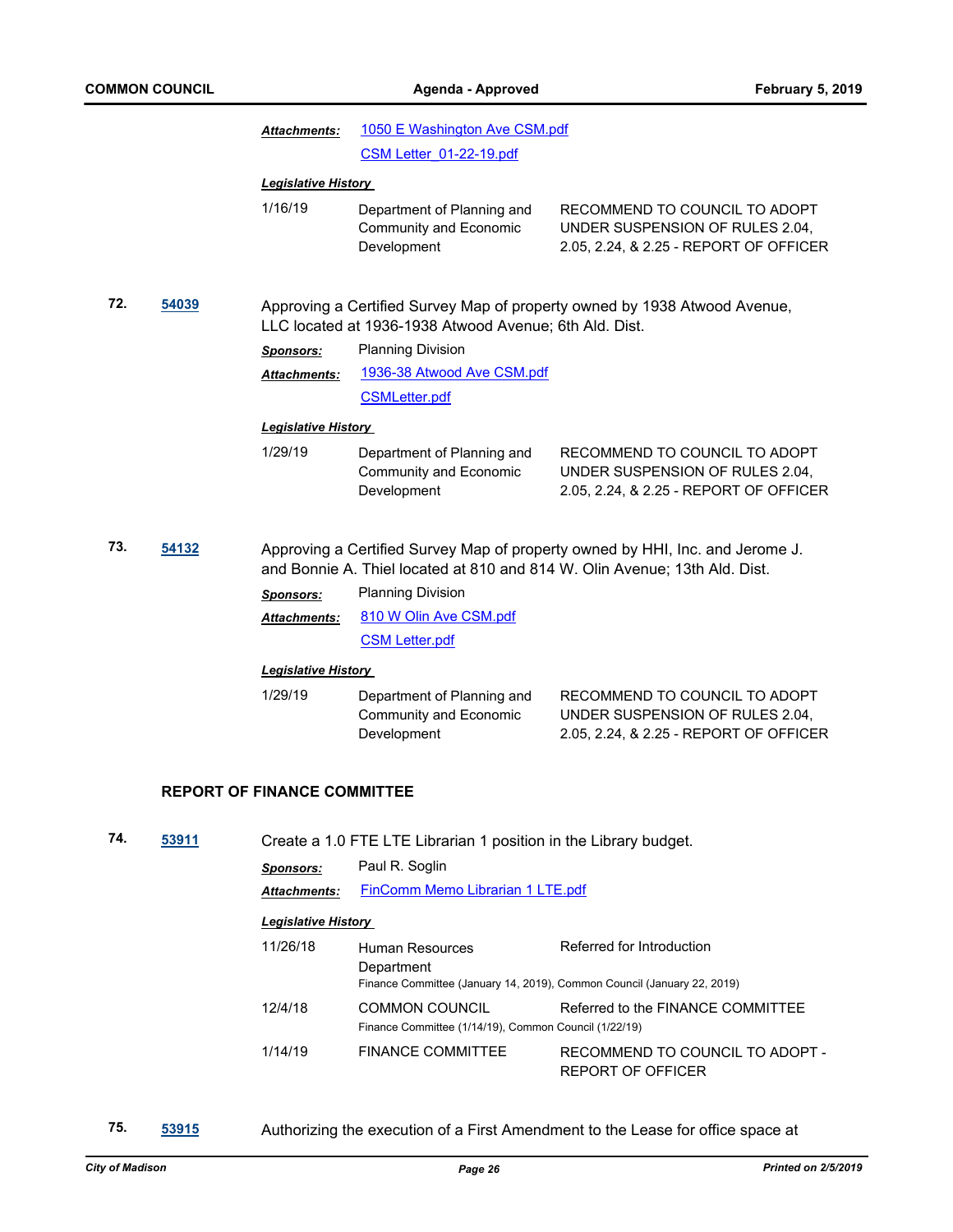|     |       | Lease. (4th A.D.)          |                                                                                            | 121 South Pinckney Street for the Madison Area Transportation Planning Board,<br>which Amendment shall allow the City the right of early termination of the                                                                          |
|-----|-------|----------------------------|--------------------------------------------------------------------------------------------|--------------------------------------------------------------------------------------------------------------------------------------------------------------------------------------------------------------------------------------|
|     |       | <b>Sponsors:</b>           | Michael E. Verveer and Allen A. Arntsen                                                    |                                                                                                                                                                                                                                      |
|     |       | Legislative History        |                                                                                            |                                                                                                                                                                                                                                      |
|     |       | 11/26/18                   | Economic Development<br><b>Division</b><br><b>Finance Committee</b>                        | Referred for Introduction                                                                                                                                                                                                            |
|     |       | 12/4/18                    | <b>COMMON COUNCIL</b>                                                                      | Referred to the FINANCE COMMITTEE                                                                                                                                                                                                    |
|     |       | 1/14/19                    | <b>FINANCE COMMITTEE</b>                                                                   | RECOMMEND TO COUNCIL TO ADOPT -<br>REPORT OF OFFICER                                                                                                                                                                                 |
| 76. | 53933 |                            |                                                                                            | Authorizing an Amendment to RES-17-00664, Authorizing the Execution of a<br>Development Agreement with Garver Feed Mill, LLC, to modify the Closing<br>Conditions for Lot 2 and amend the Environmental Responsibilities. (6th A.D.) |
|     |       | <b>Sponsors:</b>           | Marsha A. Rummel                                                                           |                                                                                                                                                                                                                                      |
|     |       | <b>Attachments:</b>        |                                                                                            | 2018-11-12 EXHIBIT A Lot 2 Development Agreement Pods Micro-Lodge Phasi                                                                                                                                                              |
|     |       |                            | Master27-Nov-2017-10-00-35.pdf                                                             |                                                                                                                                                                                                                                      |
|     |       |                            | <b>Garver Public Comments.pdf</b>                                                          |                                                                                                                                                                                                                                      |
|     |       | <b>Legislative History</b> |                                                                                            |                                                                                                                                                                                                                                      |
|     |       | 11/27/18                   | Economic Development<br><b>Division</b><br>Finance Committee, Board of Park Commissioners. | Referred for Introduction                                                                                                                                                                                                            |
|     |       | 12/4/18                    | <b>COMMON COUNCIL</b>                                                                      | Referred to the FINANCE COMMITTEE                                                                                                                                                                                                    |
|     |       | 12/5/18                    | <b>FINANCE COMMITTEE</b>                                                                   | Refer to the BOARD OF PARK<br><b>COMMISSIONERS</b>                                                                                                                                                                                   |
|     |       | 12/12/18                   | <b>BOARD OF PARK</b><br><b>COMMISSIONERS</b>                                               | Return to Lead with the Recommendation for<br>Approval to the FINANCE COMMITTEE                                                                                                                                                      |
|     |       | 1/14/19                    | <b>FINANCE COMMITTEE</b>                                                                   | RECOMMEND TO COUNCIL TO ADOPT -<br><b>REPORT OF OFFICER</b>                                                                                                                                                                          |
|     |       |                            |                                                                                            |                                                                                                                                                                                                                                      |

**77. [53938](http://madison.legistar.com/gateway.aspx?m=l&id=/matter.aspx?key=62495)** Amending Section 35.01 and creating Sec. 35.03 of the Madison General Ordinances to formalize the appointment procedure for the City's appointees to the Madison Metropolitan Sewerage District.

| Sponsors:                  | Paul R. Soglin                         |                                                      |
|----------------------------|----------------------------------------|------------------------------------------------------|
| <b>Legislative History</b> |                                        |                                                      |
| 11/27/18                   | Attorney's Office<br>Finance Committee | Referred for Introduction                            |
| 12/4/18                    | <b>COMMON COUNCIL</b>                  | Referred to the FINANCE COMMITTEE                    |
| 1/14/19                    | FINANCE COMMITTEE                      | RECOMMEND TO COUNCIL TO ADOPT -<br>REPORT OF OFFICER |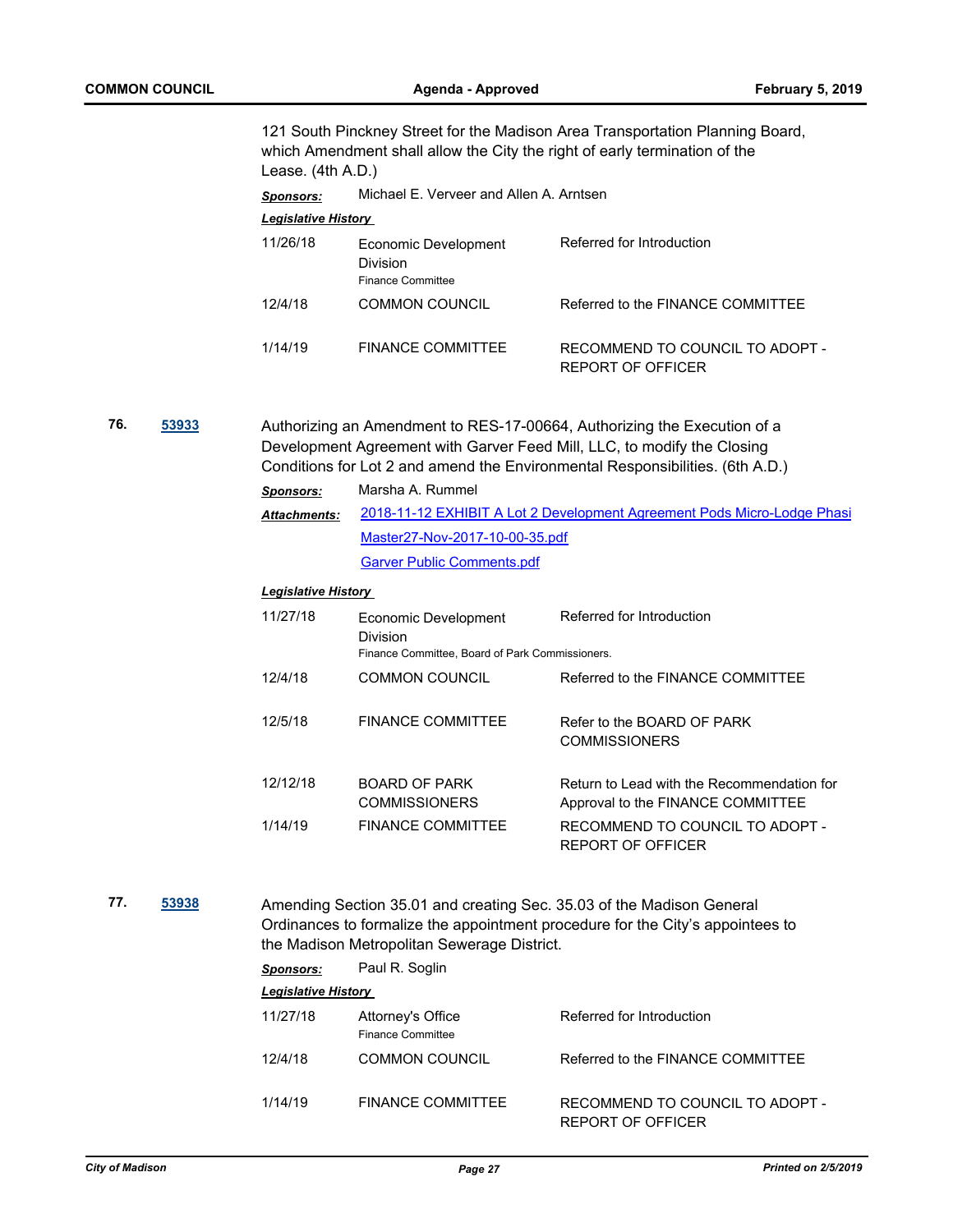|     | 53955 | property.                              |                                                                                                 | SECOND SUBSTITUTE-Amending the City's 2019 Operating Budget to<br>transfer \$165,000 from the Contingent Reserve to the Community Development<br>Division authorizing a sole source contract with Tree Lane Apartments LLC, for<br>the purpose of helping to fund services designed to enhance the safety, security<br>and well-being of residents living in and around the Tree Lane Apartments |
|-----|-------|----------------------------------------|-------------------------------------------------------------------------------------------------|--------------------------------------------------------------------------------------------------------------------------------------------------------------------------------------------------------------------------------------------------------------------------------------------------------------------------------------------------------------------------------------------------|
|     |       | <b>Sponsors:</b>                       | Paul R. Soglin                                                                                  |                                                                                                                                                                                                                                                                                                                                                                                                  |
|     |       | <b>Attachments:</b>                    |                                                                                                 | Background Memo on Res# 53955 - Tree Lane Security.doc                                                                                                                                                                                                                                                                                                                                           |
|     |       |                                        |                                                                                                 | <b>Tree Lane Apartments LLC Non-Competitive Selection Request - CC Approval [</b>                                                                                                                                                                                                                                                                                                                |
|     |       |                                        | 53955 v1.pdf                                                                                    |                                                                                                                                                                                                                                                                                                                                                                                                  |
|     |       |                                        | 53955 v2.pdf                                                                                    |                                                                                                                                                                                                                                                                                                                                                                                                  |
|     |       | <b>Legislative History</b>             |                                                                                                 |                                                                                                                                                                                                                                                                                                                                                                                                  |
|     |       | 1/2/19                                 | Mayor's Office<br>Finance Committee (1/14/19), Common Council (1/22/19)                         | Referred for Introduction                                                                                                                                                                                                                                                                                                                                                                        |
|     |       | 1/8/19                                 | <b>COMMON COUNCIL</b>                                                                           | Refer to the FINANCE COMMITTEE                                                                                                                                                                                                                                                                                                                                                                   |
|     |       | 1/14/19                                | <b>FINANCE COMMITTEE</b>                                                                        | RECOMMEND TO COUNCIL TO ADOPT<br>(15 VOTES REQUIRED) - REPORT OF<br><b>OFFICER</b>                                                                                                                                                                                                                                                                                                               |
| 79. | 53957 |                                        |                                                                                                 | Authorizing the Mayor and the City Clerk to execute an amendment to the loan<br>agreement with the CDA to extend the payment deadline until June 1, 2020.                                                                                                                                                                                                                                        |
|     |       | <b>Sponsors:</b>                       | Allen A. Arntsen and Sheri Carter                                                               |                                                                                                                                                                                                                                                                                                                                                                                                  |
|     |       | <b>Legislative History</b><br>11/28/18 | Department of Planning and<br>Community and Economic<br>Development<br><b>Finance Committee</b> | Referred for Introduction                                                                                                                                                                                                                                                                                                                                                                        |
|     |       | 12/4/18                                | <b>COMMON COUNCIL</b>                                                                           | Referred to the FINANCE COMMITTEE                                                                                                                                                                                                                                                                                                                                                                |
|     |       | 1/14/19                                | <b>FINANCE COMMITTEE</b>                                                                        | RECOMMEND TO COUNCIL TO ADOPT -<br>REPORT OF OFFICER                                                                                                                                                                                                                                                                                                                                             |
| 80. | 54095 |                                        | Finance Committee annually.                                                                     | Authorizing the Madison Police Department to accept donations for Canine,<br>Mounted, Community Outreach (including youth programming), Honor Guard,<br>Training Center and other police initiatives, to utilize those donated services,<br>goods or funds for such efforts, and to report such donations to the City                                                                            |
|     |       | <b>Sponsors:</b>                       | Paul R. Soglin                                                                                  |                                                                                                                                                                                                                                                                                                                                                                                                  |
|     |       | <u> Legislative History</u>            |                                                                                                 |                                                                                                                                                                                                                                                                                                                                                                                                  |
|     |       | 12/10/18                               | Police Department<br><b>Finance Committee</b>                                                   | Referred for Introduction                                                                                                                                                                                                                                                                                                                                                                        |

1/14/19 FINANCE COMMITTEE RECOMMEND TO COUNCIL TO ADOPT -

REPORT OF OFFICER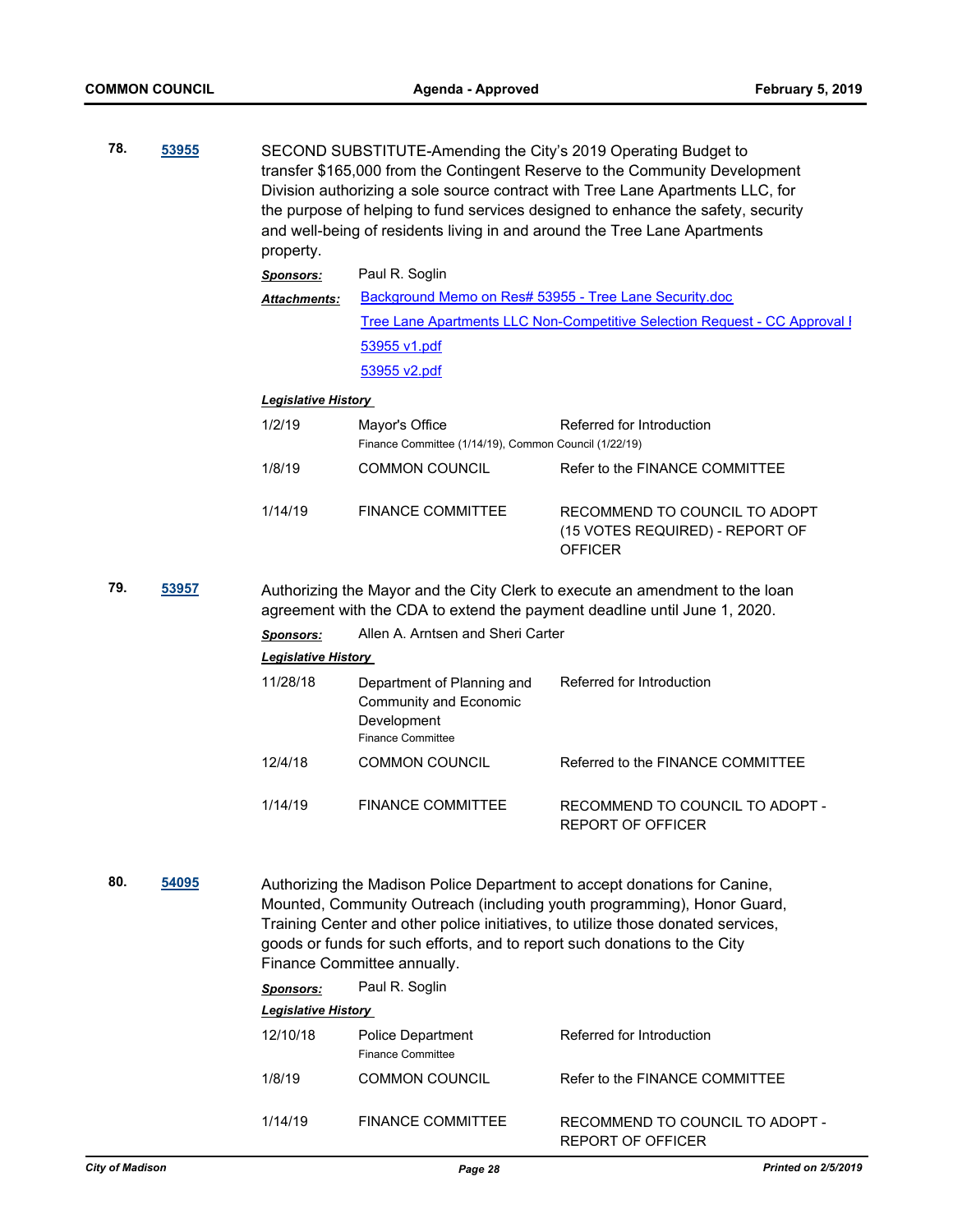**81. [54096](http://madison.legistar.com/gateway.aspx?m=l&id=/matter.aspx?key=62645)** Authorizing the Madison Police Chief to sign a lease agreement in 2019 with the

|     |       | US Department of the Navy which includes indemnification/hold harmless<br>language, to obtain night vision technology. |                                                                                                                                                    |                                                                                                            |  |  |
|-----|-------|------------------------------------------------------------------------------------------------------------------------|----------------------------------------------------------------------------------------------------------------------------------------------------|------------------------------------------------------------------------------------------------------------|--|--|
|     |       | <b>Sponsors:</b>                                                                                                       | Paul R. Soglin                                                                                                                                     |                                                                                                            |  |  |
|     |       | <b>Legislative History</b>                                                                                             |                                                                                                                                                    |                                                                                                            |  |  |
|     |       | 12/10/18                                                                                                               | Police Department<br><b>Finance Committee</b>                                                                                                      | Referred for Introduction                                                                                  |  |  |
|     |       | 1/8/19                                                                                                                 | <b>COMMON COUNCIL</b>                                                                                                                              | Refer to the FINANCE COMMITTEE                                                                             |  |  |
|     |       | 1/14/19                                                                                                                | <b>FINANCE COMMITTEE</b>                                                                                                                           | RECOMMEND TO COUNCIL TO ADOPT -<br><b>REPORT OF OFFICER</b>                                                |  |  |
| 82. | 54108 | <b>Sponsors:</b>                                                                                                       | Recreating a Program Assistant 2 (CG17, R12, pos. #1054) to an<br>Hatfield, to the new position in the Parking Utility Division.<br>Paul R. Soglin | Administrative Assistant (CG17, R14) and reallocating the incumbent, M.                                    |  |  |
|     |       | Attachments:                                                                                                           | PB Memo Program Assistant 2 10-2018.pdf                                                                                                            |                                                                                                            |  |  |
|     |       |                                                                                                                        | Hatfield Appeal memo.signed.10.2018.pdf                                                                                                            |                                                                                                            |  |  |
|     |       |                                                                                                                        | <b>Hatfield Appeal Response.pdf</b>                                                                                                                |                                                                                                            |  |  |
|     |       | <b>Legislative History</b>                                                                                             |                                                                                                                                                    |                                                                                                            |  |  |
|     |       | 12/12/18                                                                                                               | Human Resources<br>Department                                                                                                                      | Referred for Introduction<br>Finance Comittee (1/14/19), Personnel Board (1/9/19) Common Council (1/22/19) |  |  |
|     |       | 1/8/19                                                                                                                 | <b>COMMON COUNCIL</b><br>Additional referral to Personnel Board.                                                                                   | Refer to the FINANCE COMMITTEE                                                                             |  |  |
|     |       | 1/8/19                                                                                                                 | <b>FINANCE COMMITTEE</b>                                                                                                                           | Referred to the PERSONNEL BOARD                                                                            |  |  |
|     |       | 1/9/19                                                                                                                 | PERSONNEL BOARD                                                                                                                                    | Return to Lead with the Recommendation for<br>Approval to the FINANCE COMMITTEE                            |  |  |
|     |       | 1/14/19                                                                                                                | <b>FINANCE COMMITTEE</b>                                                                                                                           | RECOMMEND TO COUNCIL TO ADOPT -<br><b>REPORT OF OFFICER</b>                                                |  |  |
| 83. | 54109 |                                                                                                                        | R8) to a 1.0 FTE Program Assistant 1 (CG20, R11) in Police.                                                                                        | Recreate position #2542 from a 1.0 FTE Automotive Service Worker (CG16,                                    |  |  |
|     |       | <u>Sponsors:</u>                                                                                                       | Paul R. Soglin                                                                                                                                     |                                                                                                            |  |  |
|     |       | Attachments:                                                                                                           | <b>FinComm Memo Auto Service Wkr.pdf</b>                                                                                                           |                                                                                                            |  |  |
|     |       |                                                                                                                        | <b>PD MPD Auto Serv Wkr.pdf</b>                                                                                                                    |                                                                                                            |  |  |
|     |       | <b>Legislative History</b>                                                                                             |                                                                                                                                                    |                                                                                                            |  |  |
|     |       | 12/12/18                                                                                                               | Human Resources<br>Department<br>Finance Comittee (1/14/19), Common Council (1/22/19)                                                              | Referred for Introduction                                                                                  |  |  |
|     |       | 1/8/19                                                                                                                 | <b>COMMON COUNCIL</b>                                                                                                                              | Refer to the FINANCE COMMITTEE                                                                             |  |  |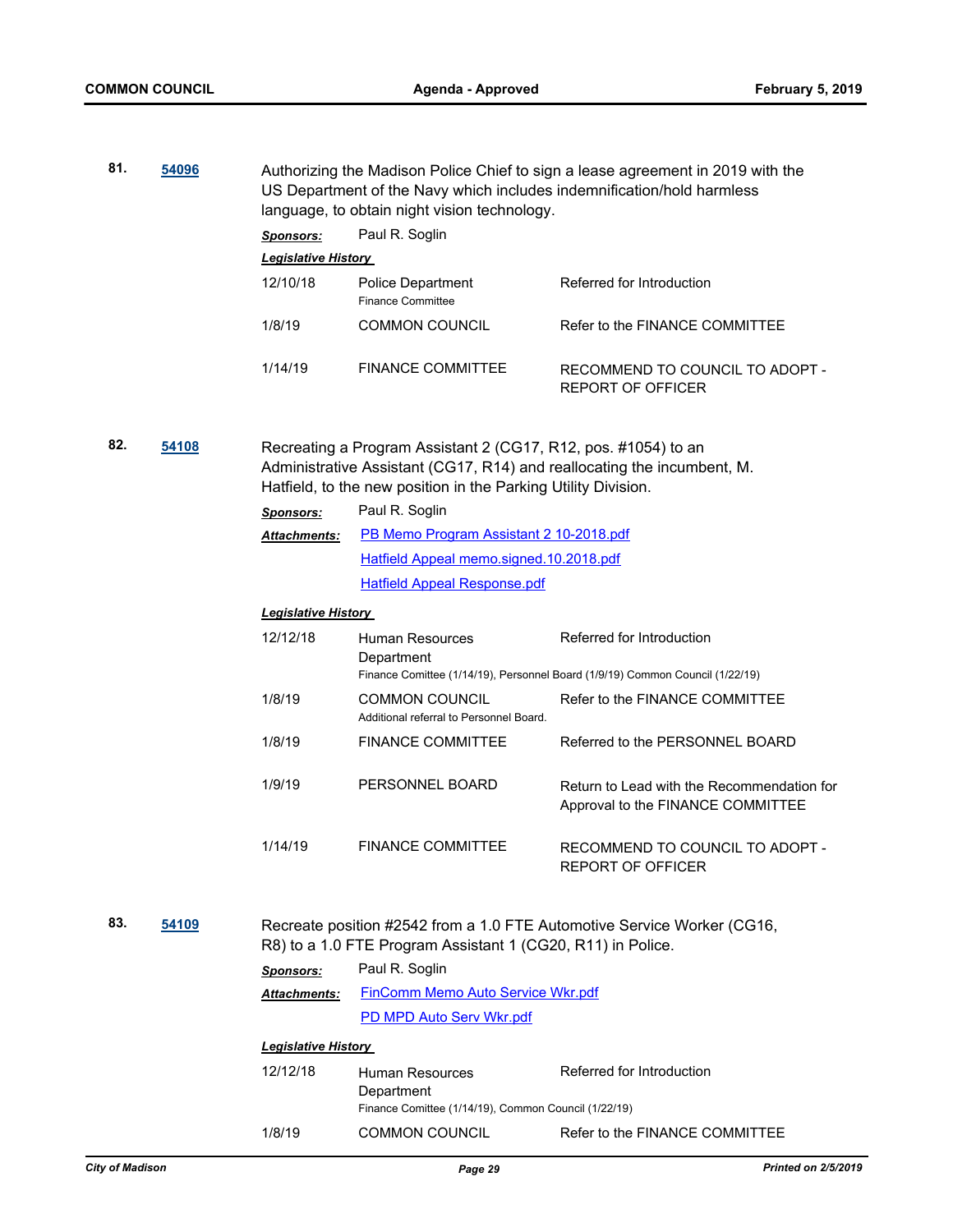|     |       | 1/14/19                    | <b>FINANCE COMMITTEE</b>                                                                                                                         | RECOMMEND TO COUNCIL TO ADOPT -<br><b>REPORT OF OFFICER</b>                                                                                                                                                                                    |  |  |  |
|-----|-------|----------------------------|--------------------------------------------------------------------------------------------------------------------------------------------------|------------------------------------------------------------------------------------------------------------------------------------------------------------------------------------------------------------------------------------------------|--|--|--|
| 84. | 54116 |                            | create a new 1.0 FTE position of Treasury and Revenue Manager in the<br>in June, 2019, delete the classification and position of City Treasurer. | Create the classification of Treasury and Revenue Manager in CG18, R16 and<br>Finance Department budget. Effective with the retirement of the City Treasurer                                                                                   |  |  |  |
|     |       | <b>Sponsors:</b>           | Paul R. Soglin                                                                                                                                   |                                                                                                                                                                                                                                                |  |  |  |
|     |       | Attachments:               | PB Memo Treasury Rev Mgr 1-2019.docx                                                                                                             |                                                                                                                                                                                                                                                |  |  |  |
|     |       |                            | <b>Treasury and Revenue Manager 2019.doc</b>                                                                                                     |                                                                                                                                                                                                                                                |  |  |  |
|     |       |                            | <b>Legislative History</b>                                                                                                                       |                                                                                                                                                                                                                                                |  |  |  |
|     |       | 12/12/18                   | Human Resources<br>Department                                                                                                                    | Referred for Introduction<br>Finance Committee (1/14/19), Personnel Board (1/9/19), Common Council (1/22/19)                                                                                                                                   |  |  |  |
|     |       | 1/8/19                     | <b>COMMON COUNCIL</b><br>Additional referral to Personnel Board.                                                                                 | Refer to the FINANCE COMMITTEE                                                                                                                                                                                                                 |  |  |  |
|     |       | 1/8/19                     | <b>FINANCE COMMITTEE</b>                                                                                                                         | Referred to the PERSONNEL BOARD                                                                                                                                                                                                                |  |  |  |
|     |       | 1/9/19                     | PERSONNEL BOARD                                                                                                                                  | Return to Lead with the Recommendation for<br>Approval to the FINANCE COMMITTEE                                                                                                                                                                |  |  |  |
|     |       | 1/14/19                    | <b>FINANCE COMMITTEE</b>                                                                                                                         | Re-refer to the FINANCE COMMITTEE                                                                                                                                                                                                              |  |  |  |
|     |       | 1/28/19                    | <b>FINANCE COMMITTEE</b>                                                                                                                         | RECOMMEND TO COUNCIL TO ADOPT -<br><b>REPORT OF OFFICER</b>                                                                                                                                                                                    |  |  |  |
| 85. | 54117 |                            | Create new hourly classifications of Lifeguard (at the same pay rate as<br>schedule of Compensation Group 16, Range 00.                          | Delete the hourly classifications of Lifeguard 1, Lifeguard 2, and Lifeguard 3.<br>Lifeguard 1), Swim Instructor (at the same pay rate as Lifeguard 2), and Head<br>Lifeguard (at the same pay rate as Lifeguard 3) to be placed in the salary |  |  |  |
|     |       | <u>Sponsors:</u>           | Paul R. Soglin                                                                                                                                   |                                                                                                                                                                                                                                                |  |  |  |
|     |       | <b>Attachments:</b>        | PB Memo Lifeguards 1-2019.docx                                                                                                                   |                                                                                                                                                                                                                                                |  |  |  |
|     |       |                            | Head Lifeguard 2019.doc                                                                                                                          |                                                                                                                                                                                                                                                |  |  |  |
|     |       |                            | Lifeguard 2019.doc                                                                                                                               |                                                                                                                                                                                                                                                |  |  |  |
|     |       |                            | Swim Instructor 2019.doc                                                                                                                         |                                                                                                                                                                                                                                                |  |  |  |
|     |       | <b>Legislative History</b> |                                                                                                                                                  |                                                                                                                                                                                                                                                |  |  |  |
|     |       | 12/12/18                   | Human Resources<br>Department                                                                                                                    | Referred for Introduction<br>Finance Comittee (1/14/19), Personnel Board (1/9/19), Common Council (1/22/19)                                                                                                                                    |  |  |  |
|     |       | 1/8/19                     | <b>COMMON COUNCIL</b>                                                                                                                            | Refer to the FINANCE COMMITTEE                                                                                                                                                                                                                 |  |  |  |

Additional referral to Personnel Board.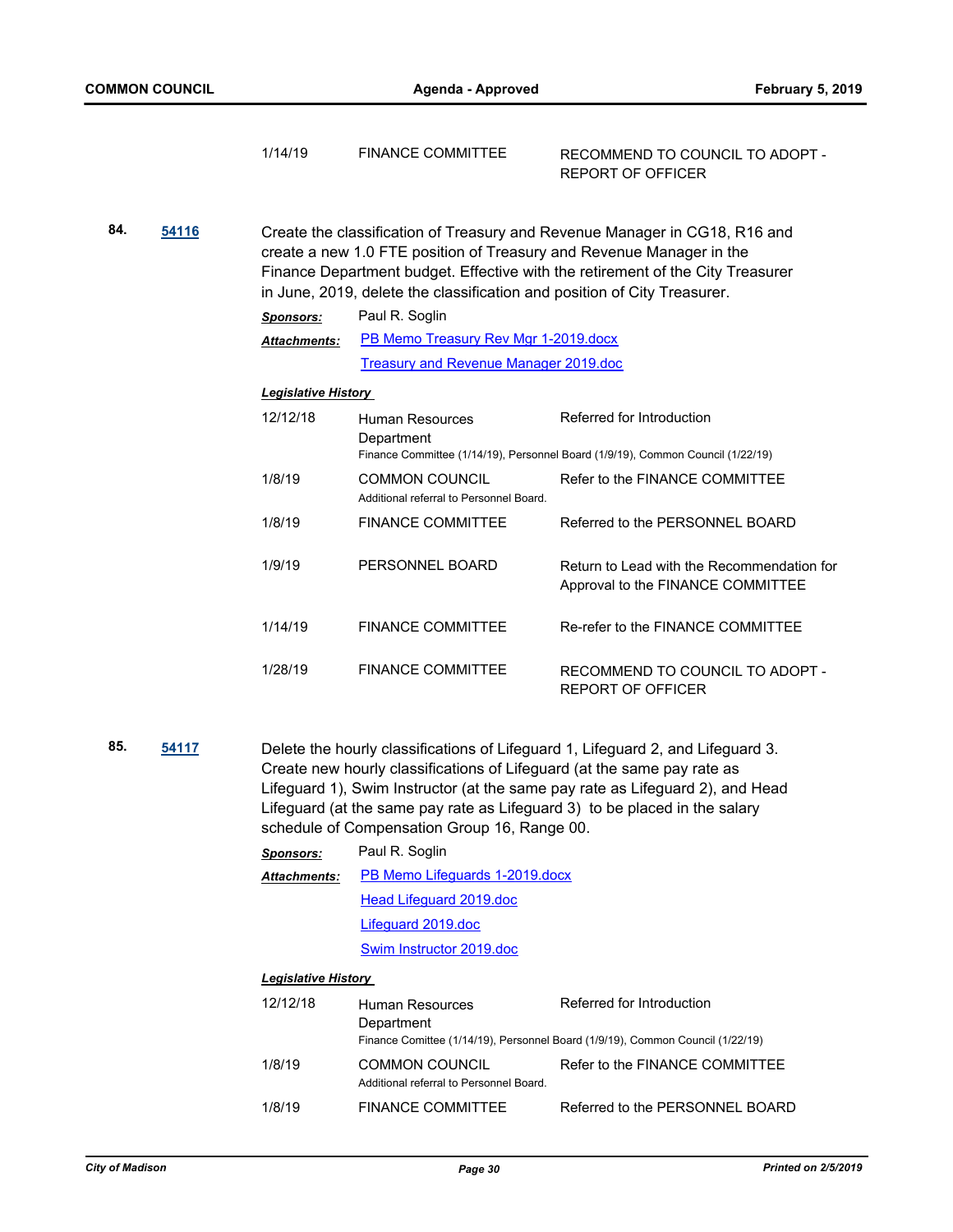| <b>COMMON COUNCIL</b> |                            | <b>Agenda - Approved</b>                                                                                                 | <b>February 5, 2019</b>                                                                                                                                                                                                                     |
|-----------------------|----------------------------|--------------------------------------------------------------------------------------------------------------------------|---------------------------------------------------------------------------------------------------------------------------------------------------------------------------------------------------------------------------------------------|
|                       | 1/9/19                     | PERSONNEL BOARD                                                                                                          | Return to Lead with the Recommendation for<br>Approval to the FINANCE COMMITTEE                                                                                                                                                             |
|                       | 1/14/19                    | <b>FINANCE COMMITTEE</b>                                                                                                 | RECOMMEND TO COUNCIL TO ADOPT -<br><b>REPORT OF OFFICER</b>                                                                                                                                                                                 |
| 86.<br>54141          |                            | building located at 3325 Thurber Avenue for use as an artist studio.                                                     | Amending Resolution Enactment Nos. RES-18-00069 and RES-18-00399,<br>which authorize a lease with the Town of Blooming Grove for space within the                                                                                           |
|                       | <b>Sponsors:</b>           | Sheri Carter and Marsha A. Rummel                                                                                        |                                                                                                                                                                                                                                             |
|                       | Attachments:               | 11458 Exhibit 1.pdf                                                                                                      |                                                                                                                                                                                                                                             |
|                       |                            | 11458 Exhibit 2.pdf                                                                                                      |                                                                                                                                                                                                                                             |
|                       | <b>Legislative History</b> |                                                                                                                          |                                                                                                                                                                                                                                             |
|                       | 12/20/18                   | Economic Development<br><b>Division</b><br>Finance Committee, Plan Commission, Madison Arts Commission                   | Referred for Introduction                                                                                                                                                                                                                   |
|                       | 1/8/19                     | <b>COMMON COUNCIL</b>                                                                                                    | Refer to the FINANCE COMMITTEE                                                                                                                                                                                                              |
|                       |                            | Additional referrals to Plan Commission, Madison Arts Commission.                                                        |                                                                                                                                                                                                                                             |
|                       | 1/8/19                     | <b>FINANCE COMMITTEE</b>                                                                                                 | Referred to the PLAN COMMISSION                                                                                                                                                                                                             |
|                       | 1/8/19                     | <b>FINANCE COMMITTEE</b>                                                                                                 | Referred to the MADISON ARTS<br><b>COMMISSION</b>                                                                                                                                                                                           |
|                       | 1/9/19                     | <b>MADISON ARTS</b><br><b>COMMISSION</b>                                                                                 | Return to Lead with the Recommendation for<br>Approval to the FINANCE COMMITTEE                                                                                                                                                             |
|                       | 1/14/19                    | PLAN COMMISSION                                                                                                          | Return to Lead with the Recommendation for<br>Approval to the FINANCE COMMITTEE                                                                                                                                                             |
|                       | 1/14/19                    | <b>FINANCE COMMITTEE</b>                                                                                                 | RECOMMEND TO COUNCIL TO ADOPT -<br><b>REPORT OF OFFICER</b>                                                                                                                                                                                 |
| 87.<br>54145          |                            | service contract with "We Talk Chalk, Inc." to implement the grant.                                                      | Authorizing the City of Madison to accept an Evjue Foundation grant in the<br>amount of \$6,000, and amending the 2019 Planning Division operating budget<br>to reflect this revenue, and to authorize the City to enter into a purchase of |
|                       | <b>Sponsors:</b>           | Sheri Carter                                                                                                             |                                                                                                                                                                                                                                             |
|                       | <b>Attachments:</b>        | <b>Arts Teach.pdf</b>                                                                                                    |                                                                                                                                                                                                                                             |
|                       |                            | <b>ESCAPE.pdf</b>                                                                                                        |                                                                                                                                                                                                                                             |
|                       | <b>Legislative History</b> |                                                                                                                          |                                                                                                                                                                                                                                             |
|                       | 12/14/18                   | Department of Planning and<br><b>Community and Economic</b><br>Development<br>Finance Committee, Madison Arts Commission | Referred for Introduction                                                                                                                                                                                                                   |
|                       | 1/8/19                     | <b>COMMON COUNCIL</b><br>Additional referral to Madison Arts Commission.                                                 | Refer to the FINANCE COMMITTEE                                                                                                                                                                                                              |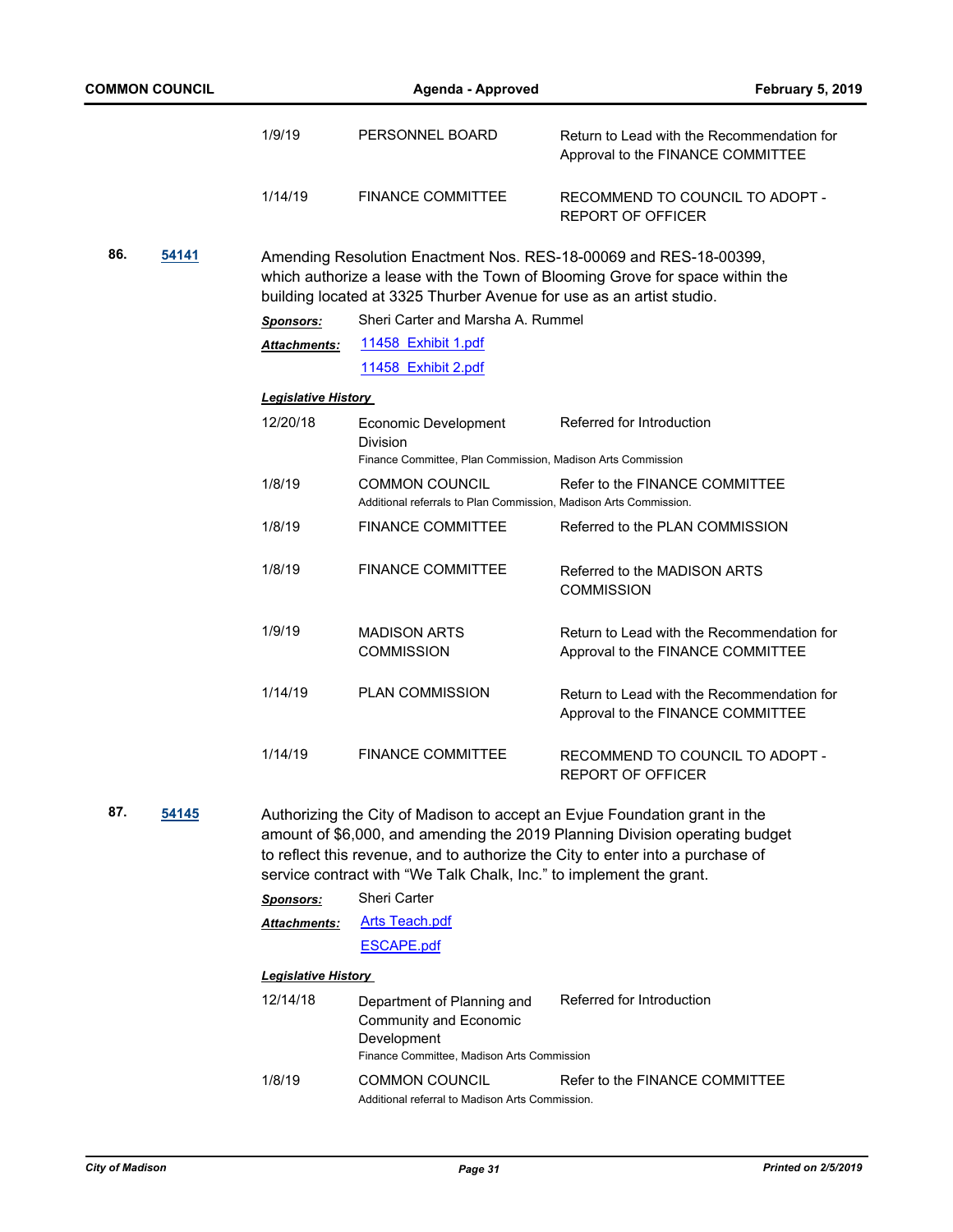| <b>COMMON COUNCIL</b> | Agenda - Approved          |                                                                                              | <b>February 5, 2019</b>                                                            |
|-----------------------|----------------------------|----------------------------------------------------------------------------------------------|------------------------------------------------------------------------------------|
|                       | 1/8/19                     | <b>FINANCE COMMITTEE</b>                                                                     | Referred to the MADISON ARTS<br><b>COMMISSION</b>                                  |
|                       | 1/9/19                     | <b>MADISON ARTS</b><br><b>COMMISSION</b>                                                     | Return to Lead with the Recommendation for<br>Approval to the FINANCE COMMITTEE    |
|                       | 1/14/19                    | <b>FINANCE COMMITTEE</b>                                                                     | RECOMMEND TO COUNCIL TO ADOPT<br>(15 VOTES REQUIRED) - REPORT OF<br><b>OFFICER</b> |
| 88.<br>54147          |                            | transfer the functions of the City Treasurer to the Finance Director.                        | CHARTER Amending Section 3.055 of the Madison General Ordinances to                |
|                       | <b>Sponsors:</b>           | Paul R. Soglin and Michael E. Verveer                                                        |                                                                                    |
|                       | <b>Legislative History</b> |                                                                                              |                                                                                    |
|                       | 12/14/18                   | Attorney's Office/Approval<br>Group<br>Finance Committee, Common Council Executive Committee | Referred for Introduction                                                          |
|                       | 1/8/19                     | <b>COMMON COUNCIL</b><br>Additional referral to Common Council Executive Committee.          | Refer to the FINANCE COMMITTEE                                                     |
|                       | 1/8/19                     | <b>FINANCE COMMITTEE</b>                                                                     | Referred to the COMMON COUNCIL<br><b>EXECUTIVE COMMITTEE</b>                       |
|                       | 1/28/19                    | <b>FINANCE COMMITTEE</b>                                                                     | RECOMMEND TO COUNCIL TO ADOPT -<br><b>REPORT OF OFFICER</b>                        |

## **Agenda Note: The Common Council Executive Committee will make report from the floor 2/5/19.**

| 89. | 54146 | Creating Section 4.01(7) of the Madison General Ordinances to transfer the<br>office of City Treasurer to the Finance Department and make the Finance<br>Director the City Treasurer. |                                                                                              |                                                              |  |  |
|-----|-------|---------------------------------------------------------------------------------------------------------------------------------------------------------------------------------------|----------------------------------------------------------------------------------------------|--------------------------------------------------------------|--|--|
|     |       | <b>Sponsors:</b>                                                                                                                                                                      | Paul R. Soglin and Michael E. Verveer                                                        |                                                              |  |  |
|     |       | <b>Legislative History</b>                                                                                                                                                            |                                                                                              |                                                              |  |  |
|     |       | 12/14/18                                                                                                                                                                              | Attorney's Office/Approval<br>Group<br>Finance Committee, Common Council Executive Committee | Referred for Introduction                                    |  |  |
|     |       | 1/8/19                                                                                                                                                                                | COMMON COUNCIL<br>Additional referral to Common Council Executive Committee.                 | Refer to the FINANCE COMMITTEE                               |  |  |
|     |       | 1/8/19                                                                                                                                                                                | <b>FINANCE COMMITTEE</b>                                                                     | Referred to the COMMON COUNCIL<br><b>EXECUTIVE COMMITTEE</b> |  |  |
|     |       | 1/28/19                                                                                                                                                                               | <b>FINANCE COMMITTEE</b>                                                                     | RECOMMEND TO COUNCIL TO ADOPT -<br>REPORT OF OFFICER         |  |  |

**Agenda Note: The Common Council Executive Committee will make report from the floor 2/5/19.**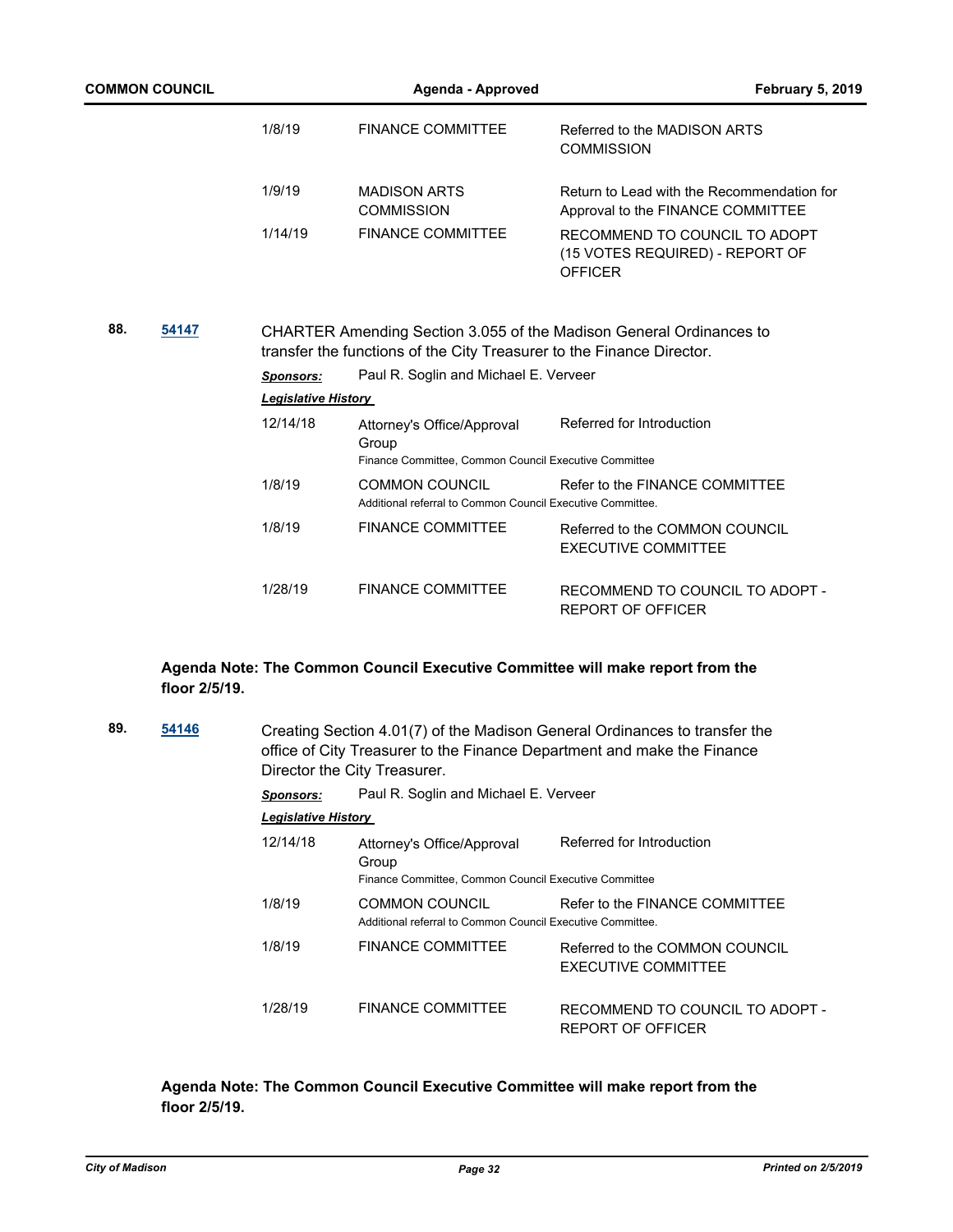| 90. | 54160 |                                                                                                                                                                                                                                                 | Amending the 2019 Storm Water Capital Budget to accept three grant awards,<br>totaling \$650,000 for water quality projects. (9th & 17th ADs) |                                                                                                                                                                                                                                                                                                                                                                                                   |  |
|-----|-------|-------------------------------------------------------------------------------------------------------------------------------------------------------------------------------------------------------------------------------------------------|-----------------------------------------------------------------------------------------------------------------------------------------------|---------------------------------------------------------------------------------------------------------------------------------------------------------------------------------------------------------------------------------------------------------------------------------------------------------------------------------------------------------------------------------------------------|--|
|     |       | <b>Sponsors:</b>                                                                                                                                                                                                                                | Paul E. Skidmore and Samba Baldeh                                                                                                             |                                                                                                                                                                                                                                                                                                                                                                                                   |  |
|     |       | <b>Legislative History</b>                                                                                                                                                                                                                      |                                                                                                                                               |                                                                                                                                                                                                                                                                                                                                                                                                   |  |
|     |       | 12/19/18                                                                                                                                                                                                                                        | <b>Engineering Division</b><br><b>Finance Committee</b>                                                                                       | Referred for Introduction                                                                                                                                                                                                                                                                                                                                                                         |  |
|     |       | 1/8/19                                                                                                                                                                                                                                          | <b>COMMON COUNCIL</b>                                                                                                                         | Refer to the FINANCE COMMITTEE                                                                                                                                                                                                                                                                                                                                                                    |  |
|     |       | 1/14/19                                                                                                                                                                                                                                         | <b>FINANCE COMMITTEE</b>                                                                                                                      | RECOMMEND TO COUNCIL TO ADOPT<br>(15 VOTES REQUIRED) - REPORT OF<br><b>OFFICER</b>                                                                                                                                                                                                                                                                                                                |  |
| 91. | 54167 | Authorizing a double-fill of the position, #1161, of Administrative Assistant at<br>Fleet Services from approximately February 4, 2019, until May 10, 2019, due to<br>the retirement of Cathy Mott.                                             |                                                                                                                                               |                                                                                                                                                                                                                                                                                                                                                                                                   |  |
|     |       | <b>Sponsors:</b>                                                                                                                                                                                                                                | Paul R. Soglin                                                                                                                                |                                                                                                                                                                                                                                                                                                                                                                                                   |  |
|     |       | Legislative History                                                                                                                                                                                                                             |                                                                                                                                               |                                                                                                                                                                                                                                                                                                                                                                                                   |  |
|     |       | 12/19/18                                                                                                                                                                                                                                        | <b>Human Resources</b><br>Department<br>Finance Comittee (1/14/19), Common Council (1/22/19)                                                  | Referred for Introduction                                                                                                                                                                                                                                                                                                                                                                         |  |
|     |       | 1/8/19                                                                                                                                                                                                                                          | <b>COMMON COUNCIL</b>                                                                                                                         | Refer to the FINANCE COMMITTEE                                                                                                                                                                                                                                                                                                                                                                    |  |
|     |       | 1/14/19                                                                                                                                                                                                                                         | <b>FINANCE COMMITTEE</b>                                                                                                                      | RECOMMEND TO COUNCIL TO ADOPT -<br>REPORT OF OFFICER                                                                                                                                                                                                                                                                                                                                              |  |
| 92. | 54169 | Authorizing a double-fill of the position, #3293, of M.T. Building Maintenance<br>Supervisor, at the Monona Terrace Community Convention Center for<br>approximately 60 days, due to the retirement of incumbent Mike Waters on May<br>3, 2019. |                                                                                                                                               |                                                                                                                                                                                                                                                                                                                                                                                                   |  |
|     |       | <b>Sponsors:</b>                                                                                                                                                                                                                                | Paul R. Soglin                                                                                                                                |                                                                                                                                                                                                                                                                                                                                                                                                   |  |
|     |       | <b>Legislative History</b>                                                                                                                                                                                                                      |                                                                                                                                               |                                                                                                                                                                                                                                                                                                                                                                                                   |  |
|     |       | 12/19/18                                                                                                                                                                                                                                        | Human Resources<br>Department                                                                                                                 | Referred for Introduction                                                                                                                                                                                                                                                                                                                                                                         |  |
|     |       |                                                                                                                                                                                                                                                 | Finance Committee (1/14/19), Common Council (1/22/19)                                                                                         |                                                                                                                                                                                                                                                                                                                                                                                                   |  |
|     |       | 1/8/19                                                                                                                                                                                                                                          | <b>COMMON COUNCIL</b>                                                                                                                         | Refer to the FINANCE COMMITTEE                                                                                                                                                                                                                                                                                                                                                                    |  |
|     |       | 1/14/19                                                                                                                                                                                                                                         | <b>FINANCE COMMITTEE</b>                                                                                                                      | RECOMMEND TO COUNCIL TO ADOPT -<br><b>REPORT OF OFFICER</b>                                                                                                                                                                                                                                                                                                                                       |  |
| 93. | 54181 | request.<br>Sponsors:                                                                                                                                                                                                                           | appropriation to Sewer Utility Reserve appropriation in the Sewer                                                                             | Amending the 2019 Sanitary Sewer Utility Capital Budget and Engineering Major<br>Streets Capital Budget to convert \$250,000 of existing Sewer Revenue Bond<br>Reconstruction program and transfer to the Reconstruction Streets program to<br>fund a pilot program to install sewer backwater valves to properties upon<br>Michael J. Tierney, Keith Furman, Paul R. Soglin and Marsha A. Rummel |  |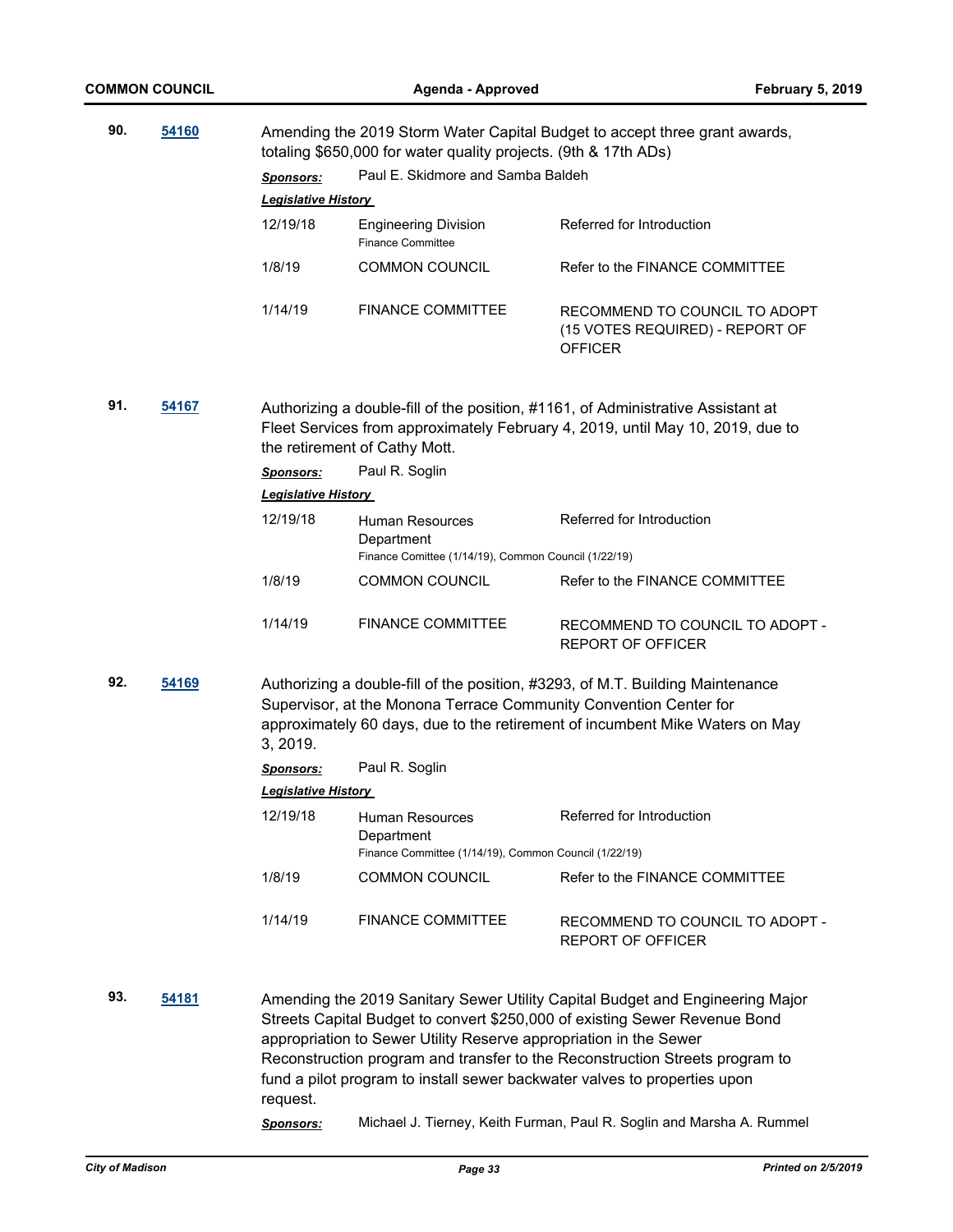|     |       | <b>Legislative History</b> |                                                                    |                                                                                                                                                            |  |
|-----|-------|----------------------------|--------------------------------------------------------------------|------------------------------------------------------------------------------------------------------------------------------------------------------------|--|
|     |       | 12/20/18                   | <b>Engineering Division</b><br>Finance Committee (1/14/19)         | Referred for Introduction                                                                                                                                  |  |
|     |       | 1/8/19                     | <b>COMMON COUNCIL</b>                                              | Refer to the FINANCE COMMITTEE                                                                                                                             |  |
|     |       | 1/14/19                    | <b>FINANCE COMMITTEE</b>                                           | RECOMMEND TO COUNCIL TO ADOPT<br>(15 VOTES REQUIRED) - REPORT OF<br><b>OFFICER</b>                                                                         |  |
| 94. | 54190 |                            | 1.0 FTE Program Assistant 1 (CG20, R11) in Police.                 | Recreate position #4199 from a 1.0 FTE Administrative Clerk 1 (CG20, R9) to a                                                                              |  |
|     |       | <b>Sponsors:</b>           | Paul R. Soglin                                                     |                                                                                                                                                            |  |
|     |       | <b>Attachments:</b>        | FinComm Memo MPD Records Unit.pdf                                  |                                                                                                                                                            |  |
|     |       |                            | Program Asst Open Records PD 112718.doc                            |                                                                                                                                                            |  |
|     |       |                            | <b>MPD Records Section Org Chart.pptx</b>                          |                                                                                                                                                            |  |
|     |       | <b>Legislative History</b> |                                                                    |                                                                                                                                                            |  |
|     |       | 12/20/18                   | <b>Human Resources</b>                                             | Referred for Introduction                                                                                                                                  |  |
|     |       |                            | Department                                                         |                                                                                                                                                            |  |
|     |       |                            | Finance Committee (1/14/19), Common Council (1/22/19)              |                                                                                                                                                            |  |
|     |       | 1/8/19                     | COMMON COUNCIL                                                     | Refer to the FINANCE COMMITTEE                                                                                                                             |  |
|     |       | 1/14/19                    | <b>FINANCE COMMITTEE</b>                                           | RECOMMEND TO COUNCIL TO ADOPT -<br><b>REPORT OF OFFICER</b>                                                                                                |  |
| 95. | 54191 |                            | (CG18, R5) to a 1.0 FTE Program Assistant 3 (CG17, R13) in Police. | Recreate position #4116 from a 1.0 FTE Police Records Services Supervisor                                                                                  |  |
|     |       | <b>Sponsors:</b>           | Paul R. Soglin                                                     |                                                                                                                                                            |  |
|     |       | <b>Attachments:</b>        | <b>FinComm Memo MPD Records Unit.pdf</b>                           |                                                                                                                                                            |  |
|     |       |                            | Police Records Supervisor PD 2018.docx                             |                                                                                                                                                            |  |
|     |       |                            | <b>MPD Records Section Org Chart.pptx</b>                          |                                                                                                                                                            |  |
|     |       | <b>Legislative History</b> |                                                                    |                                                                                                                                                            |  |
|     |       | 12/20/18                   | Human Resources                                                    | Referred for Introduction                                                                                                                                  |  |
|     |       |                            | Department                                                         |                                                                                                                                                            |  |
|     |       |                            | Finance Committee (1/14/19), Common Council (1/22/19)              |                                                                                                                                                            |  |
|     |       | 1/8/19                     | <b>COMMON COUNCIL</b>                                              | Refer to the FINANCE COMMITTEE                                                                                                                             |  |
|     |       | 1/14/19                    | <b>FINANCE COMMITTEE</b>                                           | RECOMMEND TO COUNCIL TO ADOPT -<br><b>REPORT OF OFFICER</b>                                                                                                |  |
| 96. | 54196 |                            | the Community Development Division operating budget.               | Create the classification of Child Care Program Specialist 3 in CG 18, Range<br>10. Recreate positions #107 and #109 as Child Care Program Specialist 3 in |  |
|     |       | <b>Sponsors:</b>           | Paul R. Soglin                                                     |                                                                                                                                                            |  |
|     |       | Attachments:               | PB Memo Child Care Prog Spec 3 1-2019 final.docx                   |                                                                                                                                                            |  |
|     |       | <b>Legislative History</b> |                                                                    |                                                                                                                                                            |  |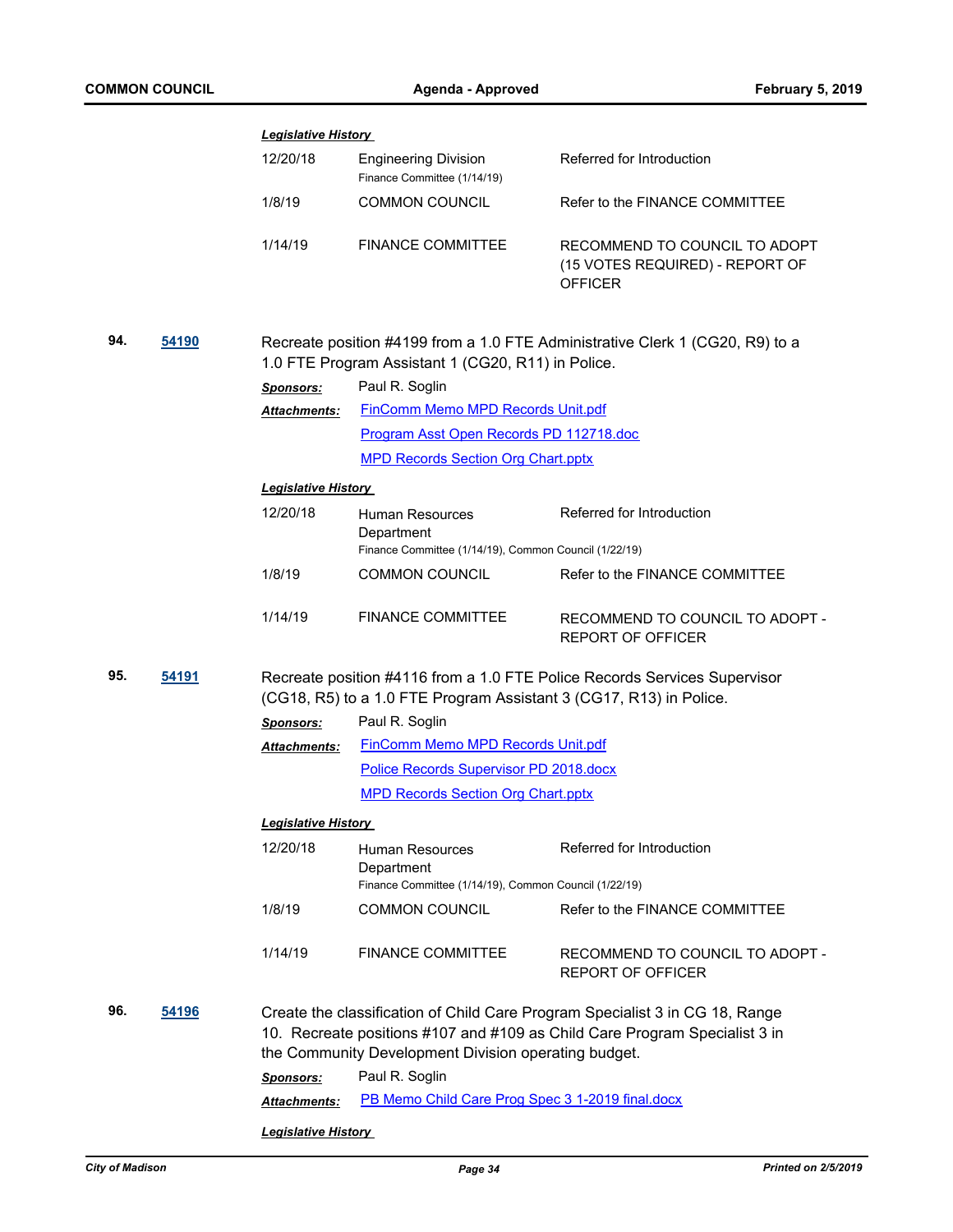|     |       | 12/20/18                   | <b>Human Resources</b><br>Department                                       | Referred for Introduction                                                                                                                                                                                                                                                                                                      |
|-----|-------|----------------------------|----------------------------------------------------------------------------|--------------------------------------------------------------------------------------------------------------------------------------------------------------------------------------------------------------------------------------------------------------------------------------------------------------------------------|
|     |       |                            |                                                                            | Finance Committee (1/14/19), Personnel Board (1/9/19), Common Council (1/22/19)                                                                                                                                                                                                                                                |
|     |       | 1/8/19                     | <b>COMMON COUNCIL</b><br>Additional referral to Personnel Board.           | Refer to the FINANCE COMMITTEE                                                                                                                                                                                                                                                                                                 |
|     |       | 1/8/19                     | <b>FINANCE COMMITTEE</b>                                                   | Referred to the PERSONNEL BOARD                                                                                                                                                                                                                                                                                                |
|     |       | 1/9/19                     | PERSONNEL BOARD                                                            | Return to Lead with the Recommendation for<br>Approval to the FINANCE COMMITTEE                                                                                                                                                                                                                                                |
|     |       | 1/14/19                    | <b>FINANCE COMMITTEE</b>                                                   | RECOMMEND TO COUNCIL TO ADOPT -<br><b>REPORT OF OFFICER</b>                                                                                                                                                                                                                                                                    |
| 97. | 54197 |                            | budget and reallocate the incumbent to the new position.<br>Paul R. Soglin | Recreate position #1052 of Housing Maintenance Worker (CG 16, Range 10)<br>into a Maintenance Mechanic 1 (CG16, Range 13) in CDA Housing's operating                                                                                                                                                                           |
|     |       | <b>Sponsors:</b>           | PB Memo MM1 Housing 1-2019.docx                                            |                                                                                                                                                                                                                                                                                                                                |
|     |       | Attachments:               |                                                                            |                                                                                                                                                                                                                                                                                                                                |
|     |       | <b>Legislative History</b> |                                                                            |                                                                                                                                                                                                                                                                                                                                |
|     |       | 12/20/18                   | <b>Human Resources</b><br>Department                                       | Referred for Introduction<br>Finance Committee (1/14/19), Personnel Board (1/9/19), Common Council (1/22/19)                                                                                                                                                                                                                   |
|     |       | 1/8/19                     | <b>COMMON COUNCIL</b><br>Additional referral to Personnel Board.           | Refer to the FINANCE COMMITTEE                                                                                                                                                                                                                                                                                                 |
|     |       | 1/8/19                     | <b>FINANCE COMMITTEE</b>                                                   | Referred to the PERSONNEL BOARD                                                                                                                                                                                                                                                                                                |
|     |       | 1/9/19                     | PERSONNEL BOARD                                                            | Return to Lead with the Recommendation for<br>Approval to the FINANCE COMMITTEE                                                                                                                                                                                                                                                |
|     |       | 1/14/19                    | <b>FINANCE COMMITTEE</b>                                                   | RECOMMEND TO COUNCIL TO ADOPT -<br><b>REPORT OF OFFICER</b>                                                                                                                                                                                                                                                                    |
| 98. | 54200 |                            | opiate investigations; and amend budgets accordingly.                      | SUBSTITUTE - Amending the Police Department's 2019 Operating Budget and<br>authorizing the Chief of Police to accept up to \$30,000 annually for two years in<br>overtime funds from the Wisconsin Department of Justice to allocate additional<br>resources to the Dane County Narcotics Task Force for conducting heroin and |
|     |       | <b>Sponsors:</b>           | Paul R. Soglin                                                             |                                                                                                                                                                                                                                                                                                                                |
|     |       | <b>Attachments:</b>        | 54200 v1.pdf                                                               |                                                                                                                                                                                                                                                                                                                                |
|     |       | <b>Legislative History</b> |                                                                            |                                                                                                                                                                                                                                                                                                                                |
|     |       | 12/21/18                   | Police Department<br><b>Finance Committee</b>                              | Referred for Introduction                                                                                                                                                                                                                                                                                                      |
|     |       | 1/8/19                     | <b>COMMON COUNCIL</b>                                                      | Refer to the FINANCE COMMITTEE                                                                                                                                                                                                                                                                                                 |
|     |       | 1/14/19                    | <b>FINANCE COMMITTEE</b>                                                   | RECOMMEND TO COUNCIL TO ADOPT<br>(15 VOTES REQUIRED) - REPORT OF<br><b>OFFICER</b>                                                                                                                                                                                                                                             |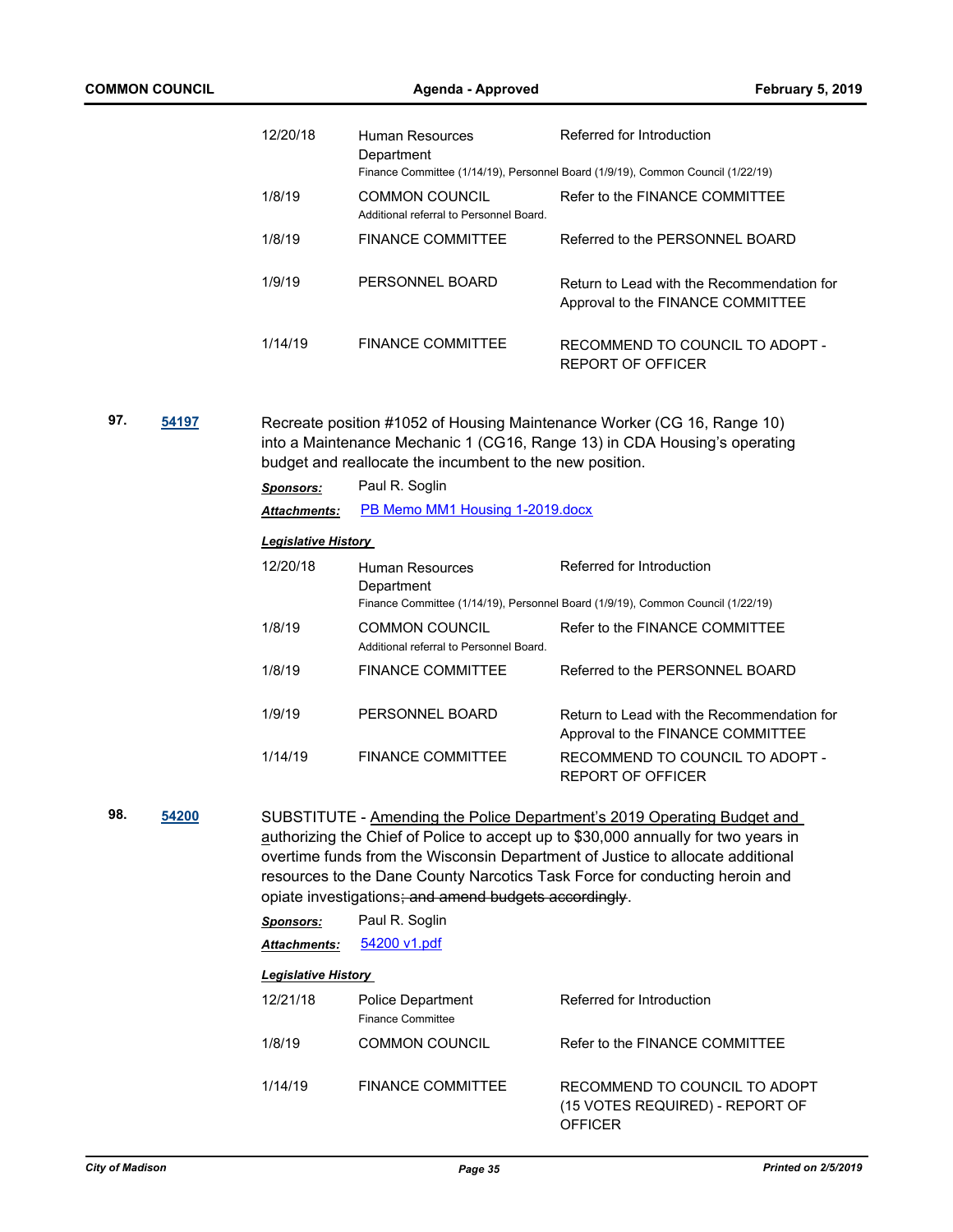| 99. | 54211 | Authorizing the Mayor and City Clerk to enter into a contract for Purchase of<br>Services (Architect) with Meyer, Scherer & Rockcastle, Ltd. to provide<br>professional architectural and engineering design services and construction<br>administration services for the design and construction of the Madison Public<br>Market. (12th AD) |                                                                |                                                                                                                                                                            |  |
|-----|-------|----------------------------------------------------------------------------------------------------------------------------------------------------------------------------------------------------------------------------------------------------------------------------------------------------------------------------------------------|----------------------------------------------------------------|----------------------------------------------------------------------------------------------------------------------------------------------------------------------------|--|
|     |       | <b>Sponsors:</b>                                                                                                                                                                                                                                                                                                                             |                                                                | Paul R. Soglin, Larry Palm, Amanda Hall and Marsha A. Rummel                                                                                                               |  |
|     |       | <b>Legislative History</b>                                                                                                                                                                                                                                                                                                                   |                                                                |                                                                                                                                                                            |  |
|     |       | 12/26/18                                                                                                                                                                                                                                                                                                                                     | <b>Engineering Division</b><br>Committee (1/15/19)             | Return to Lead with the Recommendation for<br>Approval to the Finance Department<br>Finance Committee (1/14/19), Board of Public Works (1/9/19), Public Market Development |  |
|     |       | 1/8/19                                                                                                                                                                                                                                                                                                                                       | <b>COMMON COUNCIL</b>                                          | Refer to the FINANCE COMMITTEE<br>Additional referrals to Board of Public Works, Public Market Development Committee.                                                      |  |
|     |       | 1/8/19                                                                                                                                                                                                                                                                                                                                       | <b>FINANCE COMMITTEE</b>                                       | Referred to the BOARD OF PUBLIC<br><b>WORKS</b>                                                                                                                            |  |
|     |       | 1/8/19                                                                                                                                                                                                                                                                                                                                       | <b>FINANCE COMMITTEE</b>                                       | Referred to the PUBLIC MARKET<br>DEVELOPMENT COMMITTEE                                                                                                                     |  |
|     |       | 1/9/19                                                                                                                                                                                                                                                                                                                                       | <b>BOARD OF PUBLIC</b><br><b>WORKS</b>                         | Return to Lead with the Recommendation for<br>Approval to the Finance Department                                                                                           |  |
|     |       | 1/14/19                                                                                                                                                                                                                                                                                                                                      | <b>FINANCE COMMITTEE</b>                                       | RECOMMEND TO COUNCIL TO ADOPT -<br><b>REPORT OF OFFICER</b>                                                                                                                |  |
|     |       | 1/15/19                                                                                                                                                                                                                                                                                                                                      | <b>PUBLIC MARKET</b><br><b>DEVELOPMENT</b><br><b>COMMITTEE</b> | Return to Lead with the Recommendation for<br>Approval to the FINANCE COMMITTEE                                                                                            |  |

**100. [54219](http://madison.legistar.com/gateway.aspx?m=l&id=/matter.aspx?key=63752)** SUBSTITUTE: Approving the provision of up to \$150,000 in 2019 Emerging Opportunities Program (EOP) funds to specified organizations and authorizing the Mayor and the City Clerk to enter into agreements with those organizations to implement the designated projects.

*Sponsors:* Samba Baldeh and Shiva Bidar-Sielaff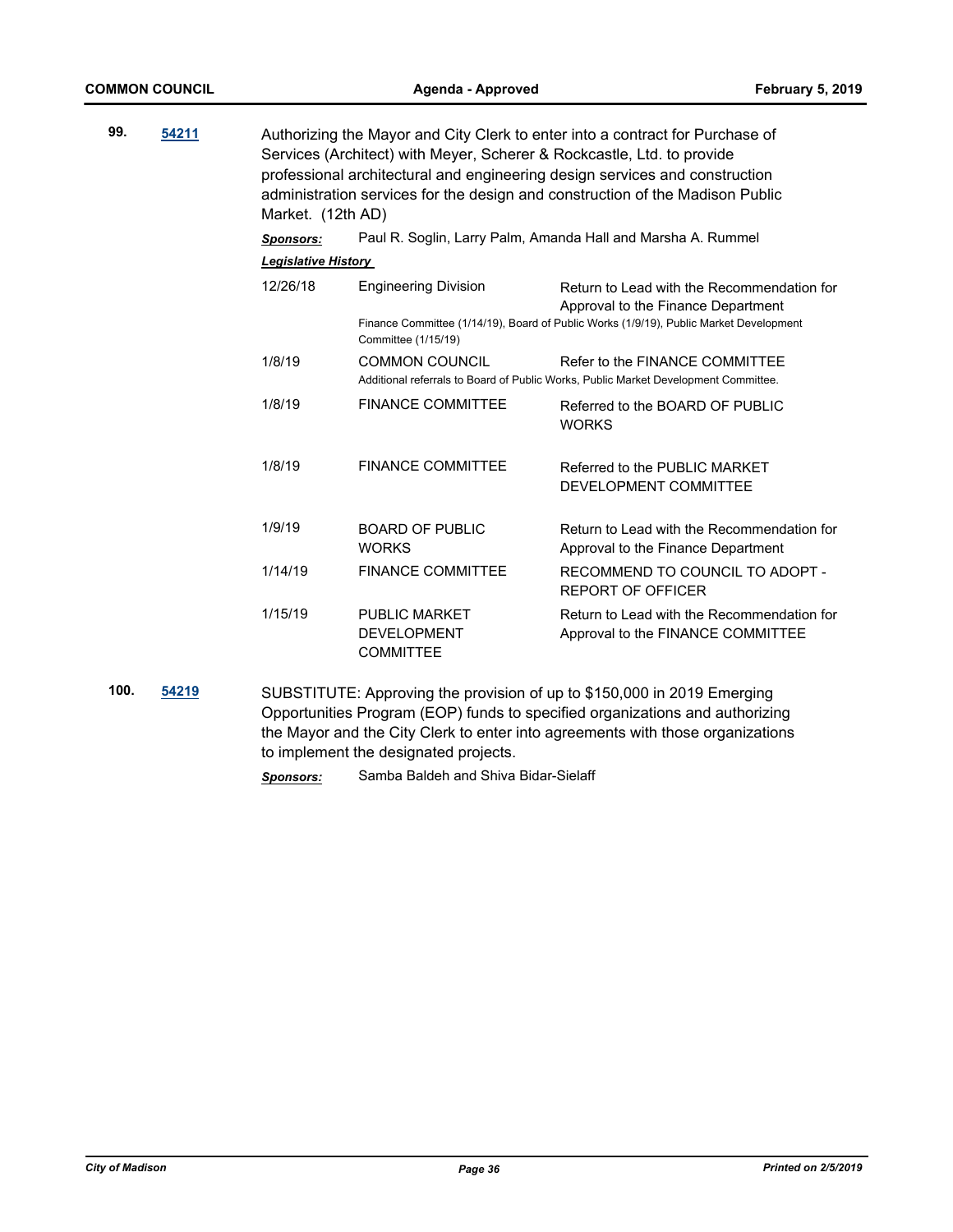|               | Attachments:               | 1000Friends.pdf                                                         |                                                                                                                                                                                                                                                                                                                              |  |
|---------------|----------------------------|-------------------------------------------------------------------------|------------------------------------------------------------------------------------------------------------------------------------------------------------------------------------------------------------------------------------------------------------------------------------------------------------------------------|--|
|               |                            | <b>Allied Neighborhood Assoc App.pdf</b>                                |                                                                                                                                                                                                                                                                                                                              |  |
|               |                            | CentroHispano.pdf                                                       |                                                                                                                                                                                                                                                                                                                              |  |
|               |                            | ChavezElementary.pdf                                                    |                                                                                                                                                                                                                                                                                                                              |  |
|               |                            | DaneArts.pdf                                                            |                                                                                                                                                                                                                                                                                                                              |  |
|               |                            | DaneCoTimebank.pdf                                                      |                                                                                                                                                                                                                                                                                                                              |  |
|               |                            | <b>FamiliesOvercomingStruggles.pdf</b>                                  |                                                                                                                                                                                                                                                                                                                              |  |
|               |                            | FocusedInterruption.pdf                                                 |                                                                                                                                                                                                                                                                                                                              |  |
|               |                            | GoodmanCenter.pdf                                                       |                                                                                                                                                                                                                                                                                                                              |  |
|               |                            | GranparentsRaising.pdf                                                  |                                                                                                                                                                                                                                                                                                                              |  |
|               |                            | 2019 EOP Guidelines V2-for website.pdf                                  |                                                                                                                                                                                                                                                                                                                              |  |
|               |                            | KippsKitchen.pdf                                                        |                                                                                                                                                                                                                                                                                                                              |  |
|               |                            | MadisonStarlings.pdf                                                    |                                                                                                                                                                                                                                                                                                                              |  |
|               |                            | Maydm.pdf                                                               |                                                                                                                                                                                                                                                                                                                              |  |
|               |                            | MoreSmilesWI.pdf                                                        |                                                                                                                                                                                                                                                                                                                              |  |
|               |                            | OpportunityInc.pdf                                                      |                                                                                                                                                                                                                                                                                                                              |  |
|               |                            | SafeBodies.pdf                                                          |                                                                                                                                                                                                                                                                                                                              |  |
|               |                            | SoutheastAsianHealing.pdf                                               |                                                                                                                                                                                                                                                                                                                              |  |
|               |                            | TheHmongInstitute.pdf                                                   |                                                                                                                                                                                                                                                                                                                              |  |
|               |                            | UNIDOS.pdf                                                              |                                                                                                                                                                                                                                                                                                                              |  |
|               |                            | WisconsinRegionalTP.pdf                                                 |                                                                                                                                                                                                                                                                                                                              |  |
|               |                            | 2019 EOP Funding version 1.pdf                                          |                                                                                                                                                                                                                                                                                                                              |  |
|               | <b>Legislative History</b> |                                                                         |                                                                                                                                                                                                                                                                                                                              |  |
|               | 12/27/18                   | <b>Community Development</b><br>Division<br>Finance Committee (1/14/19) | Referred for Introduction                                                                                                                                                                                                                                                                                                    |  |
|               | 1/8/19                     | <b>COMMON COUNCIL</b>                                                   | Refer to the FINANCE COMMITTEE                                                                                                                                                                                                                                                                                               |  |
|               | 1/14/19                    | <b>FINANCE COMMITTEE</b>                                                | RECOMMEND TO COUNCIL TO ADOPT -<br><b>REPORT OF OFFICER</b>                                                                                                                                                                                                                                                                  |  |
| 101.<br>54220 | (13th A.D.)                |                                                                         | Amending the 2019 Adopted Parks Division Capital Budget and Authorizing the<br>execution of a Purchase and Sale Agreement between the City of Madison and<br>Wisconsin Medical Society, Inc. for the City's acquisition of two parcels of land<br>located at 330 and 342 East Lakeside Street for assemblage with Olin Park. |  |
|               | Sponsors:                  |                                                                         | Allen A. Arntsen, Sheri Carter, Samba Baldeh and Paul R. Soglin                                                                                                                                                                                                                                                              |  |
|               | Attachments:               | 11173 Reso Exhibit A.pdf                                                |                                                                                                                                                                                                                                                                                                                              |  |
|               |                            | 11173 Reso Exhibit B.pdf                                                |                                                                                                                                                                                                                                                                                                                              |  |

[WI Medical Society Public Comment.pdf](http://madison.legistar.com/gateway.aspx?M=F&ID=e8fcbeec-dbb1-438d-8c02-01e82e347c26.pdf)

#### *Legislative History*

12/27/18 Economic Development Division Referred for Introduction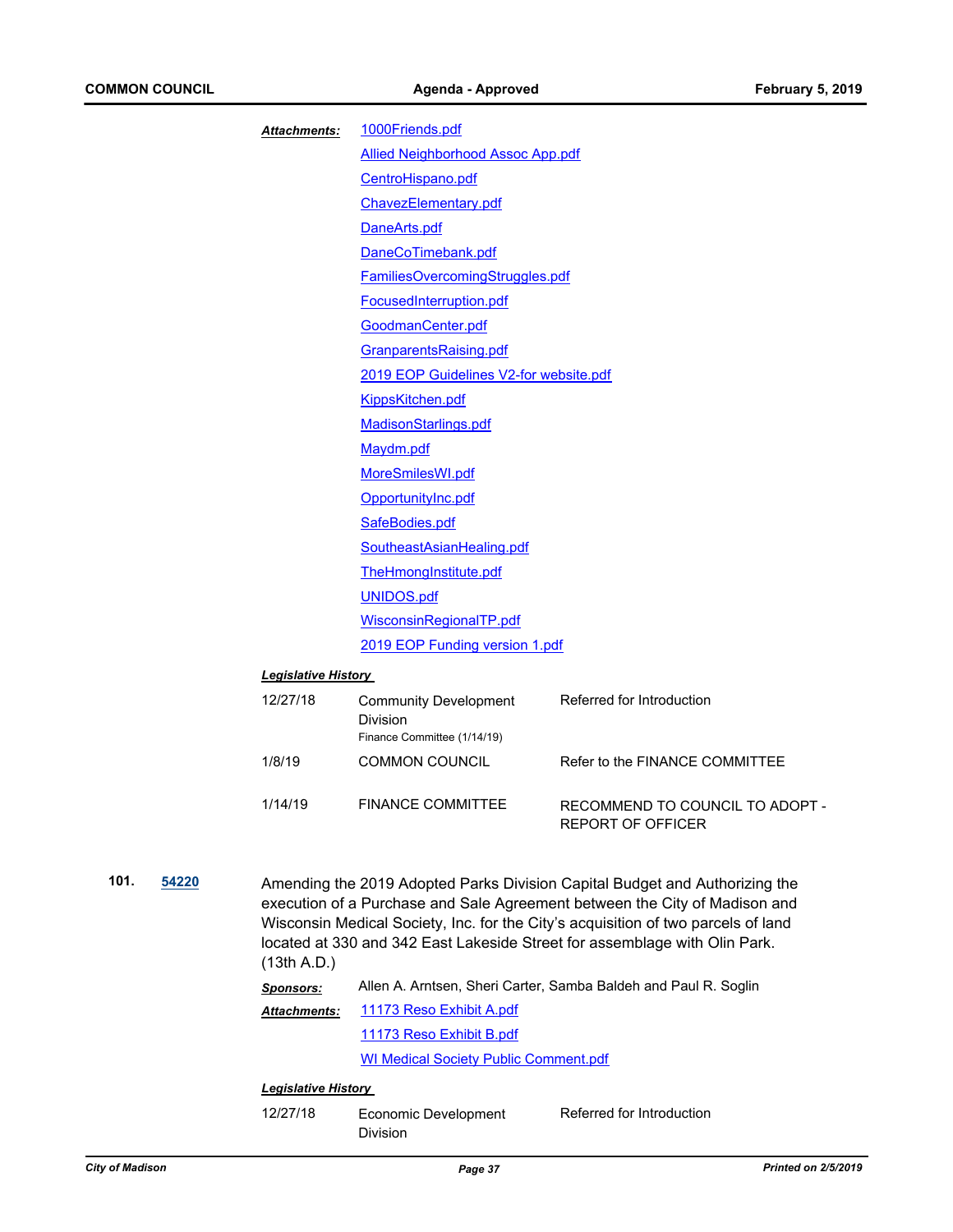| COMMON COUNCIL |                            | <b>Agenda - Approved</b>                                                                                                                                                                                                                                                   |                                                                                    | <b>February 5, 2019</b> |
|----------------|----------------------------|----------------------------------------------------------------------------------------------------------------------------------------------------------------------------------------------------------------------------------------------------------------------------|------------------------------------------------------------------------------------|-------------------------|
|                |                            | Finance Committee, Board of Park Commissioners                                                                                                                                                                                                                             |                                                                                    |                         |
|                | 1/8/19                     | <b>COMMON COUNCIL</b><br>Additional referrals to Board Park Commissioners.                                                                                                                                                                                                 | Refer to the FINANCE COMMITTEE                                                     |                         |
|                | 1/8/19                     | <b>FINANCE COMMITTEE</b>                                                                                                                                                                                                                                                   | Referred to the BOARD OF PARK<br><b>COMMISSIONERS</b>                              |                         |
|                | 1/9/19                     | <b>BOARD OF PARK</b><br><b>COMMISSIONERS</b>                                                                                                                                                                                                                               | Return to Lead with the Recommendation for<br>Approval to the FINANCE COMMITTEE    |                         |
|                | 1/14/19                    | <b>FINANCE COMMITTEE</b>                                                                                                                                                                                                                                                   | RECOMMEND TO COUNCIL TO ADOPT<br>(15 VOTES REQUIRED) - REPORT OF<br><b>OFFICER</b> |                         |
| 102.<br>54222  | Market.                    | Authorizing extending the City's contract with Hope Community Capital for<br>Consulting Services to secure New Markets Tax Credits for the Madison Public                                                                                                                  |                                                                                    |                         |
|                | <b>Sponsors:</b>           | Larry Palm, Amanda Hall and Marsha A. Rummel                                                                                                                                                                                                                               |                                                                                    |                         |
|                | <b>Legislative History</b> |                                                                                                                                                                                                                                                                            |                                                                                    |                         |
|                | 12/28/18                   | Economic Development<br><b>Division</b><br>Finance Committee, Public Market Development Committee                                                                                                                                                                          | Referred for Introduction                                                          |                         |
|                | 1/8/19                     | <b>COMMON COUNCIL</b><br>Additional referral to Public Market Development Committee.                                                                                                                                                                                       | Refer to the FINANCE COMMITTEE                                                     |                         |
|                | 1/8/19                     | <b>FINANCE COMMITTEE</b>                                                                                                                                                                                                                                                   | Referred to the PUBLIC MARKET<br>DEVELOPMENT COMMITTEE                             |                         |
|                | 1/14/19                    | <b>FINANCE COMMITTEE</b>                                                                                                                                                                                                                                                   | RECOMMEND TO COUNCIL TO ADOPT -<br><b>REPORT OF OFFICER</b>                        |                         |
|                | 1/15/19                    | <b>PUBLIC MARKET</b><br><b>DEVELOPMENT</b><br><b>COMMITTEE</b>                                                                                                                                                                                                             | Return to Lead with the Recommendation for<br>Approval to the FINANCE COMMITTEE    |                         |
| 103.<br>54223  |                            | Authorizing the Mayor and City Clerk to enter into an agreement with the Capital<br>Area Regional Planning Commission (CARPC) for the Madison Area<br>Transportation Planning Board (MATPB) to provide transportation planning<br>services to CARPC in calendar year 2019. |                                                                                    |                         |
|                | <b>Sponsors:</b>           | Larry Palm, David Ahrens and Allen A. Arntsen                                                                                                                                                                                                                              |                                                                                    |                         |
|                | <b>Attachments:</b>        | 2019 CARPC AND CITY AGREEMENT.pdf                                                                                                                                                                                                                                          |                                                                                    |                         |
|                | <b>Legislative History</b> |                                                                                                                                                                                                                                                                            |                                                                                    |                         |
|                | 12/28/18                   | Department of Planning and<br>Community and Economic<br>Development<br><b>Finance Committee</b>                                                                                                                                                                            | Referred for Introduction                                                          |                         |
|                | 1/8/19                     | <b>COMMON COUNCIL</b>                                                                                                                                                                                                                                                      | Refer to the FINANCE COMMITTEE                                                     |                         |
|                |                            |                                                                                                                                                                                                                                                                            |                                                                                    |                         |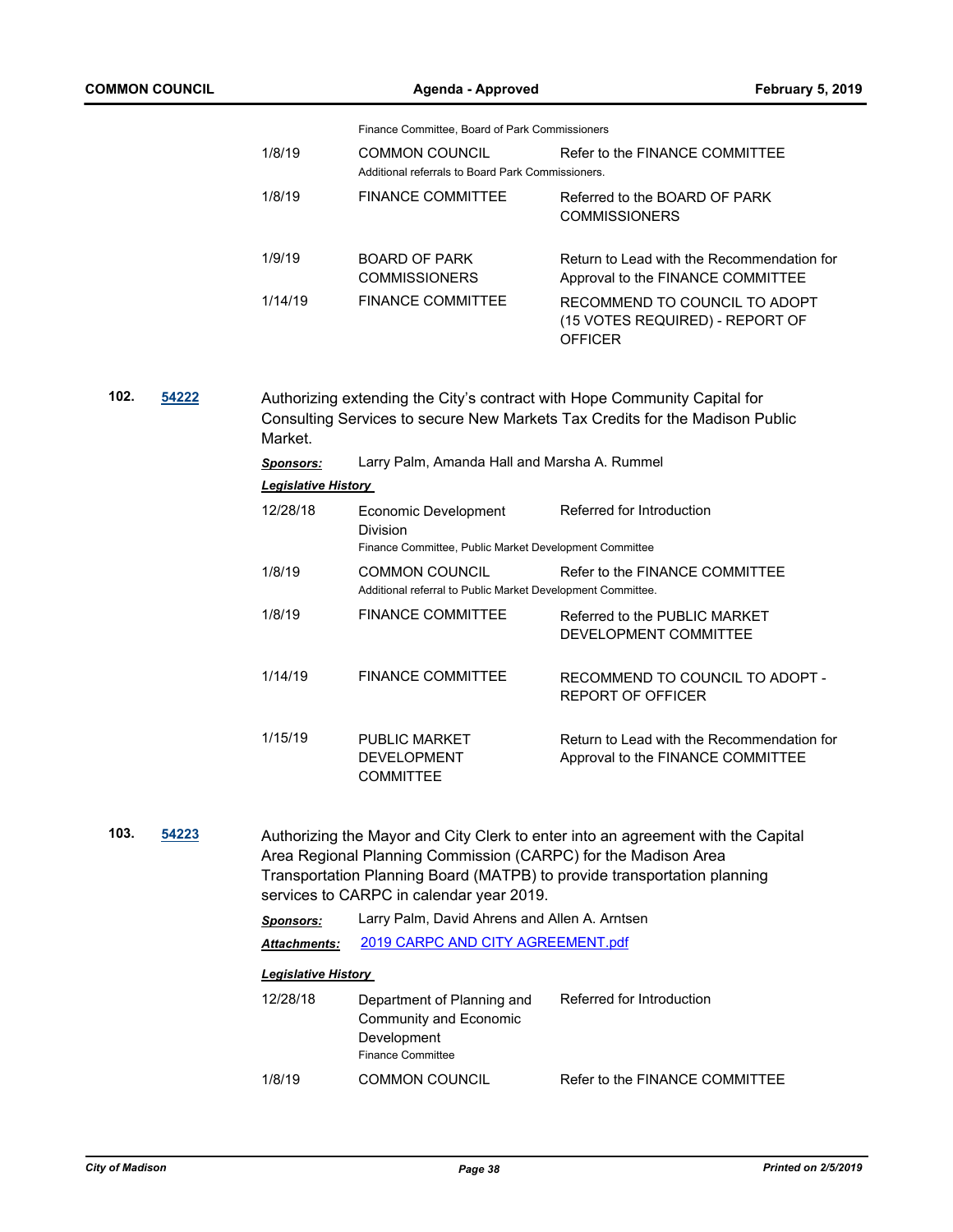|      |                            | 1/14/19                    | <b>FINANCE COMMITTEE</b>                                                                   | RECOMMEND TO COUNCIL TO ADOPT -<br>REPORT OF OFFICER                                                                                                                                                                                        |
|------|----------------------------|----------------------------|--------------------------------------------------------------------------------------------|---------------------------------------------------------------------------------------------------------------------------------------------------------------------------------------------------------------------------------------------|
| 104. | 54227                      |                            | a Control Systems Technician in the Water Utility operating budget.                        | Delete the classification of Electronics Maintenance Technician in CG16, R17<br>and create a new classification of Control Systems Technician in CG16, R19.<br>Recreate vacant position #1790 from an Electronics Maintenance Technician to |
|      |                            | <b>Sponsors:</b>           | Paul R. Soglin                                                                             |                                                                                                                                                                                                                                             |
|      |                            | <b>Attachments:</b>        |                                                                                            | PB Memo Control Systems Technician 1-2019 (Final 12.20.19).docx                                                                                                                                                                             |
|      | <b>Legislative History</b> |                            |                                                                                            |                                                                                                                                                                                                                                             |
|      |                            | 12/28/18                   | Human Resources<br>Department                                                              | Referred for Introduction<br>Finance Committee (1/14/19), Personnel Board (1/9/19), Common Council (1/22/19)                                                                                                                                |
|      |                            | 1/8/19                     | COMMON COUNCIL<br>Additional referral to Personnel Board.                                  | Refer to the FINANCE COMMITTEE                                                                                                                                                                                                              |
|      |                            | 1/8/19                     | <b>FINANCE COMMITTEE</b>                                                                   | Referred to the PERSONNEL BOARD                                                                                                                                                                                                             |
|      |                            | 1/9/19                     | PERSONNEL BOARD                                                                            | Return to Lead with the Recommendation for<br>Approval to the FINANCE COMMITTEE                                                                                                                                                             |
|      |                            | 1/14/19                    | <b>FINANCE COMMITTEE</b>                                                                   | RECOMMEND TO COUNCIL TO ADOPT -<br><b>REPORT OF OFFICER</b>                                                                                                                                                                                 |
| 105. | 54228                      |                            | operating agreement and lease.                                                             | Approving the Collaboration Agreement between the City of Madison and the<br>Madison Public Market Foundation, providing a \$250,000 grant to the Madison<br>Public Market Foundation, and directing staff to move forward with creating an |
|      |                            | <b>Sponsors:</b>           |                                                                                            | Larry Palm, Paul R. Soglin, Amanda Hall and Marsha A. Rummel                                                                                                                                                                                |
|      |                            | Attachments:               | Public Market Collaboration Agreement 12 27 18.pdf                                         |                                                                                                                                                                                                                                             |
|      |                            | <b>Legislative History</b> |                                                                                            |                                                                                                                                                                                                                                             |
|      |                            | 12/28/18                   | Economic Development<br>Division<br>Finance Committee, Public Market Development Committee | Referred for Introduction                                                                                                                                                                                                                   |

| 1/8/19  | <b>COMMON COUNCIL</b><br>Additional referral to Public Market Development Committee. | Refer to the FINANCE COMMITTEE                                                  |
|---------|--------------------------------------------------------------------------------------|---------------------------------------------------------------------------------|
| 1/8/19  | <b>FINANCE COMMITTEE</b>                                                             | Referred to the PUBLIC MARKET<br>DEVELOPMENT COMMITTEE                          |
| 1/14/19 | <b>FINANCE COMMITTEE</b>                                                             | RECOMMEND TO COUNCIL TO ADOPT -<br>REPORT OF OFFICER                            |
| 1/15/19 | PUBLIC MARKET<br><b>DEVELOPMENT</b>                                                  | Return to Lead with the Recommendation for<br>Approval to the FINANCE COMMITTEE |

**106. [54230](http://madison.legistar.com/gateway.aspx?m=l&id=/matter.aspx?key=63763)** Approving the Scope of Services for the Cooperative Enterprise Development

COMMITTEE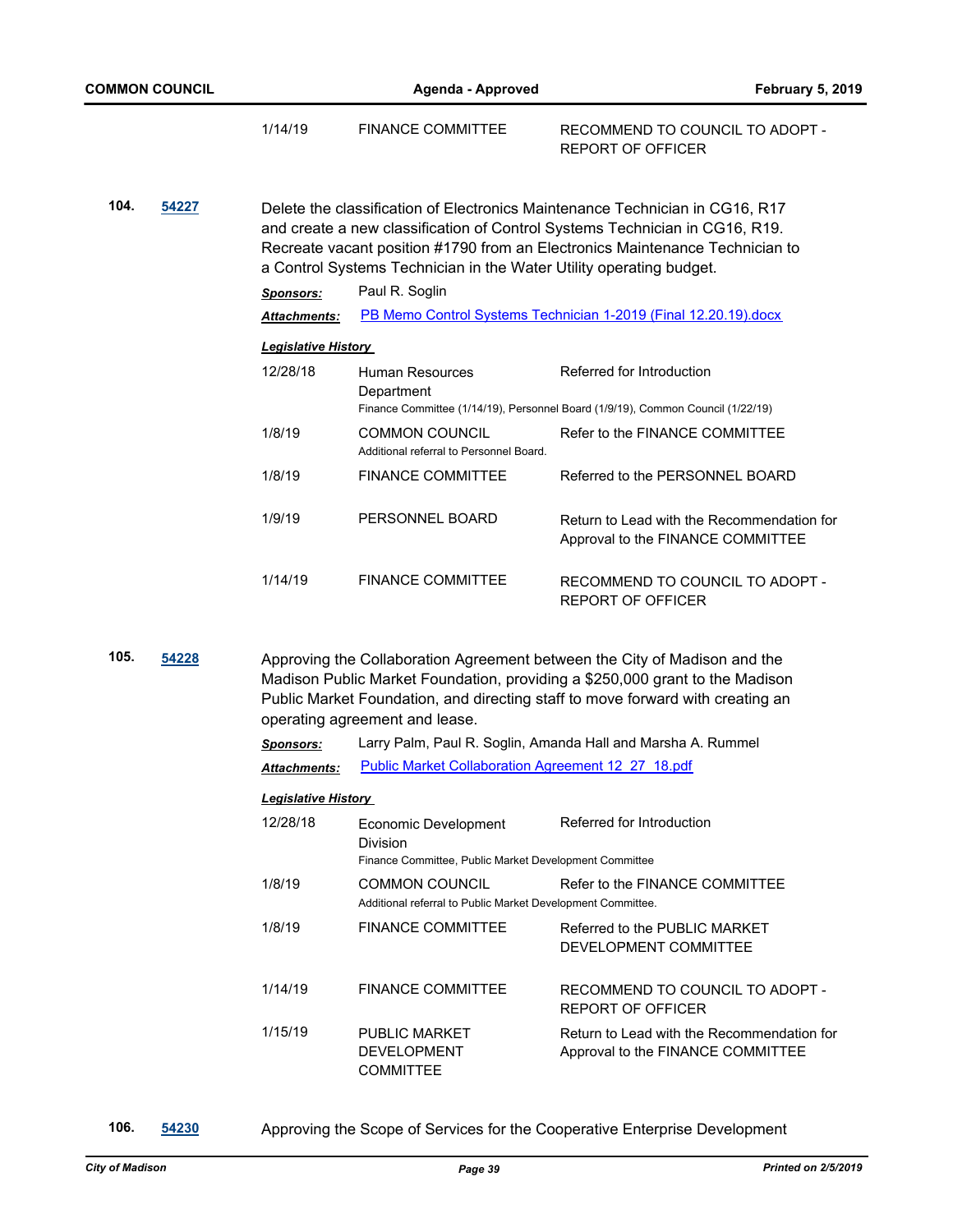Program for 2019 and creating an Executive Board for the Madison Cooperative Development Coalition.

| <b>Sponsors:</b>    | Paul R. Soglin                             |  |
|---------------------|--------------------------------------------|--|
| <b>Attachments:</b> | MCDC 2019 Revised Scope of Services.pdf    |  |
|                     | <b>Staff Memo.pdf</b>                      |  |
|                     | 2019 EB Responsibilities and Schedule .pdf |  |
|                     | 54230 v2.pdf                               |  |

#### *Legislative History*

| 12/28/18 | Economic Development<br>Division<br><b>Finance Committee</b> | Referred for Introduction                            |
|----------|--------------------------------------------------------------|------------------------------------------------------|
| 1/8/19   | <b>COMMON COUNCIL</b>                                        | Refer to the FINANCE COMMITTEE                       |
| 1/14/19  | <b>FINANCE COMMITTEE</b>                                     | RECOMMEND TO COUNCIL TO ADOPT -<br>REPORT OF OFFICER |

**107. [54233](http://madison.legistar.com/gateway.aspx?m=l&id=/matter.aspx?key=63766)** Authorizing the City to execute a noncompetitive service contract for a 1 year term of service, with three 1 year renewal options, for services provided by The Hiebing Group, Inc., for marketing and advertising of Monona Terrace Community and Convention Center.

| Sponsors:                  | Michael E. Verveer                                                                        |                                                                                                                |  |
|----------------------------|-------------------------------------------------------------------------------------------|----------------------------------------------------------------------------------------------------------------|--|
| <b>Attachments:</b>        | The Hiebing Group Inc Non-Competitive Selection Request - CC Approval Requ                |                                                                                                                |  |
| <b>Legislative History</b> |                                                                                           |                                                                                                                |  |
| 12/28/18                   | Monona Terrace                                                                            | Referred for Introduction<br>Finance Committee, Monona Terrace Community and Convention Center Board           |  |
| 1/8/19                     | COMMON COUNCIL                                                                            | Refer to the FINANCE COMMITTEE<br>Additional referral to Monona Terrace Community and Convention Center Board. |  |
| 1/8/19                     | <b>FINANCE COMMITTEE</b>                                                                  | Referred to the MONONA TERRACE<br>COMMUNITY AND CONVENTION CENTER<br><b>BOARD</b>                              |  |
| 1/17/19                    | <b>MONONA TERRACE</b><br><b>COMMUNITY AND</b><br><b>CONVENTION CENTER</b><br><b>BOARD</b> | Return to Lead with the Recommendation for<br>Approval                                                         |  |
| 1/28/19                    | <b>FINANCE COMMITTEE</b>                                                                  | RECOMMEND TO COUNCIL TO ADOPT -<br>REPORT OF OFFICER                                                           |  |

**108. [54234](http://madison.legistar.com/gateway.aspx?m=l&id=/matter.aspx?key=63767)** Authorizing the noncompetitive purchase of more than \$25,000 in goods from SiteOne Landscape Supply Holding LLC as a sole source provider of chemicals and supplies to be used for EAB mitigation in 2019. *Sponsors:* Samba Baldeh *Attachments:* [SiteOne Non-Competitive Selection Request.pdf](http://madison.legistar.com/gateway.aspx?M=F&ID=abf2e035-4114-4589-8774-d9eadd590b64.pdf)

*Legislative History*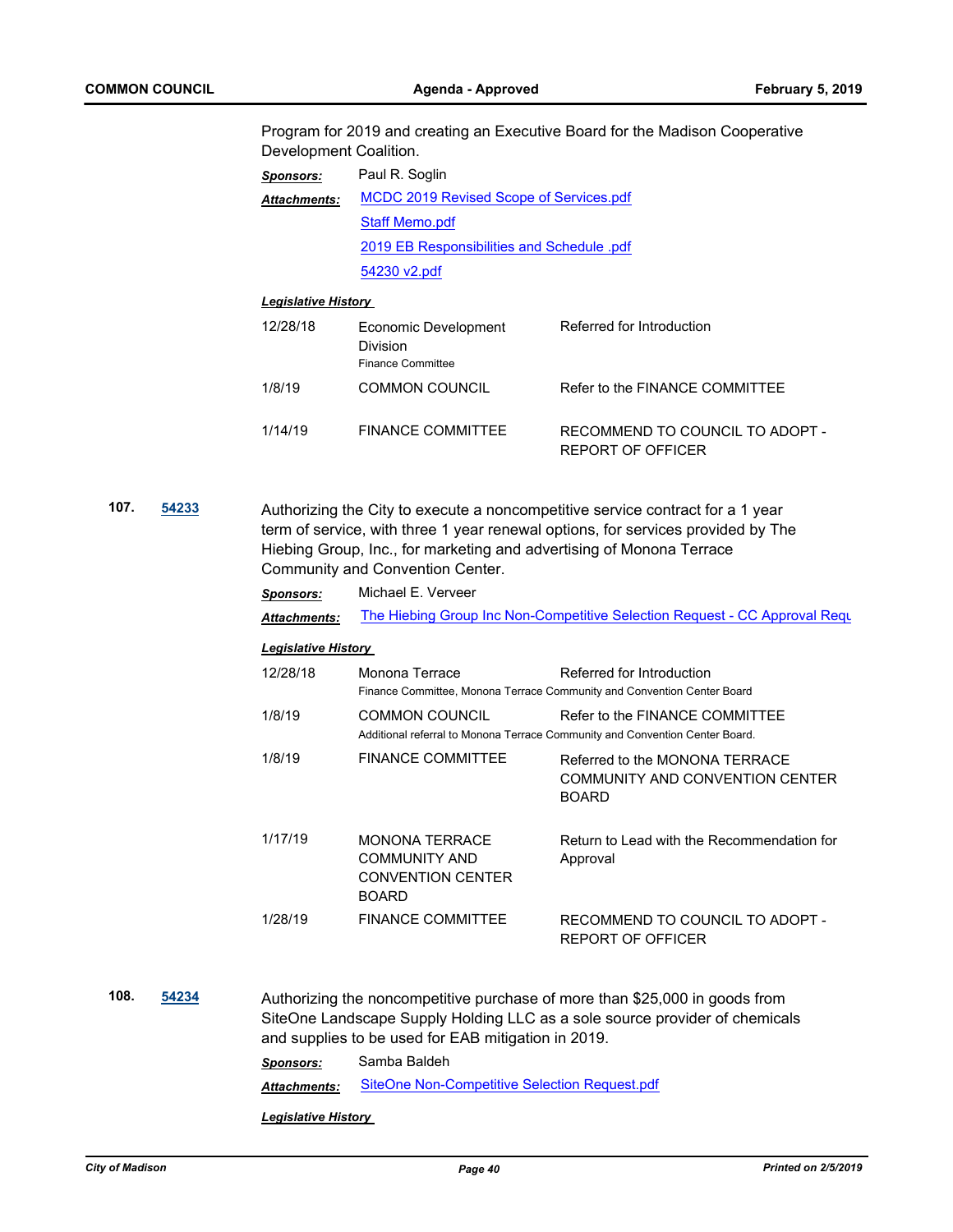|      | <b>COMMON COUNCIL</b> |                                      | Agenda - Approved                                                       | <b>February 5, 2019</b>                                                                                                                                                                                                                                                                                                                                                                                                                                                                                                                      |
|------|-----------------------|--------------------------------------|-------------------------------------------------------------------------|----------------------------------------------------------------------------------------------------------------------------------------------------------------------------------------------------------------------------------------------------------------------------------------------------------------------------------------------------------------------------------------------------------------------------------------------------------------------------------------------------------------------------------------------|
|      |                       | 1/2/19                               | Parks Division<br>Finance Committee (1/14/19), Common Council (1/22/19) | Referred for Introduction                                                                                                                                                                                                                                                                                                                                                                                                                                                                                                                    |
|      |                       | 1/8/19                               | <b>COMMON COUNCIL</b>                                                   | Refer to the FINANCE COMMITTEE                                                                                                                                                                                                                                                                                                                                                                                                                                                                                                               |
|      |                       | 1/14/19                              | <b>FINANCE COMMITTEE</b>                                                | RECOMMEND TO COUNCIL TO ADOPT -<br><b>REPORT OF OFFICER</b>                                                                                                                                                                                                                                                                                                                                                                                                                                                                                  |
| 109. | 54244                 |                                      | the specified development projects.                                     | Awarding up to \$1,185,000 in Federal HOME funds to Madison Development<br>Corporation and Wisconsin Partnership for Housing Development to help<br>finance the development of affordable housing, and up to \$400,000 in Federal<br>CDBG funds to Irwin A Robert D Goodman Center to support capital<br>improvements, as the recommended outcome of a competitive RFP process<br>conducted by the Community Development Division; and authorizing the Mayor<br>and the City Clerk to enter into agreements with those agencies to implement |
|      |                       | <b>Sponsors:</b>                     | Rummel                                                                  | Samba Baldeh, Maurice S. Cheeks, Matthew J. Phair and Marsha A.                                                                                                                                                                                                                                                                                                                                                                                                                                                                              |
|      |                       | <b>Attachments:</b>                  | <b>Goodman Application Federal RFP.pdf</b>                              |                                                                                                                                                                                                                                                                                                                                                                                                                                                                                                                                              |
|      |                       |                                      |                                                                         | <b>WI Partnership for Housing Application Federal RFP.pdf</b>                                                                                                                                                                                                                                                                                                                                                                                                                                                                                |
|      |                       |                                      |                                                                         | Withdrawn Application African Center for Community Devlp.pdf                                                                                                                                                                                                                                                                                                                                                                                                                                                                                 |
|      |                       |                                      | Withdrawn Application SunnySideDevelopment.pdf                          |                                                                                                                                                                                                                                                                                                                                                                                                                                                                                                                                              |
|      |                       |                                      |                                                                         | <b>Madison Development Corp Application Federal RFP.pdf</b>                                                                                                                                                                                                                                                                                                                                                                                                                                                                                  |
|      |                       |                                      | <b>Common Wealth Application Federal RFP.pdf</b>                        |                                                                                                                                                                                                                                                                                                                                                                                                                                                                                                                                              |
|      |                       |                                      |                                                                         |                                                                                                                                                                                                                                                                                                                                                                                                                                                                                                                                              |
|      |                       | <b>Legislative History</b><br>1/2/19 | <b>Community Development</b><br>Division<br>Finance Committee(1/14/19)  | Referred for Introduction                                                                                                                                                                                                                                                                                                                                                                                                                                                                                                                    |
|      |                       | 1/8/19                               | <b>COMMON COUNCIL</b>                                                   | Refer to the FINANCE COMMITTEE                                                                                                                                                                                                                                                                                                                                                                                                                                                                                                               |
|      |                       | 1/10/19                              | <b>COMMUNITY</b><br>DEVELOPMENT BLOCK<br><b>GRANT COMMITTEE</b>         | Return to Lead with the Recommendation for<br>Approval to the FINANCE COMMITTEE                                                                                                                                                                                                                                                                                                                                                                                                                                                              |
|      |                       | 1/14/19                              | <b>FINANCE COMMITTEE</b>                                                | RECOMMEND TO COUNCIL TO ADOPT -<br><b>REPORT OF OFFICER</b>                                                                                                                                                                                                                                                                                                                                                                                                                                                                                  |
| 110. | 54251                 | Sponsors:                            | funds beginning on January 1, 2020.<br>Michael J. Tierney               | Authorizing the Community Development Division (CDD) to conduct a Request<br>for Proposals process, and formulate funding allocation recommendations to<br>the Mayor and Common Council, around early childhood services for use of                                                                                                                                                                                                                                                                                                          |
|      |                       | <b>Attachments:</b>                  |                                                                         | CDD RFP Guidelines Early Childhood Funding 2019 DRAFT 1-2-19.pdf                                                                                                                                                                                                                                                                                                                                                                                                                                                                             |
|      |                       | <b>Legislative History</b>           |                                                                         |                                                                                                                                                                                                                                                                                                                                                                                                                                                                                                                                              |
|      |                       | 1/2/19                               | <b>Community Development</b><br><b>Division</b>                         | Referred for Introduction<br>Finance Committee (1/14/19), Early Childhood Care and Education Committee (1/10/19)                                                                                                                                                                                                                                                                                                                                                                                                                             |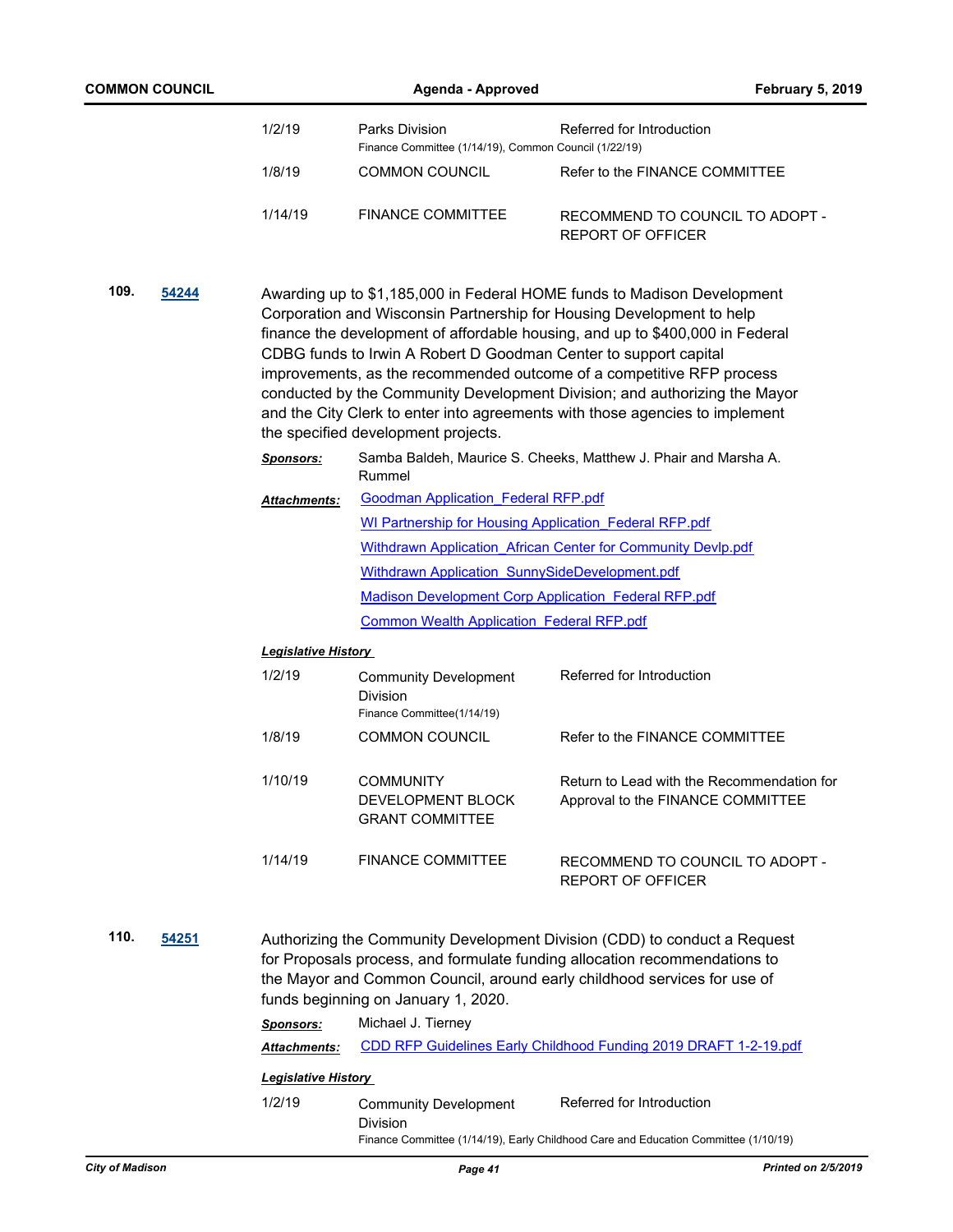| <b>COMMON COUNCIL</b> |                            | Agenda - Approved                                                                             | <b>February 5, 2019</b>                                                                                                                                     |
|-----------------------|----------------------------|-----------------------------------------------------------------------------------------------|-------------------------------------------------------------------------------------------------------------------------------------------------------------|
|                       | 1/8/19                     | <b>COMMON COUNCIL</b><br>Additional referral to Early Childhood Care and Education Committee. | Refer to the FINANCE COMMITTEE                                                                                                                              |
|                       | 1/8/19                     | <b>FINANCE COMMITTEE</b>                                                                      | Referred to the EARLY CHILDHOOD CARE<br>AND EDUCATION COMMITTEE                                                                                             |
|                       | 1/10/19                    | EARLY CHILDHOOD CARE<br>AND EDUCATION<br><b>COMMITTEE</b>                                     | Return to Lead with the Recommendation for<br>Approval to the FINANCE COMMITTEE                                                                             |
|                       | 1/14/19                    | <b>FINANCE COMMITTEE</b>                                                                      | RECOMMEND TO COUNCIL TO ADOPT -<br>REPORT OF OFFICER                                                                                                        |
| 111.<br>54274         |                            | Special Assessment Fund.                                                                      | Authorizing the transfer of funds received from the sale of Lots 1-4, 7-10, and<br>15 in the Interstate Commerce Park from the Land Acquisition Fund to the |
|                       | <b>Sponsors:</b>           | Samba Baldeh                                                                                  |                                                                                                                                                             |
|                       | <b>Attachments:</b>        | CC Reso File ID 36716 re development agmt.pdf                                                 |                                                                                                                                                             |
|                       |                            | CC Reso File ID 06937 re 1st amendment.pdf                                                    |                                                                                                                                                             |
|                       |                            | CC Reso File ID 35033 re 2nd amendment.pdf                                                    |                                                                                                                                                             |
|                       |                            |                                                                                               | CC Reso File ID 36773 re amending reso 35033 RES-14-00629.pdf                                                                                               |
|                       | <b>Legislative History</b> |                                                                                               |                                                                                                                                                             |
|                       | 1/3/19                     | Economic Development<br>Division<br><b>Finance Committee</b>                                  | Referred for Introduction                                                                                                                                   |
|                       | 1/8/19                     | <b>COMMON COUNCIL</b>                                                                         | Refer to the FINANCE COMMITTEE                                                                                                                              |
|                       | 1/14/19                    | <b>FINANCE COMMITTEE</b>                                                                      | RECOMMEND TO COUNCIL TO ADOPT -<br><b>REPORT OF OFFICER</b>                                                                                                 |
|                       |                            | <b>REPORT OF LANDLORD AND TENANT ISSUES COMMITTEE</b>                                         |                                                                                                                                                             |

**112. [51903](http://madison.legistar.com/gateway.aspx?m=l&id=/matter.aspx?key=57593)** Amending Section 27.04(2)(k) and Section 1.08(3)(b) of the Madison General Ordinances to revise the policy and fees regarding landlord contact information.

*Sponsors:* Zach Wood **Attachments: [Body](http://madison.legistar.com/gateway.aspx?M=F&ID=6235feca-6931-420c-9de2-8b5bb68f4fd8.pdf)** 

## *Legislative History*

| 5/29/18 | Attorney's Office/Approval<br>Group<br>Landlord & Tenant Issues Committee | Referred for Introduction                                   |
|---------|---------------------------------------------------------------------------|-------------------------------------------------------------|
| 6/5/18  | <b>COMMON COUNCIL</b>                                                     | Refer to the LANDLORD AND TENANT<br><b>ISSUES COMMITTEE</b> |
| 1/17/19 | LANDLORD AND TENANT<br><b>ISSUES COMMITTEE</b>                            | RECOMMEND TO COUNCIL TO ADOPT -<br>REPORT OF OFFICER        |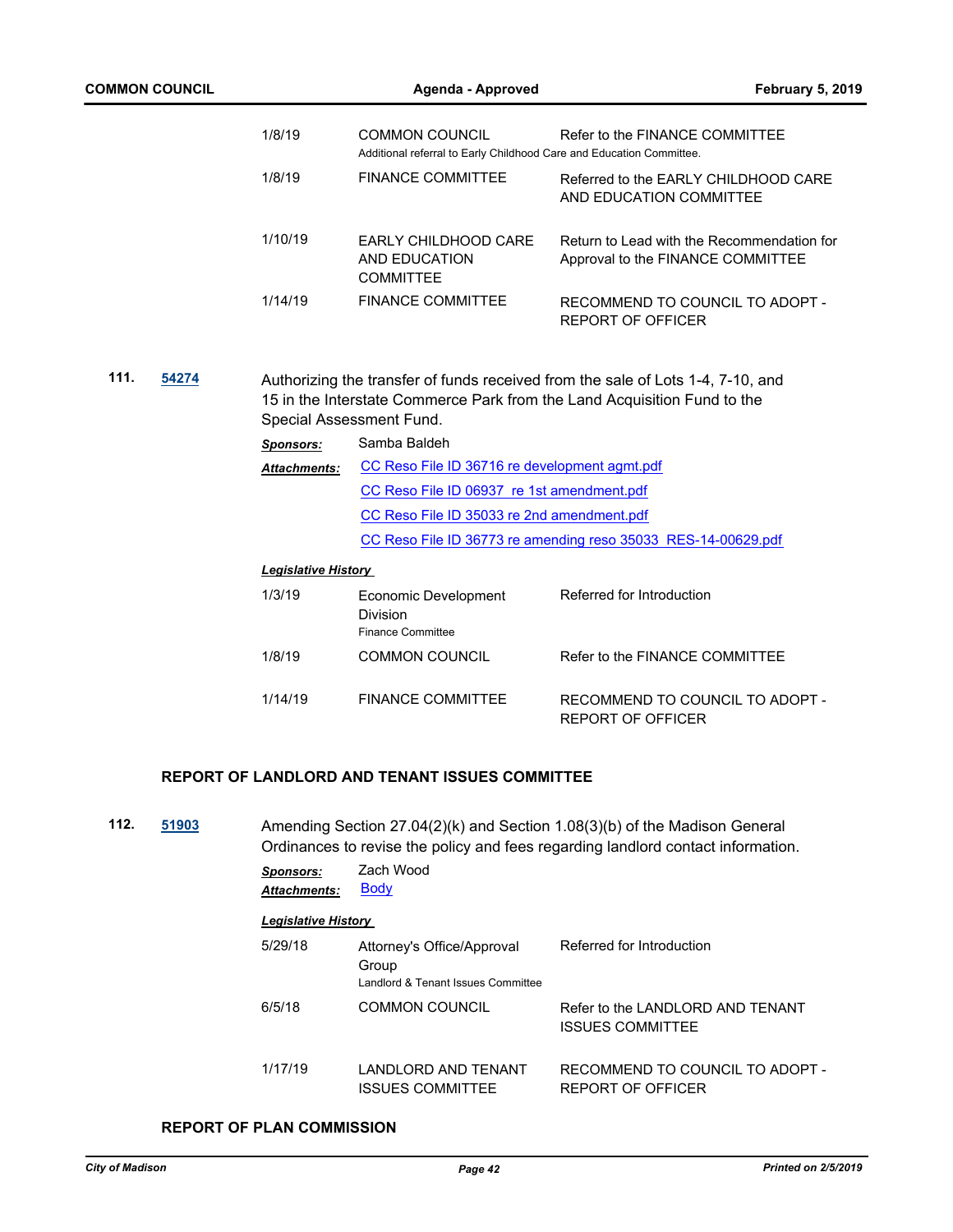**113. [53867](http://madison.legistar.com/gateway.aspx?m=l&id=/matter.aspx?key=62425)** Approving the preliminary plat and final plat of *1000 Oaks Replat No. 1* on property addressed as 702-734 Crimson Leaf Lane; 9th Ald. Dist. *Sponsors:* Planning Division [Locator\\_Maps.pdf](http://madison.legistar.com/gateway.aspx?M=F&ID=48228ac3-3ba7-406d-8d1e-e406f570c11c.pdf) [702cll\\_app.pdf](http://madison.legistar.com/gateway.aspx?M=F&ID=a01b3975-286a-422e-b2c7-0650fd36452e.pdf) [702cll\\_loi.pdf](http://madison.legistar.com/gateway.aspx?M=F&ID=fe0e6733-9efb-4bc9-b152-84a9d656dbc8.pdf) [702cll\\_pp.pdf](http://madison.legistar.com/gateway.aspx?M=F&ID=70bf190f-01c1-4927-95ad-84a352ae2bd5.pdf) [702cll\\_fp.pdf](http://madison.legistar.com/gateway.aspx?M=F&ID=d869a340-89cb-4e82-ae1f-43bd1dd0e633.pdf) [Staff\\_Comments.pdf](http://madison.legistar.com/gateway.aspx?M=F&ID=150ca2c0-d8e8-4ed5-a3ac-c44eae71b14e.pdf) *Attachments: Legislative History*  1/14/19 PLAN COMMISSION RECOMMEND TO COUNCIL TO ADOPT UNDER SUSPENSION OF RULES 2.04, 2.05, 2.24, & 2.25 - REPORT OF OFFICER On a motion by Cantrell, seconded by Rewey, the Plan Commission found that the standards were met and recommended to Common Council to adopt this item subject to comments and conditions contained in the Plan Commission materials. The motion passed by voice/vote/other. **114. [53868](http://madison.legistar.com/gateway.aspx?m=l&id=/matter.aspx?key=62426)** Approving the preliminary plat and final plat of *1000 Oaks Replat No. 2* on property generally addressed as 801-939 Sugar Maple Lane; 9th Ald. Dist. *Sponsors:* Planning Division [Locator\\_Maps.pdf](http://madison.legistar.com/gateway.aspx?M=F&ID=a2183b77-8494-4f98-9fb0-f72833e15cfd.pdf) [801sml\\_app.pdf](http://madison.legistar.com/gateway.aspx?M=F&ID=0dd63983-cca4-470f-90d2-d6cce217c929.pdf) [801sml\\_loi.pdf](http://madison.legistar.com/gateway.aspx?M=F&ID=828dea02-41cd-468f-9624-83e1a10396b5.pdf) [801sml\\_pp.pdf](http://madison.legistar.com/gateway.aspx?M=F&ID=bfd81fc3-12b0-4f62-a0bf-27b312a14635.pdf) [801sml\\_fp.pdf](http://madison.legistar.com/gateway.aspx?M=F&ID=5b478a8d-a22f-4788-b2e7-69617e86524a.pdf) [Recorded\\_Plat.pdf](http://madison.legistar.com/gateway.aspx?M=F&ID=d19fc921-90ed-48e6-83be-7cb68f912846.pdf) [Staff\\_Comments.pdf](http://madison.legistar.com/gateway.aspx?M=F&ID=f37d6a50-a2fa-480b-a928-6b63994d7aaf.pdf) *Attachments: Legislative History*  1/14/19 PLAN COMMISSION RECOMMEND TO COUNCIL TO ADOPT UNDER SUSPENSION OF RULES 2.04, 2.05, 2.24, & 2.25 - REPORT OF OFFICER On a motion by Cantrell, seconded by Rewey, the Plan Commission found that the standards were met and recommended to Common Council to adopt this item subject to comments and conditions contained in the Plan Commission materials. The motion passed by voice/vote/other. **115. [53917](http://madison.legistar.com/gateway.aspx?m=l&id=/matter.aspx?key=62475)** Adopting the Oscar Mayer Area Strategic Assessment Report, dissolving the Oscar Mayer Strategic Assessment Committee, and authorizing the development of the Oscar Mayer Area Special Area Plan.

*Sponsors:* Steve King, Rebecca Kemble and Larry Palm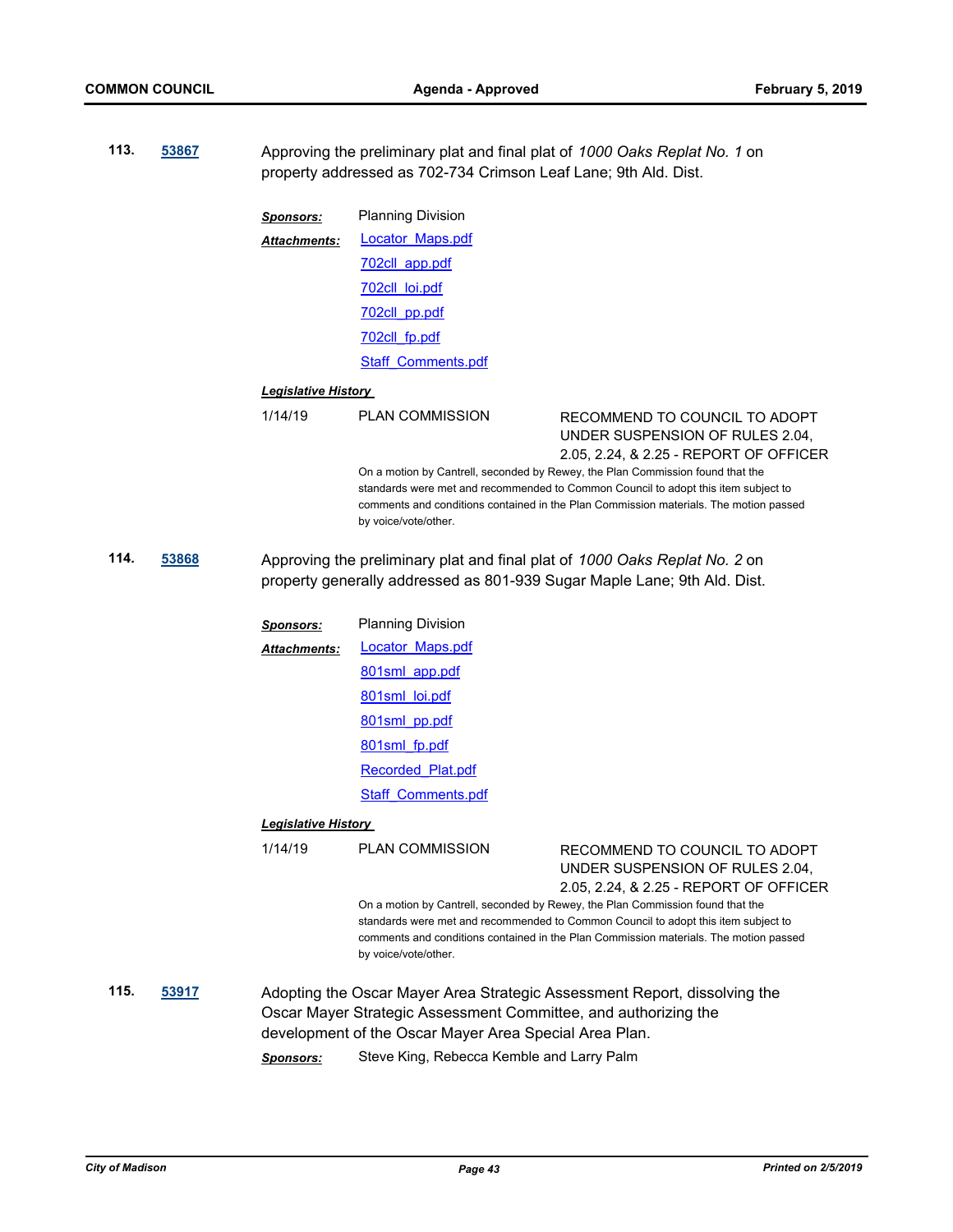| <b>Attachments:</b>        | <b>Oscar Mayer OMSAC Adopted Report</b>                                                                                                                    |                                                                                                                                                                                                                                                                                                                            |  |  |  |
|----------------------------|------------------------------------------------------------------------------------------------------------------------------------------------------------|----------------------------------------------------------------------------------------------------------------------------------------------------------------------------------------------------------------------------------------------------------------------------------------------------------------------------|--|--|--|
|                            | RESJI Analysis - Oscar Mayer Strategic Assessment Report                                                                                                   |                                                                                                                                                                                                                                                                                                                            |  |  |  |
|                            | Revised 2018-12-31 DRAFT Metro Facility Analysis S-0 Executive Summary.pd                                                                                  |                                                                                                                                                                                                                                                                                                                            |  |  |  |
|                            | Registration Statements ITEM E.1. TPPB 1.19.pdf                                                                                                            |                                                                                                                                                                                                                                                                                                                            |  |  |  |
| <b>Legislative History</b> |                                                                                                                                                            |                                                                                                                                                                                                                                                                                                                            |  |  |  |
| 11/26/18                   | <b>OSCAR MAYER</b><br><b>STRATEGIC</b><br><b>ASSESSMENT</b><br><b>COMMITTEE</b><br>Affirmative Action Commission, Transportation Policy and Planning Board | Referred for Introduction<br>Plan Commission, Economic Development Committee, Madison Food Policy Council,                                                                                                                                                                                                                 |  |  |  |
| 12/4/18                    | <b>COMMON COUNCIL</b><br>Affirmative Action Commission, Transportation Policy and Planning Board                                                           | Referred to the PLAN COMMISSION<br>Plan Commission, Economic Development Committee, Madison Food Policy Council,                                                                                                                                                                                                           |  |  |  |
| 12/5/18                    | <b>PLAN COMMISSION</b>                                                                                                                                     | Refer to the ECONOMIC DEVELOPMENT<br><b>COMMITTEE</b>                                                                                                                                                                                                                                                                      |  |  |  |
| 12/5/18                    | PLAN COMMISSION                                                                                                                                            | Refer to the MADISON FOOD POLICY<br><b>COUNCIL</b>                                                                                                                                                                                                                                                                         |  |  |  |
| 12/5/18                    | <b>PLAN COMMISSION</b>                                                                                                                                     | Refer to the AFFIRMATIVE ACTION<br><b>COMMISSION</b>                                                                                                                                                                                                                                                                       |  |  |  |
| 12/5/18                    | <b>PLAN COMMISSION</b>                                                                                                                                     | Refer to the TRANSPORTATION POLICY<br>AND PLANNING BOARD                                                                                                                                                                                                                                                                   |  |  |  |
| 12/19/18                   | <b>ECONOMIC</b><br><b>DEVELOPMENT</b><br><b>COMMITTEE</b>                                                                                                  | Return to Lead with the Recommendation for<br>Approval to the PLAN COMMISSION                                                                                                                                                                                                                                              |  |  |  |
| 1/7/19                     | <b>TRANSPORTATION</b><br>POLICY AND PLANNING<br><b>BOARD</b>                                                                                               | Return to Lead with the Recommendation for<br>Approval to the PLAN COMMISSION                                                                                                                                                                                                                                              |  |  |  |
| 1/8/19                     | AFFIRMATIVE ACTION<br><b>COMMISSION</b>                                                                                                                    | Return to Lead with the Recommendation for<br>Approval to the PLAN COMMISSION                                                                                                                                                                                                                                              |  |  |  |
| 1/9/19                     | <b>MADISON FOOD POLICY</b><br><b>COUNCIL</b>                                                                                                               | Return to Lead with the Recommendation for<br>Approval to the PLAN COMMISSION                                                                                                                                                                                                                                              |  |  |  |
| 1/14/19                    | <b>PLAN COMMISSION</b><br>Oscar Mayer Area Special Area Plan.<br>This item passed by voice/vote/other.                                                     | RECOMMEND TO COUNCIL TO ADOPT -<br><b>REPORT OF OFFICER</b><br>On a motion by Cantrell, seconded by Rewey, the Plan Commission recommended to<br>Common Council to adopt the Oscar Mayer Area Strategic Assessment Report, disolve<br>the Oscar Mayer Strategic Assessment Committee, and authorize the development of the |  |  |  |

**116. [53924](http://madison.legistar.com/gateway.aspx?m=l&id=/matter.aspx?key=62481)** Authorizing the Mayor and City Clerk to enter into an Early Attachment and Revenue Sharing Agreement with the Town of Burke to facilitate the attachment and future development of the Town parcels located at 4202-4210 Hoepker Road.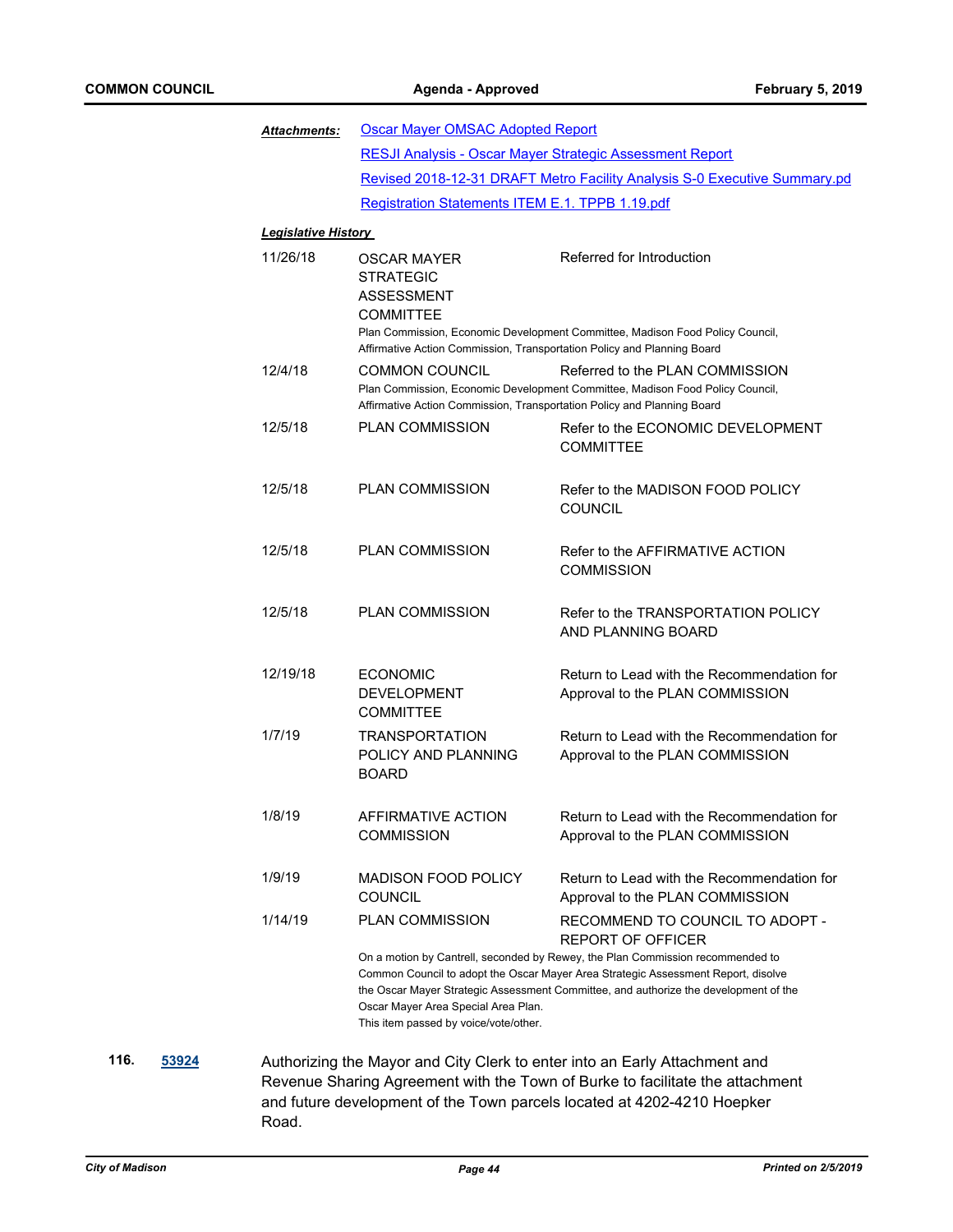| <b>Sponsors:</b>           | Paul R. Soglin and Samba Baldeh                                                                           |                                                                               |  |
|----------------------------|-----------------------------------------------------------------------------------------------------------|-------------------------------------------------------------------------------|--|
| <b>Attachments:</b>        | Locator Map.pdf                                                                                           |                                                                               |  |
|                            |                                                                                                           | Early Attachment and Municipal Revneue Sharing Agreement (Final).pdf          |  |
| <b>Legislative History</b> |                                                                                                           |                                                                               |  |
| 11/27/18                   | Department of Planning and<br>Community and Economic<br>Development<br>Plan Commission, Finance Committee | Referred for Introduction                                                     |  |
| 12/4/18                    | <b>COMMON COUNCIL</b>                                                                                     | Referred to the PLAN COMMISSION                                               |  |
| 12/5/18                    | <b>PLAN COMMISSION</b>                                                                                    | Refer to the FINANCE COMMITTEE                                                |  |
| 12/17/18                   | <b>PLAN COMMISSION</b>                                                                                    | RECOMMEND TO COUNCIL TO ADOPT -<br><b>REPORT OF OFFICER</b>                   |  |
| 1/14/19                    | <b>FINANCE COMMITTEE</b>                                                                                  | Return to Lead with the Recommendation for<br>Approval to the PLAN COMMISSION |  |

## **REPORT OF RISK MANAGER**

| 117.<br>54028 |       | J. Fantoni, Equian, for Rodney Scheel House Foundation - property damage -<br>\$230,527.18.<br><b>Legislative History</b> |                                                                        |                                                         |  |
|---------------|-------|---------------------------------------------------------------------------------------------------------------------------|------------------------------------------------------------------------|---------------------------------------------------------|--|
|               |       | 1/8/19                                                                                                                    | <b>COMMON COUNCIL</b>                                                  | Referred to the Risk Manager                            |  |
|               |       | 1/16/19                                                                                                                   | <b>Risk Manager</b>                                                    | RECOMMEND TO COUNCIL TO DISALLOW<br>- REPORT OF OFFICER |  |
| 118.          | 54115 | <b>Legislative History</b>                                                                                                | K. Spencer - vehicle damage - \$543.11.                                |                                                         |  |
|               |       | 1/8/19                                                                                                                    | <b>COMMON COUNCIL</b>                                                  | Referred to the Risk Manager                            |  |
|               |       | 1/16/19                                                                                                                   | <b>Risk Manager</b>                                                    | RECOMMEND TO COUNCIL TO DISALLOW<br>- REPORT OF OFFICER |  |
| 119.          | 54133 |                                                                                                                           | M. Miley for Vita Plus Corporation - property damage - \$12,858.08.    |                                                         |  |
|               |       | <b>Legislative History</b><br>1/8/19                                                                                      | <b>COMMON COUNCIL</b>                                                  | Referred to the Risk Manager                            |  |
|               |       | 1/16/19                                                                                                                   | <b>Risk Manager</b>                                                    | RECOMMEND TO COUNCIL TO DISALLOW<br>- REPORT OF OFFICER |  |
| 120.          | 54182 | damage - \$5,067.14.<br><b>Legislative History</b>                                                                        | Kristen Navarro, American Family Insurance, for C. Van Lanen - vehicle |                                                         |  |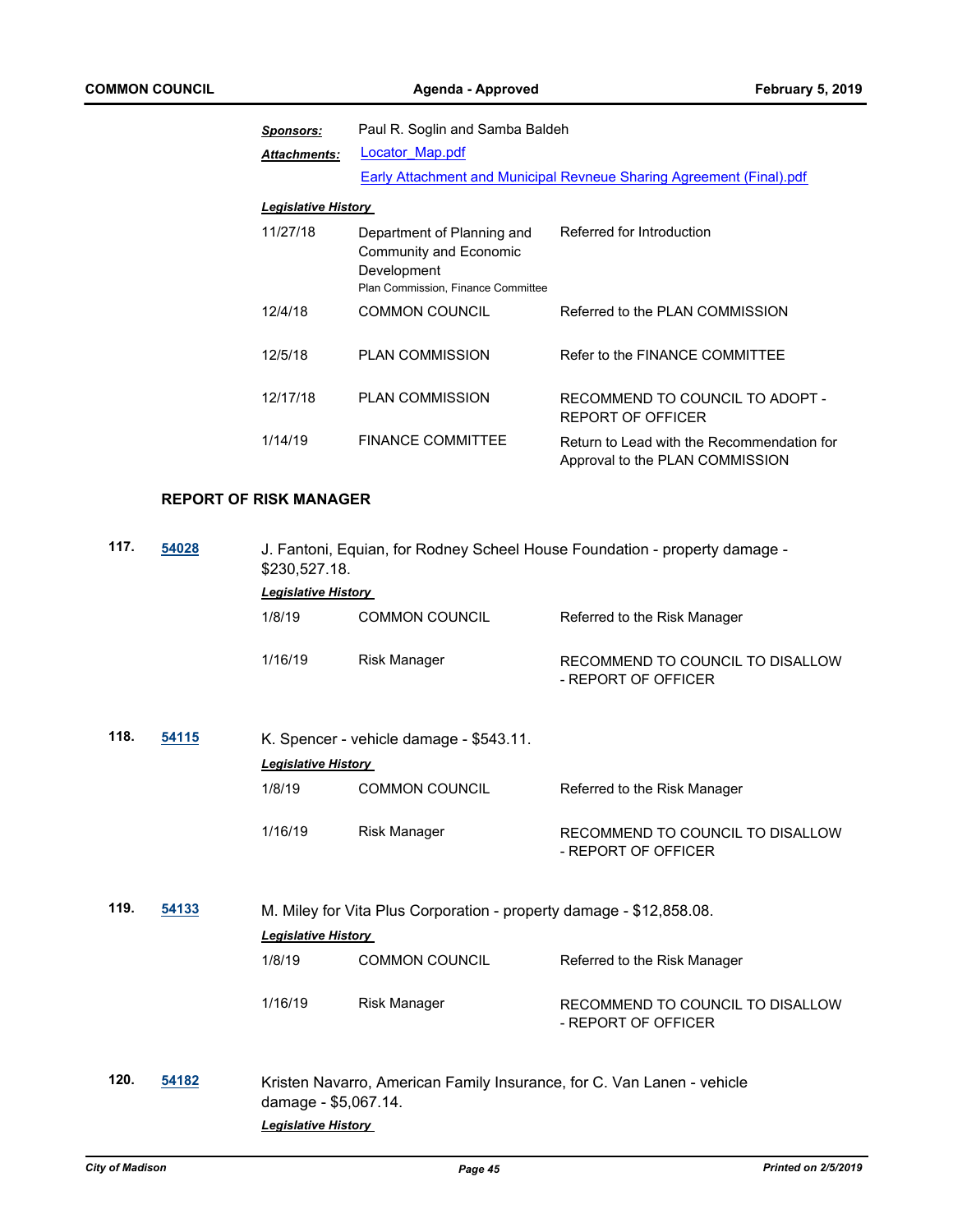| <b>COMMON COUNCIL</b> |       | Agenda - Approved          |                                               | <b>February 5, 2019</b>                                 |
|-----------------------|-------|----------------------------|-----------------------------------------------|---------------------------------------------------------|
|                       |       | 1/8/19                     | <b>COMMON COUNCIL</b>                         | Referred to the Risk Manager                            |
|                       |       | 1/16/19                    | <b>Risk Manager</b>                           | RECOMMEND TO COUNCIL TO DISALLOW<br>- REPORT OF OFFICER |
| 121.                  | 54215 |                            | Q. Johnson - personal injury - \$5,000.00.    |                                                         |
|                       |       | <b>Legislative History</b> |                                               |                                                         |
|                       |       | 1/8/19                     | <b>COMMON COUNCIL</b>                         | Referred to the Risk Manager                            |
|                       |       | 1/16/19                    | <b>Risk Manager</b>                           | RECOMMEND TO COUNCIL TO DISALLOW<br>- REPORT OF OFFICER |
| 122.                  | 54236 |                            | J. Fabian - vehicle damage - \$1,838.87.      |                                                         |
|                       |       | <b>Legislative History</b> |                                               |                                                         |
|                       |       | 1/8/19                     | <b>COMMON COUNCIL</b>                         | Referred to the Risk Manager                            |
|                       |       | 1/16/19                    | <b>Risk Manager</b>                           | RECOMMEND TO COUNCIL TO DISALLOW<br>- REPORT OF OFFICER |
| 123.                  | 54238 |                            | K. Shabani - personal injury - \$5,000,000.00 |                                                         |
|                       |       | <b>Legislative History</b> |                                               |                                                         |
|                       |       | 1/8/19                     | <b>COMMON COUNCIL</b>                         | Referred to the Risk Manager                            |
|                       |       | 1/16/19                    | <b>Risk Manager</b>                           | RECOMMEND TO COUNCIL TO DISALLOW<br>- REPORT OF OFFICER |

#### **REPORT OF TRANSPORTATION COMMISSION**

**124. [54152](http://madison.legistar.com/gateway.aspx?m=l&id=/matter.aspx?key=63696)** Authorizing the City of Madison on behalf of the Madison Area Transportation Planning Board - An MPO to accept a grant for \$180,800 from the Wisconsin Department of Transportation to operate the MPO's Rideshare Etc. program and authorizing the Mayor and City Clerk to enter into the grant contracts and State/Municipal Agreements.

> *Sponsors:* Allen A. Arntsen and Larry Palm [madison Rideshare contract 2019 5992-08-36 - WisDOT.pdf](http://madison.legistar.com/gateway.aspx?M=F&ID=06351d48-c817-4ca6-a156-ed078d1e616d.pdf) [C of Madison - Madison MPO Rideshare Coordinator 5992-08-36\\_Final .pdf](http://madison.legistar.com/gateway.aspx?M=F&ID=bf6c6ca0-7061-4a6d-8571-d202a2edae8a.pdf) [madison Rideshare contract 2020 5992-08-37 - WisDOT.pdf](http://madison.legistar.com/gateway.aspx?M=F&ID=7dc9c365-b21e-4ef0-b414-dabda72959eb.pdf) [C of Madison - Madison MPO Rideshare Coordinator 5992-08-37\\_Final .pdf](http://madison.legistar.com/gateway.aspx?M=F&ID=2a9b204c-f13f-4e67-bdb8-14dc48009154.pdf) *Attachments:*

#### *Legislative History*

12/18/18 Department of Planning and Community and Economic Development Referred for Introduction Transportation Commission, Finance Commission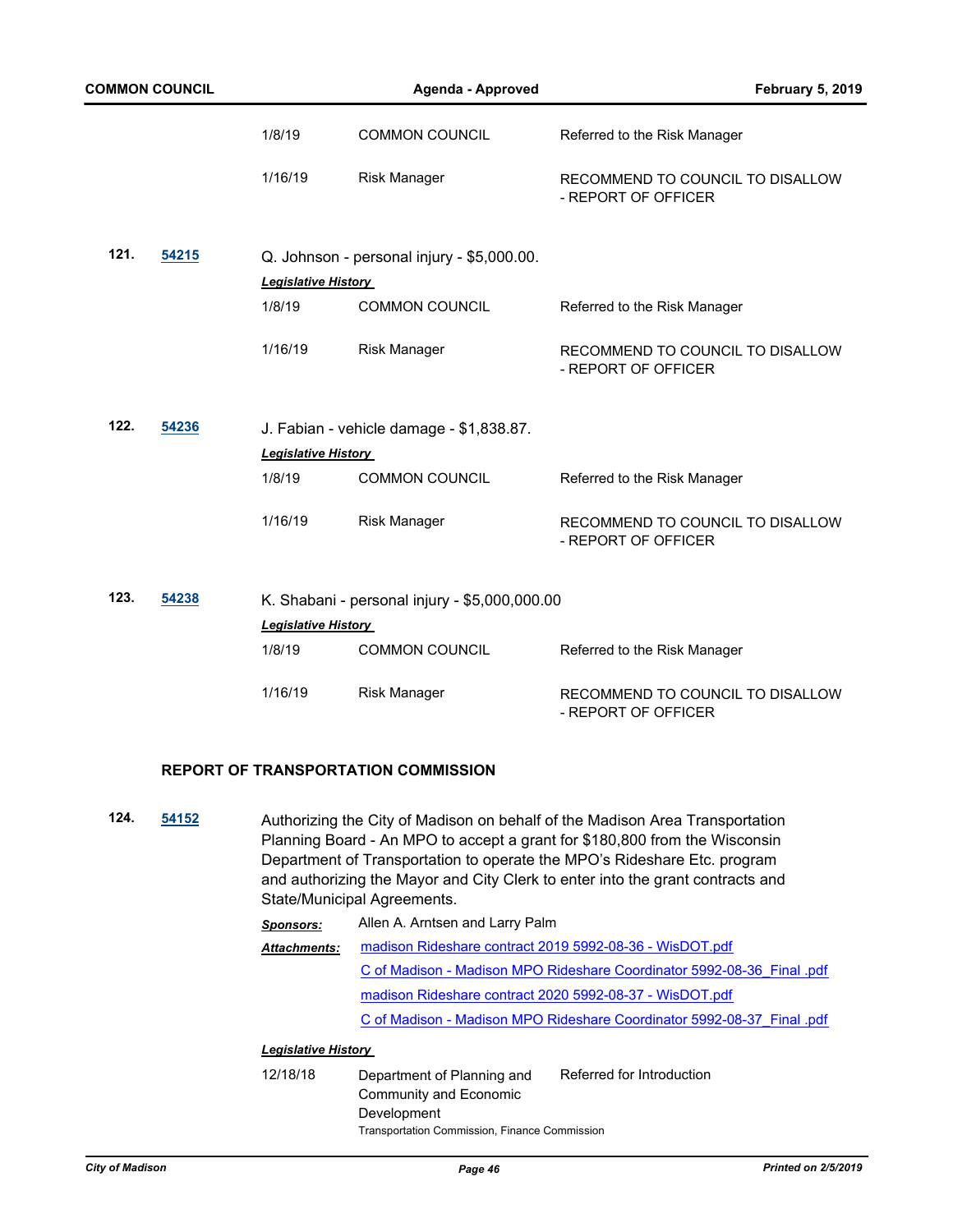| <b>COMMON COUNCIL</b> |                                                                                                                                                                                                                                                                                                                                                                                                                                                         | <b>Agenda - Approved</b>                   |                                                                                     | <b>February 5, 2019</b>                                                                                                                                                                                                                         |
|-----------------------|---------------------------------------------------------------------------------------------------------------------------------------------------------------------------------------------------------------------------------------------------------------------------------------------------------------------------------------------------------------------------------------------------------------------------------------------------------|--------------------------------------------|-------------------------------------------------------------------------------------|-------------------------------------------------------------------------------------------------------------------------------------------------------------------------------------------------------------------------------------------------|
|                       |                                                                                                                                                                                                                                                                                                                                                                                                                                                         | 1/8/19                                     | <b>COMMON COUNCIL</b>                                                               | Refer to the TRANSPORTATION                                                                                                                                                                                                                     |
|                       |                                                                                                                                                                                                                                                                                                                                                                                                                                                         |                                            | Additional referral to Finance Committee.                                           | <b>COMMISSION</b>                                                                                                                                                                                                                               |
|                       |                                                                                                                                                                                                                                                                                                                                                                                                                                                         | 1/8/19                                     | <b>TRANSPORTATION</b><br><b>COMMISSION</b>                                          | Referred to the FINANCE COMMITTEE                                                                                                                                                                                                               |
|                       |                                                                                                                                                                                                                                                                                                                                                                                                                                                         | 1/14/19                                    | <b>FINANCE COMMITTEE</b>                                                            | Return to Lead with the Recommendation for<br>Approval to the TRANSPORTATION<br><b>COMMISSION</b>                                                                                                                                               |
|                       |                                                                                                                                                                                                                                                                                                                                                                                                                                                         | 1/23/19                                    | <b>TRANSPORTATION</b><br><b>COMMISSION</b>                                          | RECOMMEND TO COUNCIL TO ADOPT -<br><b>REPORT OF OFFICER</b>                                                                                                                                                                                     |
| 125.                  | 54153<br>Authorizing the Mayor and the City Clerk to enter into an agreement with Dane<br>County to provide \$19,300 in assistance to Metro Transit for Transit information<br>services, promotion efforts and operations for calendar year 2019, and \$5,000<br>to the Madison Area Transportation Planning Board (a Metropolitan Planning<br>Organization) to support the County Specialized Transportation activities for the<br>calendar year 2019. |                                            |                                                                                     |                                                                                                                                                                                                                                                 |
|                       |                                                                                                                                                                                                                                                                                                                                                                                                                                                         | Sponsors:                                  | Allen A. Arntsen, David Ahrens and Larry Palm                                       |                                                                                                                                                                                                                                                 |
|                       |                                                                                                                                                                                                                                                                                                                                                                                                                                                         | <b>Legislative History</b>                 |                                                                                     |                                                                                                                                                                                                                                                 |
|                       |                                                                                                                                                                                                                                                                                                                                                                                                                                                         | 12/18/18                                   | Metro Transit<br>Transportation Commission, Finance Committee                       | Referred for Introduction                                                                                                                                                                                                                       |
|                       |                                                                                                                                                                                                                                                                                                                                                                                                                                                         | 1/8/19                                     | <b>COMMON COUNCIL</b>                                                               | Refer to the TRANSPORTATION<br><b>COMMISSION</b>                                                                                                                                                                                                |
|                       |                                                                                                                                                                                                                                                                                                                                                                                                                                                         |                                            | Additional referral to Finance Committee.                                           |                                                                                                                                                                                                                                                 |
|                       |                                                                                                                                                                                                                                                                                                                                                                                                                                                         | 1/8/19                                     | <b>TRANSPORTATION</b><br><b>COMMISSION</b>                                          | Referred to the FINANCE COMMITTEE                                                                                                                                                                                                               |
|                       |                                                                                                                                                                                                                                                                                                                                                                                                                                                         | 1/14/19                                    | <b>FINANCE COMMITTEE</b>                                                            | Return to Lead with the Recommendation for<br>Approval to the TRANSPORTATION<br><b>COMMISSION</b>                                                                                                                                               |
|                       |                                                                                                                                                                                                                                                                                                                                                                                                                                                         | 1/23/19                                    | <b>TRANSPORTATION</b><br><b>COMMISSION</b>                                          | RECOMMEND TO COUNCIL TO ADOPT -<br><b>REPORT OF OFFICER</b>                                                                                                                                                                                     |
| 126.                  | 54235                                                                                                                                                                                                                                                                                                                                                                                                                                                   |                                            | grant contracts and State/Municipal Agreements.                                     | Authorizing the Traffic Engineering Division to accept a grant for \$155,075 from<br>the Wisconsin Department of Transportation to maintain and expand a safety<br>education program and authorizing the Mayor and City Clerk to enter into the |
|                       |                                                                                                                                                                                                                                                                                                                                                                                                                                                         | <b>Sponsors:</b>                           | Allen A. Arntsen and Larry Palm                                                     |                                                                                                                                                                                                                                                 |
|                       |                                                                                                                                                                                                                                                                                                                                                                                                                                                         | <b>Attachments:</b>                        |                                                                                     | C of Madison Pedestrian Bike Safety Education 5992-08-44-2019 .pdf                                                                                                                                                                              |
|                       |                                                                                                                                                                                                                                                                                                                                                                                                                                                         |                                            |                                                                                     | C of Madison Pedestrian Bike Safety Education 5992-08-45 2020 .pdf                                                                                                                                                                              |
|                       |                                                                                                                                                                                                                                                                                                                                                                                                                                                         |                                            | madisonbikepedcontract 2019 5992-08-44 .pdf                                         |                                                                                                                                                                                                                                                 |
|                       |                                                                                                                                                                                                                                                                                                                                                                                                                                                         | madisonbikepedcontract 2020 5992-08-45.pdf |                                                                                     |                                                                                                                                                                                                                                                 |
|                       |                                                                                                                                                                                                                                                                                                                                                                                                                                                         |                                            | Summary of 2019-20 contracts.pdf                                                    |                                                                                                                                                                                                                                                 |
|                       |                                                                                                                                                                                                                                                                                                                                                                                                                                                         | <b>Legislative History</b>                 |                                                                                     |                                                                                                                                                                                                                                                 |
|                       |                                                                                                                                                                                                                                                                                                                                                                                                                                                         | 1/2/19                                     | <b>Traffic Engineering Division</b><br>Transportation Commission, Finance Committee | Referred for Introduction                                                                                                                                                                                                                       |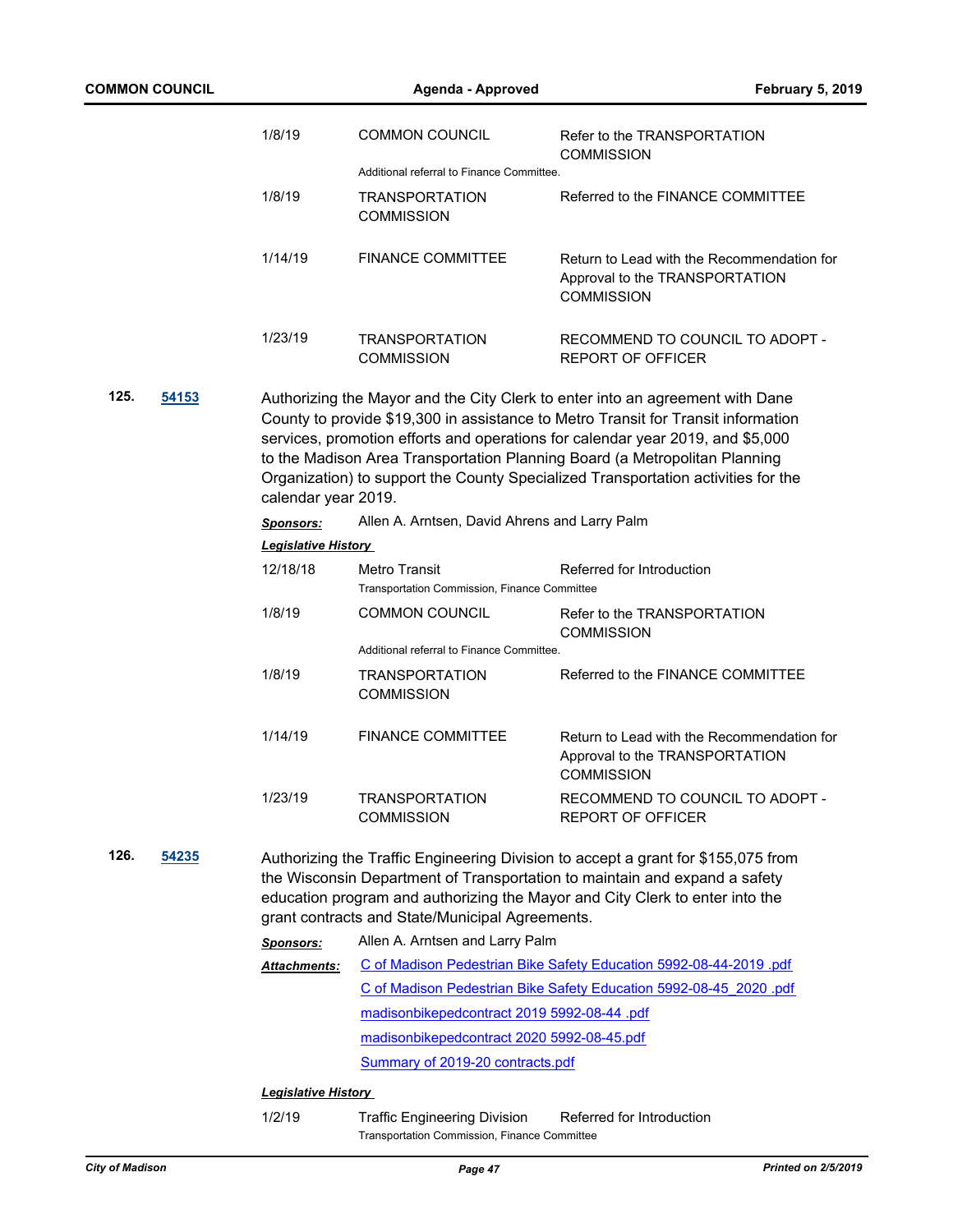| 1/8/19  | <b>COMMON COUNCIL</b><br>Additional referral to Finance Committee | Refer to the TRANSPORTATION<br><b>COMMISSION</b>                                           |
|---------|-------------------------------------------------------------------|--------------------------------------------------------------------------------------------|
| 1/8/19  | <b>TRANSPORTATION</b><br><b>COMMISSION</b>                        | Referred to the FINANCF COMMITTEF                                                          |
| 1/14/19 | FINANCE COMMITTEE                                                 | Return to Lead with the Recommendation for<br>Approval to the TRANSPORTATION<br>COMMISSION |
| 1/23/19 | <b>TRANSPORTATION</b><br><b>COMMISSION</b>                        | RECOMMEND TO COUNCIL TO ADOPT -<br>REPORT OF OFFICER                                       |

#### **REPORT OF URBAN DESIGN COMMISSION**

**127. [53968](http://madison.legistar.com/gateway.aspx?m=l&id=/matter.aspx?key=62525)** Amending Section 33.24(15)(e)3. of the Madison General Ordinances to change the maximum allowable height of the street façade for Block 4a from 3 stories to 4 stories and the minimum and maximum setback on North-South Streets from 5-10 to 7-10.

| Sponsors: | Ledell Zellers |
|-----------|----------------|
|-----------|----------------|

Attachments: **[Body](http://madison.legistar.com/gateway.aspx?M=F&ID=73af27af-e888-406c-bc79-9f89b64091d9.pdf)** 

#### *Legislative History*

| 11/29/18 | Attorney's Office/Approval<br>Group<br>Urban Design Commission | Referred for Introduction                            |
|----------|----------------------------------------------------------------|------------------------------------------------------|
| 12/4/18  | <b>COMMON COUNCIL</b>                                          | Referred to the URBAN DESIGN<br><b>COMMISSION</b>    |
| 1/2/19   | URBAN DESIGN<br><b>COMMISSION</b>                              | RECOMMEND TO COUNCIL TO ADOPT -<br>REPORT OF OFFICER |

## **INTRODUCTION OF NEW BUSINESS FOR REFERRAL WITHOUT DEBATE**

#### **ORDINANCES**

**128. [54442](http://madison.legistar.com/gateway.aspx?m=l&id=/matter.aspx?key=64960)** Adopting and confirming the Agreement between the City of Madison and the Madison Professional Police Officers Association (MPPOA) for the period January 1, 2018 to December 31, 2021.

## *Sponsors:* Paul R. Soglin *Attachments:* [Employee/Labor Relations Manager Report.MPPOA](http://madison.legistar.com/gateway.aspx?M=F&ID=8ca0f5fd-1115-42b1-b152-8d37633cabe1.pdf)

## *Legislative History*

- 1/17/19 Attorney's Office/Approval Group Referred for Introduction Finance Committee (2/11/19), Common Council (2/26/19)
- **129. [54443](http://madison.legistar.com/gateway.aspx?m=l&id=/matter.aspx?key=64961)** Adopting and confirming the Labor Agreement between the City of Madison and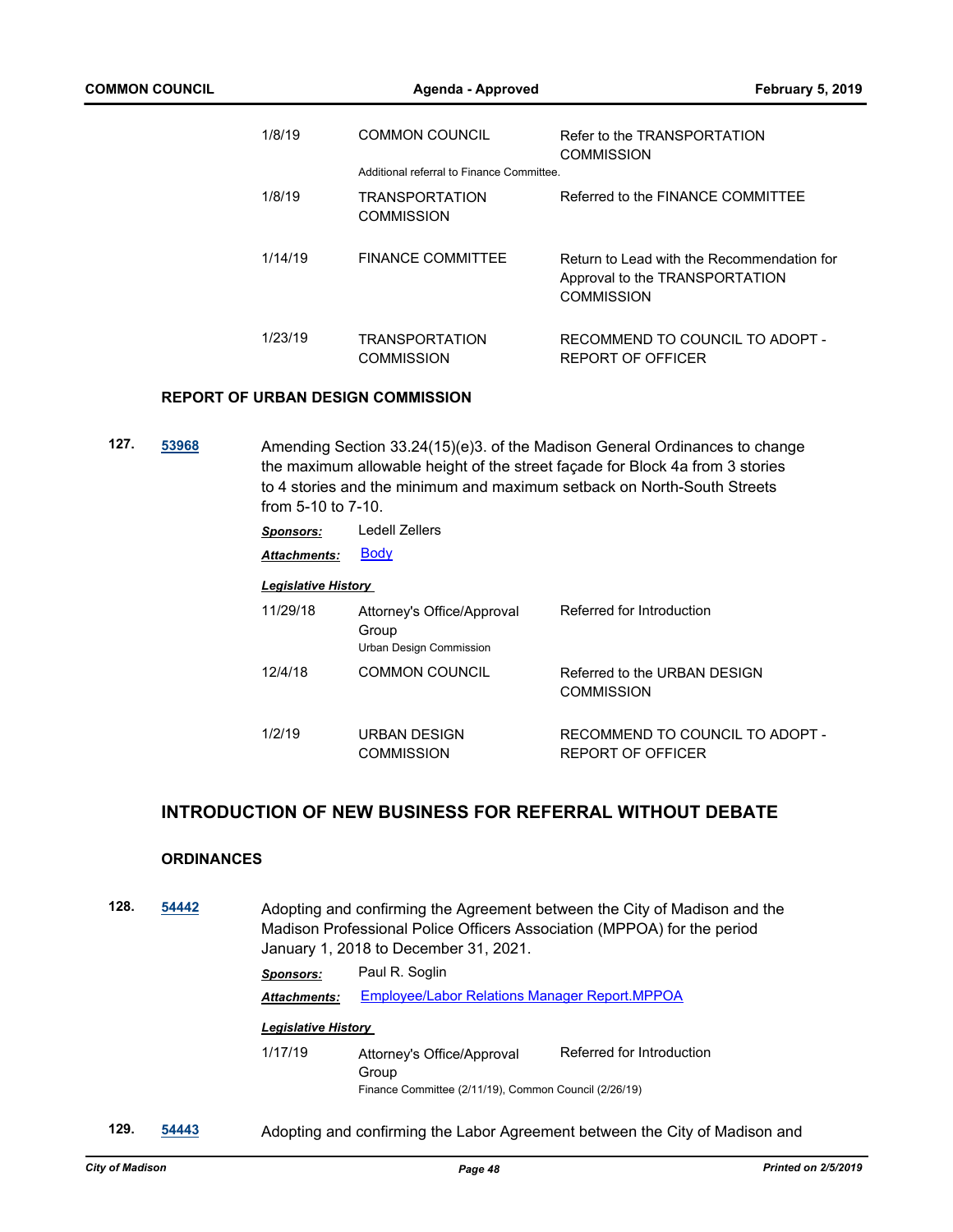|      |              |                                                                                                                                                                                                                                                                                 | the International Association of Fire Fighters Local 311 (IAFF Local 311) for the<br>period January 1, 2018 to December 31, 2021. |                                                                                                                                                                                                                                |  |
|------|--------------|---------------------------------------------------------------------------------------------------------------------------------------------------------------------------------------------------------------------------------------------------------------------------------|-----------------------------------------------------------------------------------------------------------------------------------|--------------------------------------------------------------------------------------------------------------------------------------------------------------------------------------------------------------------------------|--|
|      |              | <b>Sponsors:</b>                                                                                                                                                                                                                                                                | Paul R. Soglin                                                                                                                    |                                                                                                                                                                                                                                |  |
|      |              | Attachments:                                                                                                                                                                                                                                                                    | <b>Employee/Labor Relations Manager's Report.IAFF</b>                                                                             |                                                                                                                                                                                                                                |  |
|      |              | <b>Legislative History</b>                                                                                                                                                                                                                                                      |                                                                                                                                   |                                                                                                                                                                                                                                |  |
|      |              | 1/17/19                                                                                                                                                                                                                                                                         | Attorney's Office/Approval<br>Group<br>Finance Committee (2/11/19), Common Council (2/26/19)                                      | Referred for Introduction                                                                                                                                                                                                      |  |
| 130. | 54449        | <b>Sponsors:</b>                                                                                                                                                                                                                                                                | an alternative remedy of funding programs related to Affirmative Action.<br>Paul R. Soglin                                        | Creating Section 39.02(9)(g)13. of the Madison General Ordinances to provide                                                                                                                                                   |  |
|      |              | <b>Legislative History</b>                                                                                                                                                                                                                                                      |                                                                                                                                   |                                                                                                                                                                                                                                |  |
|      |              | 1/17/19                                                                                                                                                                                                                                                                         | Attorney's Office/Approval<br>Group<br>Affirmative Action Commission, Finance Committee                                           | Referred for Introduction                                                                                                                                                                                                      |  |
| 131. | 54454        | Executive Committee.                                                                                                                                                                                                                                                            | Vice President, and amending Section 33.13(1) of the Madison General                                                              | Amending Section 2.205 of the Madison General Ordinances to provide for a<br>two (2) year term for the Common Council President and Common Council<br>Ordinances to make conforming changes to the terms of the Common Council |  |
|      |              | <b>Sponsors:</b>                                                                                                                                                                                                                                                                | Samba Baldeh and Sheri Carter                                                                                                     |                                                                                                                                                                                                                                |  |
|      |              | <b>Legislative History</b>                                                                                                                                                                                                                                                      |                                                                                                                                   |                                                                                                                                                                                                                                |  |
|      |              | 1/18/19                                                                                                                                                                                                                                                                         | Attorney's Office/Approval<br>Group<br>Common Council (3/5/19)                                                                    | Referred for Introduction<br>Common Council Executive Committee, Task Force on Structure of City Government,                                                                                                                   |  |
| 132. | <u>54501</u> | Creating Section 28.022-00362 of the Madison General Ordinances to change<br>the zoning of property located at 5785 Cottage Grove Road, 16th Aldermanic<br>District, from A (Agricultural) District to SR-C1 (Suburban<br>Residential-Consistent 1) District.                   |                                                                                                                                   |                                                                                                                                                                                                                                |  |
|      |              | <b>Sponsors:</b>                                                                                                                                                                                                                                                                | <b>Planning Division</b>                                                                                                          |                                                                                                                                                                                                                                |  |
|      |              | <b>Legislative History</b>                                                                                                                                                                                                                                                      |                                                                                                                                   |                                                                                                                                                                                                                                |  |
|      |              | 1/28/19                                                                                                                                                                                                                                                                         | Attorney's Office/Approval<br>Group                                                                                               | Referred for Introduction<br>Plan Commission; Public Hearings: Plan Commission (3/11/19), Common Council (3/19/19)                                                                                                             |  |
| 133. | 54502        | Creating Section 28.022--00363 of the Madison General Ordinances to change<br>the zoning of property located at 4725 Marsh Road, 16th Aldermanic District,<br>from SR-C2 (Suburban Residential-Consistent 2) District to SR-C3 (Suburban<br>Residential-Consistent 3) District. |                                                                                                                                   |                                                                                                                                                                                                                                |  |
|      |              | <b>Sponsors:</b>                                                                                                                                                                                                                                                                | <b>Planning Division</b>                                                                                                          |                                                                                                                                                                                                                                |  |
|      |              | <b>Legislative History</b>                                                                                                                                                                                                                                                      |                                                                                                                                   |                                                                                                                                                                                                                                |  |
|      |              | 1/28/19                                                                                                                                                                                                                                                                         | Attorney's Office/Approval<br>Group                                                                                               | Referred for Introduction                                                                                                                                                                                                      |  |
|      |              |                                                                                                                                                                                                                                                                                 |                                                                                                                                   | Plan Commission; Public Hearings: Plan Commission (3/11/19), Common Council (3/19/19)                                                                                                                                          |  |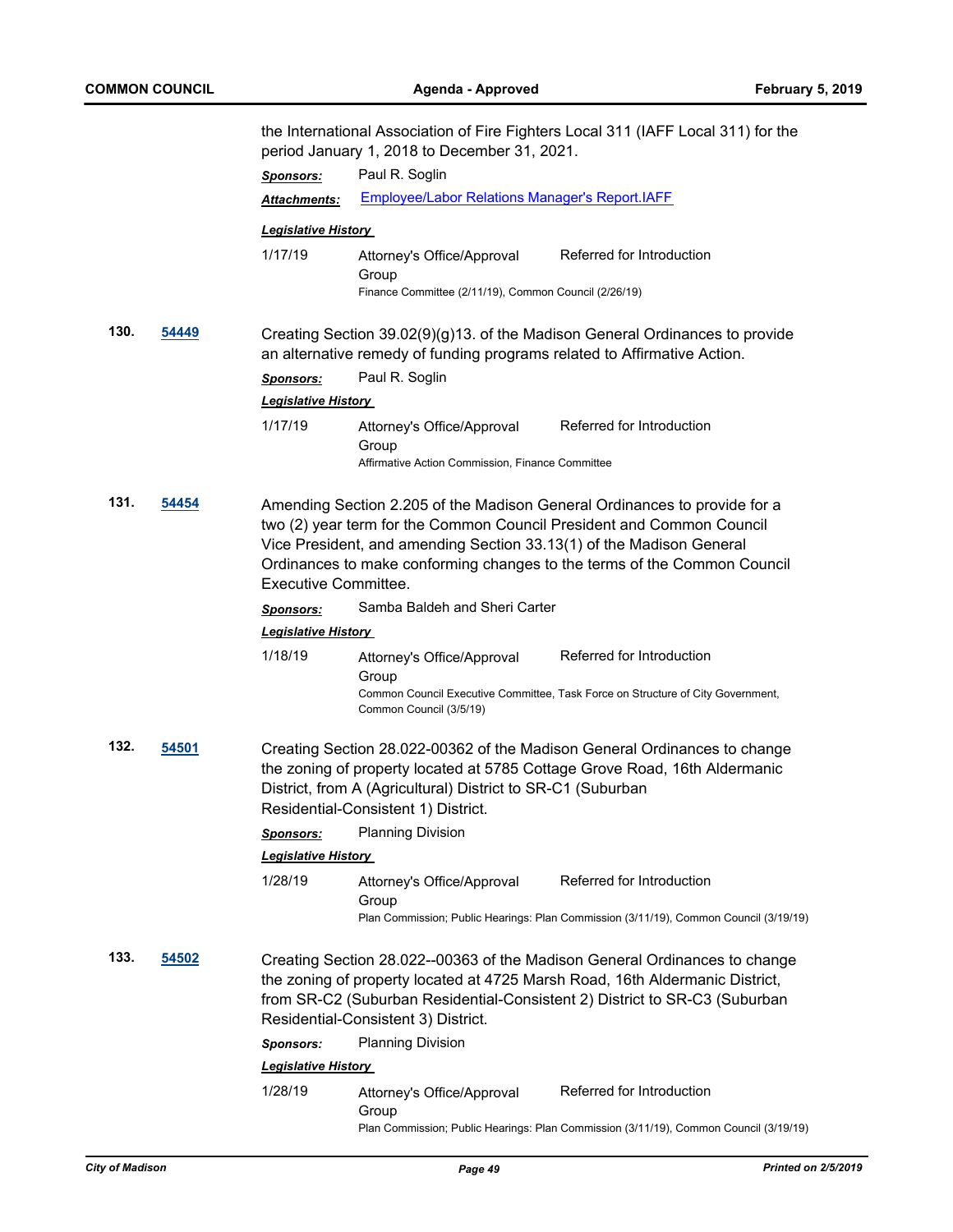| 134.<br>54503 |                    | change the zoning of property located at 3840 Maple Grove Drive, 7th<br>Aldermanic District from A (Agricultural) District to TR-C3 (Traditional<br>change the zoning of property located at 3840 Maple Grove Drive, 7th<br>Aldermanic District from A to PR (Parks and Recreation) District.                                                                                           | Creating Section 28.06(2)(a)00364 of the Madison General Ordinances to<br>Residential-Consistent 3) District; creating Section 28.06(2)(a)00365 to change<br>the zoning of property located at 3840 Maple Grove Drive, 7th Aldermanic<br>District from A (Agricultural) District to TR-U1 (Traditional Residential-Urban 1)<br>District; creating Section 28.06(2)(a)00366 to change the zoning of property<br>located at 3840 Maple Grove Drive, 7th Aldermanic District from A (Agricultural)<br>District to CN (Conservancy) District; and creating Section 28.06(2)(a)00367 to |                                                                                                                                                                                                                                                                                                                                                                                                |
|---------------|--------------------|-----------------------------------------------------------------------------------------------------------------------------------------------------------------------------------------------------------------------------------------------------------------------------------------------------------------------------------------------------------------------------------------|------------------------------------------------------------------------------------------------------------------------------------------------------------------------------------------------------------------------------------------------------------------------------------------------------------------------------------------------------------------------------------------------------------------------------------------------------------------------------------------------------------------------------------------------------------------------------------|------------------------------------------------------------------------------------------------------------------------------------------------------------------------------------------------------------------------------------------------------------------------------------------------------------------------------------------------------------------------------------------------|
|               |                    | <b>Sponsors:</b>                                                                                                                                                                                                                                                                                                                                                                        | <b>Planning Division</b>                                                                                                                                                                                                                                                                                                                                                                                                                                                                                                                                                           |                                                                                                                                                                                                                                                                                                                                                                                                |
|               |                    | <b>Legislative History</b>                                                                                                                                                                                                                                                                                                                                                              |                                                                                                                                                                                                                                                                                                                                                                                                                                                                                                                                                                                    |                                                                                                                                                                                                                                                                                                                                                                                                |
|               |                    | 1/28/19                                                                                                                                                                                                                                                                                                                                                                                 | Attorney's Office/Approval<br>Group                                                                                                                                                                                                                                                                                                                                                                                                                                                                                                                                                | Referred for Introduction<br>Plan Commission; Public Hearings: Plan Commission (3/11/19), Common Council (3/19/19)                                                                                                                                                                                                                                                                             |
| 135.          | 54510              | Creating Section 28.022-00368 of the Madison General Ordinances to change<br>the zoning of properties located at 3118 Harvey Street & 3009 University<br>Avenue, 5th Aldermanic District, from CC-T (Commercial Corridor -<br>Transitional) District to TR-U1 (Traditional Residential-Urban 1) District.<br><b>Planning Division</b><br><b>Sponsors:</b><br><b>Legislative History</b> |                                                                                                                                                                                                                                                                                                                                                                                                                                                                                                                                                                                    |                                                                                                                                                                                                                                                                                                                                                                                                |
|               |                    | 1/29/19                                                                                                                                                                                                                                                                                                                                                                                 | Attorney's Office/Approval                                                                                                                                                                                                                                                                                                                                                                                                                                                                                                                                                         | Referred for Introduction                                                                                                                                                                                                                                                                                                                                                                      |
|               |                    |                                                                                                                                                                                                                                                                                                                                                                                         | Group                                                                                                                                                                                                                                                                                                                                                                                                                                                                                                                                                                              | Plan Commission; Public Hearings: Plan Commission (2/25/19), Common Council (3/5/19)                                                                                                                                                                                                                                                                                                           |
|               | <b>RESOLUTIONS</b> |                                                                                                                                                                                                                                                                                                                                                                                         |                                                                                                                                                                                                                                                                                                                                                                                                                                                                                                                                                                                    |                                                                                                                                                                                                                                                                                                                                                                                                |
| 136.          | 54321              | of the settlement.                                                                                                                                                                                                                                                                                                                                                                      |                                                                                                                                                                                                                                                                                                                                                                                                                                                                                                                                                                                    | Authorizing the settlement and payment of a tax refund for tax year 2017 for<br>Core Campus Madison, LLC. v. City of Madison, Dane County Circuit Court<br>Case number 18CV1717. Authorizing entry into settlement agreement and<br>approving payment of approximately \$193,448.21 from City resources to<br>effectuate the settlement. \$77,284.43 represents the City's approximate portion |
|               |                    | <b>Sponsors:</b>                                                                                                                                                                                                                                                                                                                                                                        | Paul R. Soglin                                                                                                                                                                                                                                                                                                                                                                                                                                                                                                                                                                     |                                                                                                                                                                                                                                                                                                                                                                                                |
|               |                    | <b>Legislative History</b>                                                                                                                                                                                                                                                                                                                                                              |                                                                                                                                                                                                                                                                                                                                                                                                                                                                                                                                                                                    |                                                                                                                                                                                                                                                                                                                                                                                                |
|               |                    | 1/7/19                                                                                                                                                                                                                                                                                                                                                                                  | Attorney's Office<br><b>Finance Committee</b>                                                                                                                                                                                                                                                                                                                                                                                                                                                                                                                                      | Referred for Introduction                                                                                                                                                                                                                                                                                                                                                                      |
| 137.          | 54378              | agreements                                                                                                                                                                                                                                                                                                                                                                              | agreement as necessary to maintain compliance with applicable federal<br>Paul R. Soglin                                                                                                                                                                                                                                                                                                                                                                                                                                                                                            | Authorizing the City Attorney to modify the Dane County Narcotics Task Force<br>guidelines and the Mayor, City Clerk and Chief of Police to sign said modified                                                                                                                                                                                                                                 |
|               |                    | <u>Sponsors:</u><br><b>Legislative History</b>                                                                                                                                                                                                                                                                                                                                          |                                                                                                                                                                                                                                                                                                                                                                                                                                                                                                                                                                                    |                                                                                                                                                                                                                                                                                                                                                                                                |
|               |                    |                                                                                                                                                                                                                                                                                                                                                                                         |                                                                                                                                                                                                                                                                                                                                                                                                                                                                                                                                                                                    | Referred for Introduction                                                                                                                                                                                                                                                                                                                                                                      |
|               |                    | 1/14/19                                                                                                                                                                                                                                                                                                                                                                                 | Police Department<br><b>Finance Committee</b>                                                                                                                                                                                                                                                                                                                                                                                                                                                                                                                                      |                                                                                                                                                                                                                                                                                                                                                                                                |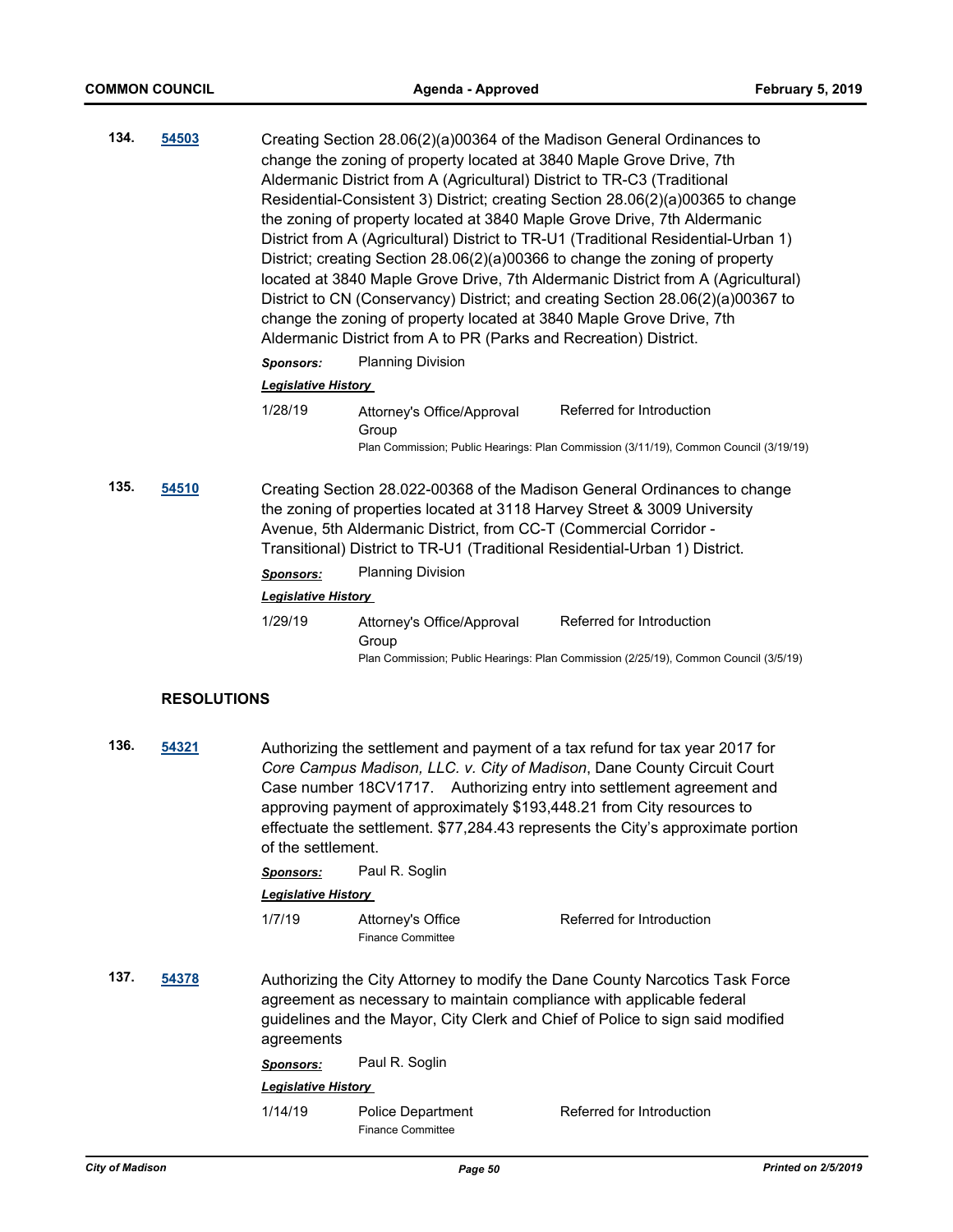| 138. | 54383        |                                                                                                                                                                                                                                                                                         |                                                                                  | Discontinuing and vacating a portion of the public street right-of-way Commerce<br>Park Drive, being located in the SE 1/4 of the SW 1/4 of Section 9, Township 8<br>North, Range 10 East, City of Madison, Dane County, Wisconsin. (17th AD). |
|------|--------------|-----------------------------------------------------------------------------------------------------------------------------------------------------------------------------------------------------------------------------------------------------------------------------------------|----------------------------------------------------------------------------------|------------------------------------------------------------------------------------------------------------------------------------------------------------------------------------------------------------------------------------------------|
|      |              | <b>Sponsors:</b>                                                                                                                                                                                                                                                                        | Samba Baldeh                                                                     |                                                                                                                                                                                                                                                |
|      |              | <u> Attachments:</u>                                                                                                                                                                                                                                                                    |                                                                                  | Petition to Vacate Portion of Right of Way Commerce Park Dr.PDF                                                                                                                                                                                |
|      |              |                                                                                                                                                                                                                                                                                         | <b>Vicinity Map Commerce Way Discontinuance.pdf</b>                              |                                                                                                                                                                                                                                                |
|      |              |                                                                                                                                                                                                                                                                                         | Lis Pendens Doc 5464469.pdf                                                      |                                                                                                                                                                                                                                                |
|      |              |                                                                                                                                                                                                                                                                                         | <b>Exhibit A.pdf</b>                                                             |                                                                                                                                                                                                                                                |
|      |              |                                                                                                                                                                                                                                                                                         | <b>Exhibit B.pdf</b>                                                             |                                                                                                                                                                                                                                                |
|      |              |                                                                                                                                                                                                                                                                                         | <b>Exhibit C.pdf</b>                                                             |                                                                                                                                                                                                                                                |
|      |              | <u> Legislative History</u>                                                                                                                                                                                                                                                             |                                                                                  |                                                                                                                                                                                                                                                |
|      |              | 1/14/19                                                                                                                                                                                                                                                                                 | <b>Engineering Division</b><br>Hearing (3/5/19)                                  | Referred for Introduction<br>Board of Public Works (2/20/19), Plan Commission (2/11/19), Common Council Public                                                                                                                                 |
| 139. | 54388        | (4th AD)                                                                                                                                                                                                                                                                                |                                                                                  | Authorizing an execution of a lease with Madison Freewheel Bicycle Co. at 216<br>S. Pinckney Street for the operation of the Madison Bicycle Center on Block 88.                                                                               |
|      |              | <b>Sponsors:</b>                                                                                                                                                                                                                                                                        | Michael E. Verveer                                                               |                                                                                                                                                                                                                                                |
|      |              | Attachments:                                                                                                                                                                                                                                                                            | <b>Exhibit A.pdf</b>                                                             |                                                                                                                                                                                                                                                |
|      |              |                                                                                                                                                                                                                                                                                         | <b>Exhibit B City Improvements.pdf</b>                                           |                                                                                                                                                                                                                                                |
|      |              |                                                                                                                                                                                                                                                                                         | <b>Exhibit C Tenant Improvements.pdf</b>                                         |                                                                                                                                                                                                                                                |
|      |              |                                                                                                                                                                                                                                                                                         | <b>Exhibit D Bike Center route to trash room.pdf</b>                             |                                                                                                                                                                                                                                                |
|      |              | <u> Legislative History</u>                                                                                                                                                                                                                                                             |                                                                                  |                                                                                                                                                                                                                                                |
|      |              | 1/14/19                                                                                                                                                                                                                                                                                 | <b>Planning Division</b><br>(2/26/19)                                            | Referred for Introduction<br>Finance Committee (2/11/19), Transportation Committee (2/13/19), Common Council                                                                                                                                   |
|      |              | 1/23/19                                                                                                                                                                                                                                                                                 | <b>TRANSPORTATION</b><br><b>COMMISSION</b>                                       | Refer to the TRANSPORTATION<br><b>COMMISSION</b>                                                                                                                                                                                               |
| 140. | <u>54390</u> | Amending the Police Department's 2019 Operating Budget and authorizing the<br>Chief of Police to sign a University of Illinois contract for services for MPD<br>officers to train the Center for Public Safety and Justice curriculum on diversity<br>and inclusion for law enforcement |                                                                                  |                                                                                                                                                                                                                                                |
|      |              | <b>Sponsors:</b>                                                                                                                                                                                                                                                                        | Paul R. Soglin                                                                   |                                                                                                                                                                                                                                                |
|      |              | <b>Legislative History</b>                                                                                                                                                                                                                                                              |                                                                                  |                                                                                                                                                                                                                                                |
|      |              | 1/14/19                                                                                                                                                                                                                                                                                 | <b>Police Department</b><br><b>Finance Committee</b>                             | Referred for Introduction                                                                                                                                                                                                                      |
| 141. | 54412        | <b>Sponsors:</b>                                                                                                                                                                                                                                                                        | via the Engineering Sustainability Improvements capital program.<br>Samba Baldeh | Amending the 2019 Engineering-Facilities Management Capital Budget to<br>accept up to \$125,000 of Focus on Energy incentive checks and authorize up to<br>\$125,000 of additional expenditure appropriation to spend the incentive reciepts   |
|      |              | <b>Legislative History</b>                                                                                                                                                                                                                                                              |                                                                                  |                                                                                                                                                                                                                                                |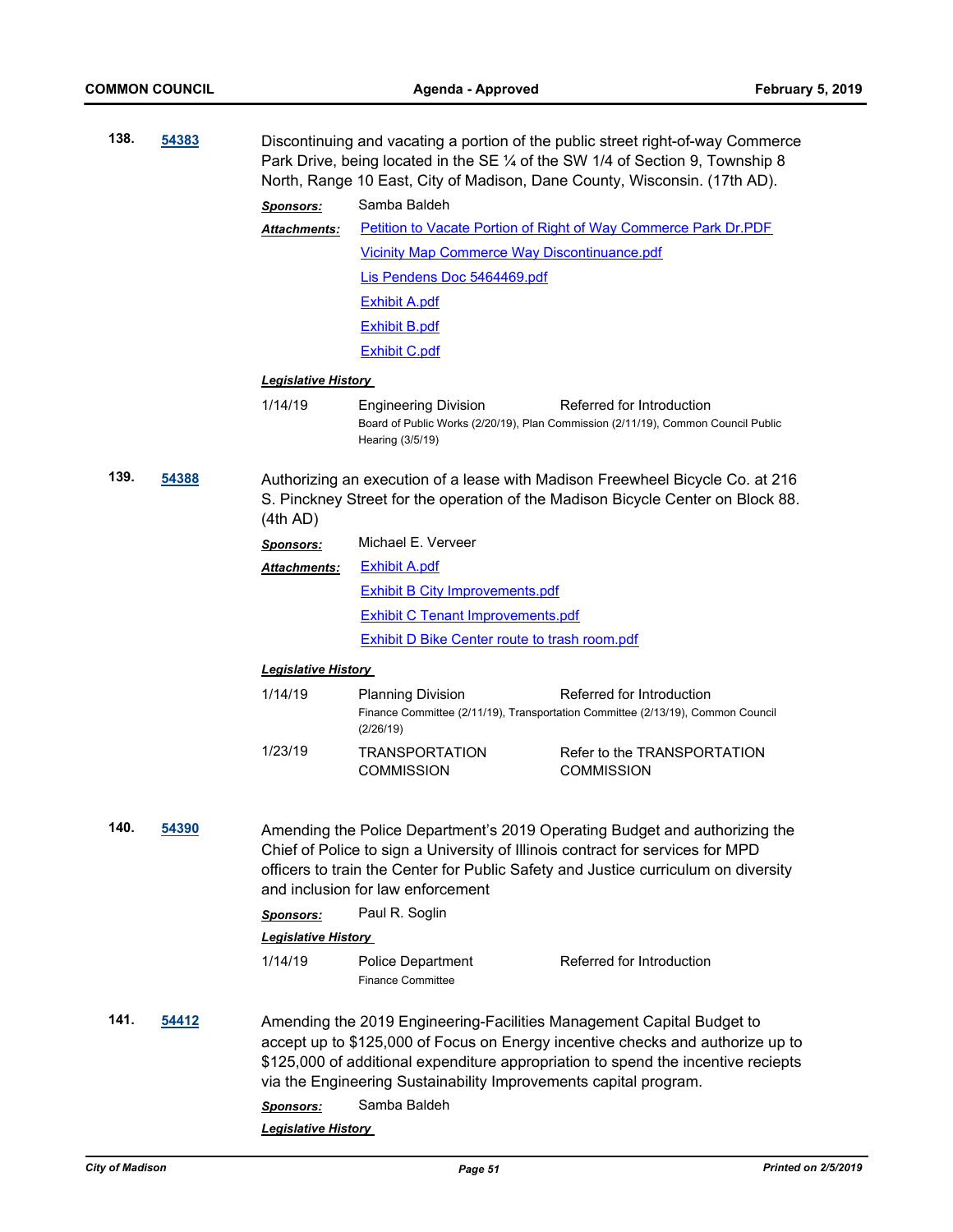|               |       | 1/15/19                                                                                                                                                                                                                                                                                                                                               | <b>Engineering Division</b><br><b>Finance Committee</b>                                             | Referred for Introduction                                                                                                                                                                                                                             |  |  |
|---------------|-------|-------------------------------------------------------------------------------------------------------------------------------------------------------------------------------------------------------------------------------------------------------------------------------------------------------------------------------------------------------|-----------------------------------------------------------------------------------------------------|-------------------------------------------------------------------------------------------------------------------------------------------------------------------------------------------------------------------------------------------------------|--|--|
| 142.          | 54417 | Authorizing the City Engineer to make certain assurances to secure federal<br>disaster funding arising from the 2018 flooding.                                                                                                                                                                                                                        |                                                                                                     |                                                                                                                                                                                                                                                       |  |  |
|               |       | <b>Sponsors:</b>                                                                                                                                                                                                                                                                                                                                      | Keith Furman, Arvina Martin and Paul E. Skidmore                                                    |                                                                                                                                                                                                                                                       |  |  |
|               |       | Attachments:                                                                                                                                                                                                                                                                                                                                          | 1/4/19 State of WI Emergency Management Letter.pdf                                                  |                                                                                                                                                                                                                                                       |  |  |
|               |       | <b>Legislative History</b>                                                                                                                                                                                                                                                                                                                            |                                                                                                     |                                                                                                                                                                                                                                                       |  |  |
|               |       | 1/15/19                                                                                                                                                                                                                                                                                                                                               | <b>Engineering Division</b>                                                                         | Referred for Introduction                                                                                                                                                                                                                             |  |  |
|               |       |                                                                                                                                                                                                                                                                                                                                                       |                                                                                                     | Finance Committee (2/11/19), Board of Public Works (2/6/19), Common Council (2/26/19)                                                                                                                                                                 |  |  |
|               |       | 1/23/19                                                                                                                                                                                                                                                                                                                                               | <b>BOARD OF PUBLIC</b><br><b>WORKS</b>                                                              | Refer to the BOARD OF PUBLIC WORKS                                                                                                                                                                                                                    |  |  |
| 143.          | 54478 | City of Madison Sponsorship of Sustain Dane's Mpower Champions and the<br>Sustainable Business Network.                                                                                                                                                                                                                                               |                                                                                                     |                                                                                                                                                                                                                                                       |  |  |
|               |       | <b>Sponsors:</b>                                                                                                                                                                                                                                                                                                                                      | Ledell Zellers, Zach Wood, Allen A. Arntsen, Steve King, Michael E.<br>Verveer and Marsha A. Rummel |                                                                                                                                                                                                                                                       |  |  |
|               |       | <b>Legislative History</b>                                                                                                                                                                                                                                                                                                                            |                                                                                                     |                                                                                                                                                                                                                                                       |  |  |
|               |       | 1/24/19                                                                                                                                                                                                                                                                                                                                               | <b>Engineering Division</b><br><b>Finance Committee</b>                                             | Referred for Introduction                                                                                                                                                                                                                             |  |  |
| 144.<br>54479 |       | Terminating the Declared Public Works Emergency per Section 62.15(1b) of<br>the Wisconsin Statues for the August 20, 2018 storms and the emergency<br>preparations and repair of public infrastructure damaged by the ongoing high<br>water and flooding that resulted from the aftermath of the storms coupled with<br>the continuing precipitation. |                                                                                                     |                                                                                                                                                                                                                                                       |  |  |
|               |       | <b>Sponsors:</b>                                                                                                                                                                                                                                                                                                                                      | Paul R. Soglin                                                                                      |                                                                                                                                                                                                                                                       |  |  |
|               |       | Attachments:                                                                                                                                                                                                                                                                                                                                          | Fiscal Note - Leg 54479.pdf                                                                         |                                                                                                                                                                                                                                                       |  |  |
|               |       | <b>Legislative History</b>                                                                                                                                                                                                                                                                                                                            |                                                                                                     |                                                                                                                                                                                                                                                       |  |  |
|               |       | 1/24/19                                                                                                                                                                                                                                                                                                                                               | <b>Engineering Division</b><br>Finance Committee (2/11/19), Board of Public Works (2/6/19)          | Referred for Introduction                                                                                                                                                                                                                             |  |  |
| 145.          | 54493 |                                                                                                                                                                                                                                                                                                                                                       | replace the James Street Lift Station.                                                              | Amending the 2019 Sanitary Sewer Utility Capital Budget to transfer \$330,000 in<br>existing budget authority from the Trenchless Sewer Rehabilitation program to<br>the Lift Station Rehabilitation Program to provide additional funding to bid and |  |  |
|               |       | <b>Sponsors:</b>                                                                                                                                                                                                                                                                                                                                      | Marsha A. Rummel                                                                                    |                                                                                                                                                                                                                                                       |  |  |
|               |       | <b>Attachments:</b>                                                                                                                                                                                                                                                                                                                                   | james.pdf                                                                                           |                                                                                                                                                                                                                                                       |  |  |
|               |       | <b>Legislative History</b>                                                                                                                                                                                                                                                                                                                            |                                                                                                     |                                                                                                                                                                                                                                                       |  |  |
|               |       | 1/25/19                                                                                                                                                                                                                                                                                                                                               | <b>Engineering Division</b><br>Finance Committee (2/11/19), Board of Public Works (2/6/19)          | Referred for Introduction                                                                                                                                                                                                                             |  |  |
| 146.          | 54495 |                                                                                                                                                                                                                                                                                                                                                       | ambulance power cot and power load systems.                                                         | Authorizing a sole source service contract with Stryker Medical as the only<br>contractor who can perform annual preventative maintenance and service for                                                                                             |  |  |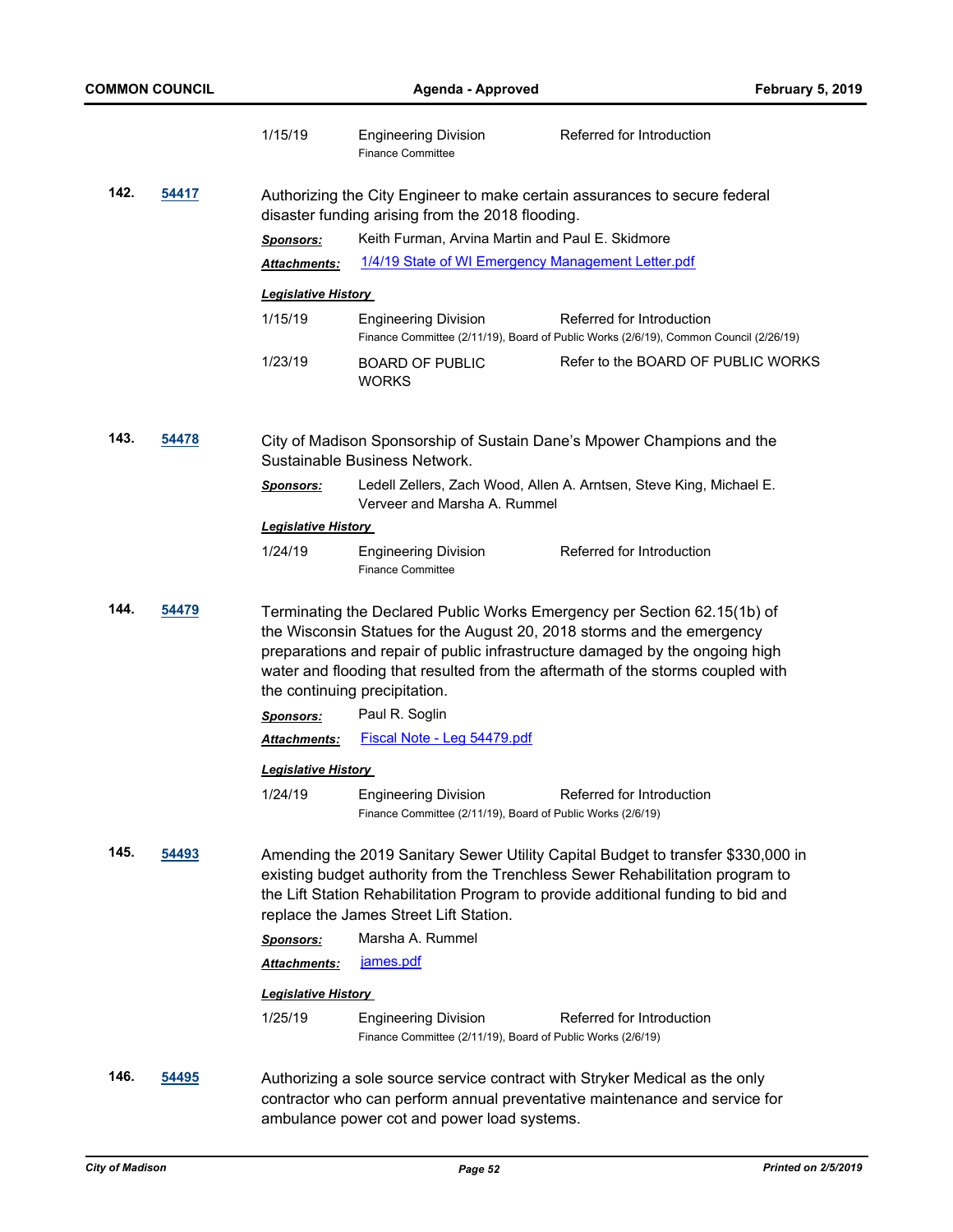|                                                                                                                                                                                                                                                                                                                                                                                                   |       | <b>Sponsors:</b>                                                                                                                                                                                                                                                                              | Paul E. Skidmore                                                            |                                                                                                                                           |  |  |  |
|---------------------------------------------------------------------------------------------------------------------------------------------------------------------------------------------------------------------------------------------------------------------------------------------------------------------------------------------------------------------------------------------------|-------|-----------------------------------------------------------------------------------------------------------------------------------------------------------------------------------------------------------------------------------------------------------------------------------------------|-----------------------------------------------------------------------------|-------------------------------------------------------------------------------------------------------------------------------------------|--|--|--|
|                                                                                                                                                                                                                                                                                                                                                                                                   |       | <b>Attachments:</b>                                                                                                                                                                                                                                                                           | Stryker Medical Non-Competitive Selection Request - CC Approval Required Ja |                                                                                                                                           |  |  |  |
|                                                                                                                                                                                                                                                                                                                                                                                                   |       | <b>Legislative History</b>                                                                                                                                                                                                                                                                    |                                                                             |                                                                                                                                           |  |  |  |
|                                                                                                                                                                                                                                                                                                                                                                                                   |       | 1/29/19                                                                                                                                                                                                                                                                                       | Fire Department<br><b>Finance Committee</b>                                 | Referred for Introduction                                                                                                                 |  |  |  |
| 147.<br>54496                                                                                                                                                                                                                                                                                                                                                                                     |       | Establishing an Ad Hoc Complete Count Committee and making a commitment<br>to work with the Census Bureau to ensure a complete count of City of Madison<br>residents in the 2020 Census.                                                                                                      |                                                                             |                                                                                                                                           |  |  |  |
|                                                                                                                                                                                                                                                                                                                                                                                                   |       | <b>Sponsors:</b>                                                                                                                                                                                                                                                                              | Paul R. Soglin                                                              |                                                                                                                                           |  |  |  |
|                                                                                                                                                                                                                                                                                                                                                                                                   |       | <b>Legislative History</b>                                                                                                                                                                                                                                                                    |                                                                             |                                                                                                                                           |  |  |  |
|                                                                                                                                                                                                                                                                                                                                                                                                   |       | 1/27/19                                                                                                                                                                                                                                                                                       | <b>Planning Division</b>                                                    | Referred for Introduction<br>Common Council Executive Committee (2/26/19), Common Council (2/26/19)                                       |  |  |  |
| 148.<br>54505<br>Discontinuing and vacating multiple public unimproved street right-of-ways<br>within the plat of First Addition to 1000 Oaks to allow the replatting of a portion<br>the development, being located in the Southwest $\frac{1}{4}$ and Southeast 1/4 of the<br>Southwest 1/4 of Section 28, Township 7 North, Range 8 East, City of Madison,<br>Dane County, Wisconsin. (9th AD) |       |                                                                                                                                                                                                                                                                                               |                                                                             |                                                                                                                                           |  |  |  |
|                                                                                                                                                                                                                                                                                                                                                                                                   |       | <b>Sponsors:</b>                                                                                                                                                                                                                                                                              | Paul E. Skidmore                                                            |                                                                                                                                           |  |  |  |
|                                                                                                                                                                                                                                                                                                                                                                                                   |       | <b>Attachments:</b>                                                                                                                                                                                                                                                                           | <b>Exhibit A.pdf</b>                                                        |                                                                                                                                           |  |  |  |
|                                                                                                                                                                                                                                                                                                                                                                                                   |       |                                                                                                                                                                                                                                                                                               | <b>Exhibit B.pdf</b>                                                        |                                                                                                                                           |  |  |  |
|                                                                                                                                                                                                                                                                                                                                                                                                   |       |                                                                                                                                                                                                                                                                                               | Vicinity Map 1000 Oaks Discontinuance.pdf                                   |                                                                                                                                           |  |  |  |
|                                                                                                                                                                                                                                                                                                                                                                                                   |       |                                                                                                                                                                                                                                                                                               | lis pendens.pdf                                                             |                                                                                                                                           |  |  |  |
|                                                                                                                                                                                                                                                                                                                                                                                                   |       | <b>Legislative History</b>                                                                                                                                                                                                                                                                    |                                                                             |                                                                                                                                           |  |  |  |
|                                                                                                                                                                                                                                                                                                                                                                                                   |       | 1/29/19                                                                                                                                                                                                                                                                                       | <b>Engineering Division</b><br>Hearing (3/19/19)                            | Referred for Introduction<br>Board of Public Works (3/6/19), Plan Commission (2/2519), Common Council Public                              |  |  |  |
| 149.                                                                                                                                                                                                                                                                                                                                                                                              | 54506 | Approving roadway geometry for the reconstruction of South Gammon Road<br>from US HWY 12/14 (West Beltline Hwy) to Mineral Point Road and approving<br>multi-use path geometry for the construction of the West Towne Path from<br>Grand Canyon Drive to South Gammon Road. (9th and 19th AD) |                                                                             |                                                                                                                                           |  |  |  |
|                                                                                                                                                                                                                                                                                                                                                                                                   |       | Sponsors:                                                                                                                                                                                                                                                                                     | Keith Furman and Paul E. Skidmore                                           |                                                                                                                                           |  |  |  |
|                                                                                                                                                                                                                                                                                                                                                                                                   |       | Attachments:                                                                                                                                                                                                                                                                                  |                                                                             | Gammon - Gammon Rd Improvements Display 01252019.pdf                                                                                      |  |  |  |
|                                                                                                                                                                                                                                                                                                                                                                                                   |       |                                                                                                                                                                                                                                                                                               |                                                                             | 5992-10-31-32 Gammon Road_WTP Preliminary Plan.pdf                                                                                        |  |  |  |
|                                                                                                                                                                                                                                                                                                                                                                                                   |       | <b>Legislative History</b>                                                                                                                                                                                                                                                                    |                                                                             |                                                                                                                                           |  |  |  |
|                                                                                                                                                                                                                                                                                                                                                                                                   |       | 1/29/19                                                                                                                                                                                                                                                                                       | <b>Engineering Division</b>                                                 | Referred for Introduction<br>Board of Public Works (2/20/19), Transportation Commission (2/13/19)                                         |  |  |  |
| 150.                                                                                                                                                                                                                                                                                                                                                                                              | 54508 |                                                                                                                                                                                                                                                                                               |                                                                             | Accepting the 100% Renewable Madison Report and adopting the<br>recommendation that the City follow Scenario 3 measures and timeline.     |  |  |  |
|                                                                                                                                                                                                                                                                                                                                                                                                   |       | <b>Sponsors:</b>                                                                                                                                                                                                                                                                              |                                                                             | Michael J. Tierney, Ledell Zellers, Arvina Martin, Allen A. Arntsen, Shiva<br>Bidar-Sielaff, Zach Wood, Michael E. Verveer and Steve King |  |  |  |
|                                                                                                                                                                                                                                                                                                                                                                                                   |       | Attachments:                                                                                                                                                                                                                                                                                  |                                                                             | City of Madison WI - 100% Renewable Madison Report.pdf                                                                                    |  |  |  |
|                                                                                                                                                                                                                                                                                                                                                                                                   |       | <b>Legislative History</b>                                                                                                                                                                                                                                                                    |                                                                             |                                                                                                                                           |  |  |  |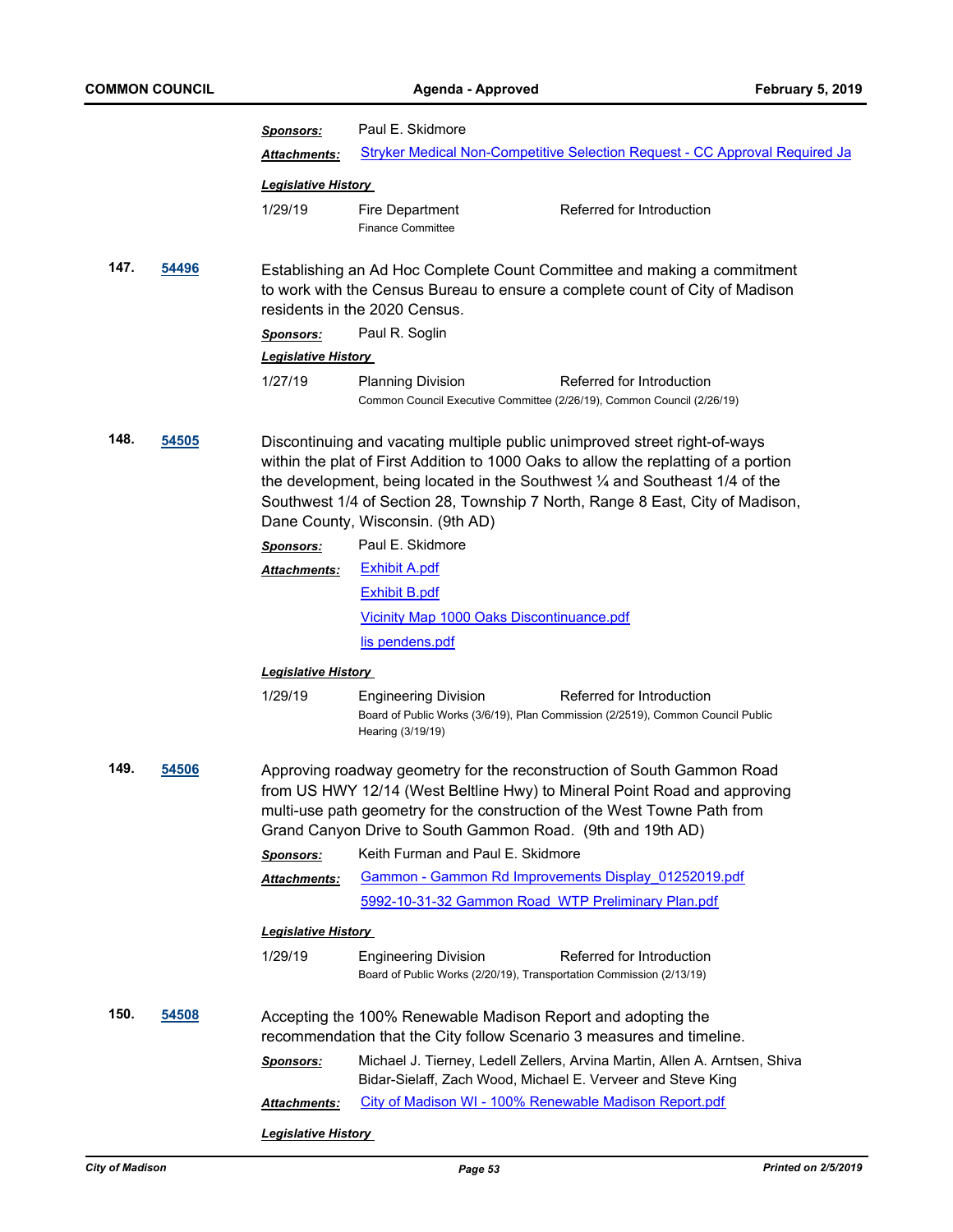|      |              | 1/29/19                                                                                                                                                                                                                                                                                                                                                                                                                                                                                                              | <b>Engineering Division</b><br>Common Council (3/19/19)                          | Referred for Introduction<br>Transportation Policy & Planning Board (3/4/19), Water Utility Board (2/26/19), Plan<br>Commission (2/25/19), Board of Public Works (2/20/19), Finance Committee (2/11/19),                             |  |
|------|--------------|----------------------------------------------------------------------------------------------------------------------------------------------------------------------------------------------------------------------------------------------------------------------------------------------------------------------------------------------------------------------------------------------------------------------------------------------------------------------------------------------------------------------|----------------------------------------------------------------------------------|--------------------------------------------------------------------------------------------------------------------------------------------------------------------------------------------------------------------------------------|--|
| 151. | <u>54514</u> | Authorizing the Issuance of a Request for Proposals to Seek a Developer to<br>Complete the Private Portion of the Judge Doyle - Block 88 Project.                                                                                                                                                                                                                                                                                                                                                                    |                                                                                  |                                                                                                                                                                                                                                      |  |
|      |              | <u>Sponsors:</u>                                                                                                                                                                                                                                                                                                                                                                                                                                                                                                     | Paul R. Soglin and Michael E. Verveer                                            |                                                                                                                                                                                                                                      |  |
|      |              | <b>Legislative History</b>                                                                                                                                                                                                                                                                                                                                                                                                                                                                                           |                                                                                  |                                                                                                                                                                                                                                      |  |
|      |              | 1/29/19                                                                                                                                                                                                                                                                                                                                                                                                                                                                                                              | Mayor's Office<br><b>Finance Committee</b>                                       | Referred for Introduction                                                                                                                                                                                                            |  |
| 152. | 54532        | Authorizing the City's Economic Development Division to submit, and if<br>awarded, accept a grant for \$250,000 from the Wisconsin Economic<br>Development Corporation (WEDC) Community Development Investment Grant<br>program and authorizing the Mayor and City Clerk to enter into a contract with<br>WEDC to accept Community Development Investment Grant award and enter<br>into a Memorandum of Understanding with 910 Mayer, LLC for use of the funds.<br>Larry Palm and Rebecca Kemble<br><b>Sponsors:</b> |                                                                                  |                                                                                                                                                                                                                                      |  |
|      |              | <b>Legislative History</b>                                                                                                                                                                                                                                                                                                                                                                                                                                                                                           |                                                                                  |                                                                                                                                                                                                                                      |  |
|      |              | 1/29/19                                                                                                                                                                                                                                                                                                                                                                                                                                                                                                              | Economic Development<br><b>Division</b><br><b>Finance Committee</b>              | Referred for Introduction                                                                                                                                                                                                            |  |
| 153. | 54534        | Authorizing the execution of an Underground Electric Easement to Wisconsin<br>Power and Light Company across a portion of Elver Park, located in the Town<br>of Middleton.                                                                                                                                                                                                                                                                                                                                           |                                                                                  |                                                                                                                                                                                                                                      |  |
|      |              | <u>Sponsors:</u>                                                                                                                                                                                                                                                                                                                                                                                                                                                                                                     | Barbara Harrington-McKinney                                                      |                                                                                                                                                                                                                                      |  |
|      |              | <u> Attachments:</u>                                                                                                                                                                                                                                                                                                                                                                                                                                                                                                 | 11767 Exhibit A.pdf                                                              |                                                                                                                                                                                                                                      |  |
|      |              |                                                                                                                                                                                                                                                                                                                                                                                                                                                                                                                      | 11767 Exhibit B.pdf                                                              |                                                                                                                                                                                                                                      |  |
|      |              | <b>Legislative History</b>                                                                                                                                                                                                                                                                                                                                                                                                                                                                                           |                                                                                  |                                                                                                                                                                                                                                      |  |
|      |              | 1/29/19                                                                                                                                                                                                                                                                                                                                                                                                                                                                                                              | Economic Development<br>Division<br>Board of Park Commissioners, Plan Commission | Referred for Introduction                                                                                                                                                                                                            |  |
| 154. | 54543        | 15th Ald. Dist.                                                                                                                                                                                                                                                                                                                                                                                                                                                                                                      |                                                                                  | Amending the official map of the City of Madison to remove an Official Map<br>Reservation located on the property addressed as 701-703 Rethke Avenue;                                                                                |  |
|      |              | <b>Sponsors:</b>                                                                                                                                                                                                                                                                                                                                                                                                                                                                                                     | David Ahrens                                                                     |                                                                                                                                                                                                                                      |  |
|      |              | <b>Attachments:</b>                                                                                                                                                                                                                                                                                                                                                                                                                                                                                                  | <b>Exhibit A.pdf</b>                                                             |                                                                                                                                                                                                                                      |  |
|      |              |                                                                                                                                                                                                                                                                                                                                                                                                                                                                                                                      | <b>Exhibit B.pdf</b>                                                             |                                                                                                                                                                                                                                      |  |
|      |              | <b>Legislative History</b>                                                                                                                                                                                                                                                                                                                                                                                                                                                                                           |                                                                                  |                                                                                                                                                                                                                                      |  |
|      |              | 1/29/19                                                                                                                                                                                                                                                                                                                                                                                                                                                                                                              | <b>Planning Division</b><br><b>Plan Commission</b>                               | Referred for Introduction                                                                                                                                                                                                            |  |
| 155. | 54549        |                                                                                                                                                                                                                                                                                                                                                                                                                                                                                                                      |                                                                                  | Determining a Public Purpose and Necessity and adopting a Transportation<br>Project Plat Numbers. 5992-10-30 - 4.01 thru 5992-10-30 - 4.03, S. Gammon<br>Road - USH 12/14 to Mineral Point Road for the acquisitions per the Plat of |  |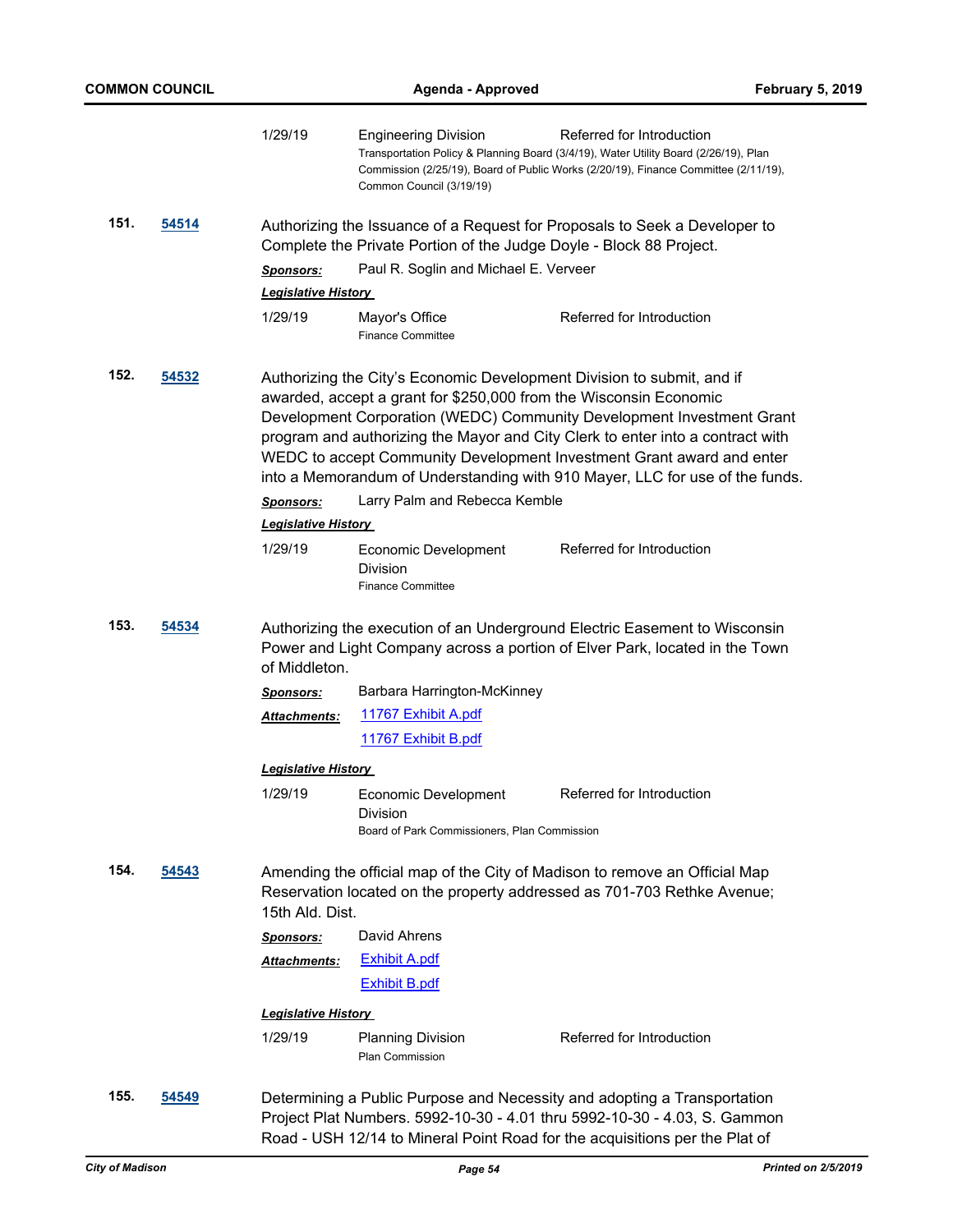Land Interests required. Located in part of the NE  $\frac{1}{4}$  and NW  $\frac{1}{4}$  of Section 25 and the NE ¼ of Section 26, T7N, R8E, in the City of Madison. (9th and 19th AD) *Sponsors:* Keith Furman and Paul E. Skidmore *Legislative History*  1/30/19 Engineering Division Referred for Introduction Board of Public Works (2/20/19), Plan Commission (2/25/19), Council Council (3/5/19) **156. [54550](http://madison.legistar.com/gateway.aspx?m=l&id=/matter.aspx?key=65065)** Authorizing the Mayor and City Clerk to execute an amendment to the existing Purchase of Services contract (Architect) (#7817) between the City of Madison and Meyer, Scherer, & Rockcastle, Ltd to provide professional architectural and engineering design services for the Olbrich Botanical Gardens Expansion - Project 1. (6th AD) *Sponsors:* Marsha A. Rummel and Paul E. Skidmore *Attachments:* [Exhibit A 7817-Design Amend 2.pdf](http://madison.legistar.com/gateway.aspx?M=F&ID=5d877dba-27d3-498b-870a-e516c4da7dea.pdf) *Legislative History*  1/30/19 Engineering Division Referred for Introduction Board of Public Works (2/6/19) **157. [54551](http://madison.legistar.com/gateway.aspx?m=l&id=/matter.aspx?key=65066)** Authorizing the noncompetitive purchase of more than \$25,000 in goods from Frank Beer Distributors LLC as a sole source provider of certain brands of fermented malt beverages to be sold at the City of Madison Golf Courses in 2019. *Sponsors:* Paul R. Soglin Attachments: [Frank Beer Distributors Non-Competitive Selection Request - CC Approval Requ](http://madison.legistar.com/gateway.aspx?M=F&ID=53b36408-ec1b-43a5-8515-8b226efed7f6.pdf) *Legislative History*  1/30/19 Parks Division Referred for Introduction Finance Committee **158. [54560](http://madison.legistar.com/gateway.aspx?m=l&id=/matter.aspx?key=65075)** BY TITLE ONLY - Amending the 2019 Adopted Budget to authorize funding for case management and support services at Tree Lane Apartments. *Sponsors:* Paul R. Soglin *Legislative History*  1/31/19 Mayor's Office Referred for Introduction Finance Committee **LICENSES 159. [54552](http://madison.legistar.com/gateway.aspx?m=l&id=/matter.aspx?key=65067)** Public Hearing - New License Ponsar LLC • dba Little Tibet on Johnson 827 E Johnson St • Agent: Namgyal Ponsar • Estimated Capacity (in/out): 30/15 Class B Beer, Class C Wine • 20% alcohol, 70% food, 10% other Aldermanic District 2 (Alder Zellers) • Police Sector 407

> [LICLIB-2019-00094 App.pdf](http://madison.legistar.com/gateway.aspx?M=F&ID=0bb7cbb2-343a-4d85-b60a-ef3964e54b9e.pdf) [LICLIB-2019-00094 Supplemental.pdf](http://madison.legistar.com/gateway.aspx?M=F&ID=97e8b999-adb6-48ad-9313-5890b204432e.pdf) *Attachments:*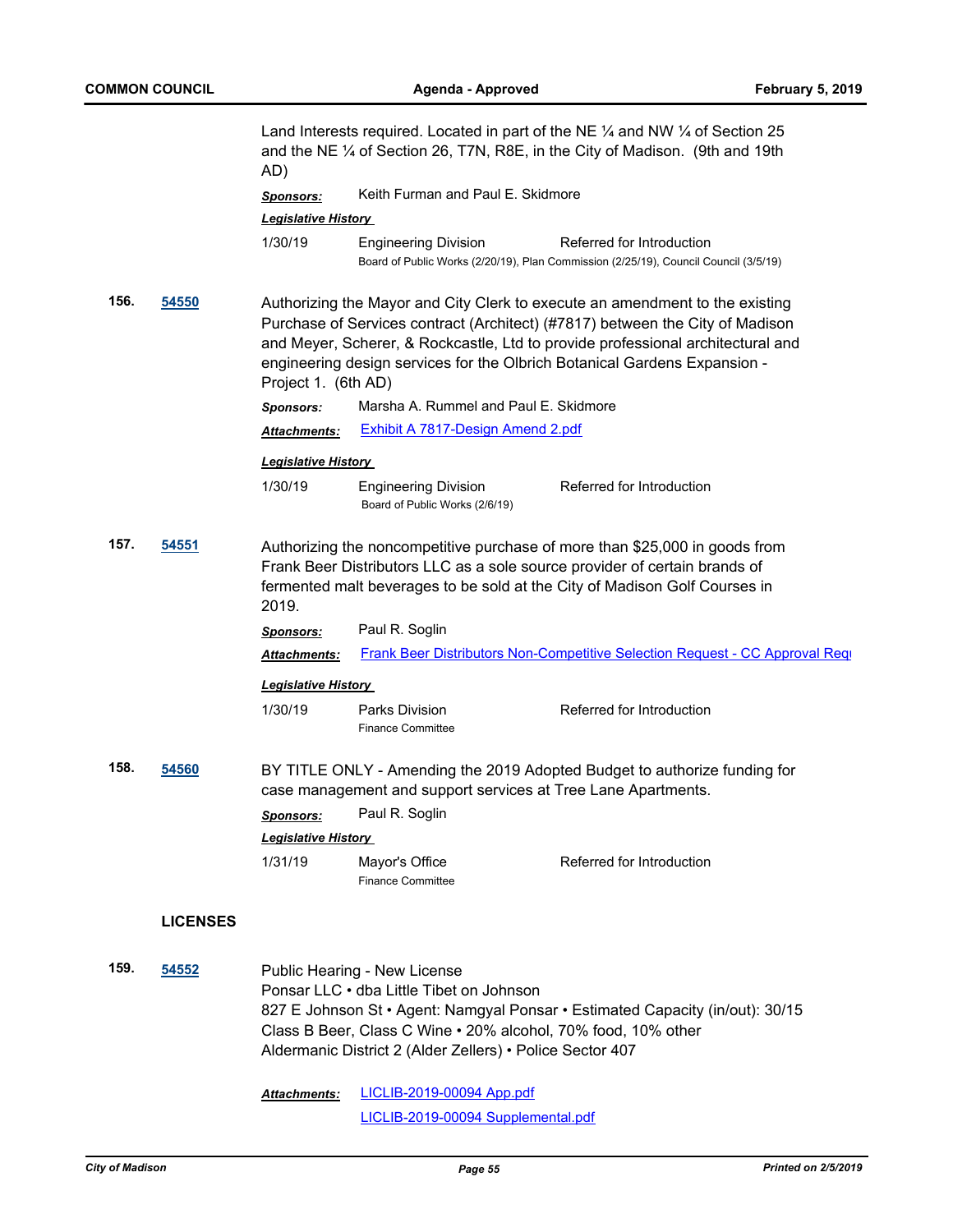|      |       | <b>Legislative History</b>   |                                                                                                                                                                                                                                                                                         |                                                                          |
|------|-------|------------------------------|-----------------------------------------------------------------------------------------------------------------------------------------------------------------------------------------------------------------------------------------------------------------------------------------|--------------------------------------------------------------------------|
|      |       | 1/30/19                      | Clerk's Office<br>Alcohol License Review Committee Public Hearing.                                                                                                                                                                                                                      | Referred for Introduction                                                |
| 160. | 54553 |                              | Public Hearing - New License<br>Taste of Sichuan LLC • dba Taste of Sichuan<br>Class B Beer, Class C Wine . 20% alcohol, 80% food<br>Aldermanic District 4 (Alder Verveer) • Police Sector 403                                                                                          | 515 State St • Agent: Yingxiong Wu • Estimated Capacity (in/out): 160/20 |
|      |       | Attachments:                 | <b>LICLIB-2019-00083 App.pdf</b>                                                                                                                                                                                                                                                        |                                                                          |
|      |       |                              | LICLIB-2019-00083 Supplemental.pdf                                                                                                                                                                                                                                                      |                                                                          |
|      |       | <u> Leqislative History </u> |                                                                                                                                                                                                                                                                                         |                                                                          |
|      |       | 1/30/19                      | Clerk's Office<br>Alcohol License Review Committee Public Hearing.                                                                                                                                                                                                                      | Referred for Introduction                                                |
| 161. | 54555 |                              | Public Hearing - New License<br>Laura Garden LLC • dba TBD<br>1403 Regent St • Agent: Xi Wang Filion<br>Class A Beer, Class A Liquor<br>Aldermanic District 13 (Alder Arntsen) • Police Sector 303                                                                                      |                                                                          |
|      |       | <u> Attachments:</u>         | <u>LICLIA-2019-00019 App.pdf</u>                                                                                                                                                                                                                                                        |                                                                          |
|      |       | <b>Legislative History</b>   |                                                                                                                                                                                                                                                                                         |                                                                          |
|      |       | 1/30/19                      | Clerk's Office<br>Alcohol License Review Committee Public Hearing.                                                                                                                                                                                                                      | Referred for Introduction                                                |
| 162. | 54557 |                              | Public Hearing - New License<br>Kyles Bigfoot Spirits LLC . dba Mackesey's Irish Pub<br>317 State St • Agent: Jessica Dye • Estimated Capacity (in/out): 99/8<br>Class B Combination Liquor & Beer • 80% alcohol, 20% food<br>Aldermanic District 4 (Alder Verveer) • Police Sector 403 |                                                                          |
|      |       | <b>Attachments:</b>          | <b>LICLIB-2019-00080 App.pdf</b>                                                                                                                                                                                                                                                        |                                                                          |
|      |       |                              | LICLIB-2019-00080 Supplemental.pdf                                                                                                                                                                                                                                                      |                                                                          |
|      |       | <b>Legislative History</b>   |                                                                                                                                                                                                                                                                                         |                                                                          |
|      |       | 1/30/19                      | Clerk's Office<br>Alcohol License Review Committee Public Hearing.                                                                                                                                                                                                                      | Referred for Introduction                                                |
|      |       |                              | PRESENTATION OF CLAIMS AGAINST THE CITY OF MADISON                                                                                                                                                                                                                                      |                                                                          |

## **CLAIMS - REFER TO RISK MANAGER**

- **163. [54322](http://madison.legistar.com/gateway.aspx?m=l&id=/matter.aspx?key=64849)** NOTICE OF CLAIM: G. Hafez and M. Rozier vehicle damage amount to be determined.
- **164. [54323](http://madison.legistar.com/gateway.aspx?m=l&id=/matter.aspx?key=64850)** EXL for C. Schmitt property damage \$9,704.46.